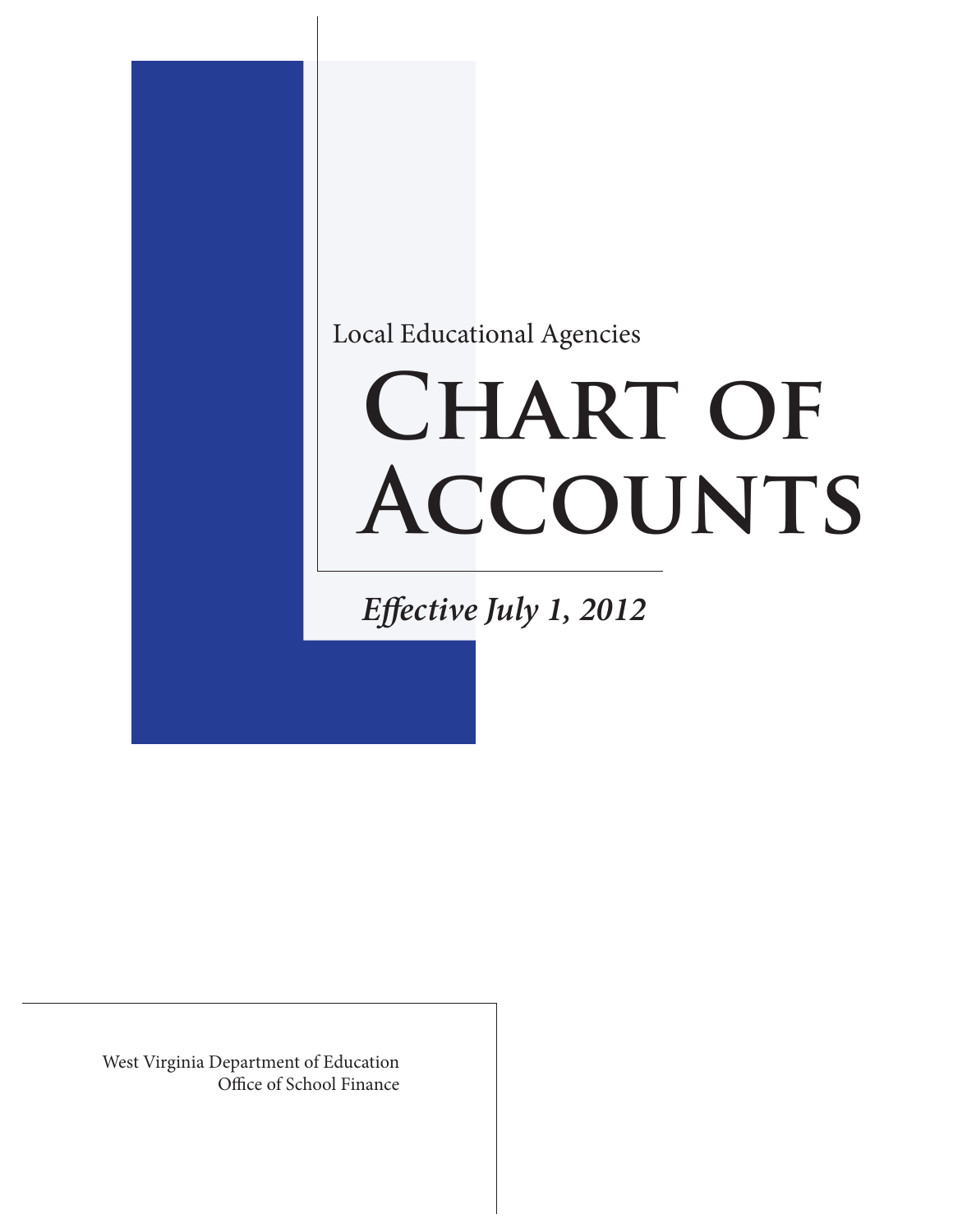

West Virginia Board of Education 2012-2013

L. Wade Linger Jr., President Gayle C. Manchin, Vice President Robert W. Dunlevy, Secretary

Michael I. Green, Member Priscilla M. Haden, Member Lloyd G. Jackson II, Member Lowell E. Johnson, Member Jenny N. Phillips, Member William M. White, Member

Paul L. Hill, Ex Officio Chancellor West Virginia Higher Education Policy Commission

James L. Skidmore, Ex Officio **Chancellor** West Virginia Council for Community and Technical College Education

> Jorea M. Marple, Ex Officio State Superintendent of Schools West Virginia Department of Education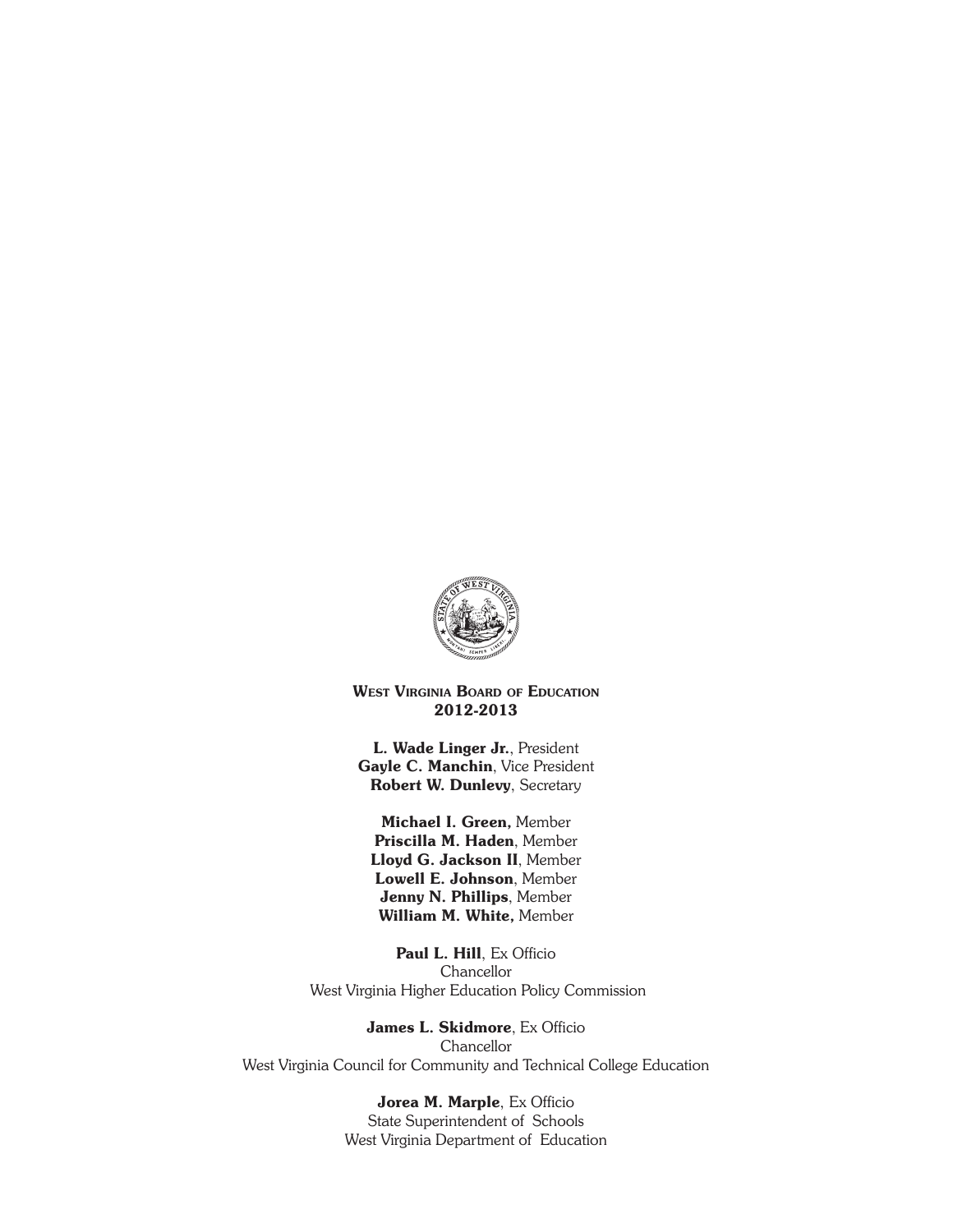# CHART OF ACCOUNTS

for Local Educational Agencies in The State of West Virginia

Revised July 1, 2012

West Virginia Department of Education Office of School Finance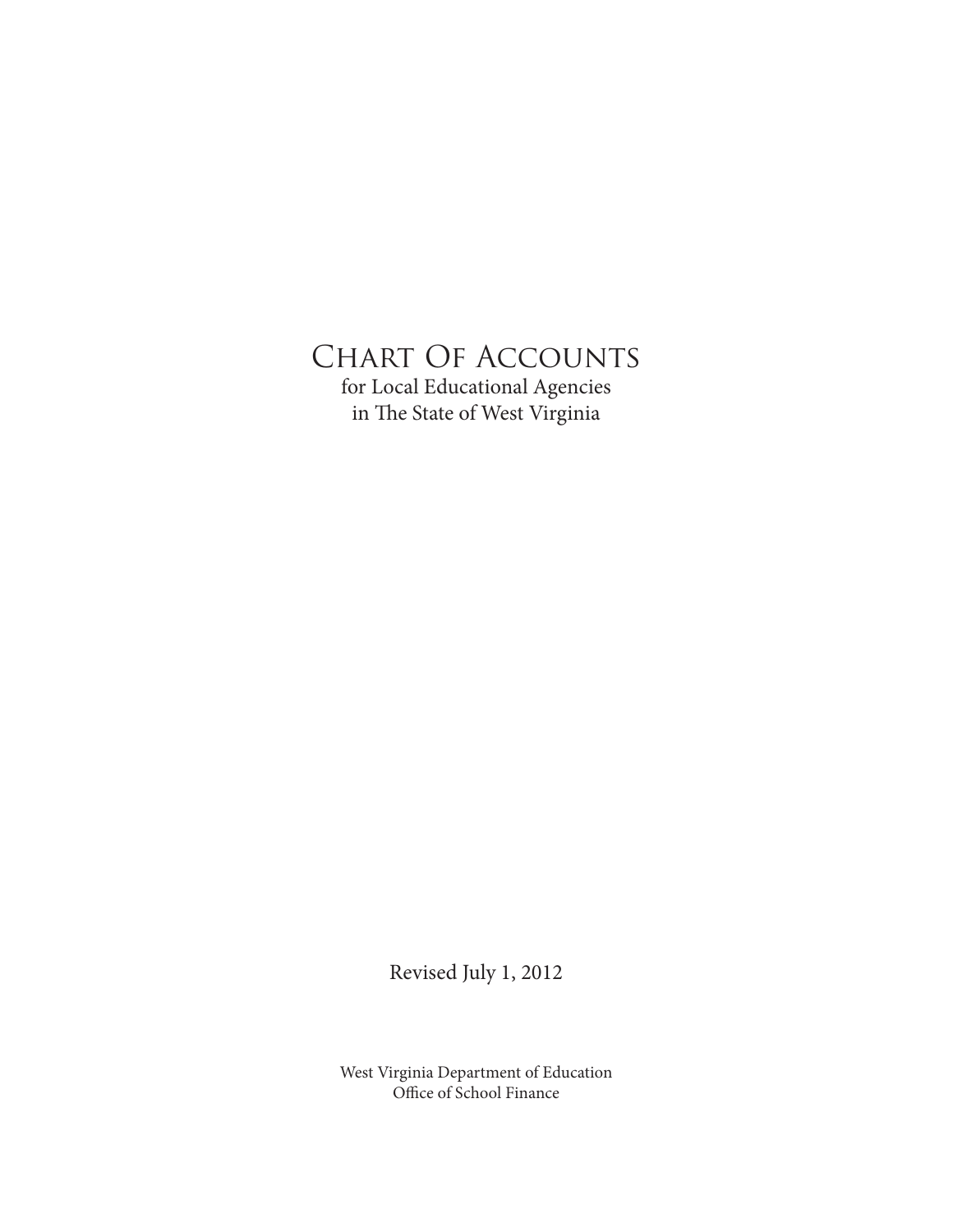### Foreword

This chart of accounts presents a listing of the account codes that are to be used by all county boards of education, multi-county vocational centers (MCVCs) and regional education service agencies (RESAs) in the state of West Virginia for financial accounting and reporting purposes. The publication was prepared by the Office of School Finance in cooperation with the Accounting Procedures Committee and is intended to replace all previous editions of account code listings published by the Department of Education.

The account codes presented in this publication have been designed to align closely with the account codes presented by the National Center of Education Statistics (NCES) in its publication entitled "Financial Accounting for Local and State School Districts – 2009 Edition."

Several changes have been made in this most recent edition of the Chart of Accounts; they include the revision of the restricted state aid and various other project codes, the revision of several community- and technical educationrelated program function codes, the addition of new program function codes to assist with the preparation of the Medicaid cost report, and other minor account changes.

I would like to take this opportunity to thank the staff of the Office of School Finance and members of the Accounting Procedures Committee for their many hours of dedicated support to update this publication.

Sincerely,

Jones M. Mayale

Jorea M. Marple, Ed. D. State Superintendent of Schools

Revised July 1, 2012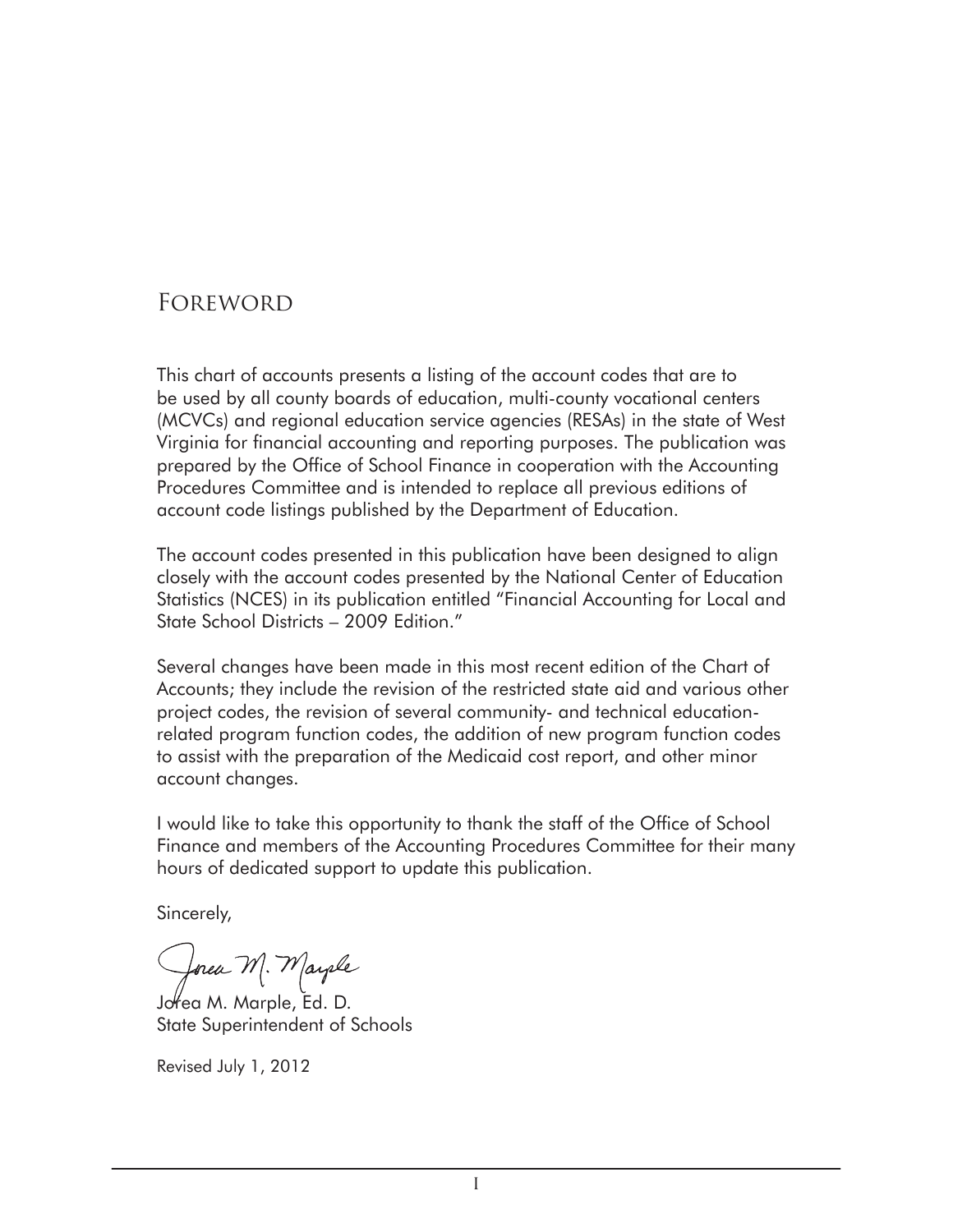### *TABLE OF CONTENTS*

|                                    | Page |
|------------------------------------|------|
| Foreword                           |      |
| Introduction                       | iii  |
| <b>Account Code Structure</b>      | iv   |
| <b>Agency Codes</b>                | v    |
| <b>Fund Codes</b>                  | 1    |
| <b>Project Codes</b>               | 4    |
| <b>Revenue Source Codes</b>        | 14   |
| Program / Function Codes           | 30   |
| <b>Balance Sheet Account Codes</b> | 63   |
| <b>Object Codes</b>                | 70   |
| <b>Location Codes</b>              | 88   |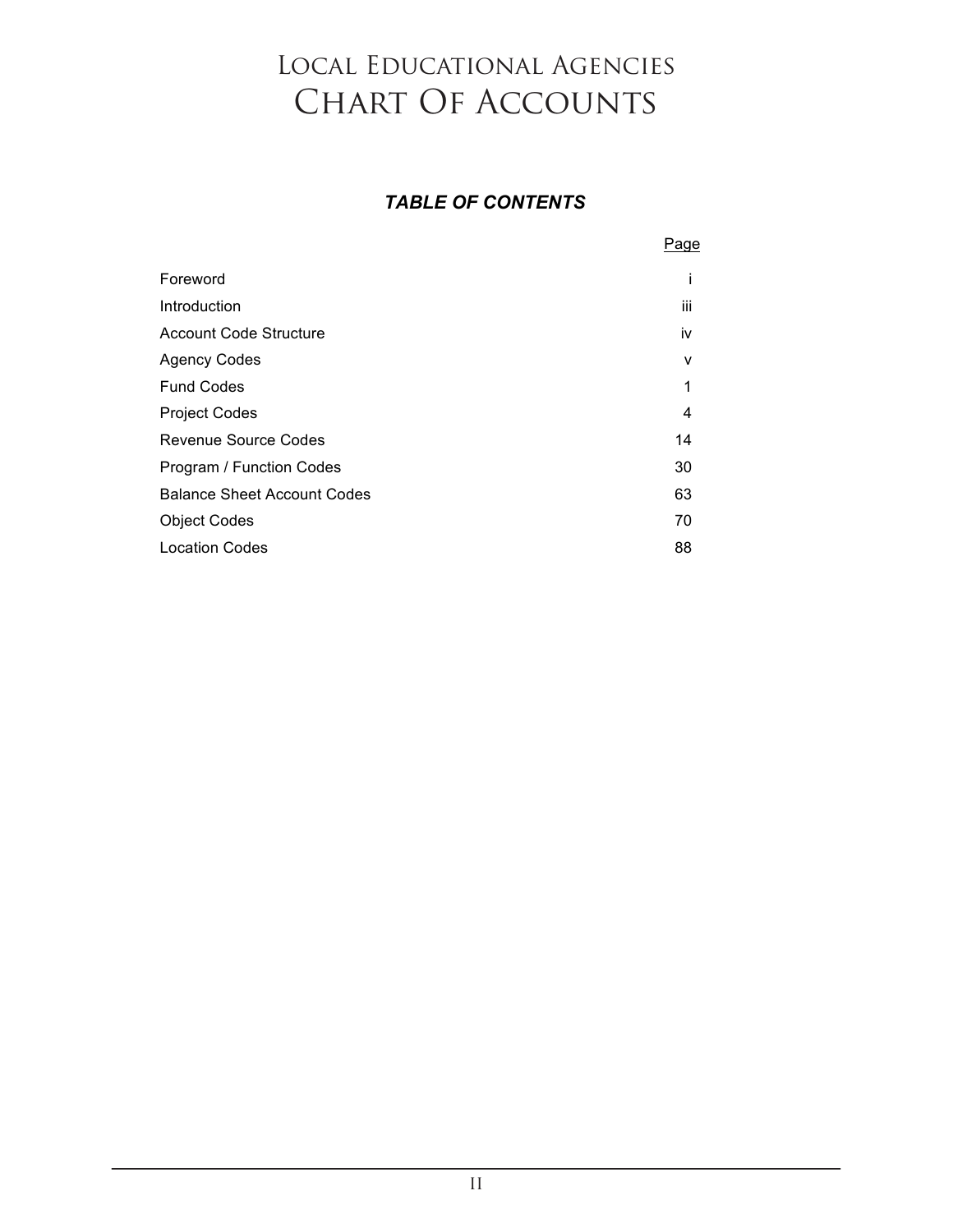#### *INTRODUCTION*

The purpose of this publication is to present the account codes that are to be used by county boards of education, multi-county vocational centers and regional education service agencies in the State of West Virginia for accounting and financial reporting purposes. The account classifications used are compatible with the guidelines presented by the National Center of Education Statistics (NCES) in its publication entitled "*Financial Accounting for Local and State School Systems – 2009 Edition".*

Copies of this chart of accounts may be obtained by downloading the document from the West Virginia Department of Education's web-site at http://wvde.state.wv.us or by contacting the Department of Education, Office of School Finance, Building 6, Room 215, 1900 Kanawha Boulevard East, Charleston, West Virginia 25305, Telephone Number (304) 558-6300.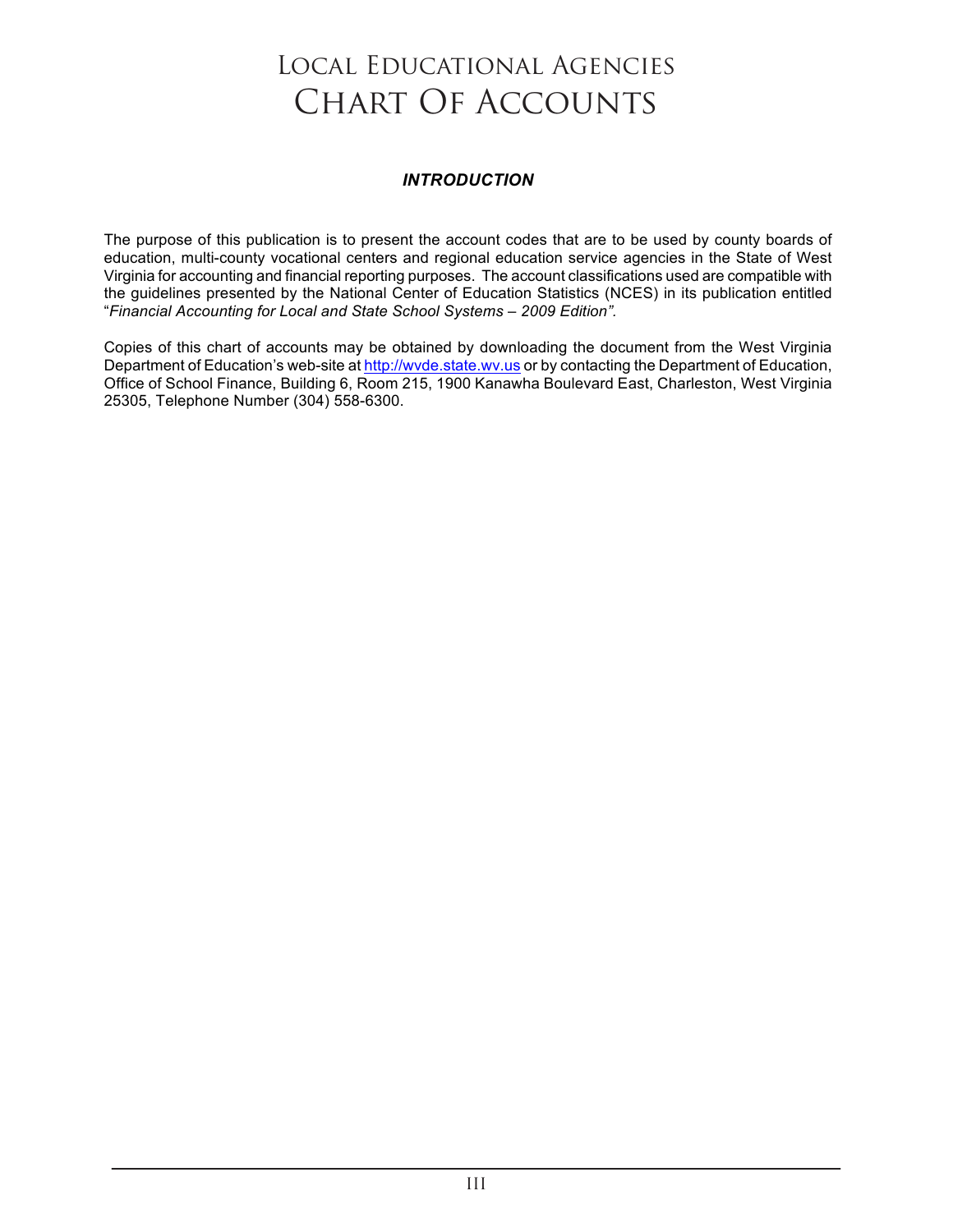#### *ACCOUNT CODE STRUCTURE*

A chart of accounts allows for the classification of financial transactions to facilitate the accumulation of revenues, expenditures and balance sheet accounts in the categories needed for required reports. A chart of accounts also provides for comparability of reported data when compiling or comparing reports from different agencies.

The account codes included in this chart of accounts provide for classifying three basic types of financial activity: revenues and other financial sources of funds, expenditures and other uses of funds, and transactions affecting the balance sheet. For each type of transaction, the specific account code is made up of a combination of classifications called dimensions. The dimensions utilized are as follows:

|          |              |              |     | (5) | (6)         |      | (8) |
|----------|--------------|--------------|-----|-----|-------------|------|-----|
| vv<br>^^ | <b>XXXXX</b> | <b>XXXXX</b> | XXX | xxx | <b>XXXX</b> | XXXX | ХX  |

**(1) FUND -** The first dimension is a two-digit field that identifies the type of fund. The first digit identifies the basic type and the second digit identifies the sub-fund.

**(2) PROJECT -** The second dimension is a five-digit field that identifies the project. The first two digits identify whether the project is an unrestricted or restricted project and, if restricted, the basic type of project. Unrestricted projects are identified by zeroes in the first two elements; restricted projects are identified by significant digits in these two elements. For unrestricted projects, the third digit is also a zero; for restricted projects, the third digit identifies the fiscal year=s funding source. The fourth and fifth digits identify sub-projects.

**(3) REVENUE SOURCE, PROGRAM/FUNCTION, OR BALANCE SHEET ACCOUNT -** The third dimension is a five digit field which is used to identify three basic types of accounts; revenue source, program/function (expenditure), or balance sheet account. The type of account is distinguished by the first two digits of the field. Revenue accounts begin with a zero and the second digit of the dimension identifies the type of revenue. Expenditure accounts begin with a one through nine; the first digit of the dimension identifies the program and the second digit identifies the function. For balance sheet accounts, the first two digits are zero and the dimension identifies the balance sheet account to which the transaction is being posted.

**(4) OBJECT -** The fourth dimension is a three-digit field that identifies the basic type of account, such as a revenue account, an expenditure account, or a balance sheet account. For expenditure accounts, the dimension also identifies the service or commodity obtained as a result of the specific expenditure.

**(5) LOCATION -** The fifth dimension is a three-digit field that identifies the location. The first digit identifies the type of building and the second two digits identify the specific building.

**(6) COST CENTER -** The sixth dimension is a four-digit field that can be used to identify the cost center. The use of this dimension is optional at this time, but its usage is recommended.

**(7) SUBJECT -** The seventh dimension is a four-digit field that can be used to identify the subject area being taught in instructional programs. The use of this dimension is also optional at this time.

**(8) EXPANSION -** The eighth dimension is a two-digit field whose use has been reserved for future expansion.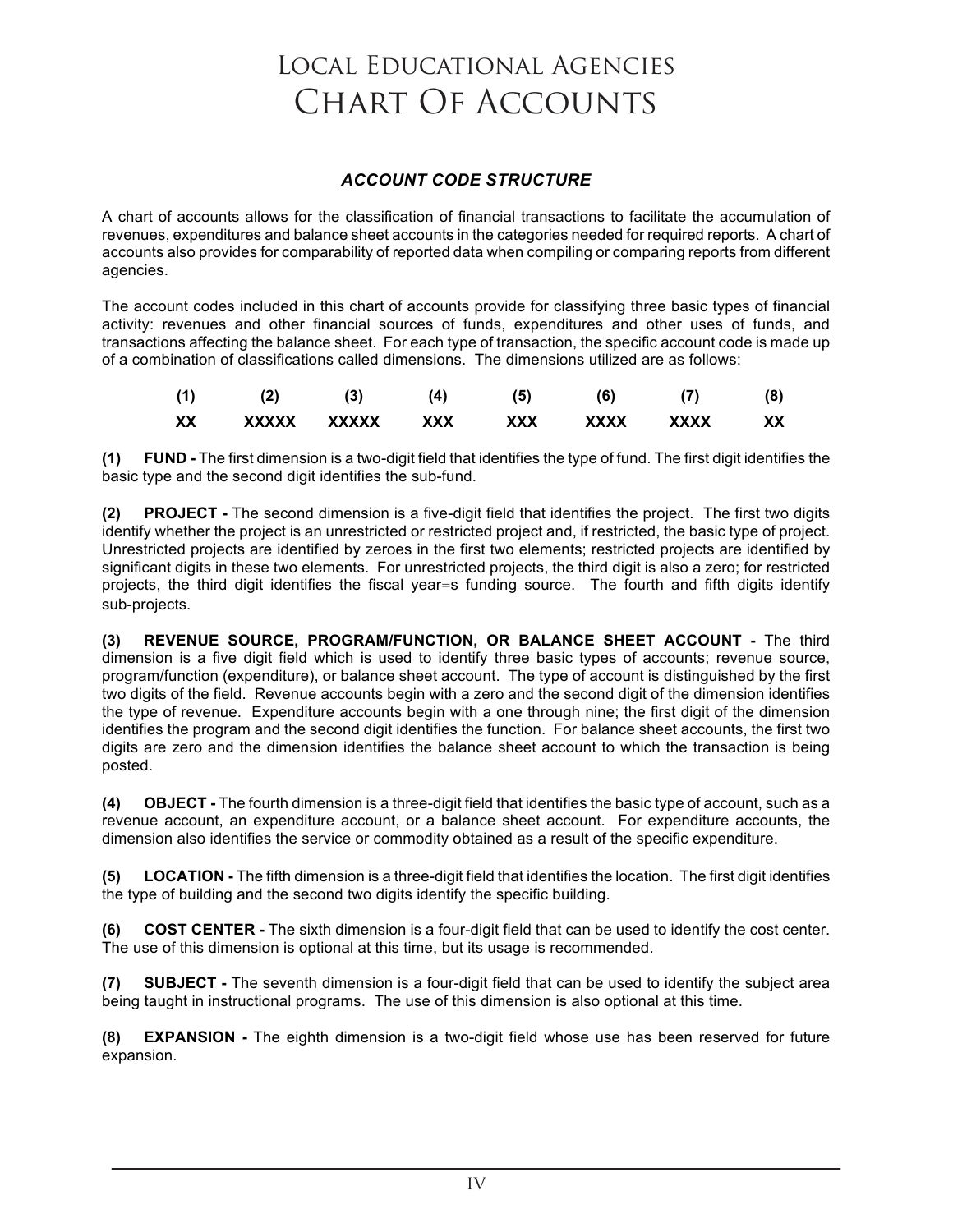#### *AGENCY CODES*

To identify an agency, each county board of education, multi-county vocational center (MCVC) and regional education service agency (RESA) has been assigned a unique agency code by the State Department of Education. The codes are:

#### *COUNTY BOARDS OF EDUCATION*

| Code | County          |
|------|-----------------|
| 02   | Barbour         |
| 04   | <b>Berkeley</b> |
| 06   | Boone           |
| 08   | <b>Braxton</b>  |
| 10   | <b>Brooke</b>   |
| 12   | Cabell          |
| 14   | Calhoun         |
| 16   | Clay            |
| 18   | Doddridge       |
| 20   | Fayette         |
| 22   | Gilmer          |
| 24   | Grant           |
| 26   | Greenbrier      |
| 28   | Hampshire       |
| 29   | Hancock         |
| 31   | Hardy           |
| 33   | Harrison        |
| 35   | Jackson         |
| 37   | Jefferson       |
| 39   | Kanawha         |
| 41   | Lewis           |
| 43   | Lincoln         |
| 45   | Logan           |
| 47   | Marion          |
| 48   | Marshall        |
| 49   | Mason           |
| 51   | Mercer          |
| 53   | Mineral         |
| 54   | Mingo           |
| 56   | Monongalia      |
| 57   | Monroe          |
| 58   | Morgan          |
| 60   | McDowell        |
| 62   | Nicholas        |
| 64   | Ohio            |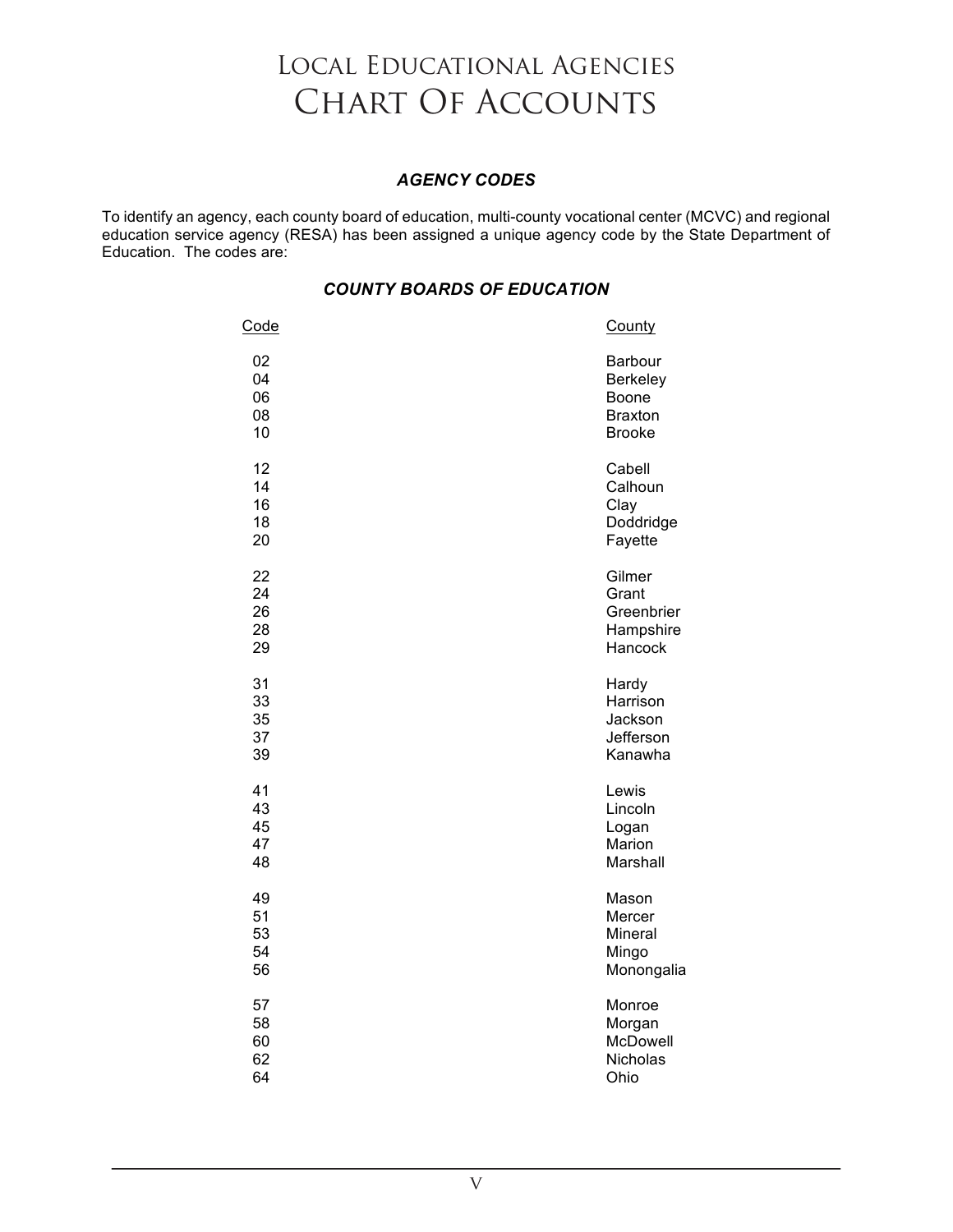| Code | County         |
|------|----------------|
| 66   | Pendleton      |
| 67   | Pleasants      |
| 69   | Pocahontas     |
| 70   | Preston        |
| 72   | Putnam         |
| 74   | Raleigh        |
| 75   | Randolph       |
| 77   | Ritchie        |
| 79   | Roane          |
| 81   | <b>Summers</b> |
| 83   | Taylor         |
| 84   | Tucker         |
| 85   | Tyler          |
| 87   | Upshur         |
| 89   | Wayne          |
| 91   | Webster        |
| 92   | Wetzel         |
| 94   | Wirt           |
| 96   | Wood           |
| 98   | Wyoming        |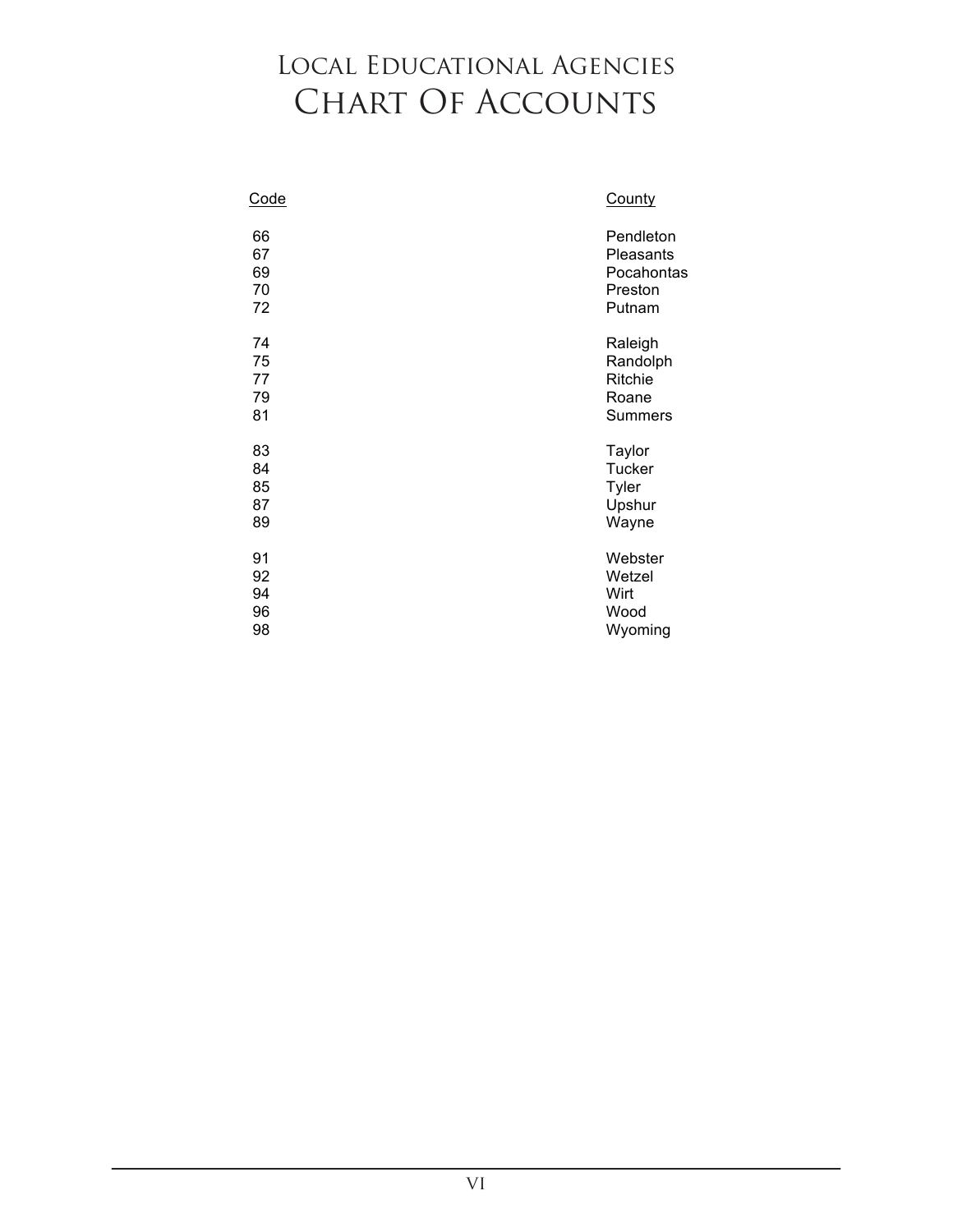#### *MULTI-COUNTY VOCATIONAL CENTERS AND REGIONAL EDUCATION SERVICE AGENCIES*

| County<br>Code                      | Location<br>Code | Entity<br>Code | Agency                                   |  |  |  |
|-------------------------------------|------------------|----------------|------------------------------------------|--|--|--|
| - Multi-County Vocational Centers - |                  |                |                                          |  |  |  |
| 04                                  | 701              | 301            | James Rumsey Technical Institute         |  |  |  |
| 14                                  | 701              | 302            | Calhoun-Gilmer Career Center             |  |  |  |
| 24                                  | 701              | 303            | South Branch Vocational-Technical Center |  |  |  |
| 33                                  | 701              | 304            | United Technical Center                  |  |  |  |
| 35                                  | 701              | 305            | Roane-Jackson Technical Center           |  |  |  |
| 67                                  | 701              | 306            | Mid-Ohio Valley Technical Institute      |  |  |  |
| 87                                  | 701              | 307            | Fred W. Eberle Technical Center          |  |  |  |

### *- Regional Education Service Agencies -*

| 74 | 040 | 080 | RESA I    |  |
|----|-----|-----|-----------|--|
| 12 | 081 | 081 | RESA II   |  |
| 39 | 029 | 082 | RESA III  |  |
| 62 | 091 | 083 | RESA IV   |  |
| 96 | 089 | 084 | RESA V    |  |
| 64 | 005 | 085 | RESA VI   |  |
| 33 | 029 | 086 | RESA VII  |  |
| 04 | 010 | 087 | RESA VIII |  |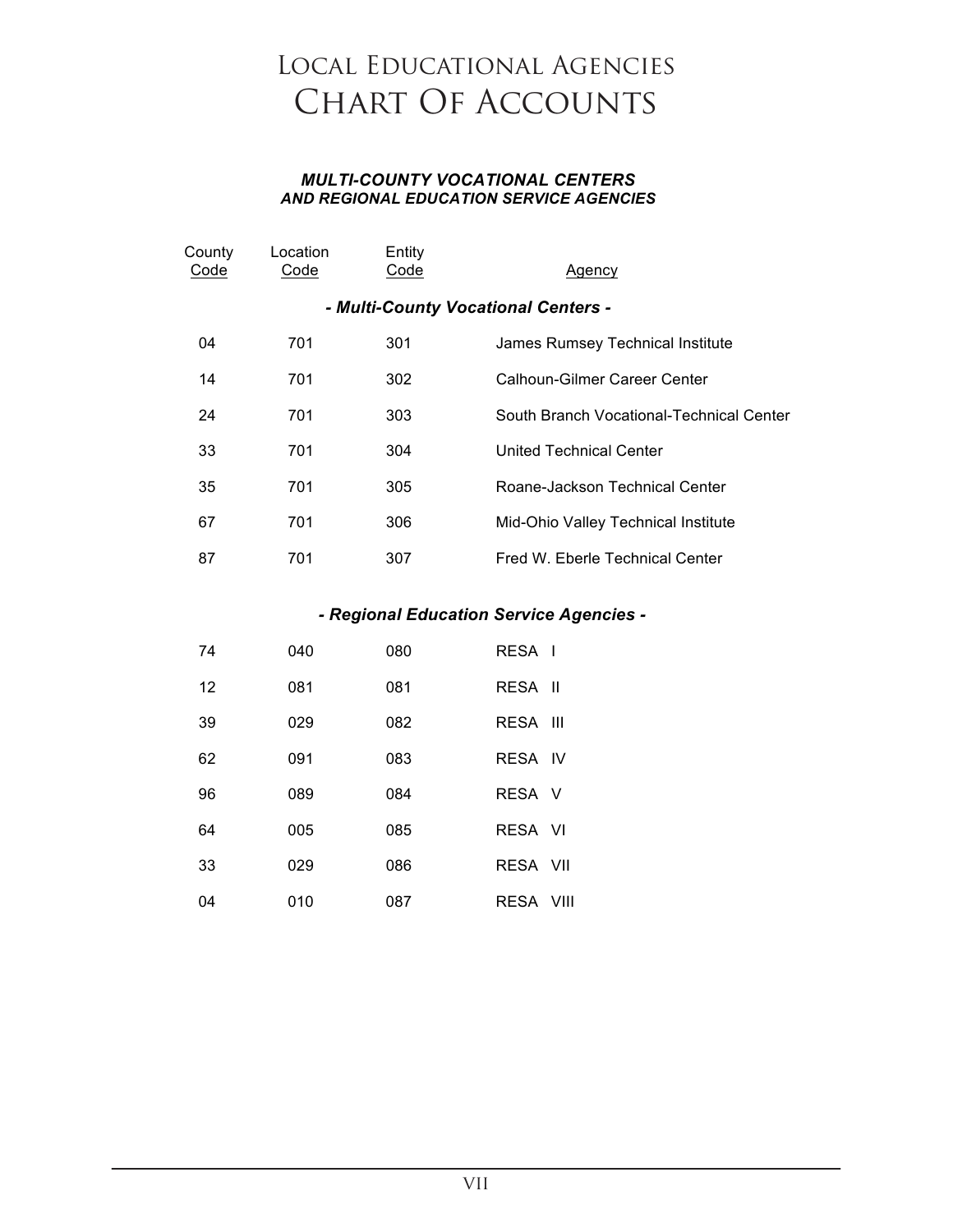# Local Educational Agencies CHART OF ACCOUNTS

### **FUND CODES**

The fund code dimension is a two-digit field located in the first element of the account code structure that identifies the type of fund. The first digit identifies the basic type and the second digit identifies the sub-fund.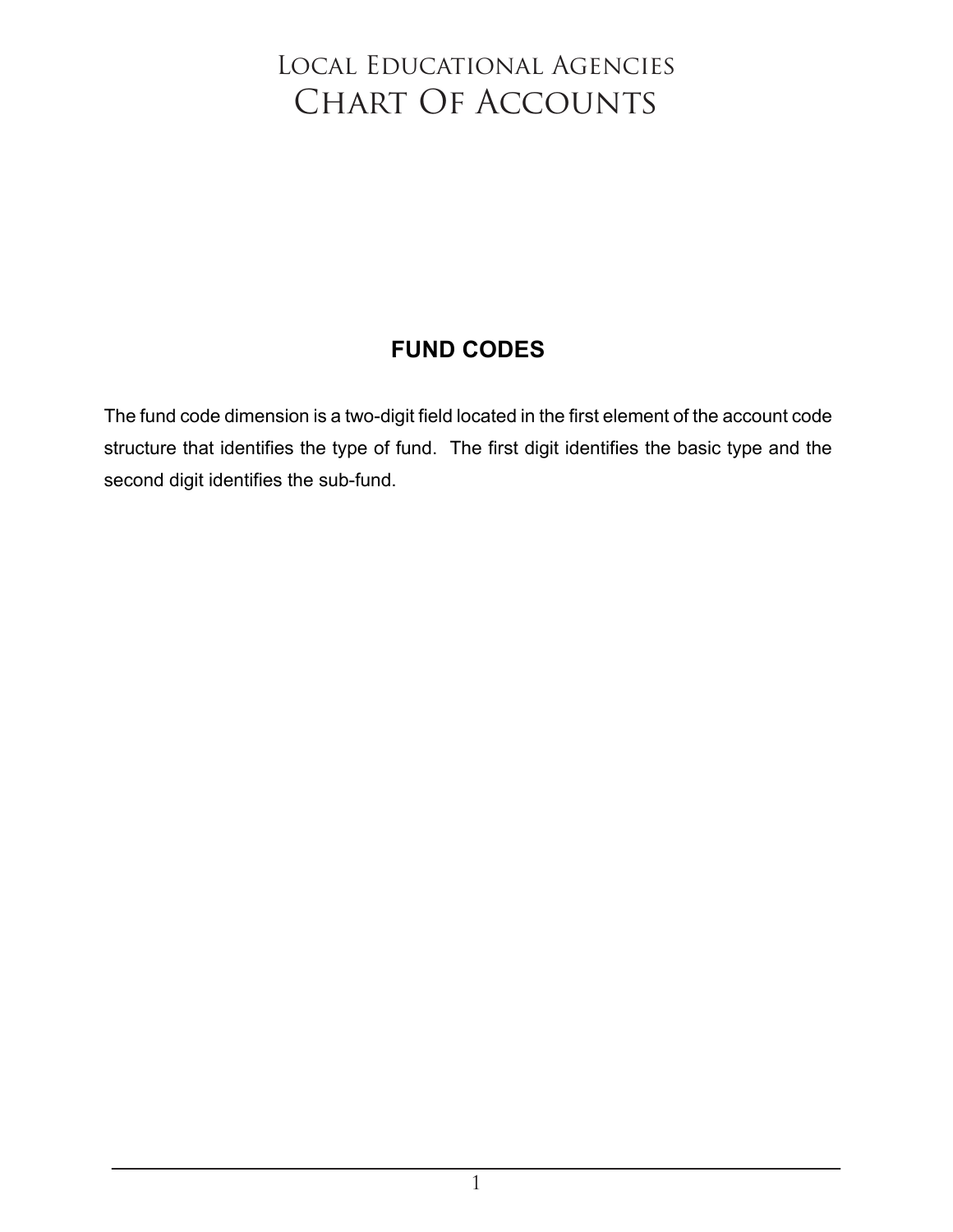# Local Educational Agencies **LOCAL EDUCATIONAL AGENCIES** Chart Of Accounts **CHART OF ACCOUNTS** *FUND CODES* Fund Codes

- **1X General Current Expense Fund.** Accounts for all financial resources of the LEA except those required to be accounted for in another fund.
	- 11 *County.* Accounts for the general operations of the county board of education.
	- 12 *Excess Levy (If Separation Desired).* Accounts for the proceeds and expenditure of excess levy monies if required in the levy call to be accounted for in a separate fund.
	- 13 *Multi-County Vocational Center.* Accounts for the operations of the multi-county vocational centers.
	- 14 *Regional Education Service Agency.* Accounts for the operations of the regional education service agencies.
	- 16 *Trust/Agency.* Accounts for the operations of material trust funds or fiscal agent activity for another entity which is defined as expenditures greater than 1/2% of the county=s annual prior year revenues (Fund 11).

#### **2X Debt Service Fund.**

- 2X *Debt Service.* Accounts for the accumulation of resources for, and the payment of, general longterm debt, principal and interest.
- **3X Bond Construction Fund.** Accounts for the financial resources used to acquire or construct major capital facilities financed as a result of issuing bonds.
	- 31 *First Bond Issue.* Accounts for the financial resources used to acquire or construct major capital facilities financed from the first bond issue authorized by the voters.
	- 32 *Second Bond Issue.* Accounts for the financial resources used to acquire or construct major capital facilities financed from the second bond issue authorized by the voters.
	- 33 *Third Bond Issue.* Accounts for the financial resources used to acquire or construct major capital facilities financed from the third bond issue authorized by the voters.

#### **4X Permanent Improvement Fund.**

4X *Permanent Improvement.* Accounts for the accumulation of resources and subsequent expenditures for capital improvement activities. The proceeds of the fund must be used only for the support of building and capital improvement projects and cannot be transferred out.

#### **5X Capital Projects Fund.**

5X *Capital Projects.* Accounts for financial resources used to acquire or construct specific major capital facilities other than by the sale of bonds or the reservation of monies in a permanent improvement fund. A separate fund may be established for each specific capital project.

Note: A capital project whose annual expenditures exceed 3% of the prior year's current expense fund expenditures must be accounted for in a bond construction, permanent improvement or capital projects fund.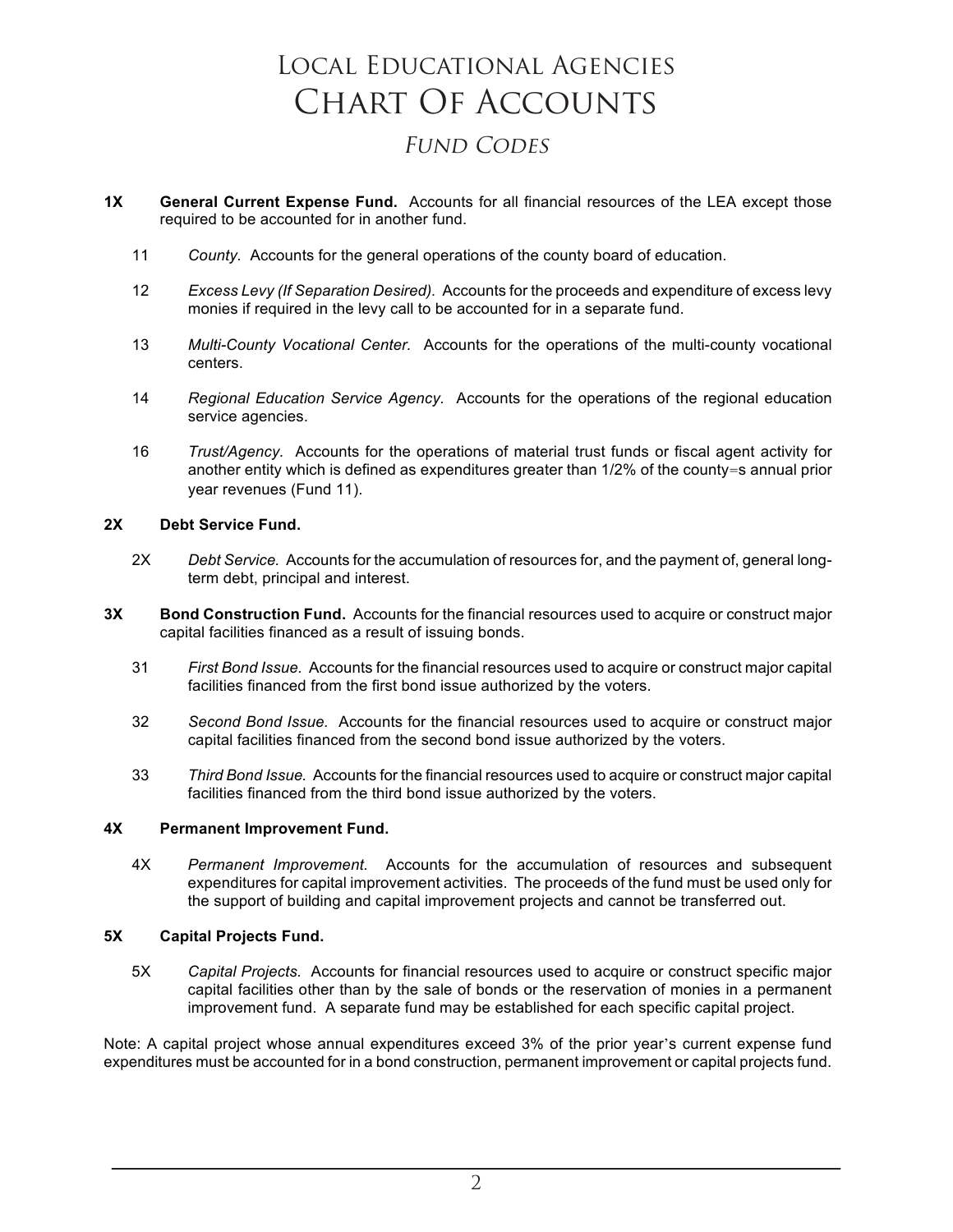# Local Educational Agencies **LOCAL EDUCATIONAL AGENCIES** Chart Of Accounts **CHART OF ACCOUNTS** *FUND CODES* Fund Codes

#### **6X Special Revenue Fund.**

- 61 *Special Revenue Fund - County Board of Education*. Accounts for the financial resources of the LEA which are restricted either legally or by the grantor.
- 63 *Special Revenue Fund - Multi-County Vocational Center*. Accounts for the financial resources of the MCVC which are restricted either legally or by the grantor.
- 64 *Special Revenue Fund - Regional Education Service Agency*. Accounts for the financial resources of the RESA which are restricted either legally or by the grantor.

#### **7X Special Revenue Fund – American Recovery and Reinvestment Act (ARRA) of 2009 Funding.**

- 71 *Special Revenue Fund – ARRA - County Board of Education*. Accounts for the financial resources of the LEA received through the American Recovery and Reinvestment Act (ARRA) of 2009 which are restricted either legally or by the grantor. Includes the formula grants, the State Fiscal Stabilization Funds (SFSF), and any ARRA competitive grants.
- 73 *Special Revenue Fund – ARRA - Multi-County Vocational Center*. Accounts for the financial resources of the MCVC received through the American Recovery and Reinvestment Act (ARRA) of 2009 which are restricted either legally or by the grantor. Includes the formula grants, the State Fiscal Stabilization Funds (SFSF), and any ARRA competitive grants.
- 74 *Special Revenue Fund – ARRA - Regional Education Service Agency*. Accounts for the financial resources of the RESA received through the American Recovery and Reinvestment Act (ARRA) of 2009 which are restricted either legally or by the grantor. Includes the formula grants, the State Fiscal Stabilization Funds (SFSF), and any ARRA competitive grants.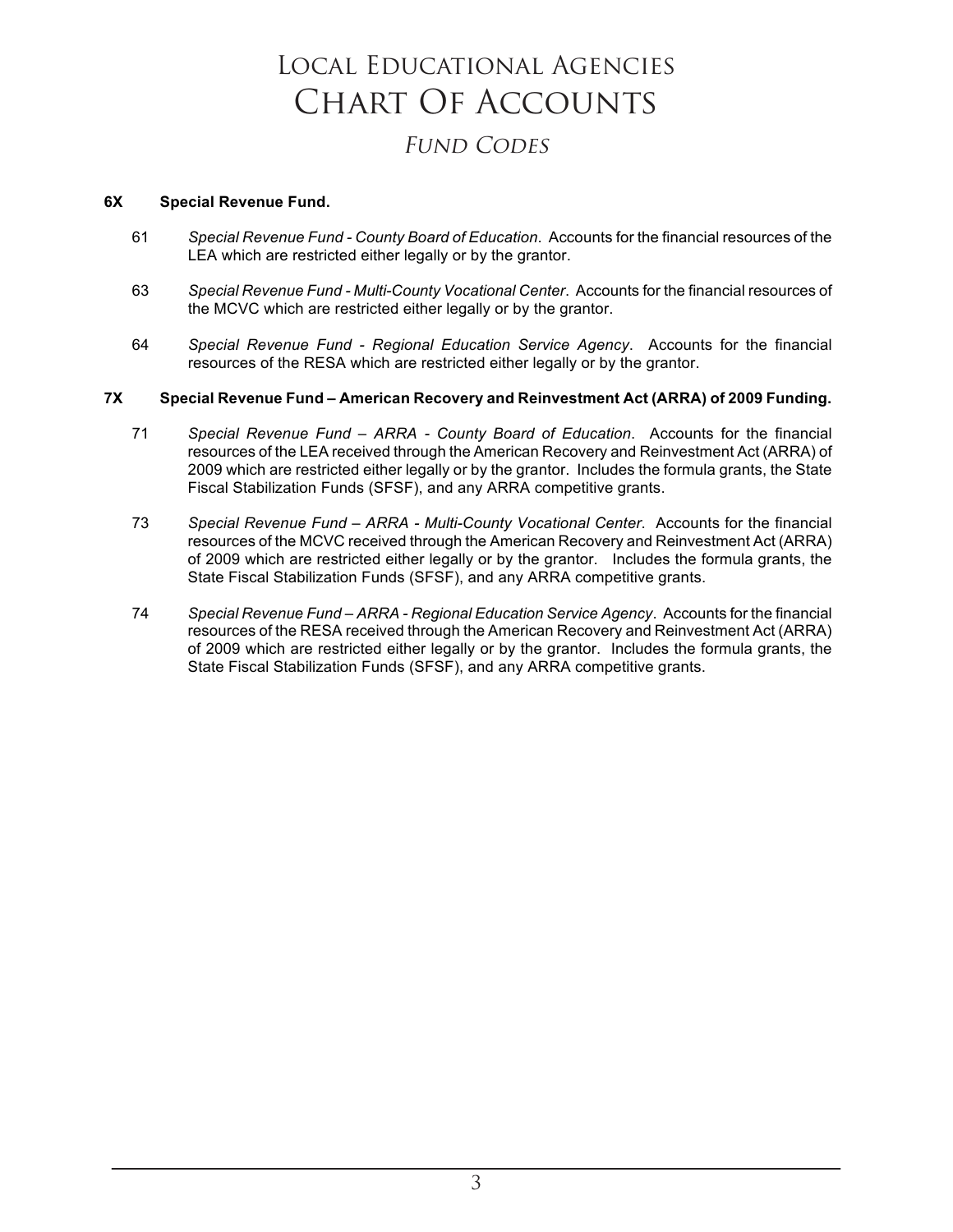# Local Educational Agencies CHART OF ACCOUNTS

### **PROJECT CODES**

The project code is a five-digit field located in the second element of the account code structure that identifies the project. The first two digits identify whether the project is an unrestricted project or restricted project and, if restricted, the basic type of project. Unrestricted projects are identified by zeroes in the first two elements; restricted projects are identified by significant digits in these two elements. For the projects, the third digit identifies the fiscal year. The fourth and fifth digits identify sub-projects.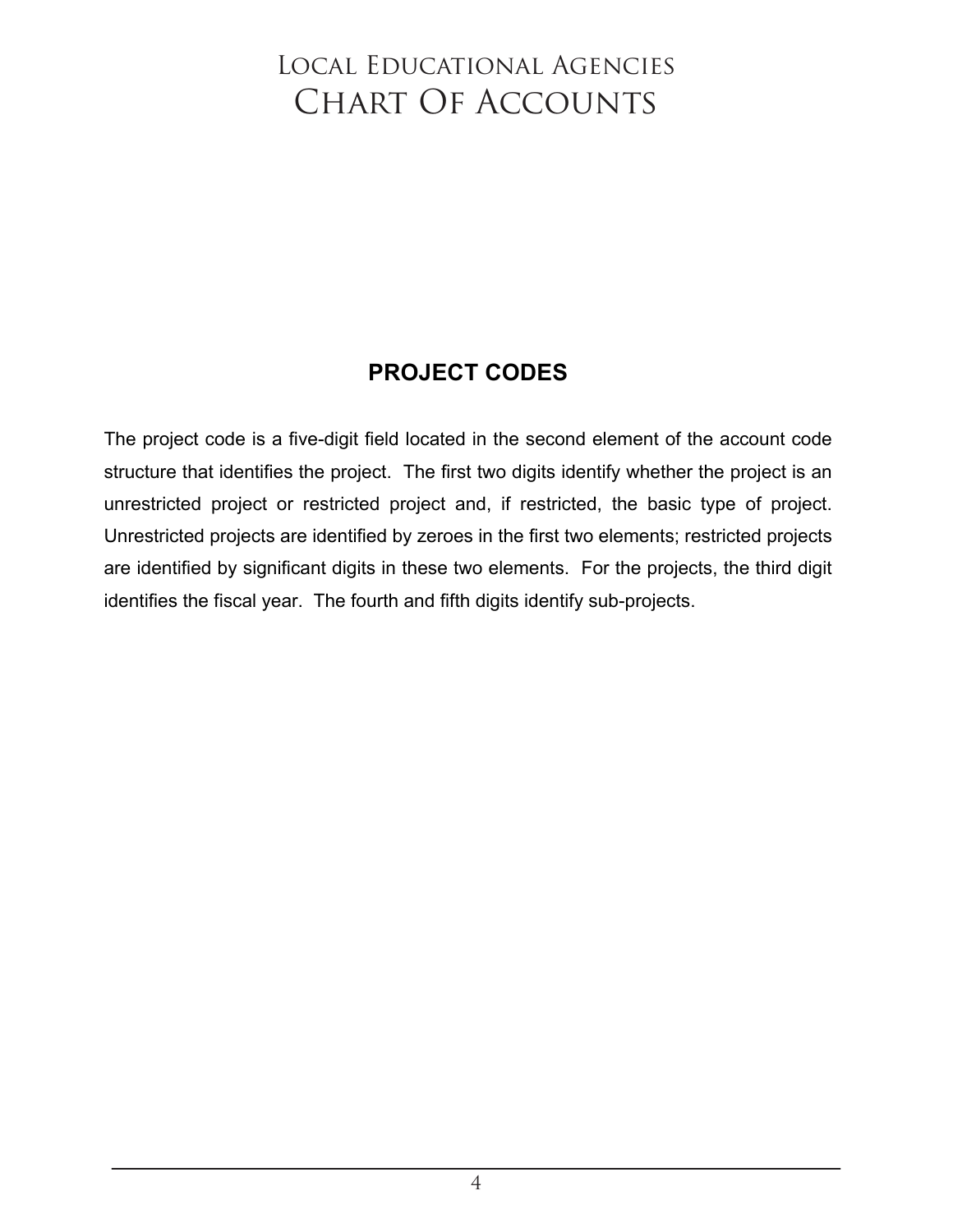### *PROJECT CODES* Project Codes

#### **UNRESTRICTED PROJECTS (00YXX)**

#### **00Y Unrestricted Projects.**

- 00YXX *Unrestricted Projects.*
- *00Y83 Medicaid Reimbursements.*
- 00Y87 *IDEA Maintenance of Effort Reduction.*
- 00Y89 *Student Body Activities.*

#### **RESTRICTED PROJECTS - STATE (01YXX-29YXX)**

#### **01Y Improvement of Instructional Programs (Step 7).**

01YXX *Improvement of Instructional Programs (Step 7)*.

#### **02Y State Special Education.**

- 02Y1X *County Entitlement*.
- 02Y2X *Out of State Instruction.*
- 02Y3X *Special Projects.*
- 02Y5X *High Acuity Special Needs.*
- 02Y6X *Out of County Instruction.*
- 02Y7X *Administrative*.
- 02Y8X *Inclusion*.

#### **03Y Health Care Services**

03Y1X *State Aid Allocation for Additional Nurses.* 03Y2X *High Acuity Health Care Needs.*

#### **04Y Child Development.**

04YXX *Child Development.*

#### **05Y State Vocational Education.**

- 05Y1X *Secondary-Formula.*
- 05Y2X *Secondary-Incentive.*
- 05Y3X *Secondary-Travel.*
- 05Y4X *Secondary-Contracted Instruction.*
- 05Y5X *Secondary-Youth Groups.*
- 05Y8X *Secondary-Equipment Replacement.*

#### **07Y Innovation Zones.**

07Y1X *Innovation Zone Grants.*

#### **08Y Other Restricted State Aid.**

- 08Y1X *Professional Personnel Staff Development Councils.*
- 08Y2X *Service Personnel Staff Development Councils.*
- 08Y3X *Bus Replacement*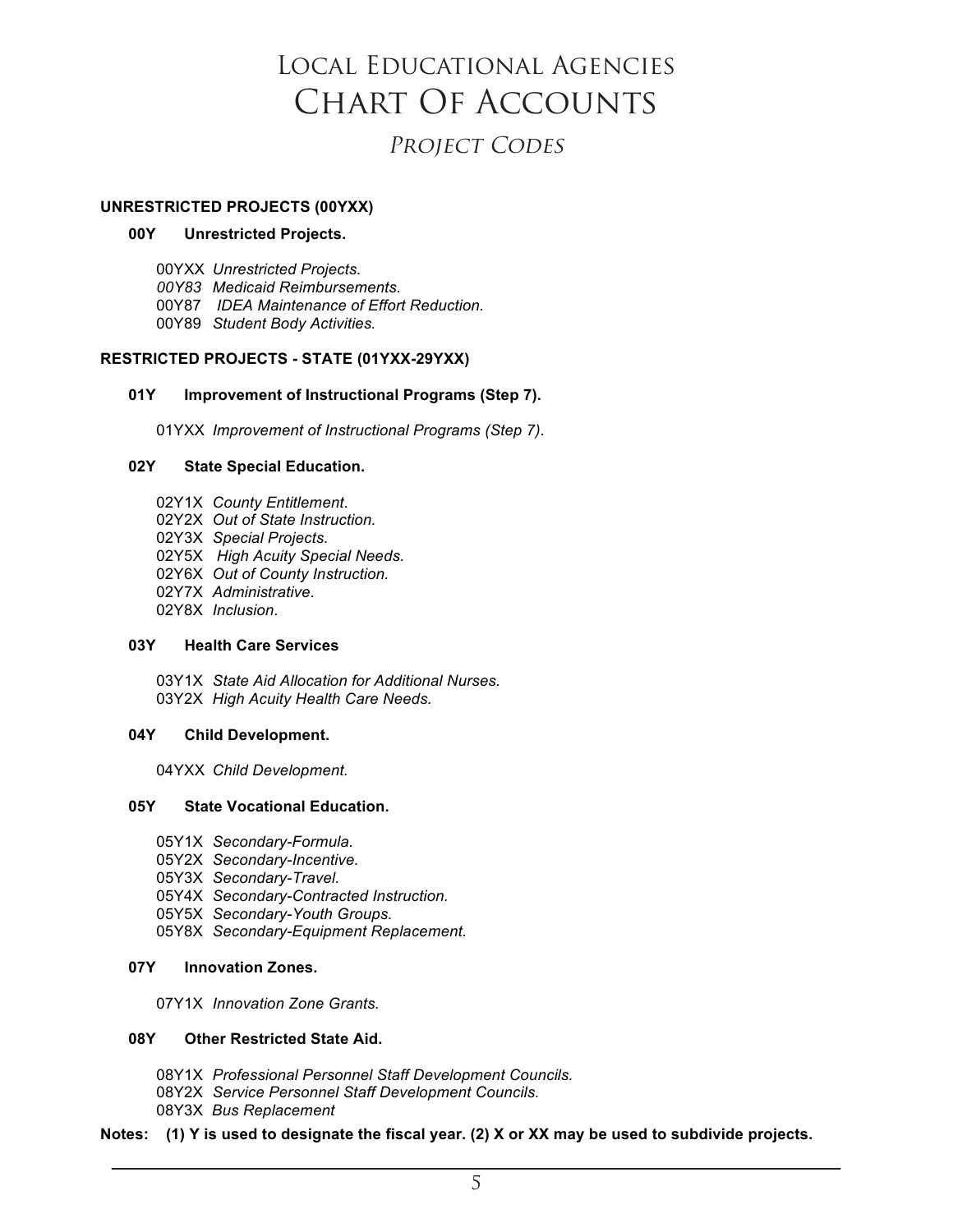### *PROJECT CODES* Project Codes

08Y4X *Faculty Senate*

- 08Y5X *Academic Classroom Curriculum Trips*
- 08Y6X *Advanced Placement*
- *08Y7X Educational Program Allowance*

#### **10Y Bridges Program.**

10YXX *Bridges Program.*

#### **11Y Community Participation Grants.**

*11YXX Community Participation Grants.*

#### **12Y Mentor Program.**

- 12Y1X *Principal Mentor Program.*
- 12Y2X *Mentor Teacher.*
- 12Y3X *Pilot Programs.*

#### **13Y Student Enrichment Program.**

13Y1X *Student Enrichment Program.*

#### **16Y School Building Authority Grant 3%.m**

16YXX *SBA Grant 3%.* 16Y8X *SBA Grant 3% - K-8 Internet Connections.* 16Y9X *SBA Grant 3% - Joint Projects.*

#### **17Y Alternative Education Program.**

17Y1X *Entitlement Grant. 17Y2X Technology Systems Specialist Pilot Project*

#### **18Y Limited English Proficiency Program.**

18Y1X *Limited English Proficiency Program.*

#### **20Y State Distance Learning Grants.**

20YXX *State Distance Learning Grants.*

#### **21Y WV Education Information System.**

- 21Y1X *RESA Activities*.
- 21Y2X *State Activities.*
- 21Y3X *Local Activities.*

#### **22Y Technical Repair and Modernization.**

22YXX *Technical Repair and Modernization*.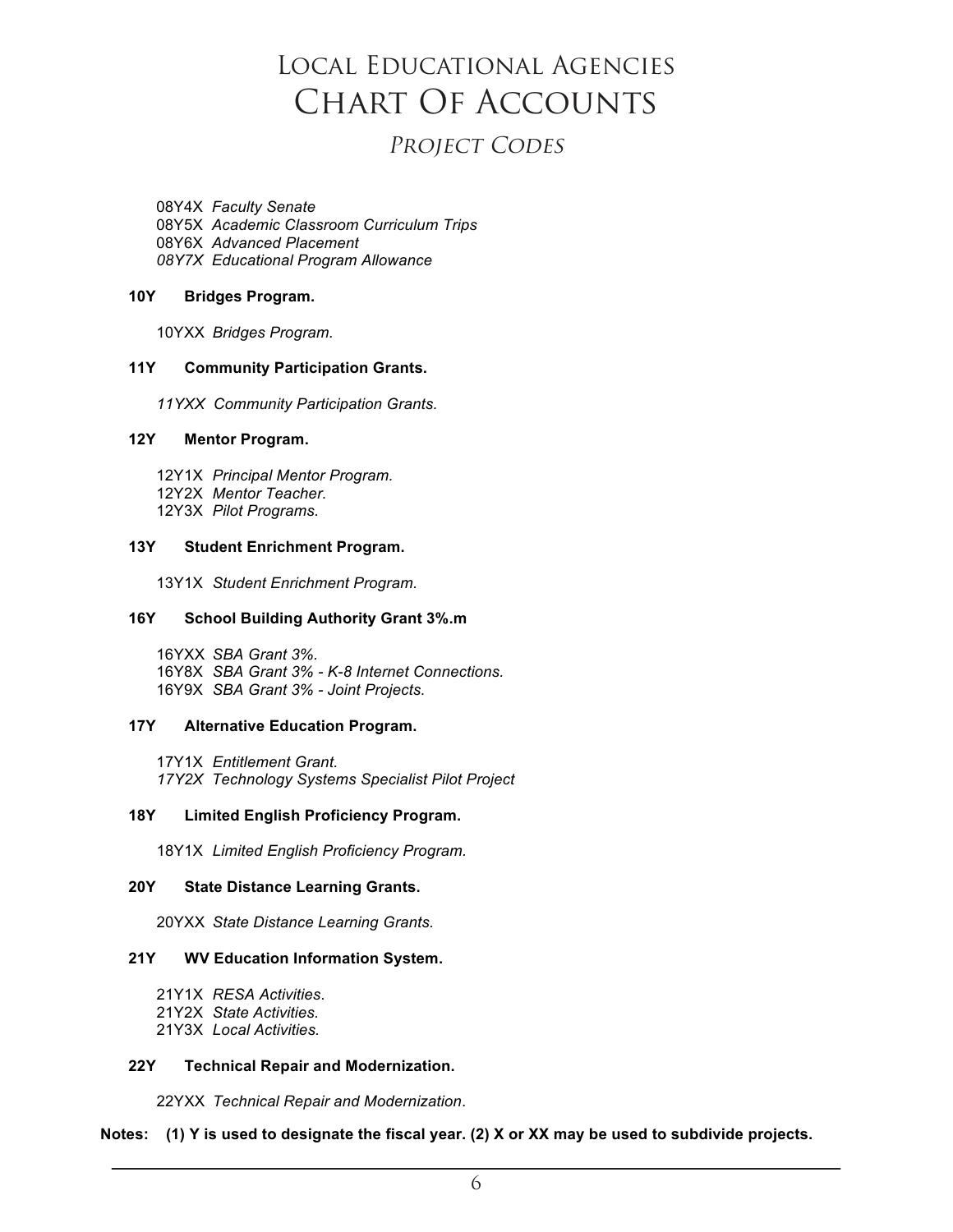### *PROJECT CODES* Project Codes

#### **23Y School Access Safety.**

23YXX *School Access Safety.*

#### **24Y GED.**

24Y1X GED Scholarships 24Y2X GED Option Pathway

#### **25Y Capital Improvements.**

- 25Y1X *School Building Authority*.
- 25Y2X *Local - Bonds.*
- 25Y3X *Local - Other*.
- 25Y4X *Federal Funds.*
- 25Y5X *Better Schools Amendment Funds.*
- 25Y6X *RESA 3%.*
- 25Y7X *SBA Facilities Planning Grant.*
- 25Y8X *Qualified Zone Academy Bonds.*
- 25Y9X *Other Funds.*

#### **26Y Technology Grants.**

26Y1X *Technology Centers that Work Program. 26Y2X Technology System Specialists (TSS) Grants*

#### **27Y Tobacco Prevention Program.**

27Y1X *WV Bureau of Public Health Funds.* 27Y2X *Philip Morris Tobacco Co.*

#### **28Y State - Other Grants.**

28YXX *State - Other. 28Y60 Educational Program Allowance*

#### **29Y State Reimbursement Program.**

29Y1X *Travel Reimbursements*. 29Y9X *Other Reimbursements.*

#### **RESTRICTED PROJECTS - FEDERAL RECEIVED DIRECTLY BY LEA (30YXX - 39YXX)**

#### **31Y Public Law 874.**

31Y1X *Building Construction.* 31Y2X *Flood Disaster.*

#### **32Y Headstart.**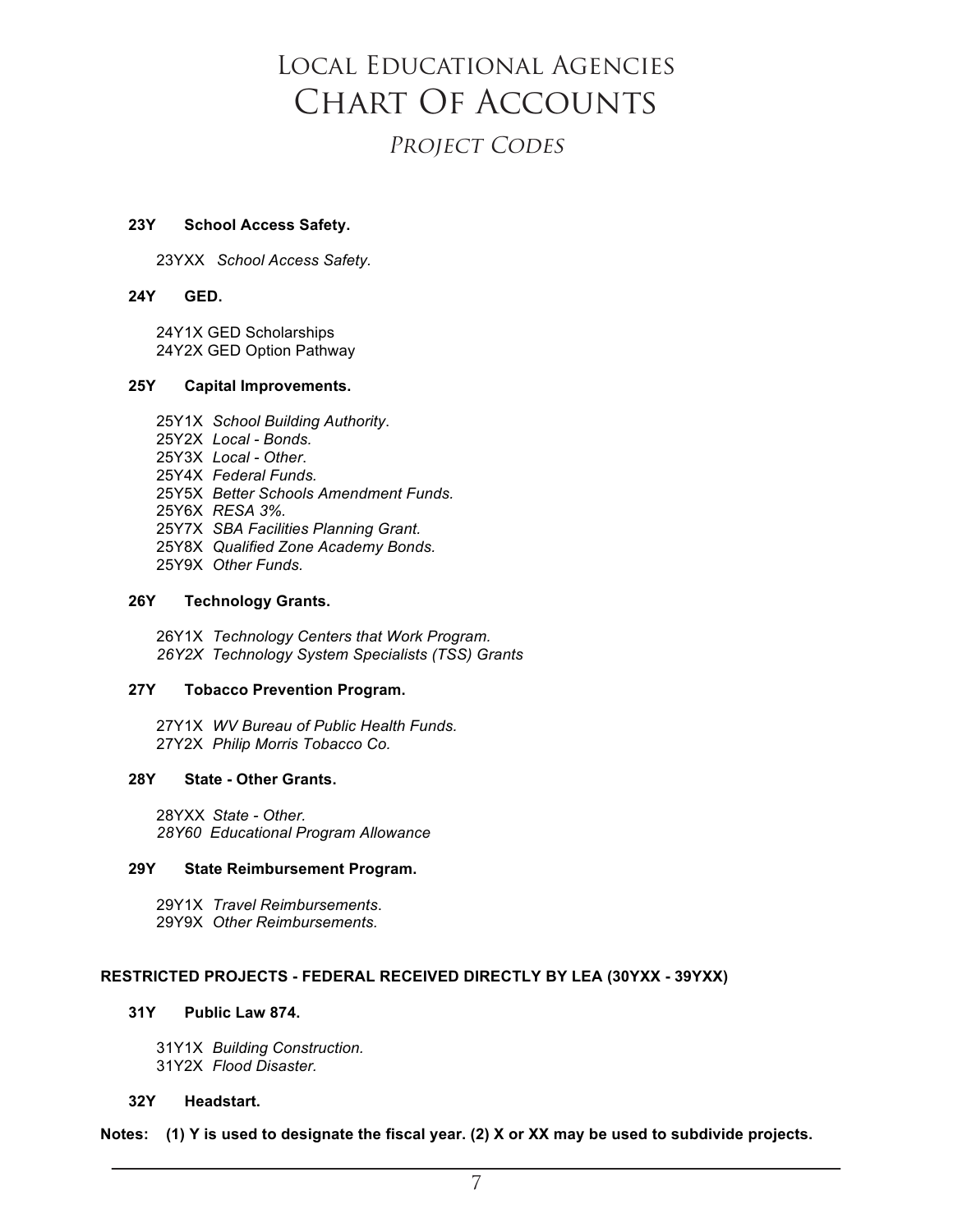### *PROJECT CODES* Project Codes

32YXX *Headstart*.

#### **33Y Twenty-First Century Grant.**

33YXX *Twenty-First Century Grant.*

#### **34Y USDA Rural Development Distance Learning Grant.**

34YXX *USDA Rural Development Distance Learning Grant.*

#### **38Y Federal Received Directly - Other Grants.**

- 38Y1X *Outdoor Recreation*.
- 38Y2X *Energy Management*.
- 38Y3X *Asbestos Removal.*
- 38Y4X *Juvenile Delinquency Prevention.*
- 38Y5X *U.S. Dept. Of Commerce Technology Grant.*
- *38Y6X Drug Free Schools*

#### **39Y Federal Received Directly - Miscellaneous.**

39Y1X *Travel Reimbursements*. 39Y9X *Other.*

#### **RESTRICTED PROJECTS - FEDERAL RECEIVED THROUGH STATE (40YXX - 60YXX)**

#### **40Y Improving Teacher Quality State Grants - Title II.**

40Y1X *Improving Teacher Quality State Grants - Part A.* 40Y2X *Mathematics and Science Partnerships - Part B.*

#### **41Y Elementary and Secondary Education Act (ESEA) - Title I.**

- 41Y1X T*itle I - Part A.*
- 41Y2X *Title I Part B – Reading First.*
- 41Y3X *Migrant - Part C.*
- 41Y4X *School Improvement Grant*
- 41Y6X *Even Start - Part B.*
- 41Y7X *Neglected and Delinquent*
- 41Y8X *Comprehensive School Reform Demonstration Program (CSRDP).*
- 41Y9X *Accountability Grant*.

#### **42Y State Grants for Innovative Programs - Title V.**

42Y1X *Title V.* 

#### **43Y Individuals with Disabilities Education Act (IDEA) Part B.**

43Y1X *County Entitlement*.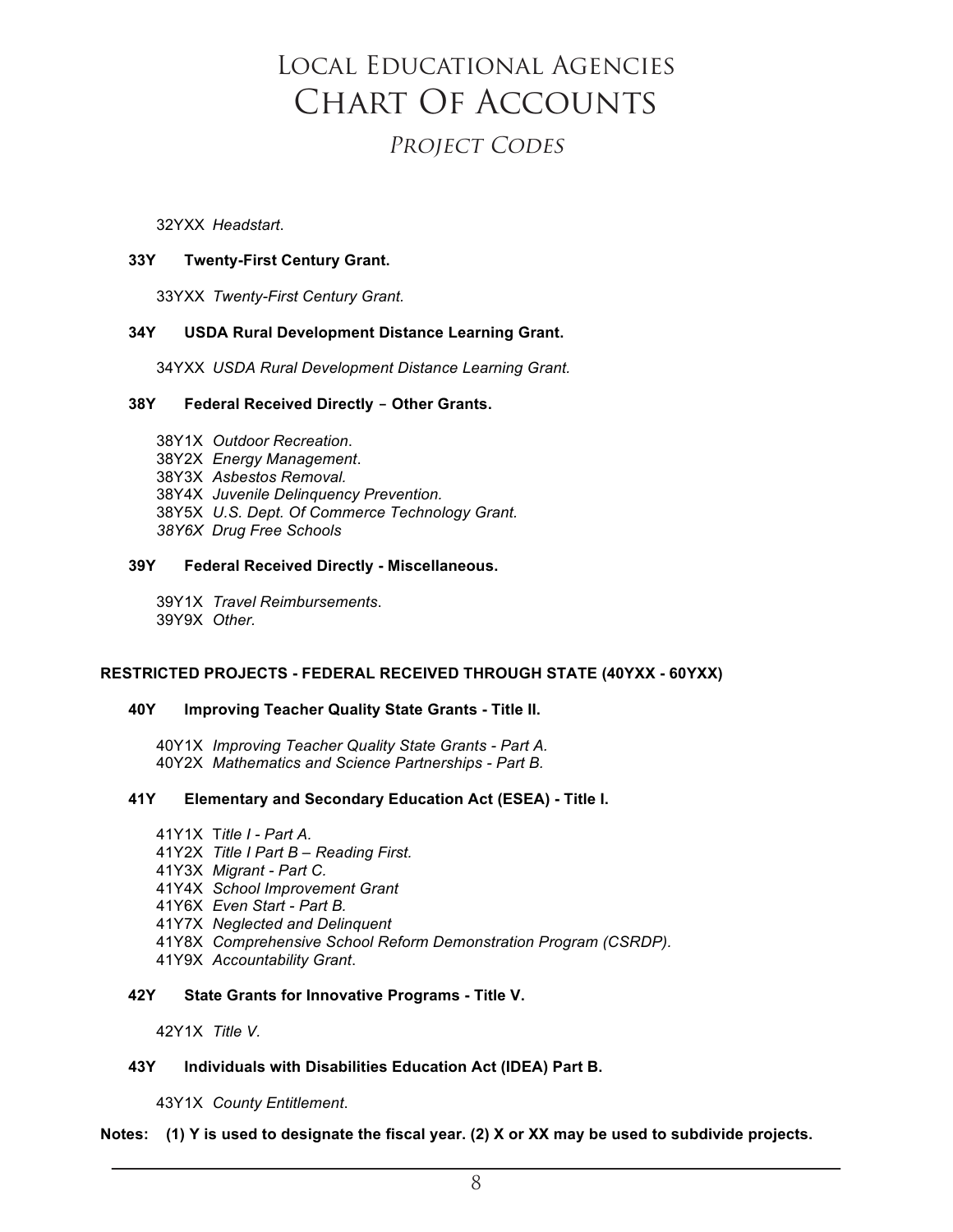### *PROJECT CODES* Project Codes

43Y2X *Preschool Incentive*.

43Y3X *Discretionary.*

43Y5X *Preschool Discretionary*.

43Y6X *Administration.*

#### **45Y English Language Acquisition - Title III.**

45YXX *English Language Acquisition.*

#### **46Y Twenty-First Century Community Learning Grant.**

46YXX *Twenty-First Century Community Learning Grant.*

#### **47Y Job Opportunity and Basic Skills (Jobs).**

47Y1X West Virginia Works. 47Y2X Jump Start/Job Readiness.

#### **48Y Drug Free Schools.**

48Y1X *Drug Free Schools.* 48Y2X *Governor's Program.*

#### **49Y Federal - Other Grants.**

49YXX *Federal - Other.* 49Y60 *Health Care Services.* 49Y61 *H1N1 Preparation and Response.*

#### **50Y Carl Perkins Vocational Education.**

50Y1X *Secondary Block.*

#### **51Y Able-bodied Adults Without Dependents - ABAWDS.**

51YXX *ABAWDS Training.*

#### **52Y American Recovery & Reinvestment Act (ARRA) Grants.**

- 52Y1X *State Fiscal Stabilization Funds.*
- 52Y2X *Education Jobs (EdJobs) Funds*
- 52Y3X *Technology Systems Specialist Pilot Project*
- *52Y4X SBA Capital Projects Funds*

#### **54Y Homeless Act - Adult Literacy.**

- 54Y1X *Homeless Act B Adult Literacy.*
- 54Y2X *Homeless Act B Youth.*

#### **56Y Welfare to Work.**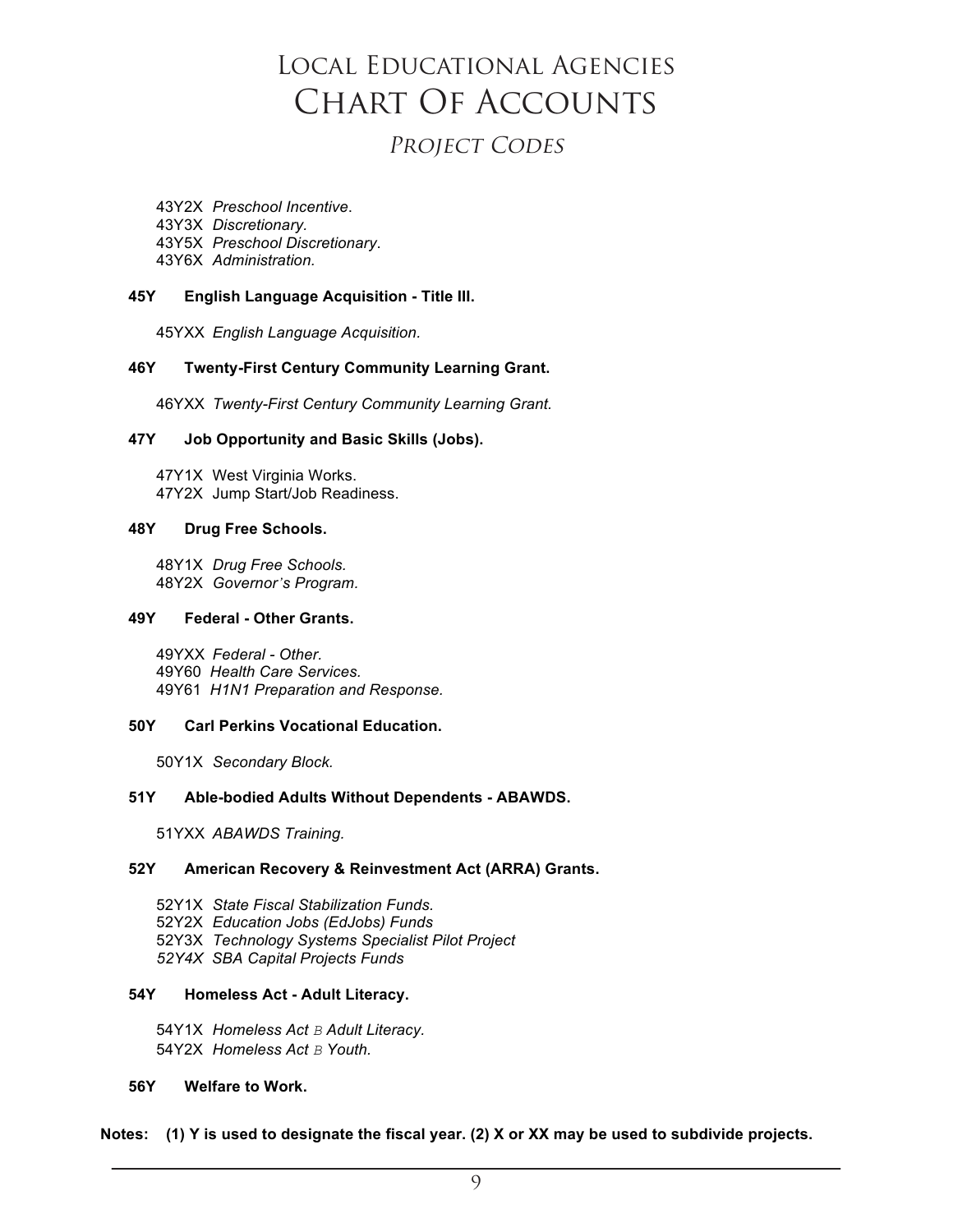# Local Educational Agencies **LOCAL EDUCATIONAL AGENCIES** Chart Of Accounts **CHART OF ACCOUNTS** *PROJECT CODES* Project Codes

56YXX *Welfare to Work.*

#### **57Y Vocational Non-Traditional Training.**

57Y1X *Vocational Non-Traditional Training.*

#### **58Y Educational Technology - Title II, Part D.**

58Y1X *Educational Technology – Formula Grant.* 58Y2X *Educational Technology – Competitive Grant.*

#### **59Y Rural and Low-Income School Program - Title VI, Part B, Subpart 2.**

59YXX *Rural and Low-Income School Program.*

#### **60Y Appalachian Regional Commission.**

- 60Y1X *Training Service.*
- 60Y2X *Equipment Replacement.*
- 60Y3X *Demonstration.*

#### **RESTRICTED PROJECTS – COMBINATION OF STATE AND FEDERAL (61YXX - 84YXX)**

#### **61Y Adult Basic.**

- 61Y1X *State - Regular.*
- 61Y2X *Federal - Regular*.
- 61Y3X *Federal – Teacher Training.*
- 61Y4X *Federal - Coordination*.
- 61Y5X *State – Workplace.*
- 61Y6X *Federal – EL Civics*
- 61Y7X *State – Coordination*
- 61Y8X *State – Teacher Training*

#### **62Y Adult Education.**

62Y1X *State*. 62Y2X *Federal*. 62Y3X *Local*.

#### **63Y Employer Specific Training Program.**

63Y1X *State.* 63Y2X *Federal.* 63Y3X *Local.*

#### **66Y Reading for Excellence.**

66YXX *Reading for Excellence.*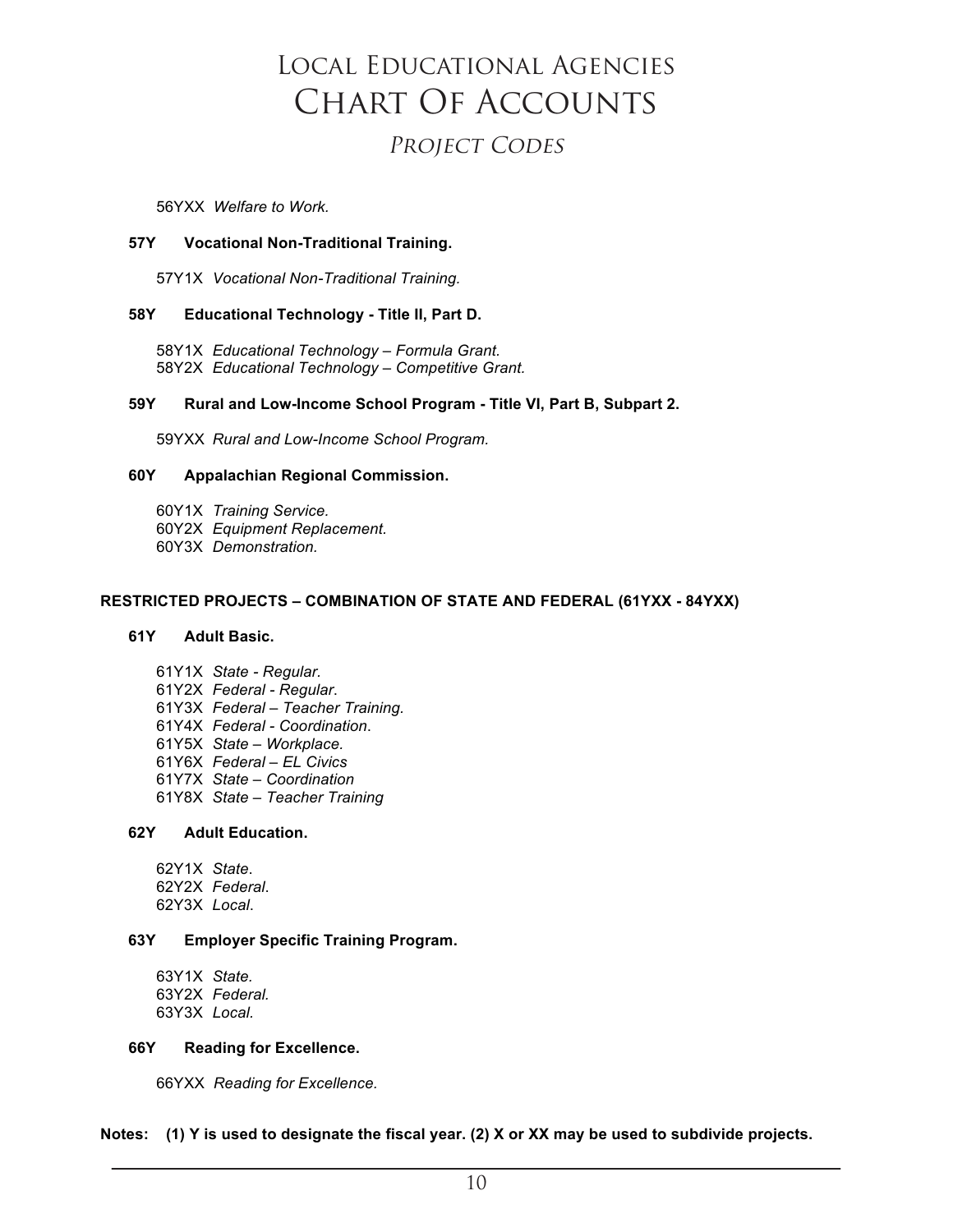### *PROJECT CODES* Project Codes

#### **67Y Public Service Training.**

- 67Y1X *State*. 67Y2X *Federal*.
- 67Y3X *Local*.
- 

#### **68Y Personnel Training.**

- 68Y1X *State*. 68Y2X *Federal*.
- 68Y3X *Local*.

#### **70Y Curriculum Development.**

70Y1X *State*. 70Y2X *Federal*. 70Y3X *Local*.

#### **71Y Program Modernization.**

71Y1X *State*. 71Y2X *Federal*. 71Y3X *Local*.

#### **72Y Technical Assistance.**

72Y1X *State*. 72Y2X *Federal*. 72Y3X *Local*.

#### **74Y GEAR UP Program.**

74Y1X *State*. 74Y2X *Federal*. 74Y3X *Local*.

#### **78Y Guaranteed Workforce.**

78Y1X *State*. 78Y3X *Local*.

#### **79Y Community Education - Extended Day.**

79Y2X *Federal*. 79Y3X *Local*.

#### **80Y Hospitality Education & Training.**

80Y1X *State*. 80Y2X *Federal*. 80Y3X *Local*.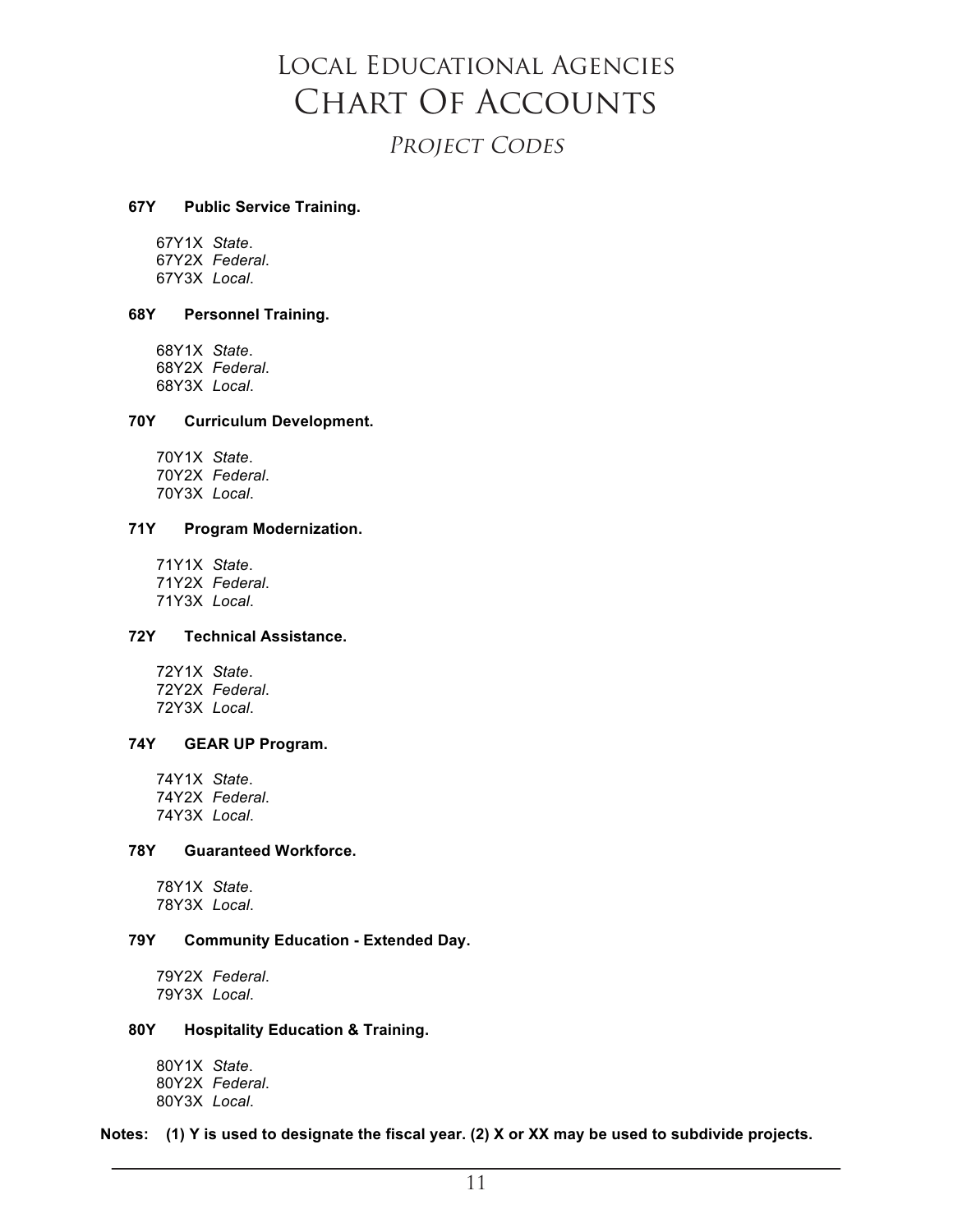### *PROJECT CODES* Project Codes

#### **81Y Workforce Investment Act - Economic Disadvantaged.**

- 81Y1X *Region 1.* 81Y2X *Region 2*. 81Y3X *Region 3.* 81Y4X *Region 4.* 81Y5X *Region 5.* 81Y6X *Region 6.* 81Y7X *Region 7.*
- 81Y8X *Statewide.*

#### **84Y State & Federal - Other Grants.**

- 84Y1X *State*.
- 84Y2X *2001 Flood Clean-up*.
- 84Y5X *Federal*.

#### **85Y Workforce Investment Act - Dislocated Workers.**

85Y1X *Region 1.* 85Y2X *Region 2*. 85Y3X *Region 3.* 85Y4X *Region 4.* 85Y5X *Region 5.* 85Y6X *Region 6.* 85Y7X *Region 7.* 85Y8X *Statewide*.

#### **86Y Workforce Investment Act - Youth.**

86Y1X *Region 1.* 86Y2X *Region 2*. 86Y3X *Region 3.* 86Y4X *Region 4.* 86Y5X *Region 5.* 86Y6X *Region 6.* 86Y7X *Region 7.*

#### **RESTRICTED PROJECTS - OTHER (87YXX - 89YXX)**

#### **88Y Food Service - Centralized.**

- 88Y1X *Regular Term.*
- 88Y2X *Summer Term.*
- 88Y3X *Nutrition Education & Training*.
- 88Y4X *State Administration.*
- 88Y5X *Child & Adult Care Food Program.*
- 88Y7X *Donated Foods Program*.
- 88Y8X *Fresh Fruits and Vegetables Program.*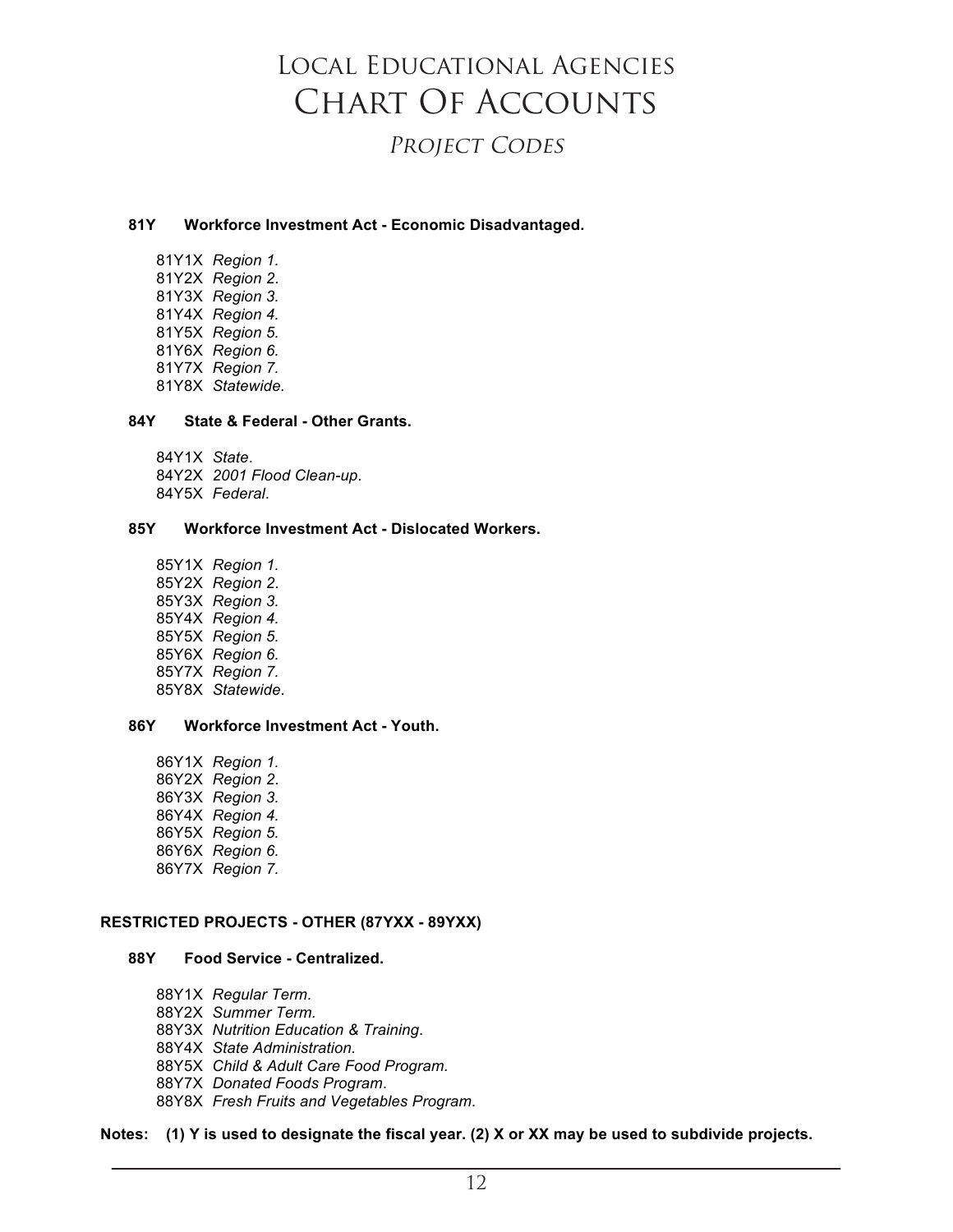### *PROJECT CODES* Project Codes

88Y9X *Other*.

#### **LOCAL PROJECTS (90YXX - 98YXX)**

#### **90Y Local Restricted Projects.**

90YXX *Local Projects.*

#### **91Y Local Restricted Projects.**

91YXX *Local Projects.*

#### **92Y Local Restricted Projects.**

92YXX *Local Projects.*

#### **93Y Local Restricted Projects.**

93YXX *Local Projects.*

#### **94Y Local Restricted Projects.**

94YXX *Local Projects.*

#### **95Y Local Restricted Projects.**

95YXX *Local Projects*.

#### **96Y Local Restricted Projects.**

96YXX *Local Projects*.

#### **97Y Local Restricted Projects.**

97YXX *Local Projects*.

#### **98Y Local Restricted Projects.**

98YXX *Local Projects*.

#### **99Y Local Restricted Projects.**

99YXX *Local Projects*.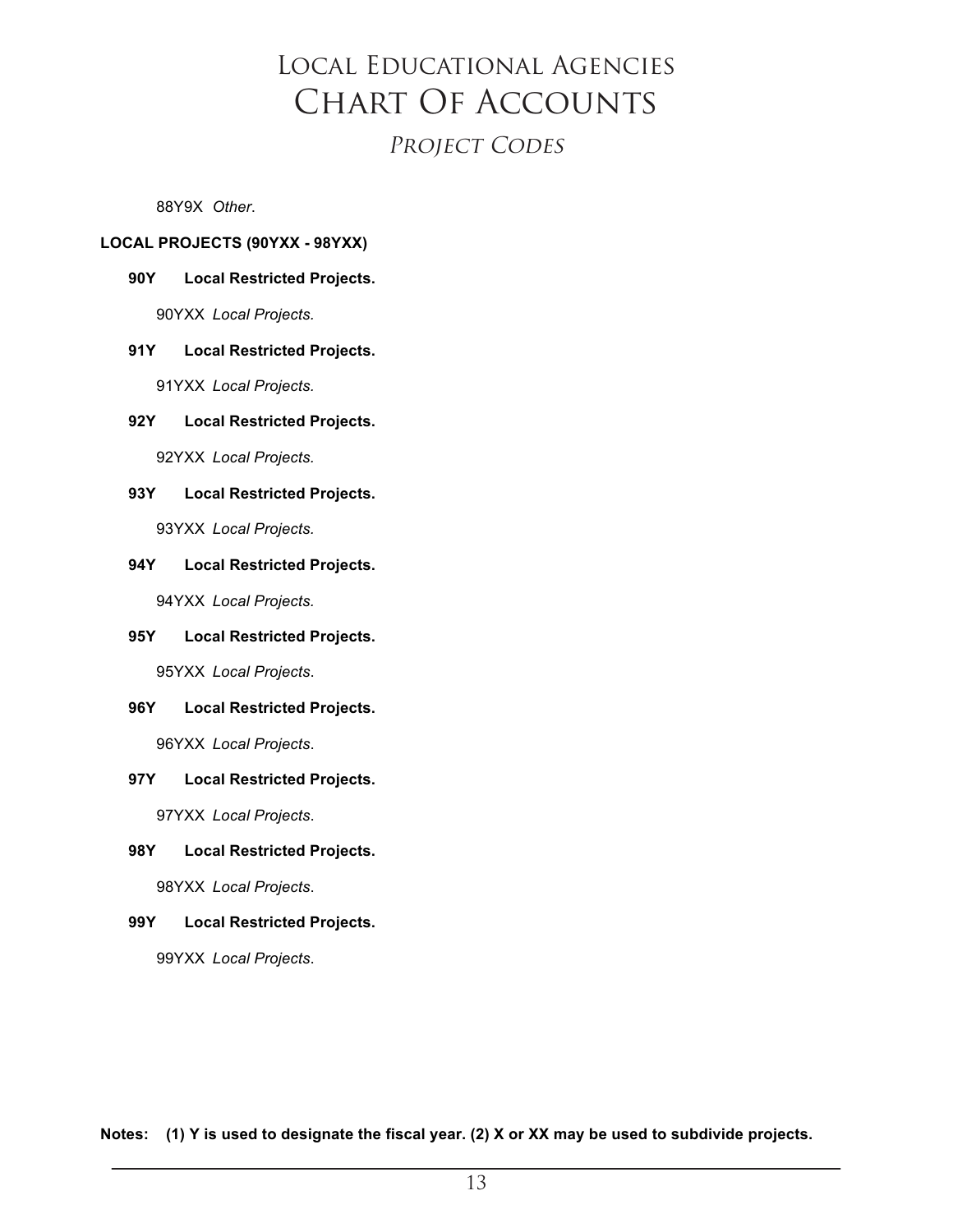# Local Educational Agencies CHART OF ACCOUNTS

### **REVENUE SOURCE CODES**

The revenue source code is a five-digit field located in the third element of the account code structure that identifies revenues by source. The first digit of the revenue source dimension is a zero to identify it as a revenue account. The next four digits identify the revenue source. The primary categories are: 1 - local, 2 intermediate, 3 - state, 4 - federal and 5 - miscellaneous.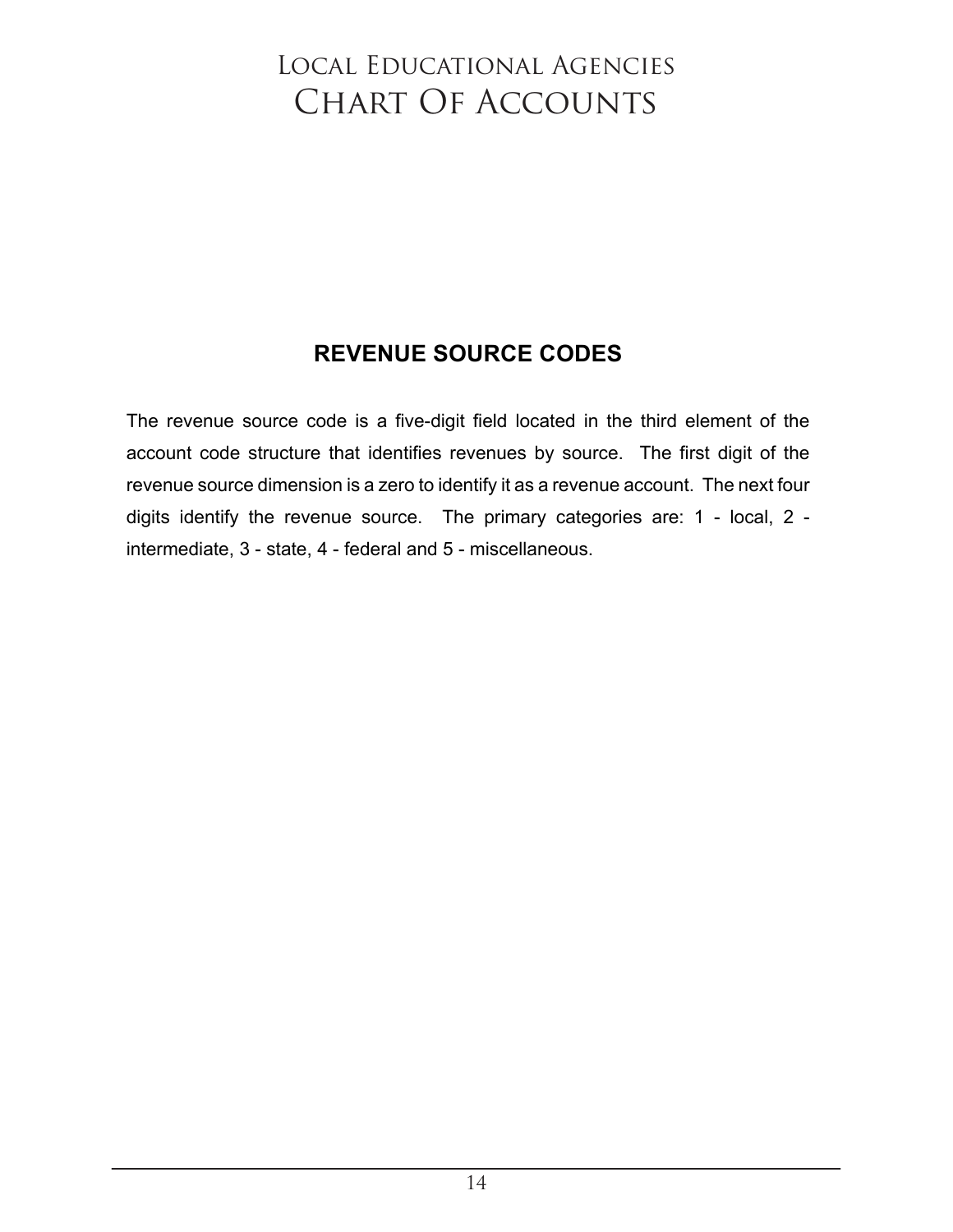### *REVENUE SOURCE CODES* Revenue Source Codes

#### **01 Revenue From Local Sources**

- **0111 Ad Valorem Taxes.** Taxes levied by an LEA on the assessed valuation of real and personal property located within the LEA which, within legal limits, is the final authority in determining the amount to be raised for school purposes.
	- 01111 *Ad Valorem Taxes – Regular Levy – Current Year*. Taxes levied by an LEA on the assessed valuation of real and personal property located within the LEA which is assessed locally. Penalties and interest on ad valorem taxes should be included in account 01141. This account also includes current year public utility tax collections, bond levy collections, and permanent improvement collections.
	- 01112 *Ad Valorem Taxes - Excess Levies – Current Year.* Excess taxes levied by an LEA on the assessed valuation of real and personal property located within the LEA. Penalties and interest on ad valorem taxes should be included in account 01141.
	- 01113 *Ad Valorem Taxes – Supplemental – Regular Levy – Current Year.* Taxes levied by an LEA on the assessed valuation of real and personal property located within the LEA which is collected with a supplemental tax ticket. The taxes collected are for the regular, permanent improvement, or bond levies. The assessed valuation of the property was not included in the county assessor's Certificate of Assessed Valuation on which the LEA's proposed budget for the year was based.
	- 01114 *Ad Valorem Taxes – Supplemental – Excess Levy – Current Year.* Taxes levied by an LEA on the assessed valuation of real and personal property located within the LEA which is collected with a supplemental tax ticket. The taxes collected are for excess levies only. The assessed valuation of the property was not included in the county assessor's Certificate of Assessed Valuation on which the LEA's proposed budget for the year was based.
	- 01115 *Ad Valorem Taxes –Regular Levy - Prior Years.* Taxes levied by an LEA on the assessed valuation of real and personal property located within the LEA. Included here are also prior year public utility tax collections.
	- 01116 *Ad Valorem Taxes - Excess Levies – Prior Years.* Excess taxes levied by an LEA on the assessed valuation of real and personal property located within the LEA.
	- 01117 *Sales/Redemptions*. Proceeds from the sale and redemption of land sold by the sheriff for delinquent ad valorem taxes from regular or excess levies.
	- 01118 *Delinquencies/Nonentered Lands.* Proceeds from the distribution, if any, of the Delinquent Nonentered Land Fund, the source of which is the proceeds from the sale of delinquent or nonentered lands sold by a deputy commissioner of delinquent and nonentered lands from regular or excess levies.

#### **0112 Interstate Registration Plan (IRP) Fee.**

- 01121 *Interstate Registration Plan (IRP) Fee – Regular Levy*. Fees collected by the Department of Motor Vehicles from interstate trucking companies through the IRP for regular levy property taxes.
- 01122 *Interstate Registration Plan (IRP) Fee – Excess Levy*. Fees collected by the Department of Motor Vehicles from interstate trucking companies through the IRP for excess levy property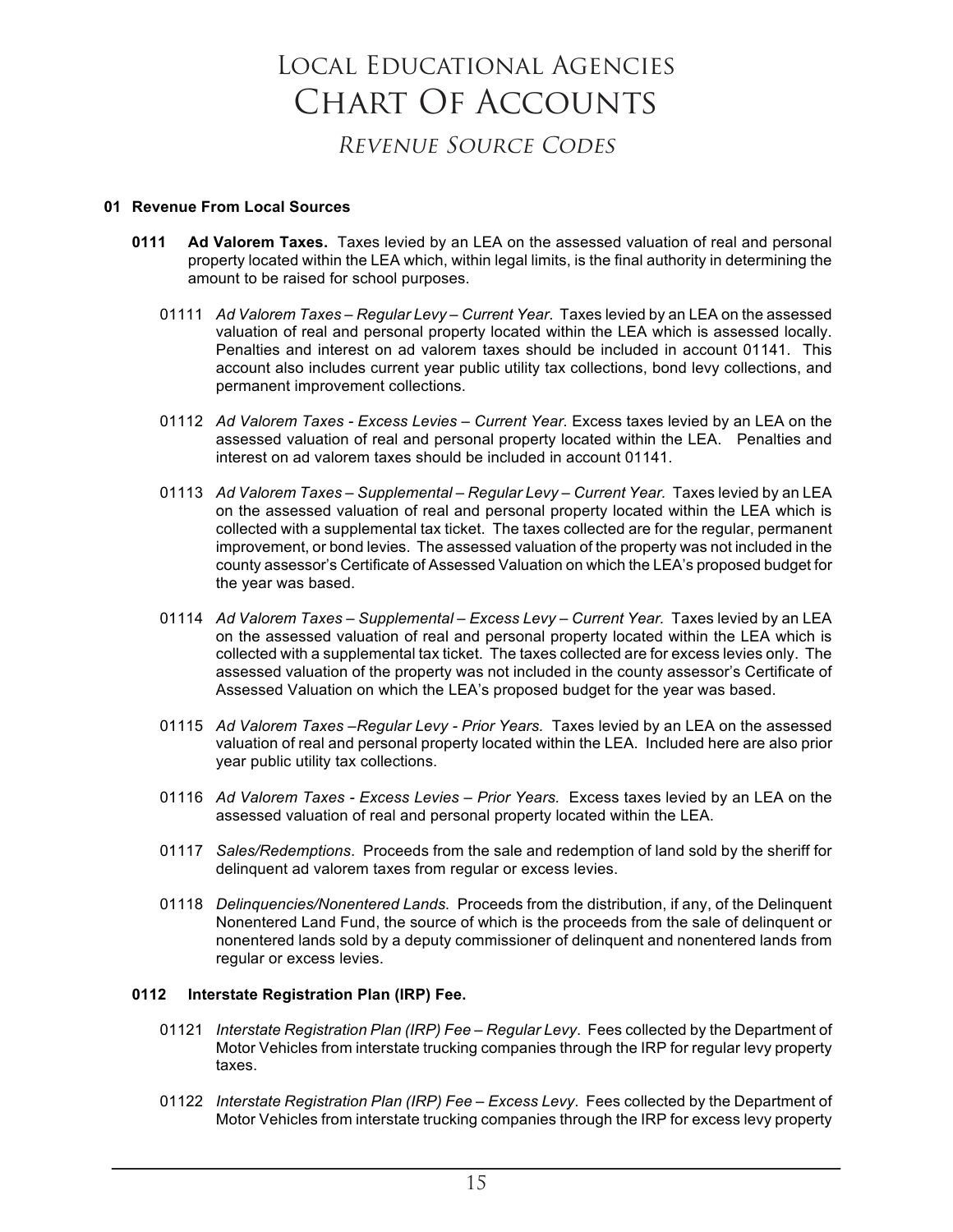### *REVENUE SOURCE CODES* Revenue Source Codes

#### taxes.

#### **0113 Public Utilities Tax Loss Restoration Fund.**

01131 *Public Utilities Tax Loss Restoration Fund*. Proceeds received from the Tax Loss Restoration Fund pursuant to the provisions of WV State Code § 11-6-27 as the result of a decrease in the assessed valuation of public utility property from the assessed values of the previous year.

#### **0114 Penalties and Interest on Taxes.**

- 01141 *Penalties and Interest on Current Year Taxes.* Revenue from penalties for the payment of current year taxes after the due date and the interest charged on the current year delinquent taxes from the due date to actual payment.
- 01142 *Penalties and Interest on Prior Year Taxes.* Revenue from penalties for the payment of prior year taxes after the due date and the interest charged on the prior year delinquent taxes from the due date to actual payment.

#### **0119 Other Taxes.**

01191 *Other Taxes.* Other forms of taxes the school district levies/assesses, such as licenses and permits.

#### **0121 From Other Government Units - Unrestricted.**

01211 *Unrestricted*. Revenue from the appropriations of another local governmental unit. The LEA is not the final authority, within legal limits, in determining the amount of money to be received, and the money is raised by taxes or other means which are not earmarked for school purposes. This classification could include revenue from townships, municipalities, counties, etc. In a city school system, the municipality would be considered a local governmental unit. In this instance, revenue from the county would be considered revenue from an intermediate source and coded as 0211.

#### **0122 From Other Government Units - Restricted.** *(Must Use Project Code)*

- 01221 *Restricted*. Revenue from the appropriations of another local governmental unit. The LEA is not the final authority, within legal limits, in determining the amount of money to be received, and the money is raised by means which are earmarked for a specific purpose.
- 01229 *Refunds of Revenue From Other Governmental Units - Restricted*. Refunds of restricted revenue from local sources.

#### **0131 Tuition From Individuals.**

- 01311 *Regular.* Tuition collected from students enrolled in regular education programs.
- 01312 *Special Education*. Tuition collected from students enrolled in special education programs.
- 01313 *Vocational.* Tuition collected from students enrolled in vocational education programs.
- 01314 *Adult.* Tuition collected from students enrolled in adult education programs.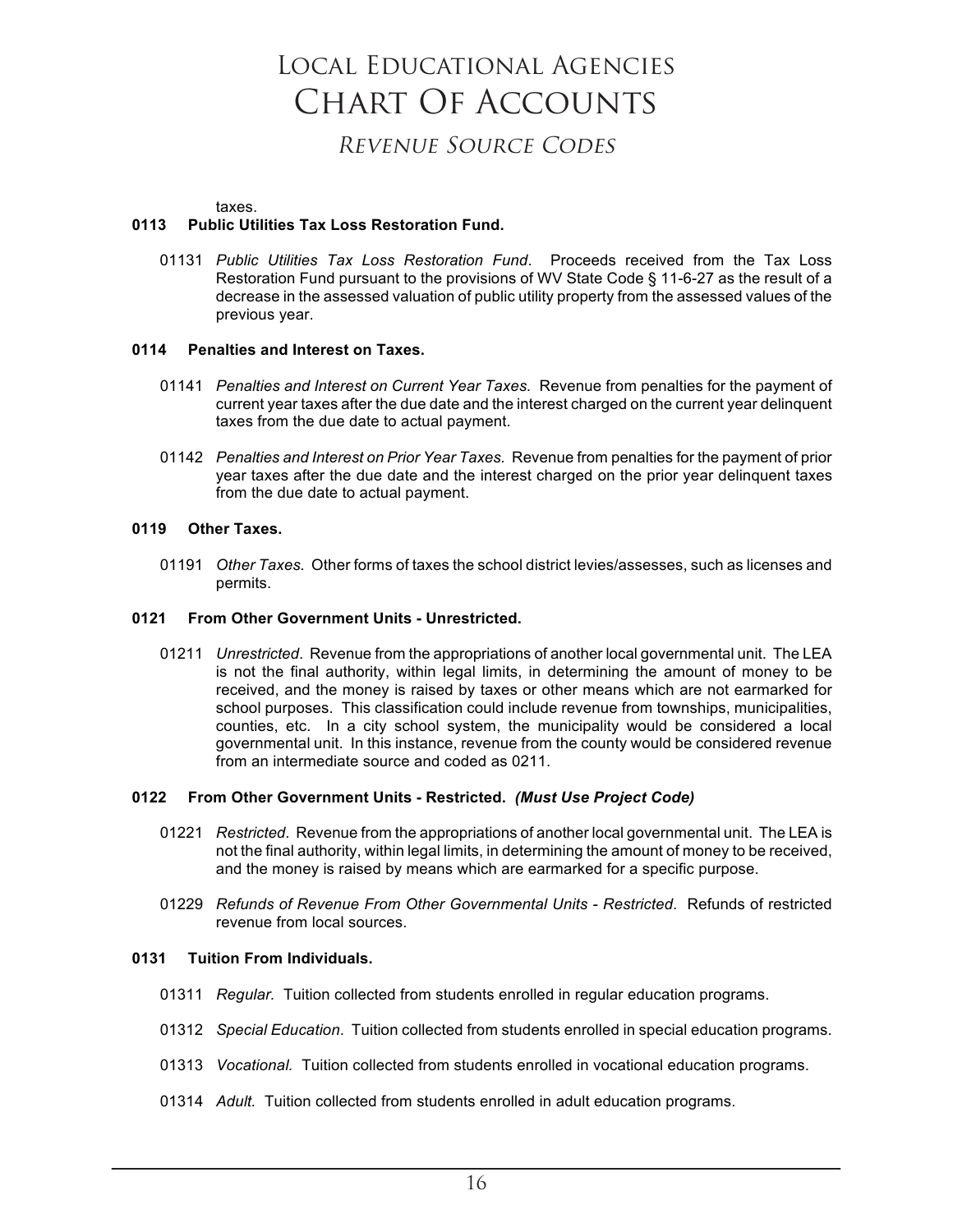# Local Educational Agencies **LOCAL EDUCATIONAL AGENCIES** Chart Of Accounts **CHART OF ACCOUNTS** *REVENUE SOURCE CODES* Revenue Source Codes

- 01315 *Summer*. Tuition collected from students enrolled in summer education programs.
- 01319 *Other.* Tuition collected from students enrolled in other education programs not classified above.

#### **0132 Tuition From LEA in State.**

- 01321 *Regular.* Tuition collected from an LEA within the state for students enrolled in regular education programs.
- 01322 *Special Education*. Tuition collected from an LEA within the state for students enrolled in special education programs.
- 01323 *Vocational.* Tuition collected from an LEA within the state for students enrolled in vocational education programs.
- 01324 *Adult.* Tuition collected from an LEA within the state for students enrolled in adult education programs.
- 01325 *Summer.* Tuition collected from an LEA within the state for students enrolled in summer education programs.
- 01329 *Other.* Tuition collected from an LEA within the state for students enrolled in other education programs which cannot be classified above.

#### **0133 Tuition From LEA Out of State.**

- 01331 *Regular.* Tuition collected from an LEA outside the state for students enrolled in regular education programs.
- 01332 *Special Education.* Tuition collected from an LEA outside the state for students enrolled in special education programs.
- 01333 *Vocational.* Tuition collected from an LEA outside the state for students enrolled in vocational education programs.
- 01334 *Adult.* Tuition collected from an LEA outside the state for students enrolled in adult education programs.
- 01335 *Summer.* Tuition collected from an LEA outside the state for students enrolled in summer education programs.
- 01339 *Other.* Tuition collected from an LEA outside the state for students enrolled in other education programs which cannot be classified above.

#### **0134 Tuition From Other Sources.**

- 01341 *Regular.* Tuition collected from other sources for students enrolled in regular education programs.
- 01342 *Special Education.* Tuition collected from other sources for students enrolled in special education programs.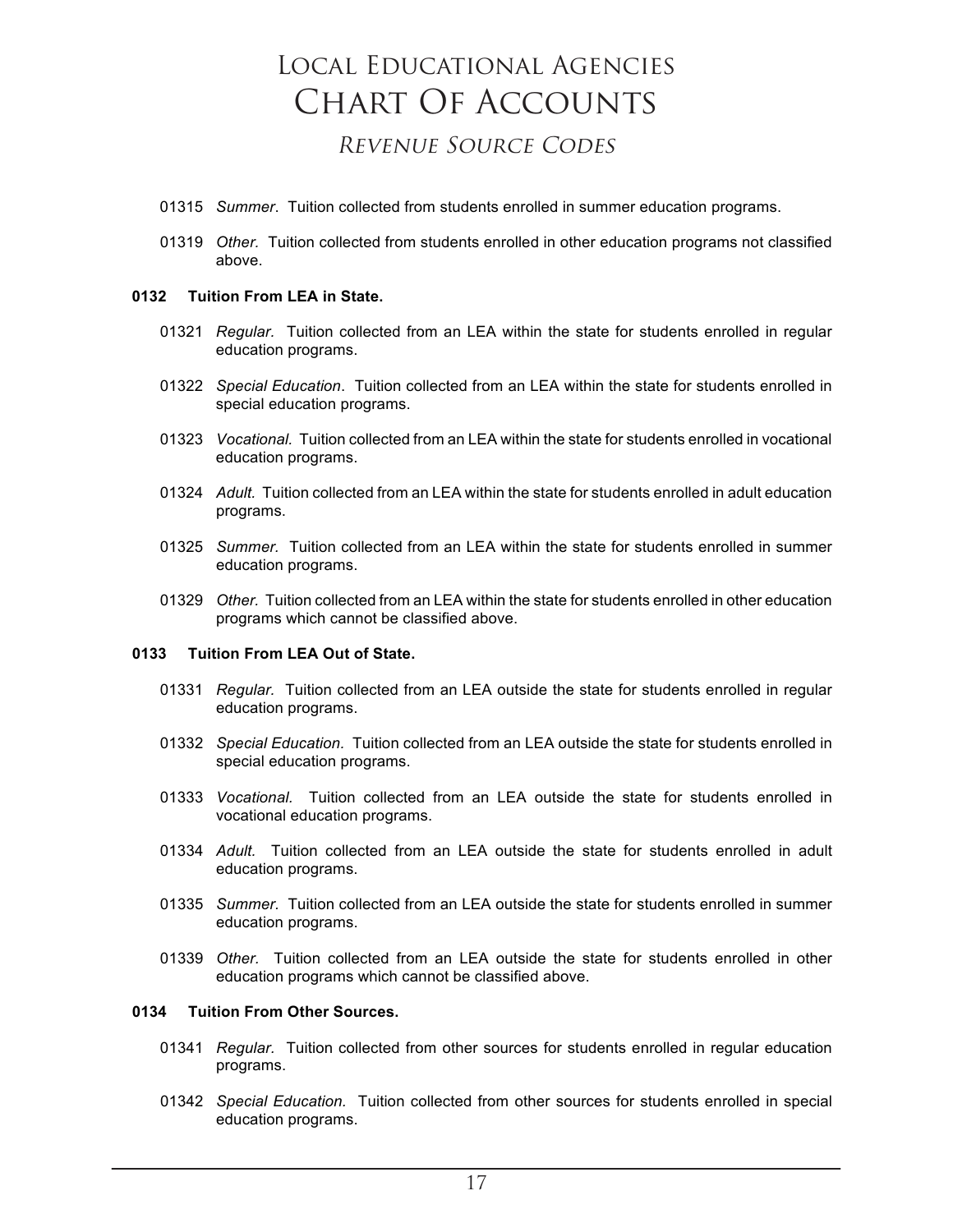### *REVENUE SOURCE CODES* Revenue Source Codes

- 01343 *Vocational.* Tuition collected from other sources for students enrolled in vocational education programs.
- 01344 *Adult.* Tuition collected from other sources for students enrolled in adult education programs.
- 01345 *Summer.* Tuition collected from other sources for students enrolled in summer education programs.
- 01349 *Other.* Tuition collected from other sources for students enrolled in other education programs which cannot be classified above.

#### **0141 Transportation Fees From Individual.**

01411 *Transportation Fees from Individual*. Transportation fees collected from individuals.

#### **0142 Transportation Fees From LEA in State.**

01421 *Transportation Fees from LEA in State.* Transportation fees collected from LEAs within the state.

#### **0143 Transportation Fees From LEA Out of State.**

01431 *Transportation Fees from LEA Out of State.* Transportation fees collected from LEAs outside the state.

#### **0149 Transportation Fees From Other Sources.**

- 01491 *Transportation Fees from Other Sources.* Transportation fees collected from other sources not classified above.
- **0151 Earnings on Investments.** Revenue from holdings invested for earning purposes.
	- 01511 *Bank Accounts.* Interest earned from deposits in interest bearing checking accounts, NOW accounts and passbook savings accounts.
	- 01512 *Consolidated Investment Fund.* Interest earned on deposits with the Consolidated Investment Fund.
	- 01513 *Municipal Bond Commission*. Interest earned on investments with the Municipal Bond Commission.
	- 01515 *Sheriff.* Interest earned by the sheriff on taxes and in lieu of tax payments collected and held by the sheriff for the LEA prior to distribution.
	- 01516 *For Schools - General.* Interest earned on individual school investments invested by the county board of education on the school=s behalf.
	- 01519 *Other.* Interest earned on investments other than those specified above.

#### **0153 Gains or Losses From Investments.**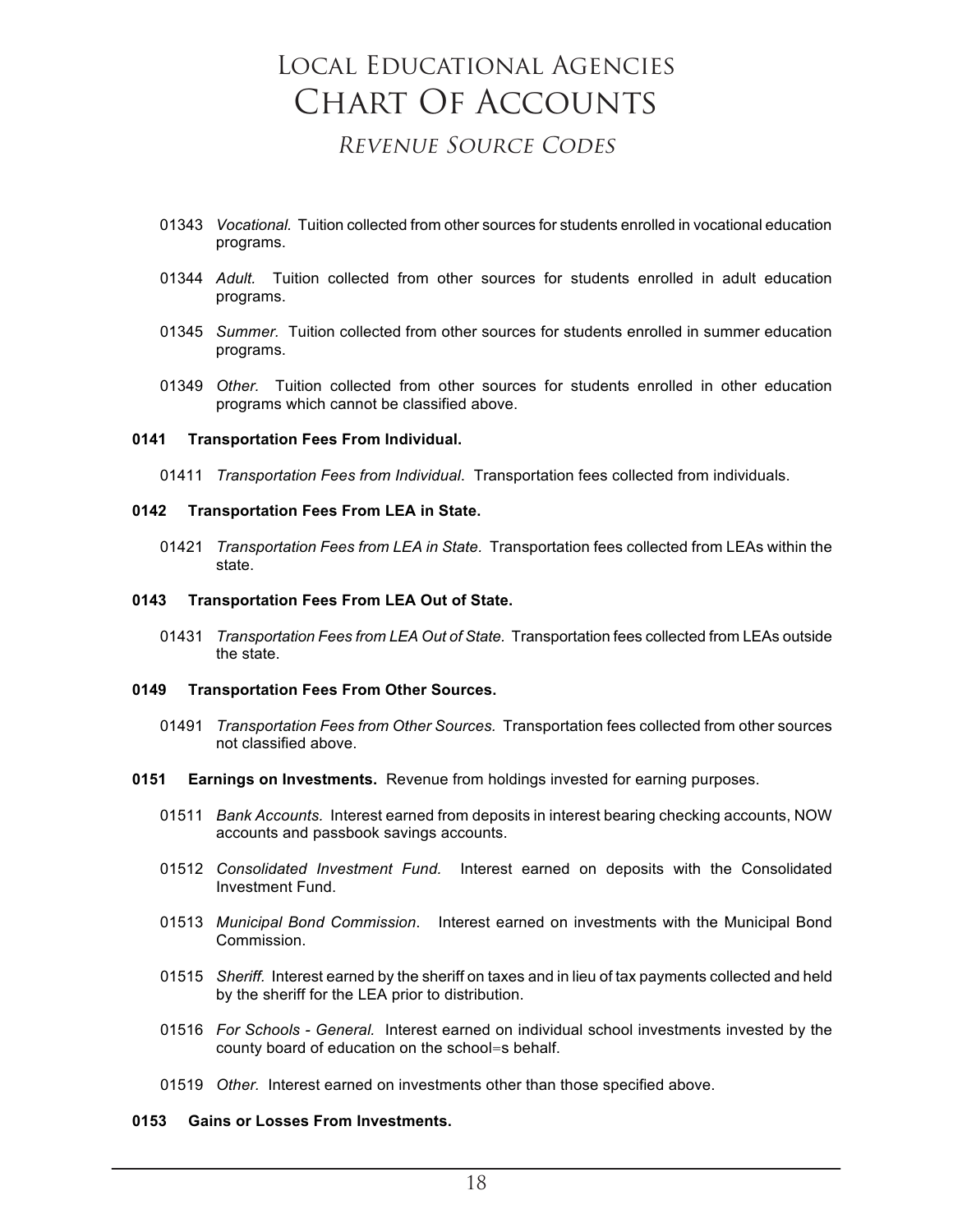### *REVENUE SOURCE CODES* Revenue Source Codes

- 01531 *Gains or Losses From Investments*. Gains or losses recognized from the sale of investments or changes in the fair value of investments. Gains represent the excess of sale proceeds (or fair value) over cost or any other basis of the date of sale (or valuation). Losses represent the excess of the cost or any other basis at the date of sale (or valuation) over sales value (or fair value). All recognized investment gains may be accounted for by using this account; however, interest earnings from short-term investments may be credited to account 0151 (for tracking purposes only).
- **0161 Food Service Reimbursable Programs.** Revenue from students for the sale of breakfast, lunches and milk which are considered reimbursable by the United States Department of Agriculture. Federal reimbursements are not entered here. They should be recorded under Revenue Source 0465.
	- 01610 *Daily Sales – General.* Revenue from students through the food service program for reimbursable items. (can be used instead of 01611–01613)
	- 01611 *Daily Sales – Breakfast and Lunch Program.* Revenue from students for the sale of reimbursable breakfasts and lunches as part of the National School Breakfast and Lunch Programs.
	- 01613 *Daily Sales - Snack Program*. Revenue from students for the sale of reimbursable snacks as part of the Snack program.
- **0162 Food Service Non-Reimbursable Programs.** Revenue from students or adults for the sale of non-reimbursable breakfasts, lunches and milk. This category would include all sales to adults, the second type A Lunch to students and a la carte sales.
	- 01620 *Daily Sales – General.* Revenue from students or adults through the food service program for non-reimbursable items. (can be used instead of 01621–01626)
	- 01621 *Daily Sales – Breakfast and Lunch Program*. Revenue from students and/or adults for the sale of breakfasts and lunches.
	- 01623 *Daily Sales - Snack Program*. Revenue from students and/or adults for the sale of snacks.
	- 01624 *Daily Sales - A la Carte.* Revenue from students and/or adults for the sale of a la carte items.
	- 01626 *Daily Sales - Summer Program.* Revenue from students and/or adults for the sale of meals during the summer program.

#### **0163 Special Functions.**

01631 *Special functions.* Revenue from students, adults, or organizations for the sale of food products and services considered special functions. Some examples are potlucks, PTAsponsored functions, and athletic banquets.

#### **0170 Student Activities.**

01700 *Student Activities*. Revenue from school-sponsored activities. To be used to record the schools= revenues into the LEA=s financial statements at the end of the reporting period.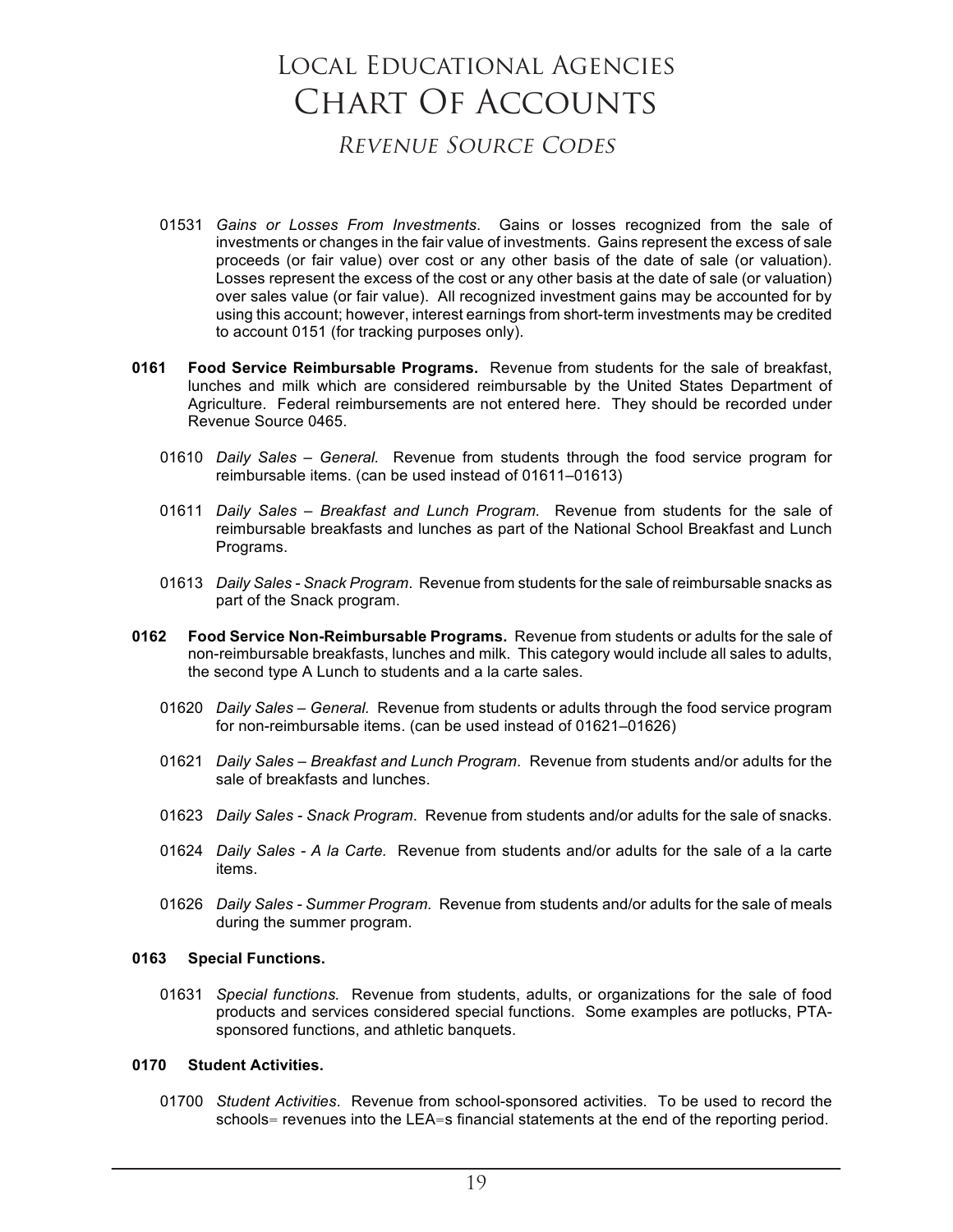# Local Educational Agencies **LOCAL EDUCATIONAL AGENCIES** Chart Of Accounts **CHART OF ACCOUNTS** *REVENUE SOURCE CODES* Revenue Source Codes

#### **0175 Clearing Account - Student Body.**

01751 *Clearing Account - Student Body*. Reimbursement from schools to the LEA for student body activities.

#### **0176 Clearing Account - Sales.**

01761 *Clearing Account - Sales*. Reimbursement from schools to the LEA for sales of equipment and other items.

#### **0181 In Lieu of Taxes.**

01811 *In Lieu of Taxes*. Commitments or payments received by the LEA from an individual, partnership, corporation, or other business enterprise in lieu of taxes the organization would have had to pay if its property or other tax base was subject to tax by the LEA.

#### **0185 Community Service Activities.**

- 01851 *Community Service Activities.* Revenue from community service activities operated by an LEA. For example, revenue received from operation of a playground by an LEA as a community service would be recorded here.
- **0191 Rentals.** Revenue from the rental of either real or personal property owned by the school.
	- 01911 *Building*. Revenue from the rental of buildings owned by the school.
	- 01912 *Land.* Revenue from the rental of land owned by the school.
	- 01913 *Equipment.* Revenue from the rental of equipment owned by the school.
	- 01914 *Mineral Leases*. Revenue from the rental of mineral leases owned by the school.
	- 01919 *Other.* Revenue from the rental of other real or personal property owned by the school which cannot be classified above.
- **0192 Contributions / Donations.** Revenue from a philanthropic foundation, private individuals, or private organizations for which no repayment or special service to the contributor is expected.
	- 01921 *Unrestricted*. Revenue from a philanthropic foundation, private individuals, or private organizations for which no repayment or special service to the contributor is expected and the expenditure of the funds may be for any purpose.
	- 01922 *Restricted.* Revenue from a philanthropic foundation, private individuals, or private organizations for which no repayment or special service to the contributor is expected and the expenditure of the funds must be for a specified (restricted) purpose.

#### **0194 Textbook Sales and Rentals.** Revenue from the sale of textbooks.

- 01941 *Sales.* Revenue from the sale of textbooks.
- 01942 *Rental.* Revenue from the rental of textbooks.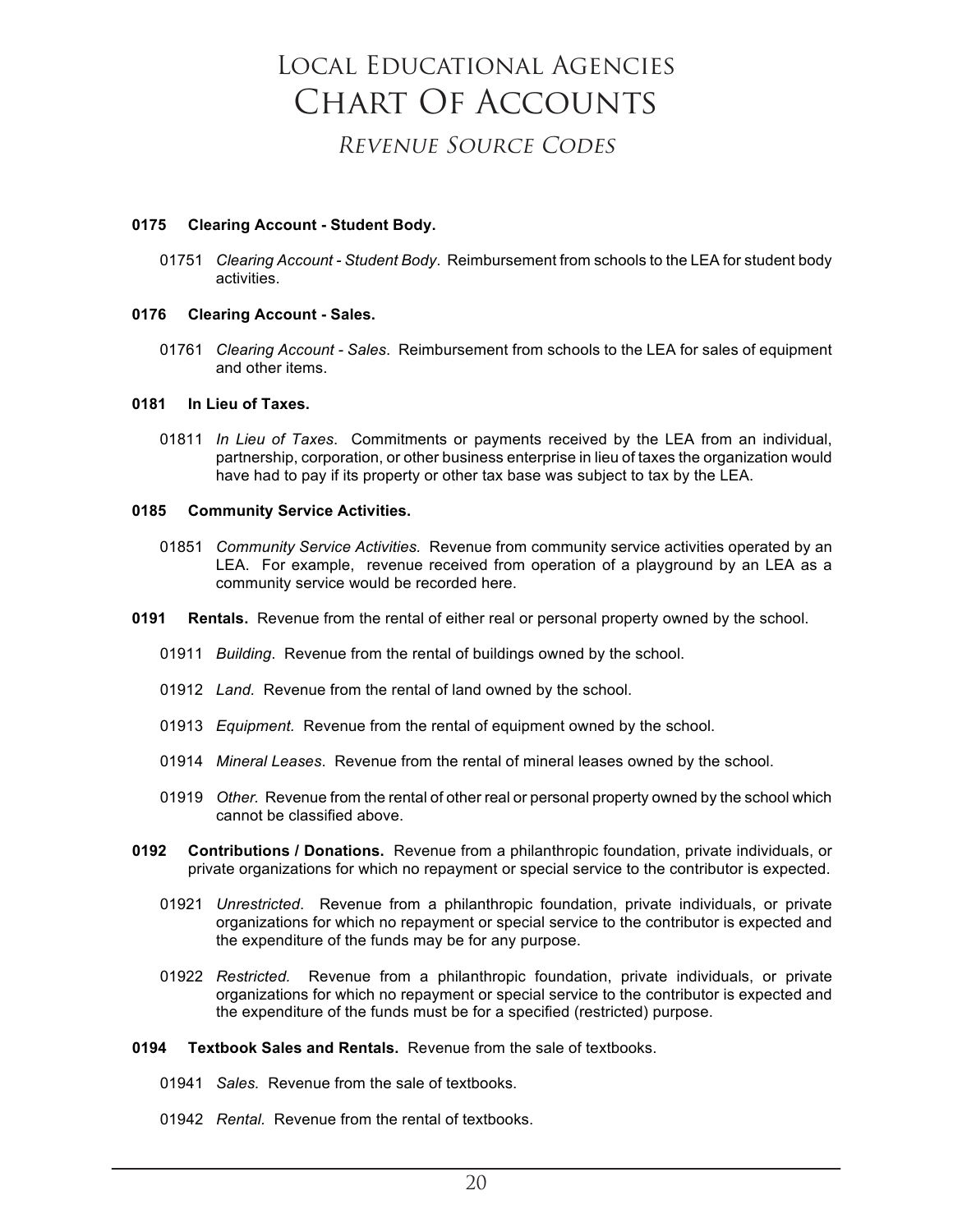### *REVENUE SOURCE CODES* Revenue Source Codes

- 01943 *Recovery.* Revenue received from an insurance recovery of a loss to the inventory of textbooks owned by the school.
- **0195 Service To Other LEA.** Revenue from services provided other LEA=s other than for tuition and transportation services. These services could include data processing, purchasing, These services could include data processing, purchasing, maintenance, cleaning, consulting, guidance and payments from participating counties for multicounty vocational centers.
	- 01951 *In State.* Revenue from services to other LEA=s within the State.
	- 01952 *Out of State.* Revenue from services to LEA=s outside the State.
- **0196 Service To Other Governmental Units.** Revenue from services provided other local governmental units. These services could include transportation, data processing, purchasing, maintenance, cleaning, cash management and consulting.
	- 01961 *Transportation.* Revenue from transportation services provided to other local governmental units.
	- 01962 *Data Processing*. Revenue from data processing services provided to other local governmental units.
	- 01963 *Purchasing.* Revenue from purchasing services provided to other local governmental units.
	- 01964 *Maintenance.* Revenue from maintenance services provided to other local governmental units.
	- 01965 *Custodial.* Revenue from custodial services provided to other local governmental units.
	- 01966 *Financial.* Revenue from financial services provided to other local governmental units.
	- 01967 *Consultation.* Revenue from consultation services provided to other local governmental units.
	- 01968 *Medicaid Billings.* Revenue from Medicaid billing services provided to other local governmental units.
	- 01969 *Other.* Revenue from other services provided to other local governmental units that cannot be classified above.

#### **0197 Service To Other Funds.**

01971 *Service to Other Funds*. Services provided other funds for services such as printing or data processing. This account would only be used in the Internal Service Funds.

#### **0198 Miscellaneous Local Source.**

01980 *Refund of Prior Year's Expenditures*. Expenditures that occurred last year that are refunded this year. If the refund and the expenditures occurred in the current year, reduce this year's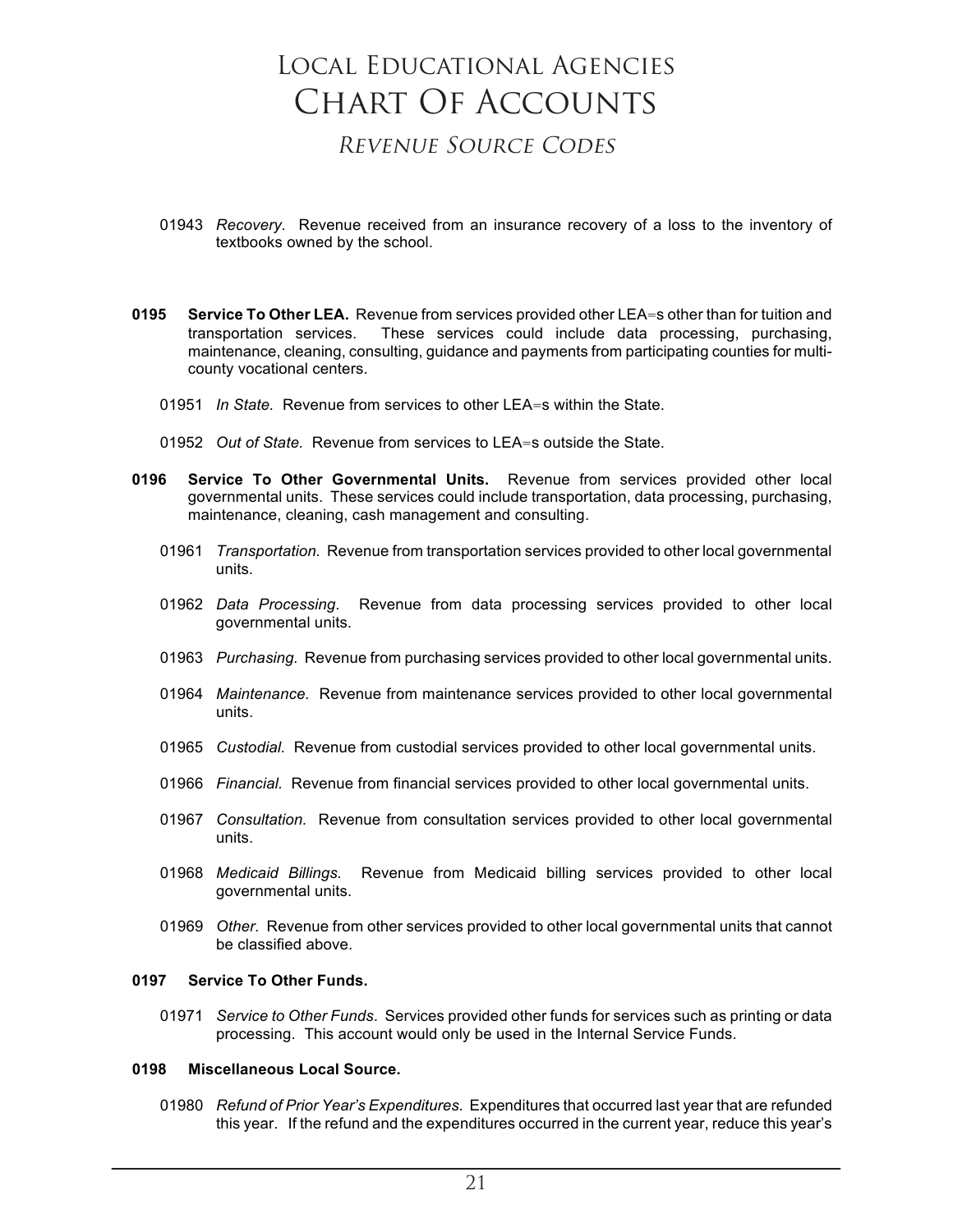### Local Educational Agencies **LOCAL EDUCATIONAL AGENCIES** Chart Of Accounts **CHART OF ACCOUNTS** *REVENUE SOURCE CODES* Revenue Source Codes

expenditures, as prescribed by GAAP.

- 01984 *Reimbursement from Schools*. Reimbursements from schools for costs incurred by the LEA.
- 01985 *Reimbursement from Other Local Governmental Unit.* Reimbursements from other local governmental units for costs incurred by the LEA.
- 01986 *Health Insurance Premiums.* Revenue from employee premiums paid for PEIA health insurance coverage.
- 01988 *Dental/Optical Premiums.* Revenue from employee premiums paid to a dental/optical insurance plan sponsored by the LEA.
- 01989 *Other.* Other miscellaneous revenue received from local sources which cannot be classified above.

#### **0199 Accrued Local Revenue.**

- 01991 *Accrued Local Revenue.* Used ONLY to account for accrued local revenue resulting from reimbursements receivable.
- 01992 *Unearned Local Revenue.* Used ONLY to account for unearned (deferred) local revenue.

#### **02 Revenue From Intermediate Sources.**

#### **0211 Unrestricted Grants.**

02111 *Grants Unrestricted*. Revenue recorded as grants by the LEA from an intermediate governmental unit which can be used for any legal purpose desired by the LEA without restriction. Separate accounts may be maintained for general source grants-in-aid which are not related to specific revenue sources of the intermediate governmental unit, and for those assigned to specific sources of revenue as appropriate.

#### **0221 Restricted Grants.** *(Must use Project Code)***.**

- 02211 *Grants Restricted*. Revenue recorded as grants by the LEA from an intermediate governmental unit which must be used for a categorical or specific purpose. If such money is not completely used by the LEA, it must be returned, usually, to the intermediate governmental unit. Separate accounts may be maintained for general source grants-in-aid which are not related to specific revenue sources of the intermediate governmental unit, and for those assigned to specific sources of revenue as appropriate.
- 02219 *Refunds of Revenue From Restricted Grants*. Refunds of restricted revenue from intermediate sources.

#### **0291 For/On Behalf of LEA.**

02911 *For/On Behalf of LEA*. Commitments or payments made by an intermediate governmental jurisdiction for the benefit of the LEA, or contributions of equipment or supplies. Such revenue includes the payment to a pension fund by the intermediate unit on behalf of an LEA employee for services rendered to the LEA, and a contribution of fixed assets by an intermediate unit to the LEA. Separate accounts should be maintained to identify the specific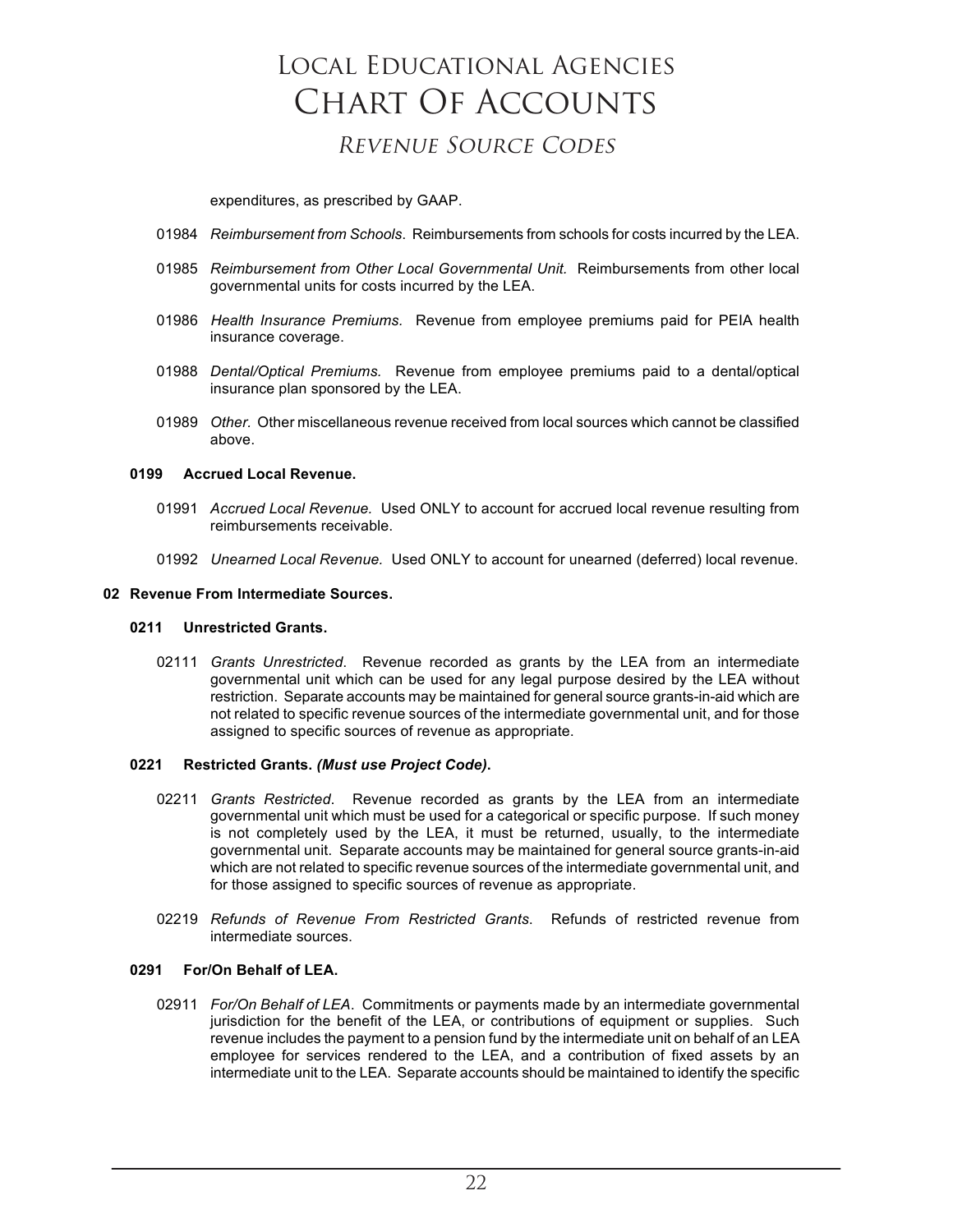# Local Educational Agencies **LOCAL EDUCATIONAL AGENCIES** Chart Of Accounts **CHART OF ACCOUNTS** *REVENUE SOURCE CODES* Revenue Source Codes

nature of the revenue item.

#### **0299 Accrued Intermediate Revenue.**

- 02991 *Accrued Intermediate Revenue.* Used ONLY to account for accrued intermediate revenue resulting from reimbursements receivable.
- 02992 *Unearned Intermediate Revenue.* Used ONLY to account for unearned (deferred) intermediate revenue.

#### **03 Revenue From State Sources.**

- **0311 School Support.** Revenue recorded as grants by the LEA from State funds which can be used for any legal purpose desired by the LEA without restriction. Separate accounts may be maintained for general grants-in-aid which are not related to specific revenue sources of the State, and for those assigned to specific sources of revenue as appropriate.
	- 03111 *Basic School Support.* Revenues recorded by an LEA from State funds provided as basic school support through the Public School Support Program which may be used for any legal purpose by the LEA without restriction.
	- 03118 *Supplemental State Aid.* Revenues recorded by an LEA from State funds provided as supplemental school support through the Public School Support Program which may be used for any legal purpose by the LEA without restriction.
	- 03119 *Other State Aid.* Revenues recorded by an LEA from State funds provided as an allocation under the Public School Support Program, exclusive of basic school support and other allocations specifically identified below, which may be used for any legal purpose by the LEA without restriction

#### **0312 Increased Enrollment.**

- 03121 *Increased Enrollment*. Revenues recorded by an LEA from State funds provided as an allocation under the Public School Support Program for increased enrollment, which may be used for any legal purpose by the LEA without restriction.
- 03129 *Refund of Increased Enrollment.* Refunds of increased enrollment funding received from the Department of Education in excess of the amount to which entitled.

#### **0313 Low Student Enrollment.**

03131 *Low Student Enrollment.* Revenues recorded by an LEA from State fund provided as an allocation under the Public School Support Program for low student enrollment, which may be used for any legal purpose by the LEA without restriction.

#### **0314 34/1,000 Waiver.**

03141 *34/1,000 Waiver.* Revenues recorded by an LEA from State funds provided as an allocation for the 34/1,000 waiver provision under Step 2 of the Public School Support Program.

#### **0315 Employment Programs Rate Relief.**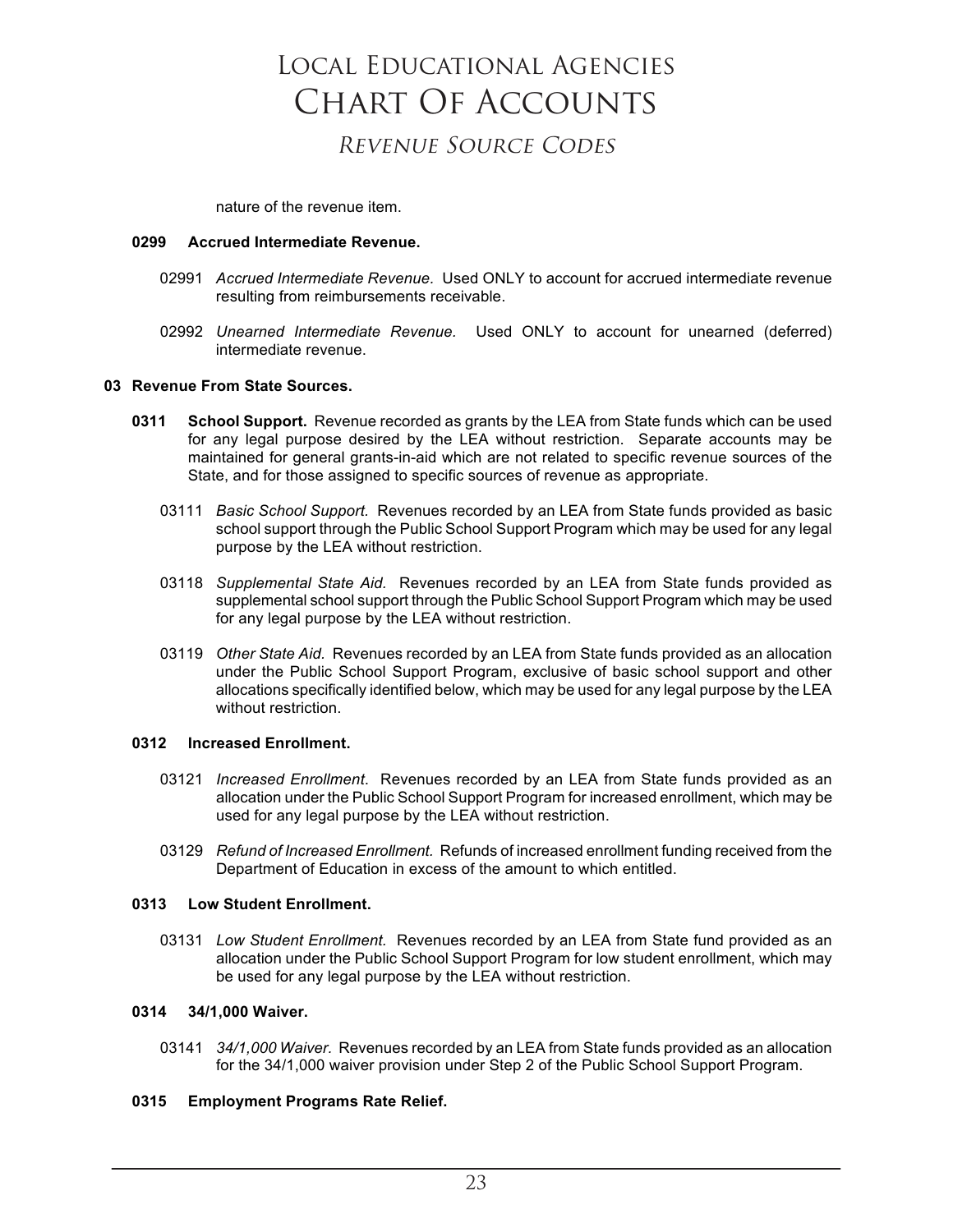### *REVENUE SOURCE CODES* Revenue Source Codes

03151 *Employment Programs Rate Relief*. Revenues recorded by an LEA from State funds provided as an allocation for employment programs rate relief.

#### **0319 Other Unrestricted.**

- 03191 *Other Unrestricted*. Revenues received by an LEA from State funds, other than grants or other sources specifically identified above, which can be used for any legal purpose desired by the LEA without restriction.
- 03199 *Reimbursements*. Reimbursements received by an LEA from State funds for travel, meals, lodging, salary stipends, or substitute salary expenses incurred by the LEA for permitting regular employees to attend workshops, conferences or other meetings sponsored by the State Department of Education, not exceeding \$500 per individual. Use this revenue source code with an unrestricted project code (00YXX).

#### **0321 Restricted - Received from the Department of Education.** *(Must Use Project Code)*

- 03211 *Restricted.* Revenues recorded as a grant by an LEA from State funds distributed by the State Department of Education, whose use is restricted to specified purposes.
- 03219 *Refunds of Restricted Revenue Received From the Department of Education*. Refunds of restricted revenue received from the Department of Education, a state source.

#### **0331 Restricted - Received from School Building Authority (SBA).**

03311 *Restricted Received from the SBA.* Revenues recorded as a grant by an LEA from State funds distributed by the School Building Authority, whose use is restricted to specified purposes.

#### **0341 Restricted - Received from Other State Agencies.**

- 03411 *Restricted Received from Other State Agencies.* Revenues recorded as a grant by an LEA from State funds distributed by other State agencies, whose use is restricted to specified purposes.
- 03419 *Refunds of Restricted Revenue Received From Other State Agencies*. Refunds of restricted revenue received from state sources other than the Department of Education. Refunds of restricted revenue received from the Department of Education should be coded under revenue source code 03219.
- **0391 For/On Behalf of LEA.** Commitments or payments made by the State for the benefit of the LEA, or contributions of equipment or supplies. Such revenue includes the payment of a pension fund by the State on behalf of an LEA employee for services rendered to the LEA, and a contribution of fixed assets by a State unit to the LEA.
	- 03911 *Retirement Allocation*. Commitments or payments made by the State for the benefit of the LEA directly to the Consolidated Public Retirement Board for the estimated current cost of the Teachers Retirement System.
	- 03912 *SBA Allocation.* Commitments or payments made by the School Building Authority directly to vendors for the benefit of the LEA.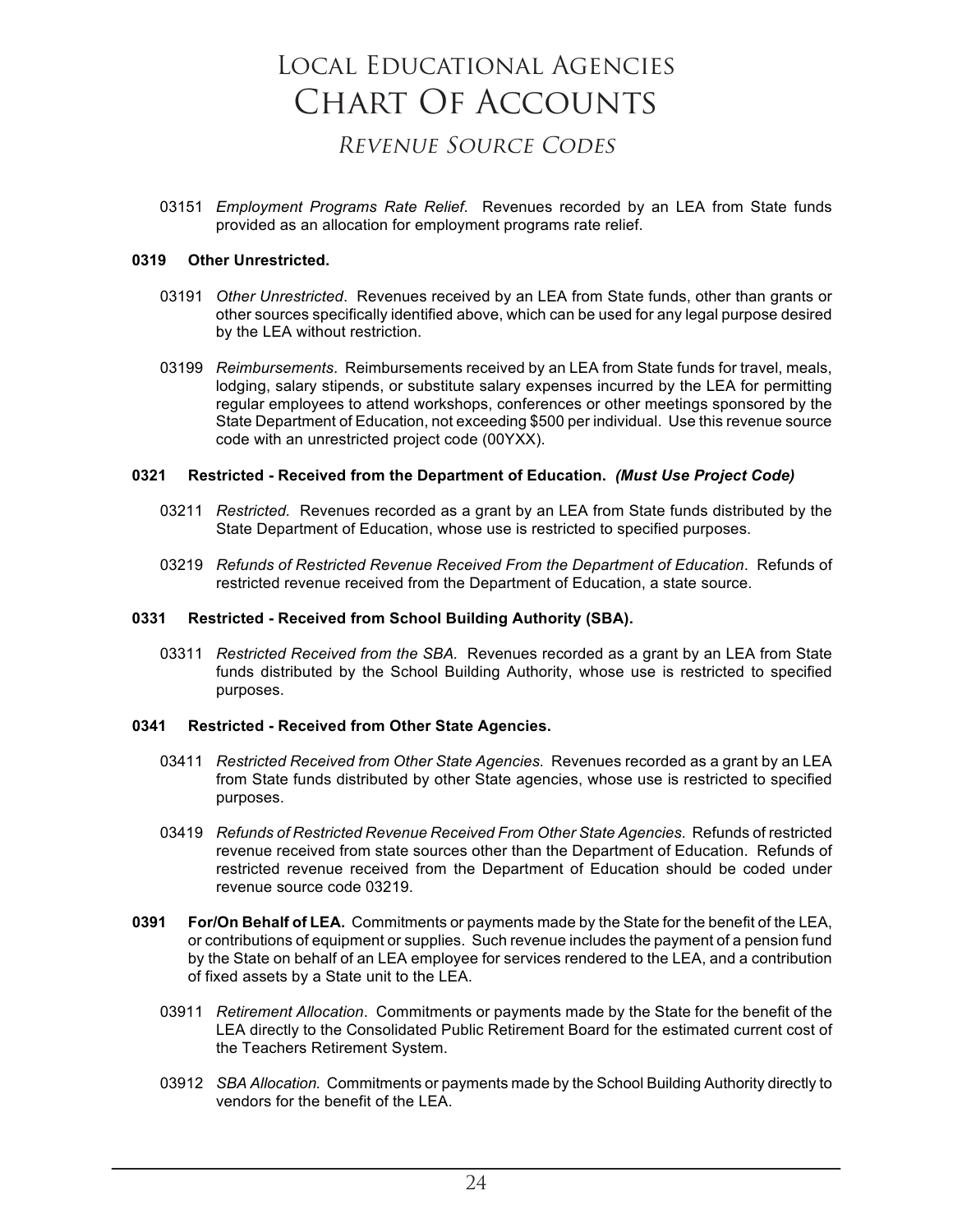### *REVENUE SOURCE CODES* Revenue Source Codes

- 03913 Technology *Allowance – 21st Century Technology Systems*. Contributions or payments made by the State for the benefit of the LEA for 21<sup>st</sup> Century Technology Systems from funds appropriated through the Public School Support Program as a result of the 15% increase in the local share calculation each year.
- 03914 *Technology Allowance – Other.* Contributions or payments made by the State for the benefit of the LEA for computer related hardware of software from funds appropriated specifically for this purpose, other than the funds describes in the preceding paragraph.
- 03915 *Other Post Employment Benefit Allocations*. Commitments or payments made by the State for the benefits of the LEA directly to the Retiree Health Benefit Trust (RHBT).
- 03916 *State Special Education Allocation - Out of State Placement Costs.* Payments made by the State for the benefit of the LEA for costs associated with the placement of special education students in out-of-state facilities by the judicial system.
- 03917 *Retirement Allocation*. Commitments or payments made by the State for the benefit of the LEA directly to the Consolidated Public Retirement Board for the unfunded liability of the Teachers Retirement System.
- 03918 *PEIA Allocation*. Payments made by the State for the benefit of the LEA made directly to the Public Employees Insurance Agency (PEIA) for LEA employer premiums
- 03919 *Other.* Other contributions or payments made by a State for the benefit of the LEA which cannot be coded to the revenue sources above.

#### **0399 Accrued State Revenue.**

- 03991 *Accrued State Revenue.* Used ONLY to account for accrued state revenue resulting from reimbursements receivable.
- 03992 *Unearned State Revenue.* Used ONLY to account for unearned (deferred) state revenue.

#### **04 Revenue From Federal Sources.**

#### **0411 Unrestricted Grants - Direct.**

04111 *Direct - Unrestricted*. Revenues direct from the Federal Government as grants to the LEA which can be used for any legal purpose desired by the LEA without restriction.

#### **0421 Unrestricted Grants Thru State.**

04211 *Thru State Unrestricted*. Revenues from the Federal Government through the State as grants which can be used for any legal purpose desired by the LEA without restriction.

#### **0422 Medicaid Payments.**

04221 *Medicaid Payments*. Revenue from the Federal Government through the State for health services provided to students who are eligible for Medicaid benefits.

#### **0429 Other Unrestricted.**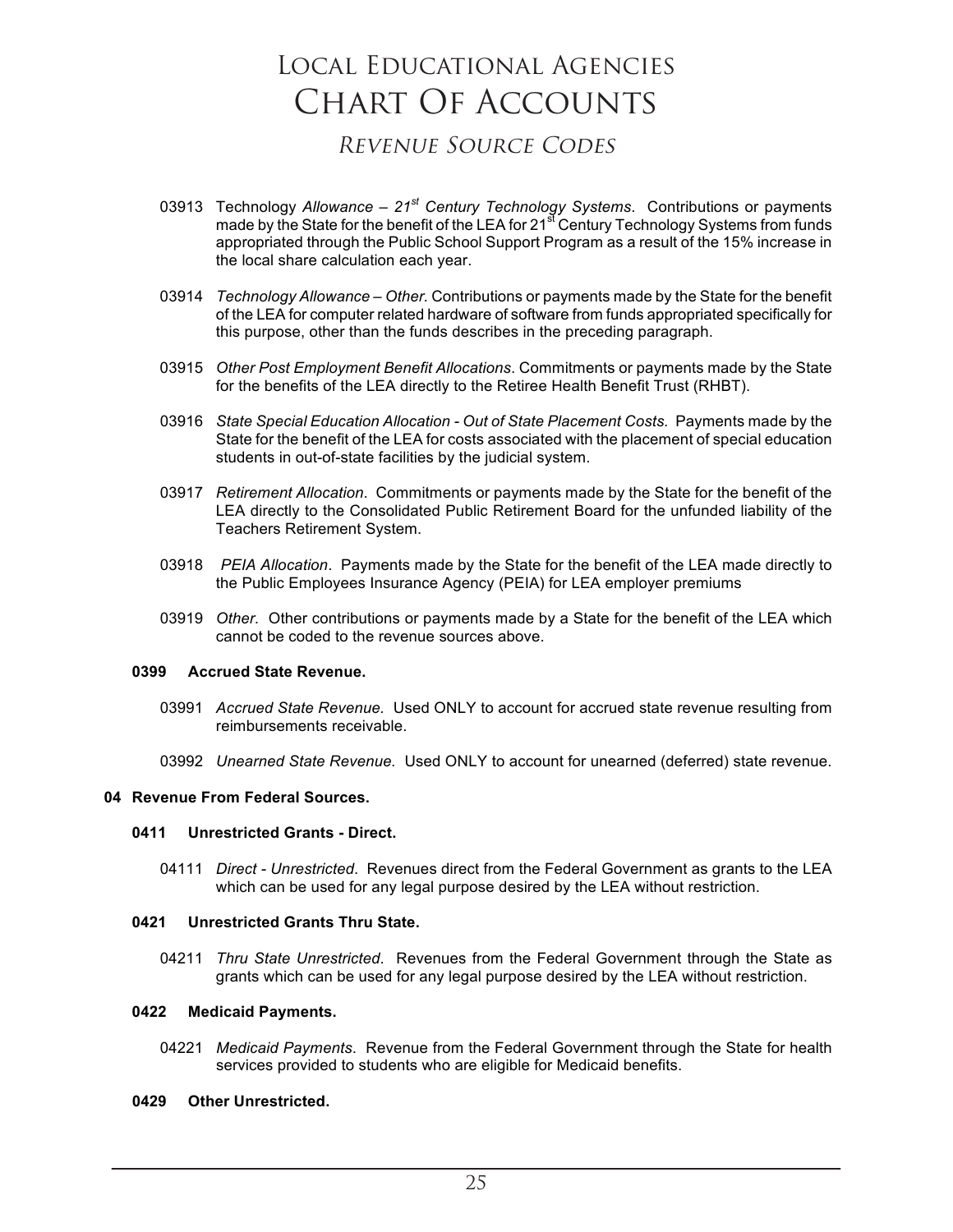### *REVENUE SOURCE CODES* Revenue Source Codes

- 04291 *Other Unrestricted.* Revenues received by an LEA from Federal funds through the State, other than grants or other sources specifically identified above, which can be used for any legal purpose desired by the LEA without restriction.
- 04299 *Reimbursements*. Reimbursements received by an LEA from Federal funds through the State for travel, meals, lodging, salary stipends or substitute salary expenses incurred by an LEA for permitting regular employees to attend workshops, conferences or other meetings sponsored by the State Department of Education, not to exceed \$500 per individual.

#### **0431 Restricted Grants - Direct** *(Must Use Project Code).*

- 04311 *Direct Restricted.* Revenue direct from the Federal Government as grants to the LEA which must be used for a categorical or specific purpose. If such money is not completely used by the LEA, it usually is returned to the governmental unit.
- 04319 *Refunds of Revenue of Restricted Grants - Direct*. Refunds of restricted revenue received directly from a federal source.

#### **0433 Restricted Grants – Direct - American Recovery and Reinvestment Act (ARRA) Funding (Must Use Project Code).**

04331 ARRA Funding - ARRA funding received directly from the federal government by the LEA which must be used for a categorical or specific purpose.

#### **0451 Restricted Grants Thru State** *(Must Use Project Code)***.**

- 04511 *Thru State Restricted*. Revenues from the Federal Government through the State as grants to the LEA which must be used for a categorical or specific purpose.
- 04519 *Refunds of Revenue of Restricted Grants Thru State*. Refunds of restricted federal revenue received through a state pass-through entity.

#### **0453 Restricted Grants Thru State - American Recovery and Reinvestment Act (ARRA) Funding**  *(Must Use Project Code)***.**

- 04531 *ARRA Funding - Formula Grants*. ARRA formula grants from the federal government through the State to the LEA which must be used for a categorical or specific purpose.
- 04532 *ARRA Funding – State Fiscal Stabilization Funds (SFSF).* SFSF funding from the federal government through the State to the LEA which must be used for a categorical or specific purpose.
- 04533 *ARRA Funding – Education Jobs Fund*. Education Jobs (ED Jobs) funding from the federal government through the State to the LEA which must be used for a categorical or specific purpose.

#### **0465 Reimbursements for Food Service Programs (Must Use Project Code 87 or 88)**.

04650 *Reimbursements for Food Service Programs – General.* Revenues from the Federal Government through the State for food service programs. (can be used in place of 04651- 04658)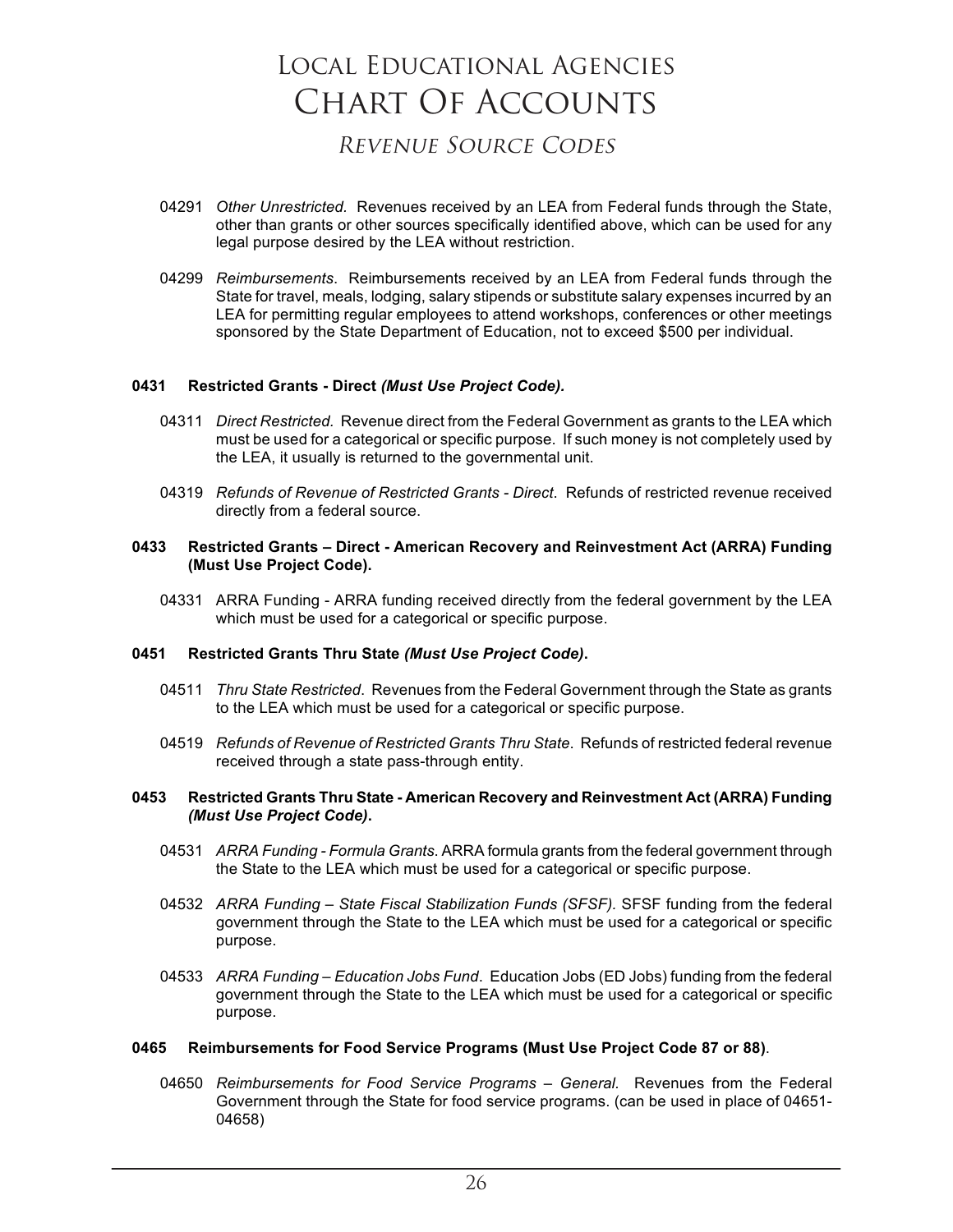### *REVENUE SOURCE CODES* Revenue Source Codes

- 04651 *Lunch Program.* Revenues from the Federal Government through the State for meals provided to students who are eligible under the lunch program.
- 04653 *Breakfast Program.* Revenues from the Federal Government through the State for meals provided to students who are eligible under the breakfast program.
- 04654 *Summer Meals Program (Section 13).* Revenues from the Federal Government through the State for meals provided to students who are eligible under the summer meals program.
- 04656 *Child and Adult Care Food Program*. Revenues from the Federal Government through the State for meals provided to students who are eligible under the child and adult care food program.
- 04657 *After School Hours Snack Program*. Revenues from the Federal Government through the State for meals provided to students who are eligible under the after school hours snack program.
- 04658 *Fresh Fruits and Vegetables Program.* Revenue from the federal government through the State for fresh fruit and vegetables provided to students who are eligible under the Fresh Fruits and Vegetables program.

#### **0471 Thru Intermediate Agency.**

04711 *Thru Intermediate Agency*. Revenues from the Federal Government through an intermediate agency.

#### **0481 Revenue In Lieu of Taxes.**

04811 *Revenue In Lieu of Taxes*. Commitments or payments received by the LEA from the Federal Government in lieu of taxes it would have had to pay had its property or other tax base been subject to taxation by the LEA on the same basis as privately owned property or other tax base. Includes payments made for privately owned property which is not subject to taxation on the same basis as other privately owned property due to action by the Federal Government.

#### **0482 National Forest Land Payments.**

04821 *National Forest Land Payments (25%)*. Proceeds received by an LEA from the Federal Government for use of land as a national forest.

#### **0491 For/On Behalf of LEA.**

04911 *For/On Behalf of LEA*. Commitments or payments made by the Federal Government for the benefit of the LEA, or contributions of equipment or supplies. Such revenue includes a contribution of fixed assets by a Federal governmental unit to the LEA and foods donated by the Federal Government to the LEA.

#### **0499 Accrued Federal Revenue.**

04991 *Accrued Federal Revenue.* Used ONLY to account for accrued federal revenue resulting from reimbursements receivable.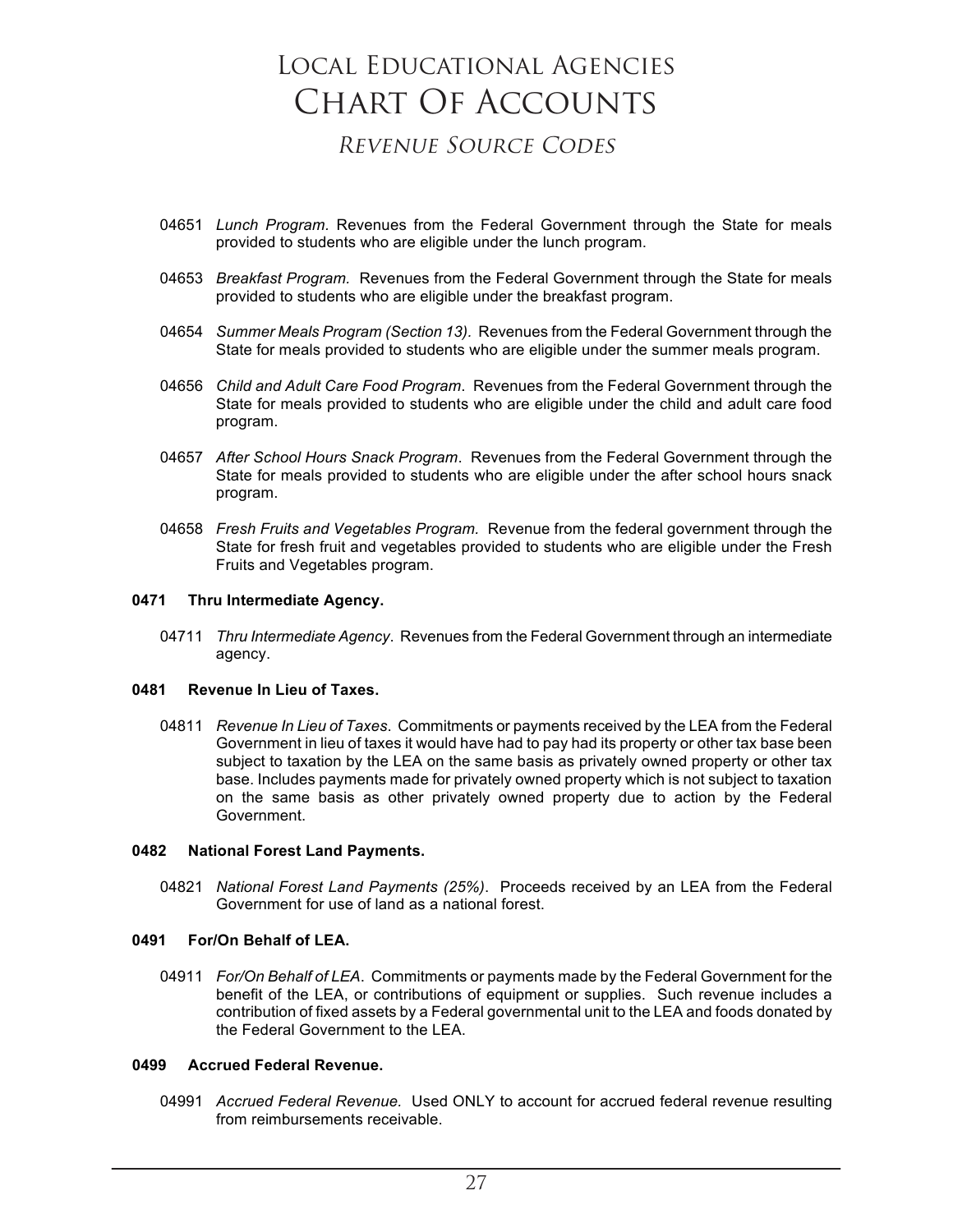# Local Educational Agencies **LOCAL EDUCATIONAL AGENCIES** Chart Of Accounts **CHART OF ACCOUNTS** *REVENUE SOURCE CODES* Revenue Source Codes

04992 *Unearned Federal Revenue.* Used ONLY to account for unearned (deferred) federal revenue.

#### **05 Revenue From Miscellaneous Sources.**

#### **0511 Proceeds From Sale of Bonds.**

05111 *Proceeds From Sale of Bonds*. Proceeds from the sale of bonds.

#### **0512 Premiums on Sale of Bonds.**

05121 *Premium on Sale of Bonds*. Proceeds from that portion of the sales price of bonds in excess of their par value. The premium represents an adjustment of the interest rate.

#### **0513 Interest on Sale of Bonds.**

05131 *Interest on Sale of Bonds*. Accrued interest realized from the sale of bonds. Used only when permitted by State law.

#### **0514 Proceeds from Issuance of Refunding Bonds.**

05141 *Proceeds from Issuance of Refunding Bonds.* Amount received from the issuance of refunding bonds including the amount needed to retire the refunded issuance and the additional proceeds to be refunded to issuer.

#### **052 Fund Transfers In**

#### **0521 Interfund Transfer From General Current Expense Fund.**

05211 *Interfund Transfer from General Current Expense Fund.* Transfer which was withdrawn from the general current expense fund and placed in another fund without recourse.

#### **0522 Interfund Transfer From Debt Service Fund.**

05221 *Interfund Transfer from Debt Service Fund.* Transfer which was withdrawn from the debt service fund and placed in another fund without recourse.

#### **0523 Interfund Transfer From Permanent Improvement Fund.**

05231 *Interfund Transfer from Permanent Improvement Fund.* Transfer which was withdrawn from the permanent improvement fund and placed in another fund without recourse.

### **0524 Interfund Transfer From Bond Construction Fund.**

05241 *Interfund Transfer from Bond Construction Fund.* Transfer which was withdrawn from the bond construction fund and placed in another fund without recourse.

#### **0525 Interfund Transfer From Capital Projects Fund.**

05251 *Interfund Transfer From Capital Projects Fund*. Transfer which was withdrawn from the capital projects fund and placed in another fund without recourse.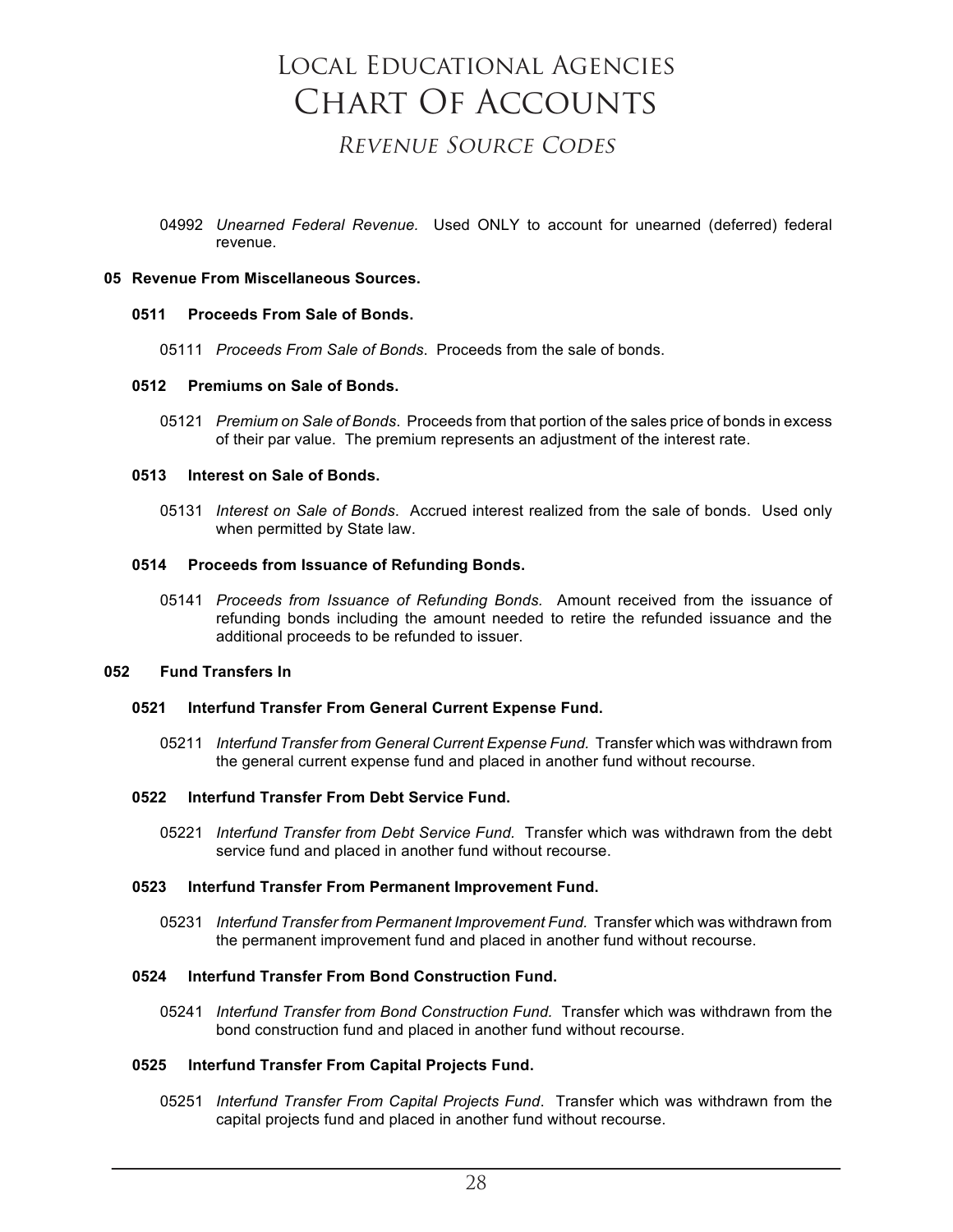### *REVENUE SOURCE CODES* Revenue Source Codes

#### **0526 Interfund Transfer From Special Revenue Fund.**

05261 *Interfund Transfer From Special Revenue Fund*. Transfer which was withdrawn from the special revenue fund and placed in another fund without recourse.

#### **0527 Interfund Transfer From Special Revenue Fund – American Recovery and Reinvestment Act (ARRA).**

05271 *Interfund Transfer From Special Revenue Fund*. Transfer which was withdrawn from the special revenue fund – ARRA and placed in another fund without recourse.

#### **0528 Intrafund Transfer In.**

05281 *Intrafund Transfer In.* Transfer of funds to a specific project from another specific project within the same fund.

#### **053 Proceeds From the Disposal of Real or Personal Property.**

- 05301 *Proceeds from the disposal of Real Property*. Proceeds from the disposal of real estate owned by the school district or compensation for the loss of real property.
- 05302 *Proceeds from the disposal of School Buses*. Proceeds from the disposal of school buses owned by the school district or compensation for the loss of such property.
- 05303 *Proceeds from the disposal of Other Vehicles*. Proceeds from the disposal of vehicles other than school buses owned by the school district or compensation for the loss of such property.
- 05304 *Proceeds from the disposal of Equipment*. Proceeds from the disposal of equipment owned by the school district or compensation for the loss of such property.
- 05305 *Proceeds from the disposal of Textbooks*. Proceeds from the disposal of textbooks owned by the school district or compensation for the loss of such property.
- 05309 *Proceeds from the disposal of Other Property*. Proceeds from the disposal of other property owned by the school district that cannot be described above or compensation for the loss of such property.

#### **055 Capital Lease Proceeds.**

05501 *Capital Lease Proceeds*. Proceeds from capital leases.

#### **057 Other Financing Sources.**

05701 *Other Financing Sources*. Proceeds from other financing sources not described above.

#### **064 Extraordinary Items.**

06401 *Extraordinary Items*. Used to classify items in accordance with Accounting Principles Board (APB) Opinion No. 30. Included are transactions or events that are outside the control of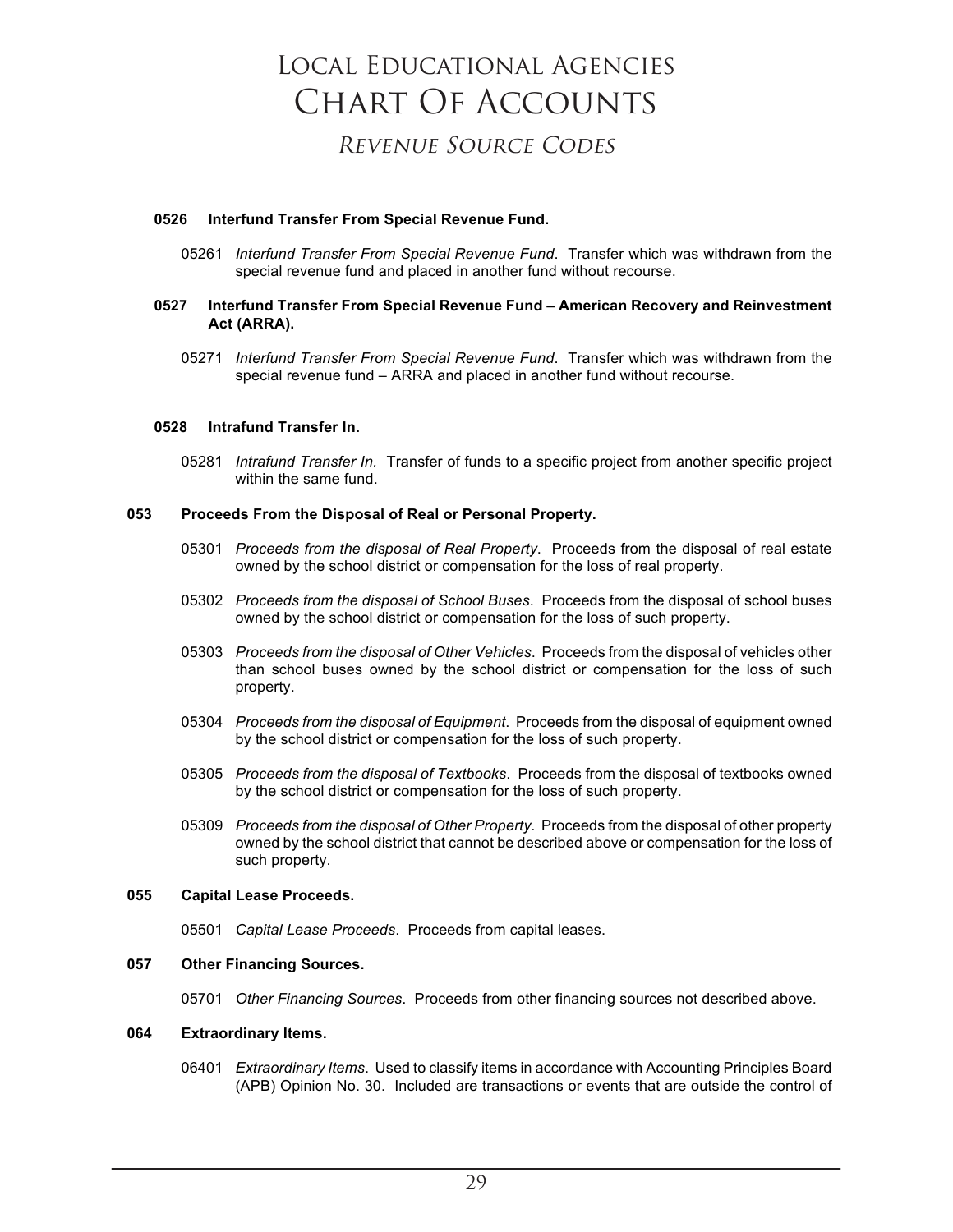*REVENUE SOURCE CODES* Revenue Source Codes

school district administration and are both unusual in nature and infrequent in occurrence. For some districts, these include insurance proceeds to cover significant costs related to a natural disaster caused by fire, flood, tornado, hurricane, or hail storm; insurance proceeds to cover costs related to an environmental disaster; or a large bequest to a small government by a private citizen.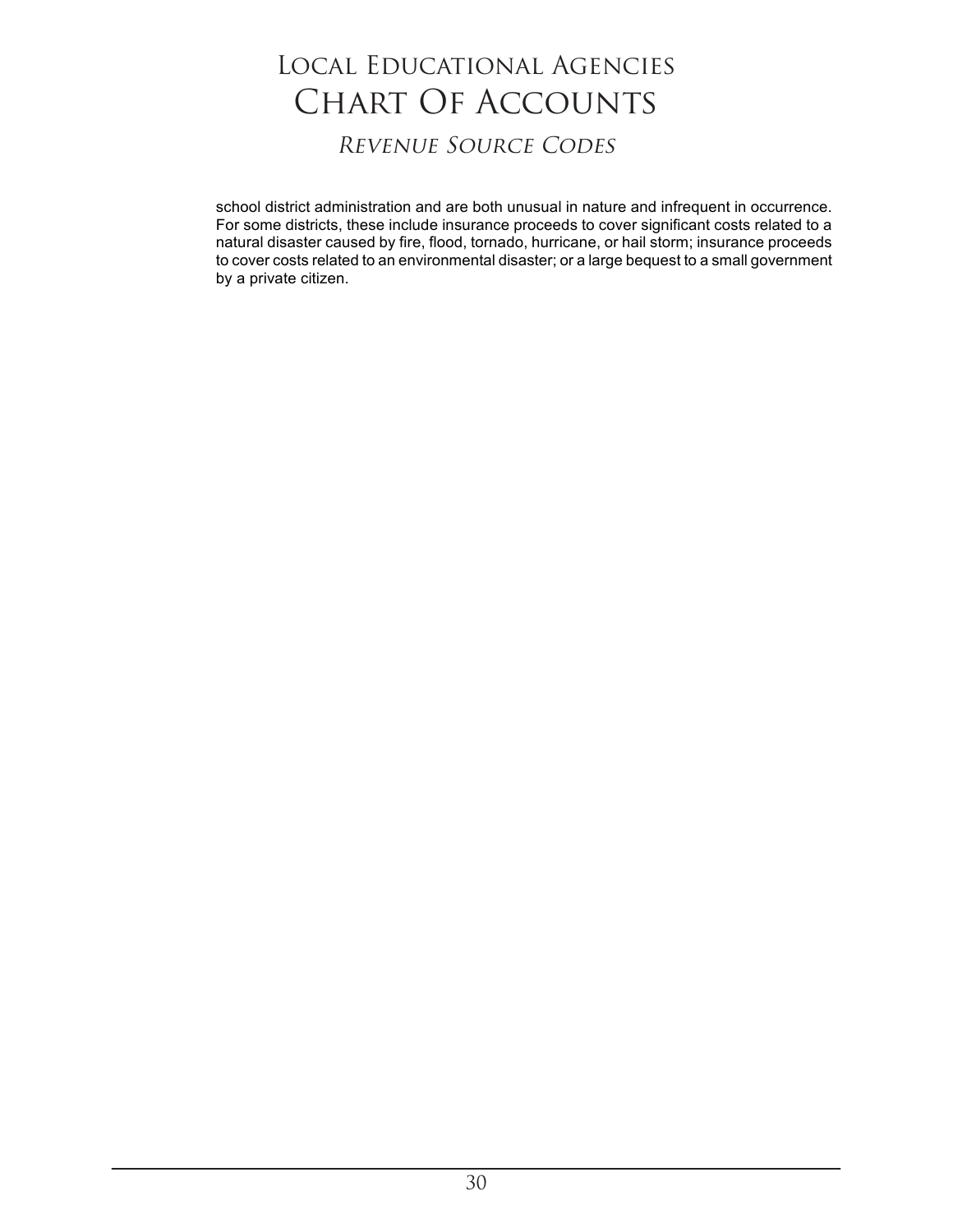# Local Educational Agencies CHART OF ACCOUNTS

### **PROGRAM/FUNCTION EXPENDITURES CODES**

The program function code dimension is a five digit field located in the third element of the account code structure that identifies the educational program, function and activity to which an expenditures is being charged. The first digit identifies the program; the second digit identifies the function; and the following three digits identify the activity. The codes are:

### *PROGRAM CODES*

- 1 Regular Elementary/Secondary Educ. 6 Adult/Continuing Education Prgm
- 
- 
- 
- 5 Non-Public School Programs
- 
- 
- 2 Special Education **7** Transfers and Reserves<br>3 Vocational Education **7** Transfers and Reserves 3 - Vocational Education **8 - Community Service Programs**<br>4 - Other Instructional Programs **8 - Co-curricular, Extra-curricular**,
	- 9 Co-curricular, Extra-curricular, and<br>Undistributed Expenditures

### *FUNCTION CODES*

- 1 Instruction **4 Facilities**
- 2 Support Services 5 Debt Services
- 
- 
- 
- 3 Operations 6 Other Outlays

### *ACTIVITY CODES*

### For Instruction Functions (1): For Support Service Functions (2):

- 1 Regular Education 1 Student
- 2 Special Education 2 Instructional Staff
- 
- 4 Other Instructional Education <br>5 Non-Public Education <br>5 Central Services
- 5 Non-Public Education
- 
- 
- 9 Co-curricular and Extra-curricular 9 Other Support Services

- 
- 
- 3 Vocational Education 3 General Administration
	-
	-
- 6 Adult/Continuing Education 6 Operation and Maintenance Plant<br>8 Community Service 6 7 Student Transportation
	- 7 Student Transportation
	-

### For Other Functions:

The activity codes vary.

31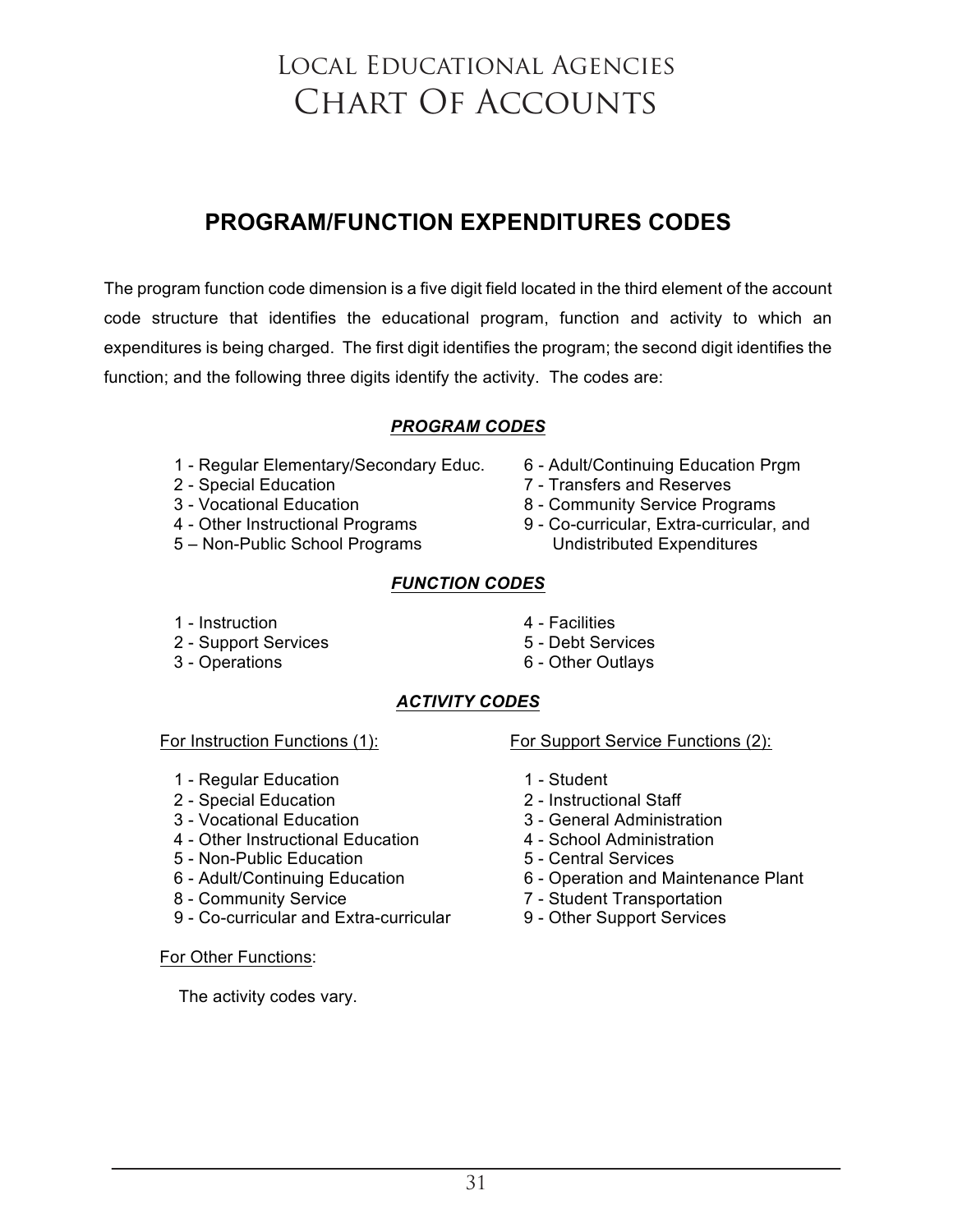*PROGRAM/FUNCTION CODES* Program/Function Codes

**PROGRAM CODES - The first digit of the program/function code identifies the instructional program to which an expenditure is being charged. The second digit of this code element identifies the function, and the last three digits identify the activity. All five digits MUST be entered to have a complete code. The program codes are:** 

- **1XXXX Regular Elementary/Secondary Education Programs.** Activities that provide students in prekindergarten through grade 12 with learning experiences to prepare them for further education or training and for responsibilities as citizens, family members and workers. Use program 200 for special education programs that focus on adapting curriculum or instruction to accommodate a specific disability; program 300 for vocational/technical programs that focus on career skills; and program 400 for alternative education programs that focus on the educational needs of students at risk of failing or dropping out of school because of academic, behavioral, or situational factors.
- **2XXXX Special Education Programs.** Activities that provide students in pre kindergarten through grade 12 with learning experiences that are categorized as special programs outside the realm of "regular programs" to prepare them for further education or training and for responsibilities as citizens, family members and workers. These services are related to mental retardation, orthopedic impairment, emotional disturbance, developmental delay, specific learning disabilities, multiple disabilities, hearing impairment, other health impairments, visual impairments including blindness, autism, deaf-blindness, traumatic brain injury, and speech or language impairments. Special programs are also inclusive of students receiving services related to gifted and talented programs.
- **3XXXX Vocational Education Programs.** Activities that provide students with the opportunity to develop the knowledge, skills and attitudes needed for employment in an occupational area.
- **4XXXX Other Instructional Programs - Elementary/Secondary.** Activities that provide students in grades pre-kindergarten through K-12 with learning experiences not included in the programs 100- 300 or 500-900.
- **5XXXX Non - Public School Programs.** Activities for students attending a school established by an agency other than the State, a subdivision of the State, or the Federal Government, which usually is supported primarily by other than public funds. The services consist of such activities as those involved in providing instructional services, attendance and social work services, health services, and transportation services for nonpublic school students.
- **6XXXX Adult/Continuing Education Programs.** Activities that develop knowledge and skills to meet immediate and long range educational objectives of adults who, having completed or interrupted formal schooling, have accepted adult roles and responsibilities. Programs include activities to foster the development of fundamental tools of learning; prepare students for a postsecondary career; prepare students for postsecondary education programs; upgrade occupational competence; prepare students for a new or different career; develop skills and appreciation for special interests; or to enrich the aesthetic qualities of life. Adult basic education programs are included in this category.
- **7XXXX Transfers and Reserves.** Activities related to the transfer of funds and budgeted reserves**.**
- **8XXXX Community Service Programs.** Activities which are not directly related to the provision of educational services in an LEA. These include services such as community recreation programs, civic activities, public libraries, programs of custody and care of children, and community welfare activities provided by the LEA for the community as a whole or some segment of the community.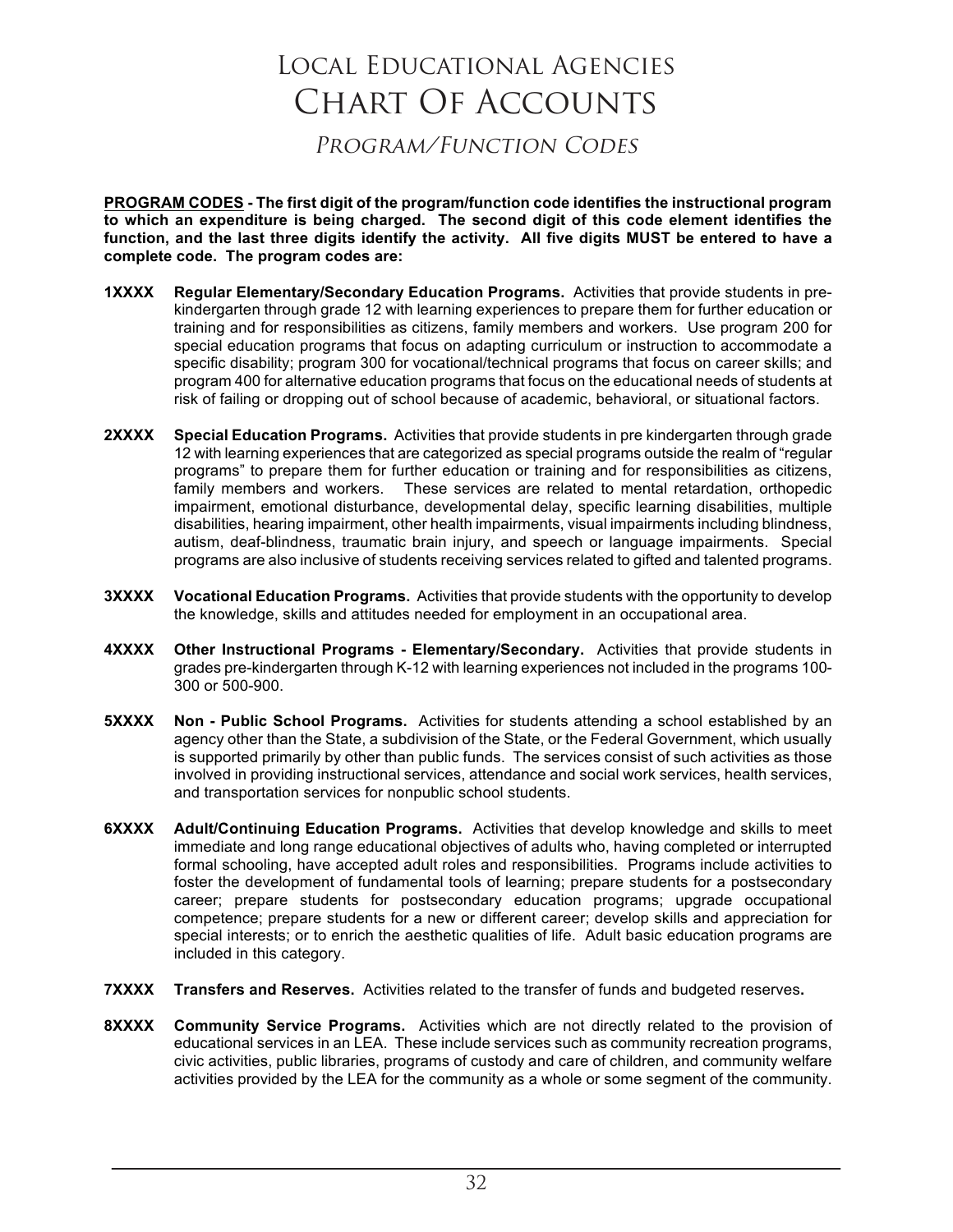*PROGRAM/FUNCTION CODES* Program/Function Codes

**9XXXX Co-Curricular and Extra-Curricular Activities.** Activities that add to a student's educational experience but are not related to educational activities. These typically include events and activities that take place outside the traditional classroom. Some examples are student government, athletics, band, choir, debate teams, club activities, and honor societies.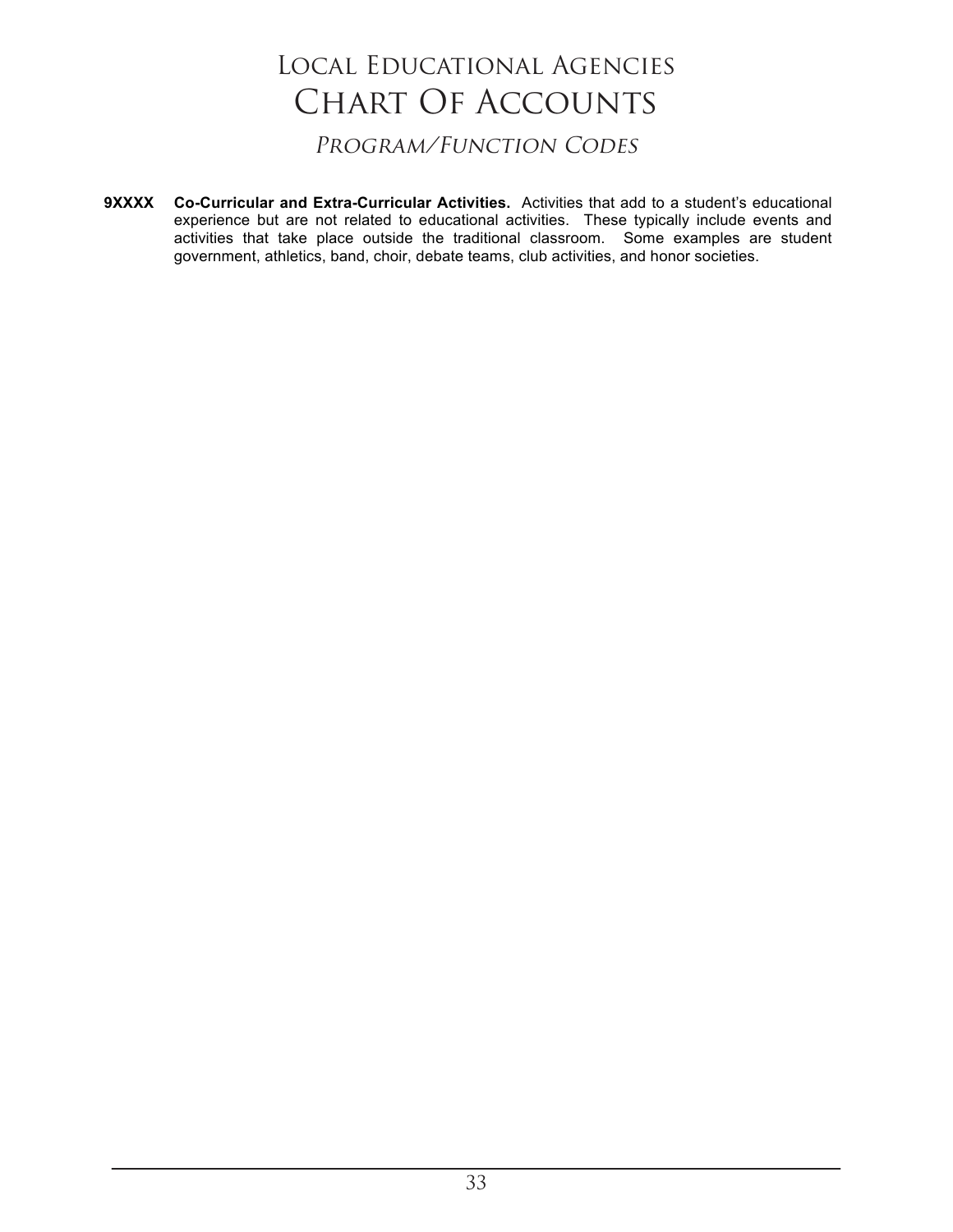*PROGRAM/FUNCTION CODES* Program/Function Codes

**FUNCTION CODES - The second digit of the program/function code identifies the function and the last three digits identify the activity. The activity codes vary, depending on the function code. For instruction function codes (Function Code 1), the third digit identifies the program again and the fourth and fifth digits identify the instructional activities. For support service function codes (Function Code 2), the third digit identifies the following categories of support services: 1 – Student; 2 – Instructional Staff; 3 – General Administration; 4 – School Administration; 5 – Central Services; 6 – Operations and Maintenance of Plant; 7 – Student Transportation; 8 – Not Used; and 9 – Other Support Services, and the fourth and fifth digits identify the support activities.** 

**The function codes are:**

- **X1XXX Instruction.** Instruction includes the activities dealing directly with the interaction between teachers and students. Teaching may be provided for students in a school classroom, in another location such as a home or hospital, and in other learning situations such as those involving co-curricular activities. It may also be provided through some other approved medium such as television, radio, telephone, and correspondence. Included here are the activities of aides or classroom assistants of any type (clerks, graders, teaching machines, etc.) which assist in the instructional process. If proration of expenditures is not possible for department chairpersons who also teach, include department chairpersons who also teach in instruction. Full-time department chairpersons expenditures should be included in X2490.
- **X2XXX Support Services.** Support services provide administrative, technical (such as guidance and health), and logistical support to facilitate and enhance instruction. These services exist as adjuncts for fulfilling the objective of instruction and community services.
- **X3XXX Operation of Noninstructional Services.** Activities concerned with providing noninstructional services to students, staff, or the community.
- **X4XXX Facilities Acquisition and Construction.** Activities concerned with initially acquiring and improving land.
- **X5XXX Debt Service.** Activities related to servicing the long-term debt of the school district, including payments of both principal and interest.
- **X6XXX Transfers and Reserves.** Activities related to the transfer of funds and budgeted reserves.  **(To be reflected as a transfer for financial statement reporting and used only in program 7).**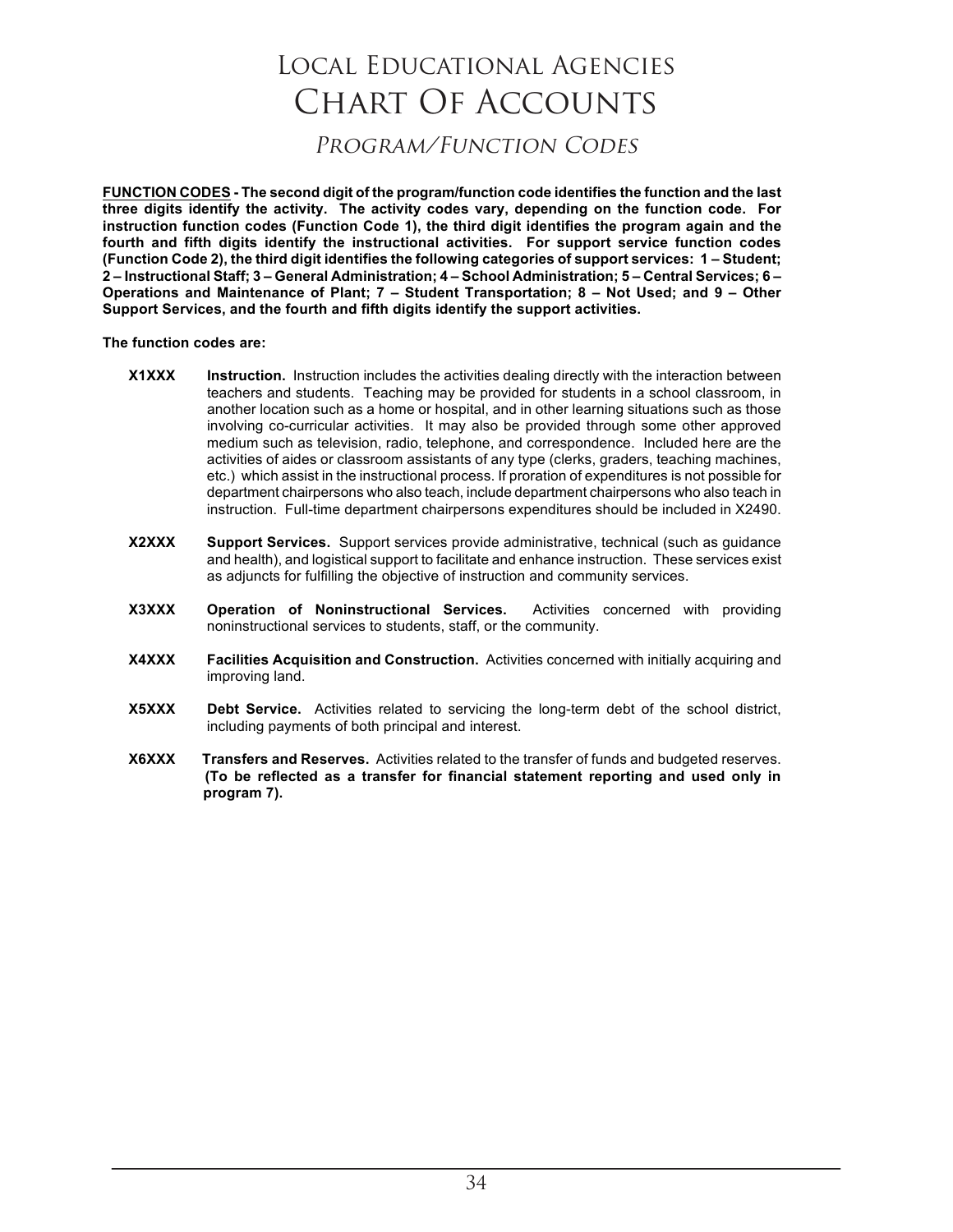*PROGRAM/FUNCTION CODES* Program/Function Codes

**VALID FUNCTION AND ACTIVITY CODES FOR THE INSTRUCTION FUNCTION - Since the activity codes for the instruction function code are unique to each program, the valid function and activity codes are listed for each program:**

- **1 - Regular Instruction Programs:**
	- **11111** *Instruction – K-12.* Instruction activities dealing directly with the interaction between teachers and K12 students, other than the activities associated with instructional services provided by academic coaches and technology integration specialists or instructional activities provided during time periods other than the normal instructional term, which should be coded under program function codes 11115 or 11119, respectively.
	- **11115** *Instruction – K-12 - Academic Coaches.* Instruction activities dealing with the interaction between academic coaches and technology integration specialists with regular classroom teachers and K-12 students to improve teacher or student performance and integrate  $21^{st}$  Century technological skills in the academic program, including the modeling of effective teaching techniques in the classroom.
	- **11119** *Instruction – K-12 - Extended Day/Year***.** Instruction activities dealing directly with the interaction between teachers and K12 students, provided during an extended day or year, including summer school.
	- **11121** *Instruction – Pre-Kindergarten.* Instruction activities dealing directly with the interaction between teachers and pre-kindergarten students, other than the activities associated with the instructional services provided by academic coaches and technology integration specialists or instructional activities provided during time periods other than the normal instructional term, which should be coded under program function codes 11125 or 11129, respectively.
	- **11125** *Instruction – Pre-Kindergarten - Academic Coaches.* Instruction activities dealing with the interaction between academic coaches and technology integration specialists with regular classroom teachers and K-12 students to improve teacher or student performance and integrate  $21<sup>st</sup>$  Century technological skills in the academic program, including the modeling of effective teaching techniques in the classroom.
	- **11129** *Instruction – Pre-Kindergarten - Extended Day/Year***.** Instruction activities dealing directly with the interaction between teachers and K12 students, provided during an extended day or year, including summer school.

#### **2 - Special Education Programs:**

- **21210** *Multi-Categorical.* Direct and/or indirect services provided to a mixed group of students with the following disabilities: emotional/behavior disorders, mental impairment and specific learning disabilities, other than the activities associated with instructional services provided by academic coaches and technology integration specialists or instructional activities provided during time periods other than the normal instructional term, which should be coded under program function codes 21215 or 21219, respectively.
- **21211** *Mental Impairment.* Direct and/or indirect services provided to students with significantly sub-average general intellectual functioning, existing concurrently with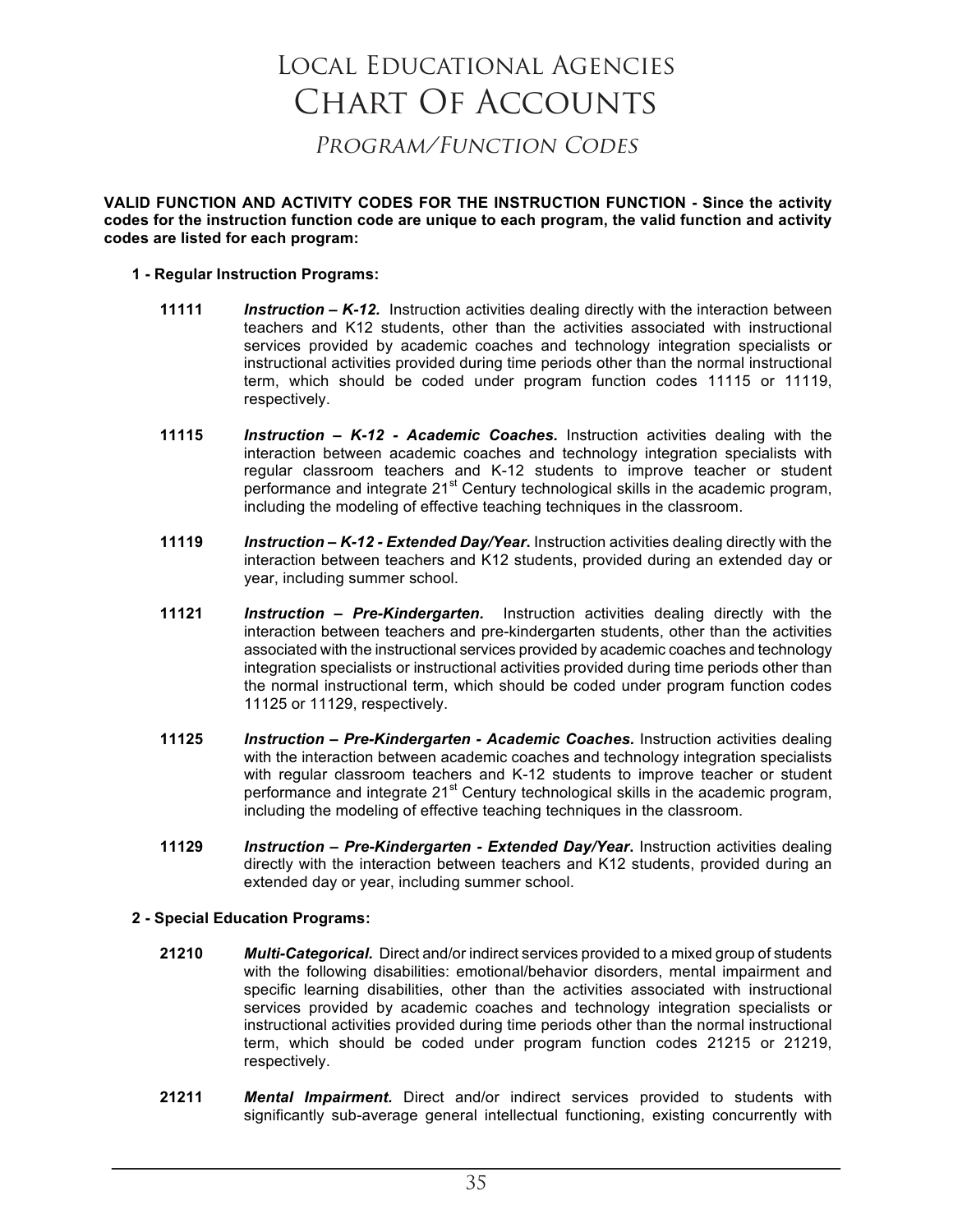### *PROGRAM/FUNCTION CODES* Program/Function Codes

deficits in adaptive behavior and manifested during the developmental period, that adversely affects a child's educational performance.

- **21215** *Multi-Categorical - Academic Coaches.* Instruction activities dealing with the interaction between academic coaches and technology integration specialists with regular classroom teachers and a mixed group of students with the following disabilities: emotional/behavior disorders, mental impairment and specific learning disabilities, to improve teacher or student performance and integrate 21 $^{\rm st}$  Century technological skills in the academic program, including the modeling of effective teaching techniques in the classroom.
- **21219** *Multi-Categorical -* **Extended Day/Year.** Direct and/or indirect services provided to a mixed group of students with the following disabilities: emotional/behavior disorders, mental impairment, and specific learning disabilities provided during an extended day or year, including summer school.
- **21221** *Hearing Impairment.* Direct and/or indirect services provided to students with impairment in hearing, whether permanent or fluctuating, that adversely affects a child's educational performance.
- **21223** *Visual impairment, including blindness.* Direct and/or indirect services provided to students with impairments in vision that, even with correction, adversely affects a child's educational performance. The term includes both partial sight and blindness.
- **21224** *Deaf - Blindness.* Direct and/or indirect services provided to students with concomitant hearing and visual impairments the combination of which causes such severe communication and other developmental and educational needs that these impairments cannot be accommodated by services solely for the deaf or hard of hearing or for the blind or partially sighted.
- **21231** *Emotional/Behavior Disorders.* Direct and/or indirect services provided to students with behavior disorders who exhibit one or more of the following characteristics over a long period of time and to a marked degree that adversely affects a child's educational performance: an inability to learn that cannot be explained by intellectual, sensory, or health factors; an inability to build or maintain satisfactory interpersonal relationships with peers and teachers; a general pervasive mood of unhappiness or depression; or a tendency to develop physical symptoms or fears associated with personal or school problems.
- **21232** *Autism.* Direct and/or indirect services provided to students with a developmental disability significantly affecting verbal and nonverbal communication and social interaction, generally evident before age 3, that adversely affects a child's educational performance.
- **21241** *Specific Learning Disabilities.* Direct and/or indirect services provided to students with a disorder in one or more of the basic psychological processes involved in understanding or in using language, spoken or written, that may manifest itself in an imperfect ability to listen, think, speak, read, write, spell, or do mathematical calculations, including conditions such as perceptual disabilities, brain injury, minimal brain dysfunction, dyslexia, and developmental aphasia.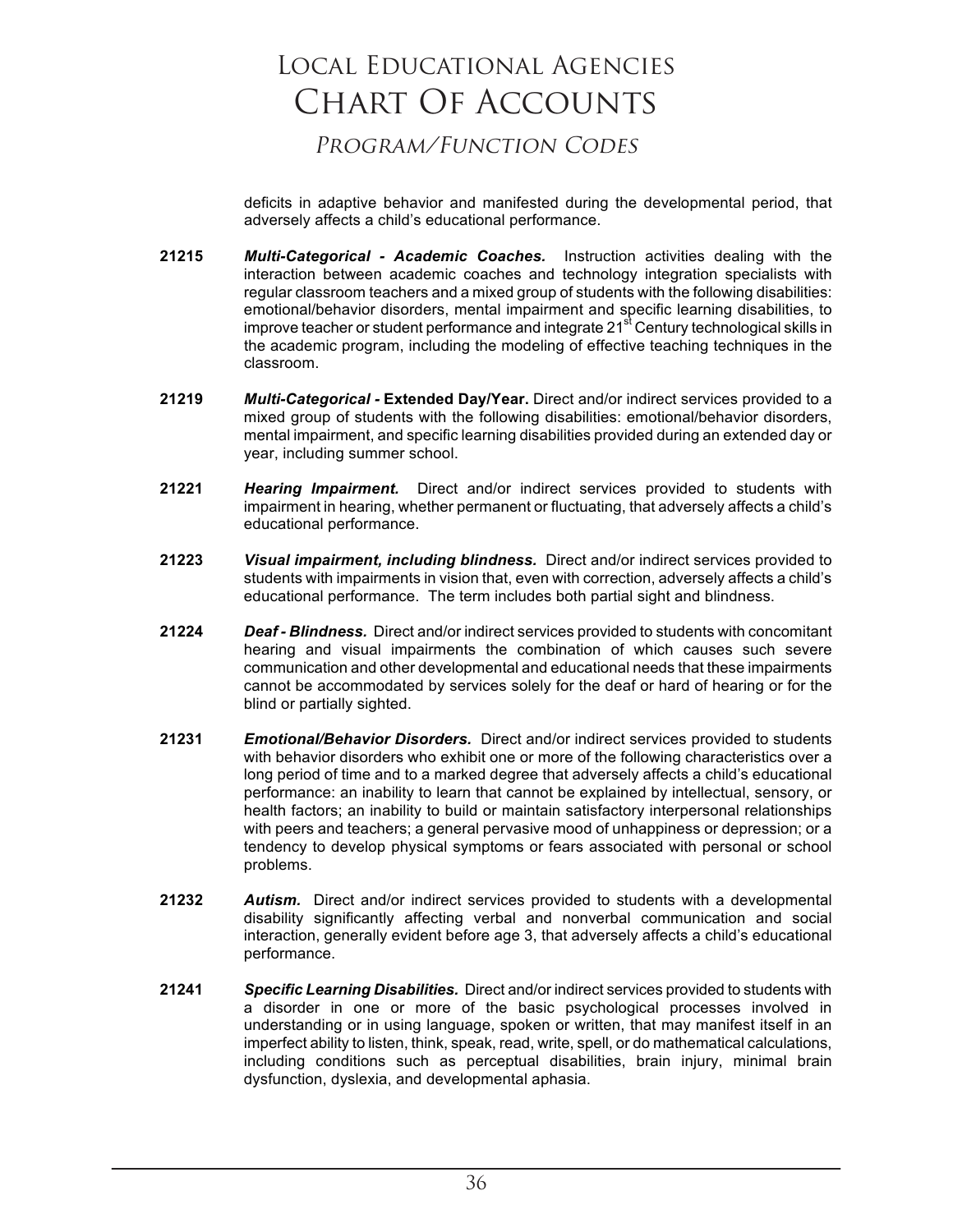*PROGRAM/FUNCTION CODES* Program/Function Codes

- **21251** *Orthopedic Impairment.* Direct and/or indirect services provided to students with severe orthopedic impairment that adversely affects a child's educational performance. The term includes impairments caused by a congenital anomaly (e.g., clubfoot, absence of some member), impairments caused by disease (e.g., poliomyelitis, bone tuberculosis), and impairments from other causes (e.g., cerebral palsy, amputations, and fractures or burns that cause contractures).
- **21252** *Other Health Impairment.* Direct and/or indirect services provided to students with disabilities of limited strength, vitality or alertness, including a heightened alertness to environmental stimuli, that results in limited alertness with respect to the educational environment that are due to chronic or acute health problems such as asthma, ADD, ADHD, diabetes, epilepsy, heart condition, hemophilia, lead poisoning, leukemia, rheumatic fever, or sickle cell anemia and adversely affect a child's educational performance.
- **21253** *Traumatic Brain Injury.* Direct and/or indirect services provided to students with an acquired injury to the brain caused by an external physical force, resulting in total or partial functional disability or psychosocial impairment, or both, that adversely affects a child's educational performance.
- **21271** *Gifted.* Direct and/or indirect services provided to students with behavior that reflects an interaction among three basic clusters of human traits: above average general and/or specific abilities, high levels of task commitment, and high levels of creativity.
- **21282** *Pre-school Developmental Delay.* Direct and/or indirect services provided to students ages 3 - 5 with developmental delays as defined by the State and as measured by appropriate diagnostic instruments and procedures in one or more of the following areas: cognitive development, physical development, communication development, social/emotional development, or adaptive development.
- **21291** *Out-of-School Environment.* Activities dealing with the interaction between teachers and students who are in a special education program in a location other than a school classroom, such as a home or hospital.

#### **3 - Vocational Education Programs:**

- **31311** *Agriculture, Food and Natural Resources.* Activities that prepare students for careers in the production, processing, marketing, distribution, financing, and development of agricultural commodities and resources including food, fiber, wood products, natural resources, horticulture, and other plant and animal products/resources. Includes the following WVDE CTE approved Concentrations:
	- ET1890 Industrial Energy & Mining Technology<br>FT2180 Mining Extraction Mining Extraction ET2185 Oil and Gas Extraction and Distribution HU1700 Parks & Recreation<br>SN0100 Agriculture Prep **Agriculture Prep** SN0110 Power, Structural & Technical Systems<br>SN0120 Agribusiness Systems Agribusiness Systems SN0130 Forest Industry SN0181 Forestry<br>SN0210 Plant Sv: Plant Systems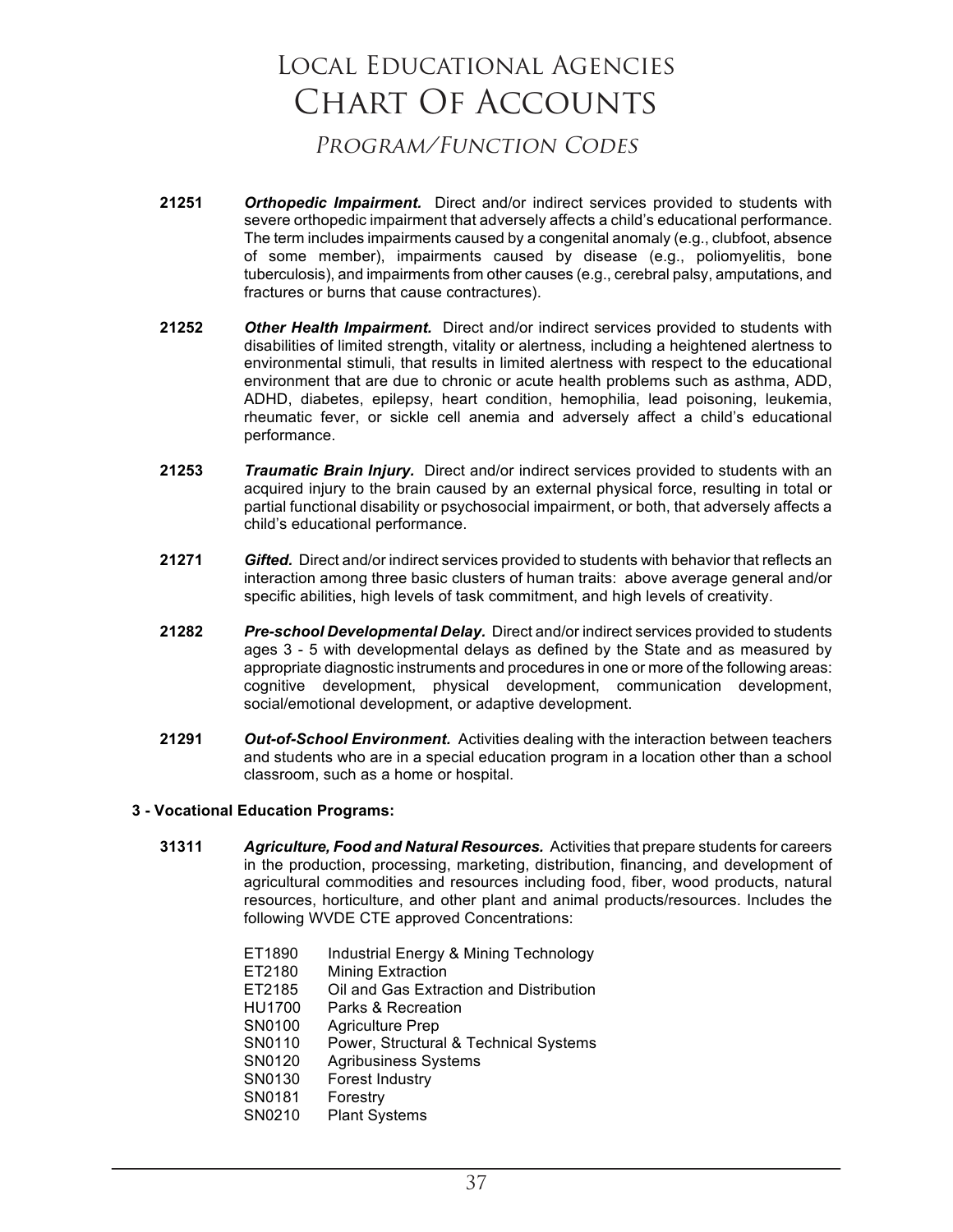*PROGRAM/FUNCTION CODES* Program/Function Codes

- SN0214 Turf & Landscape Systems<br>SN0220 Animal Systems
- **Animal Systems**
- SN0230 Animal Processing<br>SN0270 Environmental Sys
- **Environmental Systems**
- **31312** *Arts, A/V Technology and Communication.* Activities that prepare students for careers in designing, producing, exhibiting, performing, writing, and publishing multimedia content including visual and performing arts and design, journalism, and entertainment services. Includes the following WVDE CTE approved Concentrations:
	- ET2100 Interior Design FH1469 Radio Broadcasting FH1680 Broadcasting Technology FH1830 Graphic Communications<br>FH1850 Graphic Design FH1850 Graphic Design<br>FH2010 Performing Arts Performing Arts FH2015 Visual Arts HU0970 Applied Design
- **31313** *Education and Training.* Activities that prepare students for careers in planning, managing and providing education and training services, and related learning support services such as administration, teaching/training, administrative support, and professional support services. Includes the following WVDE CTE approved Concentrations:
	- HU1300 Careers in Education+C33
- **31321** *Marketing Sales and Service.* Activities that prepare students for careers in the planning, managing, and performing marketing activities to reach organizational objectives such as brand management, professional sales, merchandising, marketing communications and market research. Includes the following WVDE CTE approved Concentrations:
	- BM0420 Marketing Management
	- BM0510 Career and Work Skills Training
	- BM1450 Information Management
- **31331** *Health Science.* Activities that prepare students for careers in the planning, managing, and providing therapeutic services, diagnostic services, health informatics, support services, and biotechnology research and development. Includes the following WVDE CTE approved Concentrations:
	- HE0715 Allied Health Sciences<br>HE0718 Diagnostic Services
	- Diagnostic Services
	- HE0723 Therapeutic Services
	- HE0728 Support Services<br>HE0740 Health Informatics
	- Health Informatics
	- HE0780 Biotechnology Research and Development<br>HU1095 Personal Fitness & Wellness Training
	- Personal Fitness & Wellness Training
	- HU1215 Food Science and Nutrition
	- SN0170 Biotechnology & Natural Resources Management<br>SN0225 Animal Systems Vet Science
	- Animal Systems Vet Science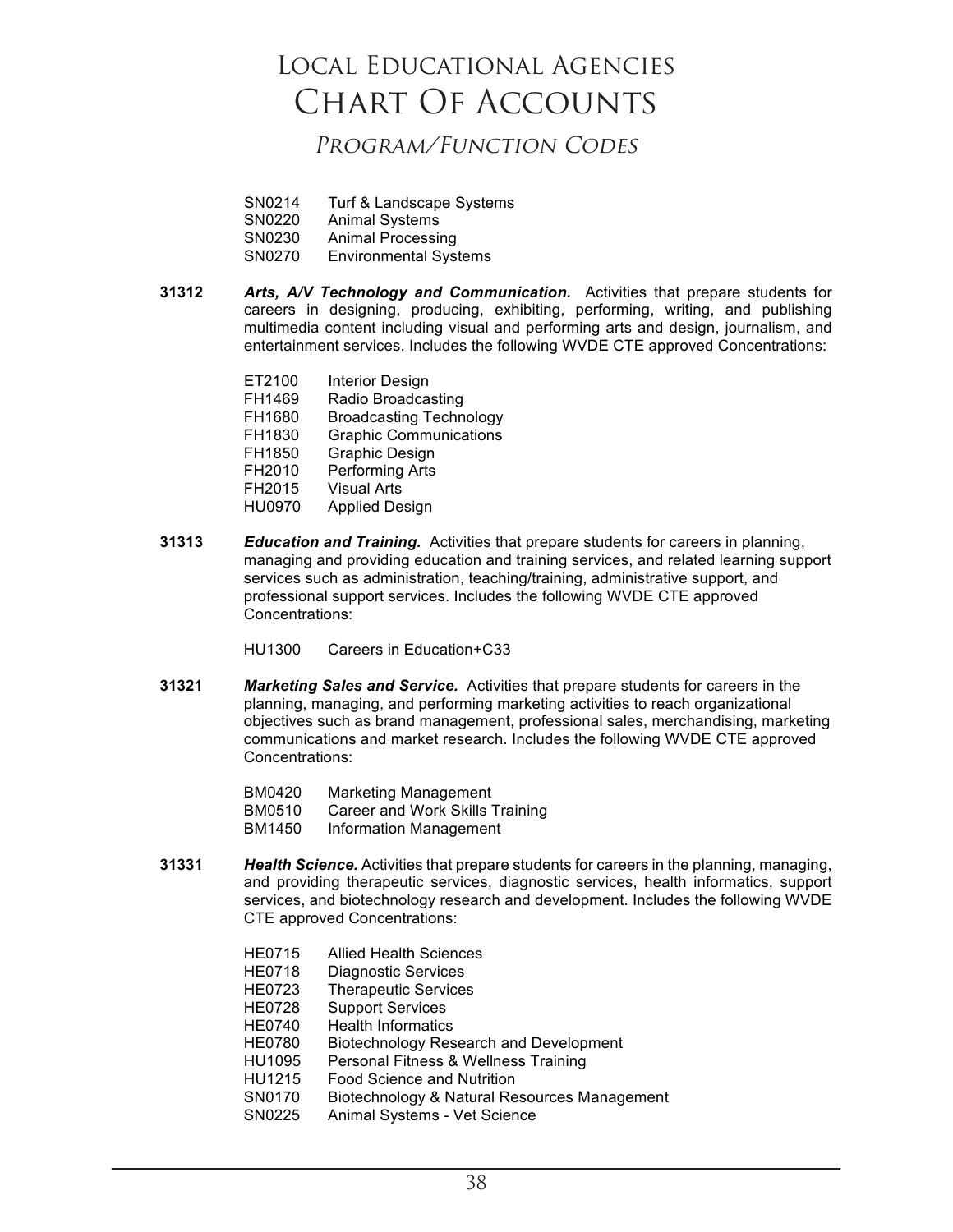### *PROGRAM/FUNCTION CODES* Program/Function Codes

SN0226 Veterinary Technology

**31332** *Government and Public Administration.* Activities that prepare students for careers in planning and executing government functions at the local, state and federal levels, including governance, national security, foreign service, planning, revenue and taxation, and regulations. Includes the following WVDE CTE approved Concentrations:

HU1070 JROTC

- **31333** *Hospitality and Tourism.* Activities that prepare students for careers in pathways that relate to families and human needs such as restaurant and food/beverage services, lodging, travel and tourism, recreation, amusement and attractions. Includes the following WVDE CTE approved Concentrations:
	- HU1010 Pro-Start Restaurant Management<br>HU1200 Lodging Management
	- Lodging Management
	- HU1205 Event Planning & Design
	-
	- HU1210 Travel & Tourism Management<br>HU1213 Hospitality Skills Certification
	- HU1213 Hospitality Skills Certification Hospitality Entrepreneurship
- **31334** *Human Services.* Activities that prepare students for careers in pathways that relate to families and human needs such as counseling and mental health services, family and community services, personal care, and consumer services. Includes the following WVDE CTE approved Concentrations:
	- HU1000 Early Childhood Education<br>HU1015 Prevention Support Service **Prevention Support Services** HU1025 Social Services Assistant - A - Behavioral Health Services
	-
	- HU1080 Direct Support Professional (DSP)
	- HU1090 Personal Organizer<br>HU1730 Cosmetology
	- Cosmetology
- **31342 Family and** *Consumer Sciences (Non Occupational).* Activities that prepare students to acquire knowledge and develop understanding, attitudes and skills relevant to personal, home, and family life. Includes the following WVDE CTE approved Concentrations:
	- HU0900 Family and Consumer Sciences Non-Occupational
- **31343** *Law, and Public Safety, Corrections and Security.* Activities that prepare students for careers in planning, managing, and providing legal, public safety, protective services and homeland security, including professional and technical support services. Includes the following WVDE CTE approved Concentrations:
	- HU1020 Law & Public Safety
	- HU2200 Emergency and Firefighting Management Services
	- HU2300 Industrial Fire Safety
- **31344** *Manufacturing.* Activities that prepare students for careers in planning, managing and performing the processing of materials into intermediate or final products and related professional and technical support activities such as production planning and control,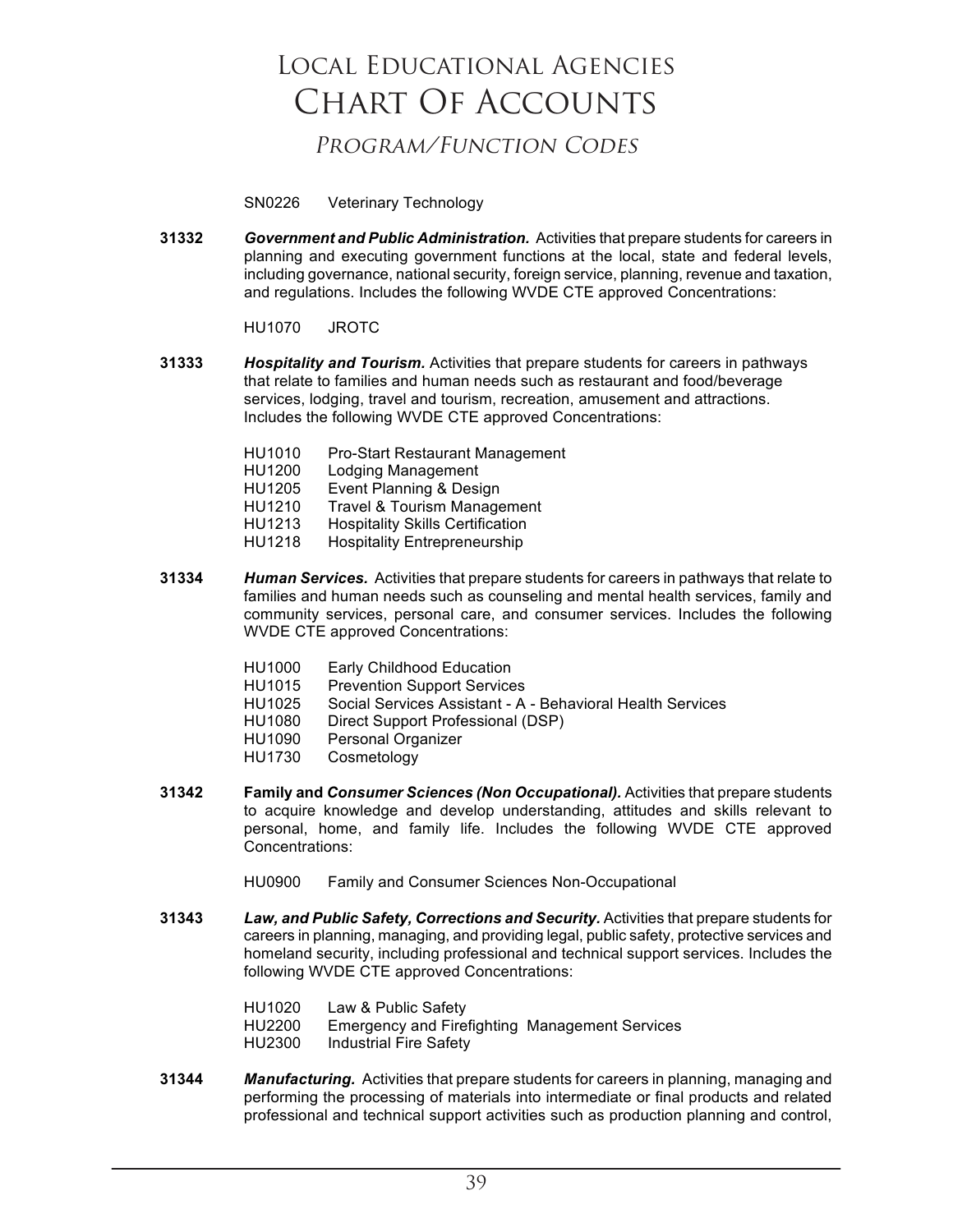*PROGRAM/FUNCTION CODES* Program/Function Codes

maintenance and manufacturing/process engineering. Includes the following WVDE CTE approved Concentrations:

- ET1730 Manufacturing Technology
- ET1780 Electronics Technician
- ET1810 Hydraulic & Pneumatic Troubleshooting<br>FT1870 Industrial Fquipment Maintenance
- ET1870 Industrial Equipment Maintenance<br>ET1880 Industrial Technology
- Industrial Technology
- ET1895 Industrial Electrical Control Systems
- ET1900 Machine Tool Technology<br>ET1960 Power Equipment Systems
- **Power Equipment Systems**
- ET1980 Welding
- ET2030 Computer Integrated Manufacturing
- ET2110 Metal Technology
- ET2120 Millwork and Cabinetmaking
- **31345** *Science, Technology, Engineering and Mathematics.* Activities that prepare students for careers in planning, managing, and providing scientific research and professional and technical services (e.g., physical science, social science, engineering) including laboratory and testing services, and research and development services. Includes the following WVDE CTE approved Concentrations:
	- ET1790 STEM ET2175 Energy, Power and Engineered Systems<br>ET2460 Pre-Engineering - Project Lead The Wav Pre-Engineering - Project Lead The Way
- **31346** *Transportation, Distribution, and Logistics.* Activities that prepare students for careers in the planning, management, and movement of people, materials, and goods by road, pipeline, air, rail and water and related professional and technical support services such as transportation infrastructure planning and management, logistics services, mobile equipment and facility maintenance. Includes the following WVDE CTE approved Concentrations:
	- ET1620 Automotive Technology
	- ET1670 Collision Repair Technology
	- ET1740 Diesel Equipment Technology<br>ET1920 Materials Distribution and War
	- Materials Distribution and Warehousing
- **31351** *Technology Education (Non-Occupational).* Activities that develop a student's understanding about all aspects of industry and technology. These include experimenting, designing, constructing, and evaluating; using tools, machines, materials; and using processes which may help individuals make informed and meaningful occupational choices, or may prepare them to enter advanced trade and industrial or technical education programs. Includes the following WVDE CTE approved Concentrations:
	- ET2400 Technology Education Non Occupational
- **31361** *Business, Management and Administration.* Activities that prepare students for careers in planning, organizing, directing and evaluating business functions essential to efficient and productive business operations. Includes the following WVDE CTE approved Concentrations: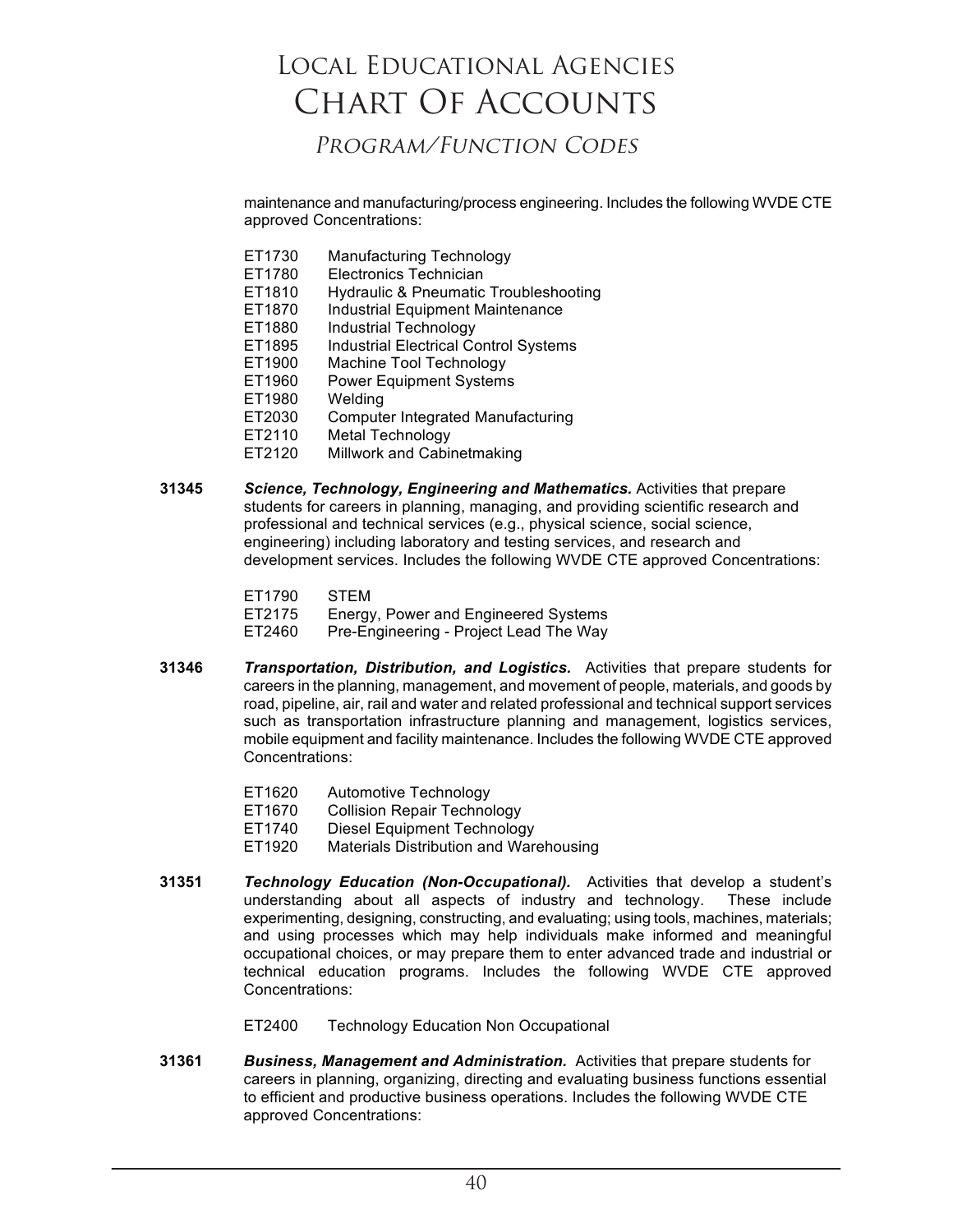*PROGRAM/FUNCTION CODES* Program/Function Codes

BM1400 Business Prep<br>BM1410 Accounting BM1410 Accounting<br>BM1430 Business Fi **Business Finance** BM1465 Administrative Support BM1479 General Management<br>BM1495 Entrepreneurship BM1495 Entrepreneurship<br>BM1500 High School of Bu

- High School of Business
- **31362** *Finance.* Activities that prepare students for careers in planning and related services for financial and investment planning, banking, insurance, and business financial management.
- **31371** *Information Technology.* Activities that prepare students for careers related to the design, development, support and management of hardware, software, multimedia and systems integration services. Includes the following WVDE CTE approved Concentrations:
	- BM1440 Microsoft Computer Application Specialist
	- BM1445 Simulation and Game Development
	- BM1480 Certified Internet Webmaster
	- BM1930 Oracle
	- ET1630 Robotics
	- ET1640 Cisco Networking Academies<br>ET1680 Computer Systems Repair Te
	- Computer Systems Repair Technology
- **31381** *Architecture and Construction.* Activities that prepare students for careers in designing, planning, managing, building and maintaining the built environment. Includes the following WVDE CTE approved Concentrations:
	- ET1600 HVAC Technician<br>FT1720 Drafting
	- Drafting
	- ET1760 Electrical Technician
	- ET1800 Building Maintenance and Operation
	- ET1820 Carpentry
	- ET1910 Masonry<br>ET2140 Plumbing
	- Plumbing
- **31391** *Other.* Other activities that provide students with the opportunity to develop the knowledge, skills and attitudes needed for employment in an occupational area.

#### **4 - Other Instructional Education Programs:**

- **41411** *Bilingual-English for Speakers of Other Languages (ESOL).* Activities for students from homes where the English language is not the primary language spoken.
- **41421** *Alternative (and At Risk) Education Programs.* Activities for students assigned to alternative campuses, centers, or classrooms designed to provide improved behavior modification and/or an enhanced learning experience. Typically, alternative education programs are designed to meet the needs of students that cannot be addressed in a traditional classroom setting.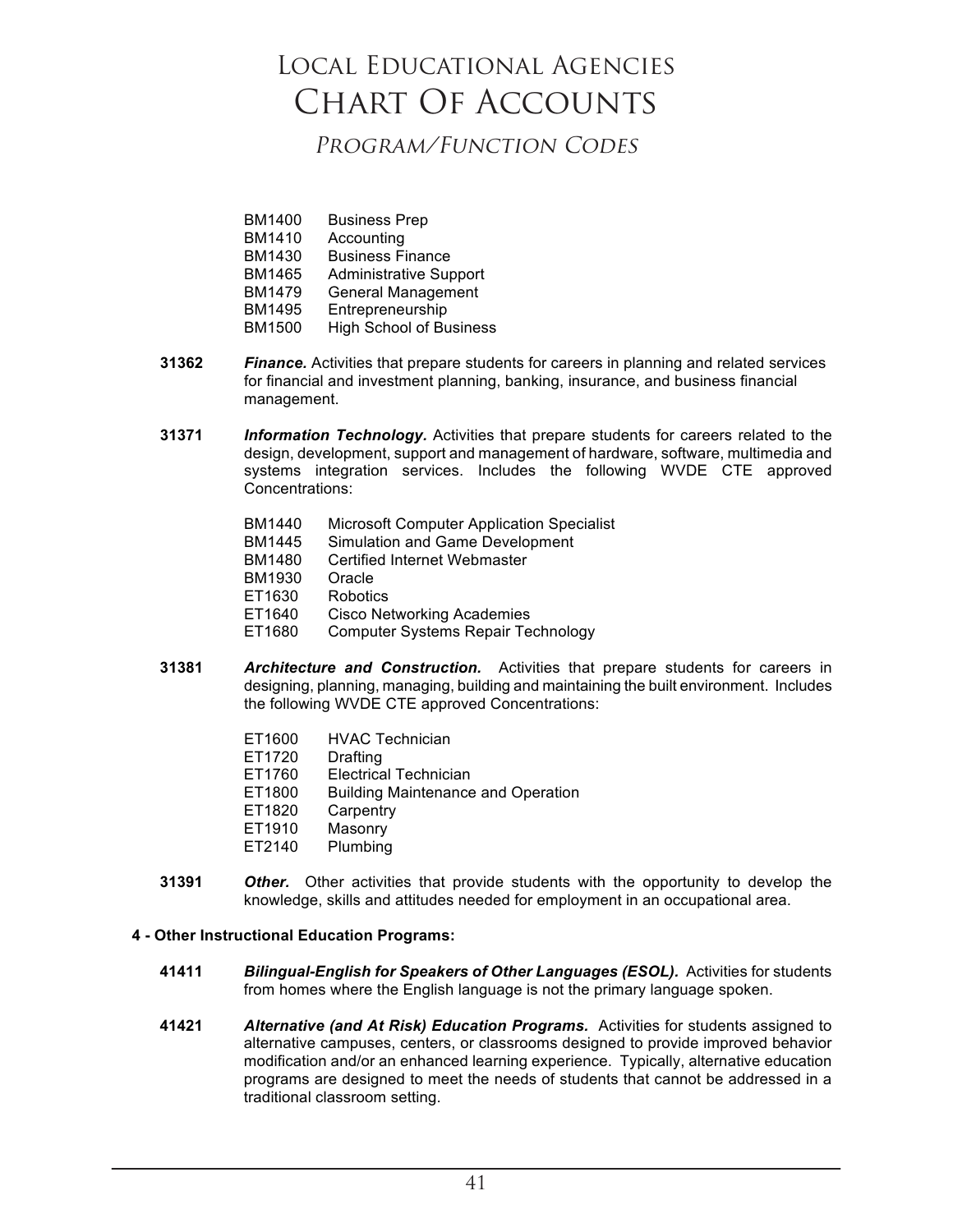*PROGRAM/FUNCTION CODES* Program/Function Codes

**41431** *Out-of-School Environment.* Activities dealing with the interaction between teachers and students who are in any instructional program, including regular, vocational, or other programs, in a location other than a school classroom, such as a home or hospital. These types of expenditures for students in the special education program should be coded to Program/Function Code 21291.

#### **5 - Non-Public Schools Education Programs:**

- **51510** *Instruction – K-12 – Multi-Categorical***.** Direct and/or indirect special education services provided to a mixed group of students enrolled in a non-public school located in the school district with the following disabilities: emotional/behavior disorders, mental impairment and specific learning disabilities.
- **51511** *Instruction – K-12***.** Instruction activities dealing directly with the interaction between teachers and K12 students provided for in a non-public school classroom.
- **51521** *Instruction – Pre-Kindergarten***.** Instruction activities dealing directly with the interaction between teachers and pre-kindergarten students provided for in a school classroom.

#### **6 - Adult/Continuing Education Programs:**

- **61611** *Agriculture, Food and Natural Resources.* Activities that prepare students for careers in the production, processing, marketing, distribution, financing, and development of agricultural commodities and resources including food, fiber, wood products, natural resources, horticulture, and other plant and animal products/resources. Includes the following WVDE CTE approved Concentrations:
	- ET1890 Industrial Energy & Mining Technology<br>ET2180 Mining Extraction
	- ET2180 Mining Extraction<br>ET2185 Oil and Gas Extra
	- ET2185 Oil and Gas Extraction and Distribution<br>HU1700 Parks & Recreation
	- Parks & Recreation
	- SN0100 Agriculture Prep
	- SN0110 Power, Structural & Technical Systems
	- SN0120 Agribusiness Systems
	- SN0130 Forest Industry<br>SN0181 Forestry
	- SN0181 Forestry<br>SN0210 Plant Sy
		- Plant Systems
	- SN0214 Turf & Landscape Systems<br>SN0220 Animal Systems
	- SN0220 Animal Systems<br>SN0230 Animal Processin
	- Animal Processing
	- SN0270 Environmental Systems
- **61612** *Arts, A/V Technology and Communication.* Activities that prepare students for careers in designing, producing, exhibiting, performing, writing, and publishing multimedia content including visual and performing arts and design, journalism, and entertainment services. Includes the following WVDE CTE approved Concentrations:

| ET2100 | <b>Interior Design</b>         |
|--------|--------------------------------|
| FH1469 | Radio Broadcasting             |
| FH1680 | <b>Broadcasting Technology</b> |
| FH1830 | <b>Graphic Communications</b>  |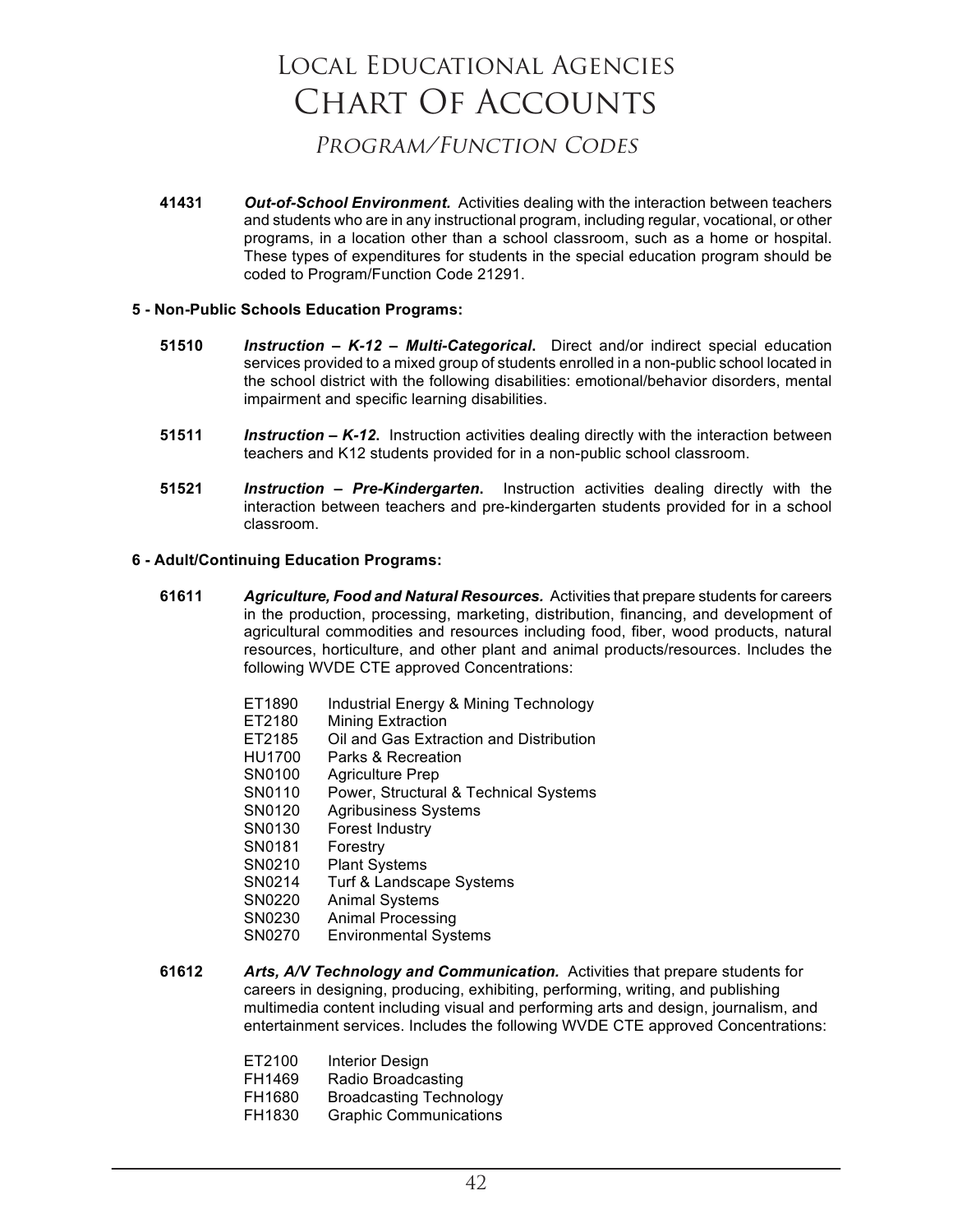*PROGRAM/FUNCTION CODES* Program/Function Codes

| FH1850 | <b>Graphic Design</b>  |
|--------|------------------------|
| FH2010 | <b>Performing Arts</b> |
| FH2015 | <b>Visual Arts</b>     |
| HU0970 | <b>Applied Design</b>  |

**61613** *Education and Training.* Activities that prepare students for careers in planning, managing and providing education and training services, and related learning support services such as administration, teaching/training, administrative support, and professional support services. Includes the following WVDE CTE approved Concentrations:

HU1300 Careers in Education+C33

- **61621** *Marketing Sales and Service.* Activities that prepare students for careers in the planning, managing, and performing marketing activities to reach organizational objectives such as brand management, professional sales, merchandising, marketing communications and market research. Includes the following WVDE CTE approved Concentrations:
	- BM0420 Marketing Management
	- BM0510 Career and Work Skills Training
	- BM1450 Information Management
- **61631** *Health Science.* Activities that prepare students for careers in the planning, managing, and providing therapeutic services, diagnostic services, health informatics, support services, and biotechnology research and development. Includes the following WVDE CTE approved Concentrations:
	- BM1485 Medical Office
	- HE0700 Dental Assisting
	- HE0715 Allied Health Sciences<br>HF0718 Diagnostic Services
	- Diagnostic Services
	- HE0723 Therapeutic Services
	- HE0728 Support Services
	- HE0730 Medical Assistant
	- HE0740 Health Informatics<br>HE0761 Certified Nursing A
	- **Certified Nursing Assistant**
	- HE0764 Dental Laboratory Technology
	- HE0768 Medical Transcription and Information Specialist<br>HE0770 Pharmacy Technician
	- Pharmacy Technician
	- HE0773 Phlebotomist
	- HE0776 Licensed Practical Nursing
	- HE0779 Respiratory Therapy Technician<br>HE0780 Biotechnology Research and De
	- Biotechnology Research and Development
	- HE0782 Surgical Technician
	- HE0795 Massage Therapy
	- HU1095 Personal Fitness & Wellness Training
	- HU1215 Food Science and Nutrition<br>SN0170 Biotechnology & Natural Re
	- Biotechnology & Natural Resources Management
	- SN0225 Animal Systems Vet Science
	- SN0226 Veterinary Technology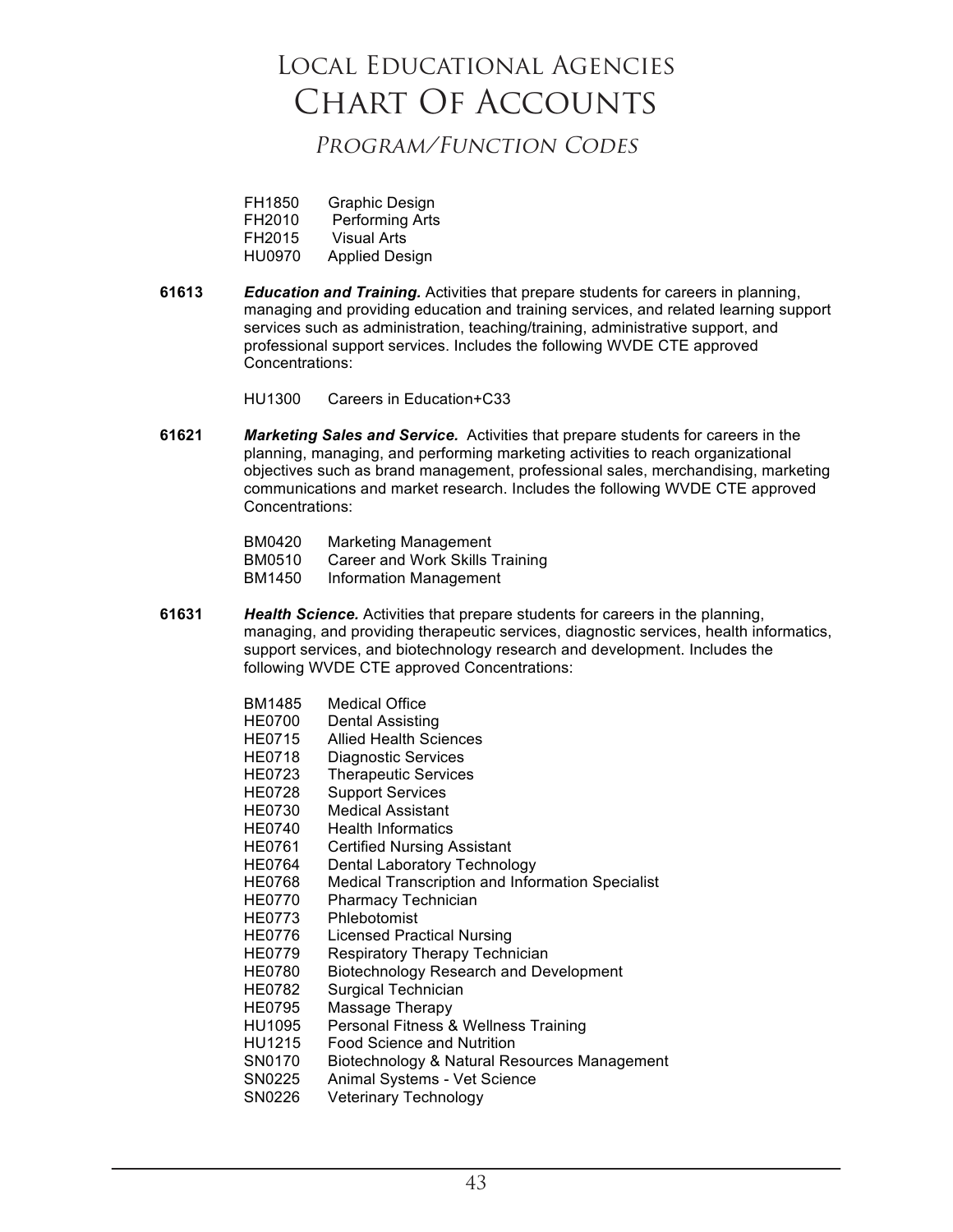*PROGRAM/FUNCTION CODES* Program/Function Codes

- **61632** *Government and Public Administration.* Activities that prepare students for careers in planning and executing government functions at the local, state and federal levels, including governance, national security, foreign service, planning, revenue and taxation, and regulations.
- **61633** *Hospitality and Tourism.* Activities that prepare students for careers in pathways that relate to families and human needs such as restaurant and food/beverage services, lodging, travel and tourism, recreation, amusement and attractions. Includes the following WVDE CTE approved Concentrations:
	- HU1010 Pro-Start Restaurant Management
	- HU1200 Lodging Management
	- HU1205 Event Planning & Design
	- HU1210 Travel & Tourism Management
	- HU1213 Hospitality Skills Certification
	- Hospitality Entrepreneurship
	- HU2050 Culinary Arts
- **61634** *Human Services.* Activities that prepare students for careers in pathways that relate to families and human needs such as counseling and mental health services, family and community services, personal care, and consumer services. Includes the following WVDE CTE approved Concentrations:
	- HU1000 Early Childhood Education<br>HU1015 Prevention Support Service
	- Prevention Support Services
	- HU1025 Social Services Assistant A Behavioral Health Services
	- HU1080 Direct Support Professional (DSP)
	- HU1090 Personal Organizer
	- HU1730 Cosmetology
- **61642 Family and** *Consumer Sciences (Non Occupational)* Activities that prepare students to acquire knowledge and develop understanding, attitudes and skills relevant to personal, home, and family life.
- **61643** *Law, and Public Safety, Corrections and Security.* Activities that prepare students for careers in planning, managing, and providing legal, public safety, protective services and homeland security, including professional and technical support services. Includes the following WVDE CTE approved Concentrations:

| BM1483 | Legal Office                                          |
|--------|-------------------------------------------------------|
| HU1020 | Law & Public Safety                                   |
| HU2200 | <b>Emergency and Firefighting Management Services</b> |
| HU2300 | Industrial Fire Safety                                |

- **61644** *Manufacturing.* Activities that prepare students for careers in planning, managing and performing the processing of materials into intermediate or final products and related professional and technical support activities such as production planning and control, maintenance and manufacturing/process engineering. Includes the following WVDE CTE approved Concentrations:
	- ET1730 Manufacturing Technology<br>ET1780 Electronics Technician
	- Electronics Technician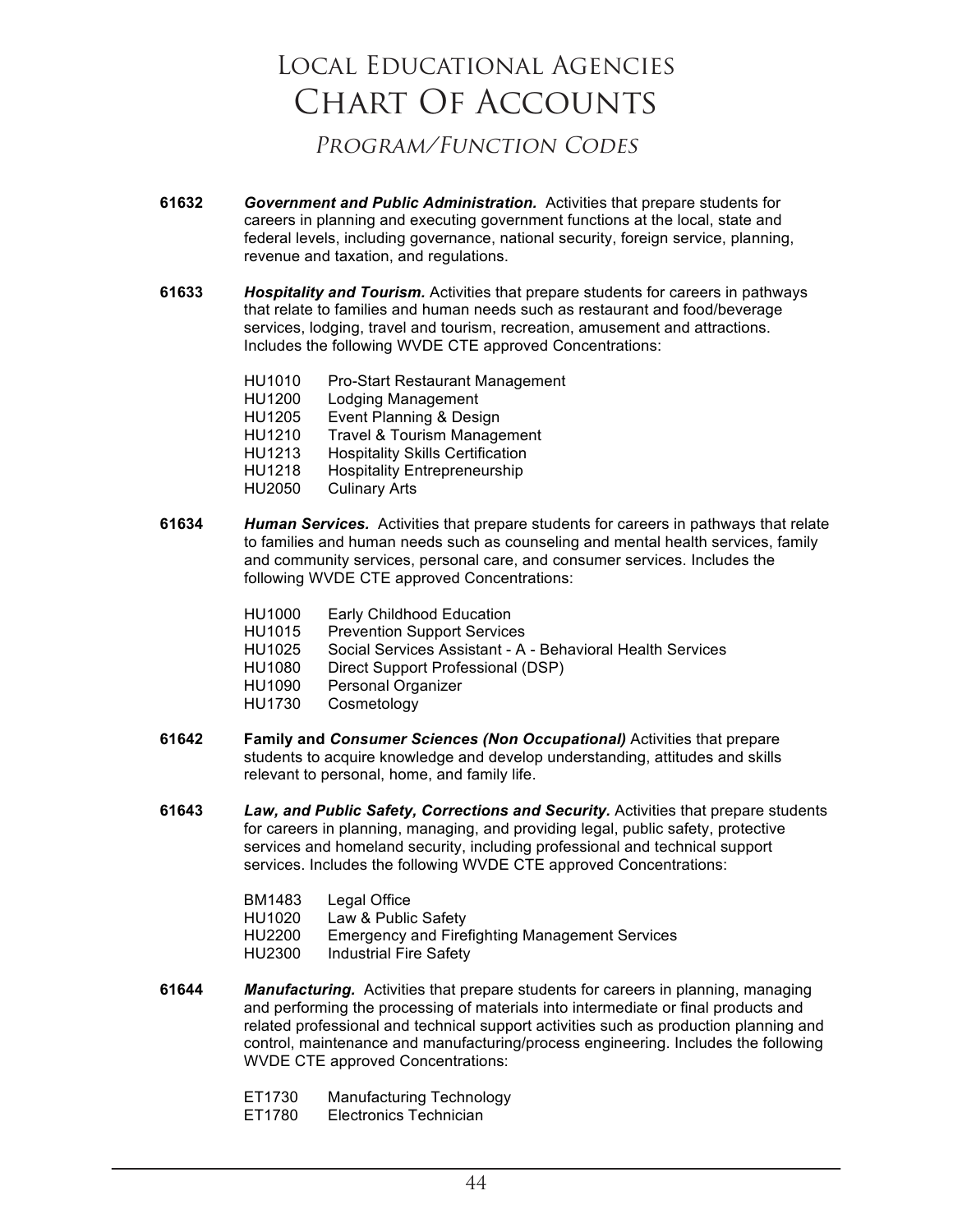### *PROGRAM/FUNCTION CODES* Program/Function Codes

- ET1810 Hydraulic & Pneumatic Troubleshooting
- ET1870 Industrial Equipment Maintenance
- ET1880 Industrial Technology<br>ET1895 Industrial Electrical Co
- Industrial Electrical Control Systems
- ET1900 Machine Tool Technology
- ET1960 Power Equipment Systems<br>ET1980 Welding
- Welding
- ET2030 Computer Integrated Manufacturing
- ET2060 Electo Mechanical Technology<br>ET2110 Metal Technology
- ET2110 Metal Technology<br>ET2120 Millwork and Cabir
- **Millwork and Cabinetmaking**
- **61645** *Science, Technology, Engineering and Mathematics* Activities that prepare students for careers in planning, managing, and providing scientific research and professional and technical services (e.g., physical science, social science, engineering) including laboratory and testing services, and research and development services. Includes the following WVDE CTE approved Concentrations:

ET1790 STEM ET2175 Energy, Power and Engineered Systems

- **61646** *Transportation, Distribution, and Logistics.* Activities that prepare students for careers in the planning, management, and movement of people, materials, and goods by road, pipeline, air, rail and water and related professional and technical support services such as transportation infrastructure planning and management, logistics services, mobile equipment and facility maintenance. Includes the following WVDE CTE approved Concentrations:
	- ET1620 Automotive Technology
	- ET1670 Collision Repair Technology
	- ET1740 Diesel Equipment Technology<br>ET1920 Materials Distribution and War
	- **Materials Distribution and Warehousing**
	- ET2170 Truck Driving
- **61651** *Technology Education (Non-Occupational).* Activities that develop a student's understanding about all aspects of industry and technology. experimenting, designing, constructing, and evaluating; using tools, machines, materials; and using processes which may help individuals make informed and meaningful occupational choices, or may prepare them to enter advanced trade and industrial or technical education programs. Includes the following WVDE CTE approved Concentrations:
	- BM1400 Business Prep<br>BM1410 Accounting
	- Accounting
	- BM1430 Business Finance
	- BM1465 Administrative Support<br>BM1479 General Management
	- General Management
	- BM1481 Accounting<br>BM1482 Administrat
	- Administrative & Business Support
	- BM1495 Entrepreneurship
- **61662** *Finance.* Activities that prepare students for careers in planning and related services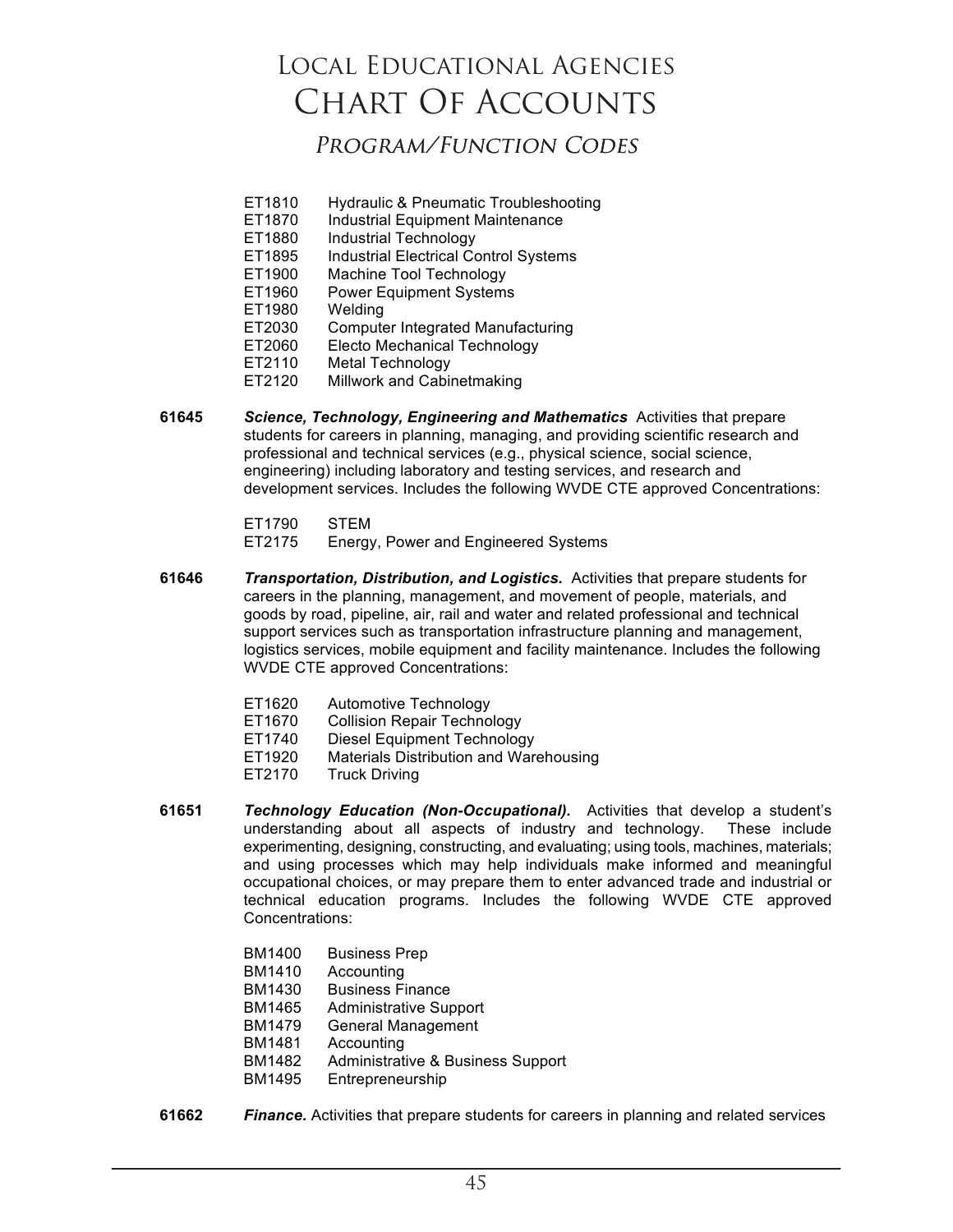### *PROGRAM/FUNCTION CODES* Program/Function Codes

for financial and investment planning, banking, insurance, and business financial management. Includes the following WVDE CTE approved Concentrations:

- **61671** *Information Technology.* Activities that prepare students for careers related to the design, development, support and management of hardware, software, multimedia and systems integration services. Includes the following WVDE CTE approved Concentrations:
	- BM1440 Microsoft Computer Application Specialist
	- BM1445 Simulation and Game Development<br>BM1480 Certified Internet Webmaster
	- **Certified Internet Webmaster**
	- BM1930 Oracle
	- ET1630 Robotics
	- ET1640 Cisco Networking Academies<br>FT1680 Computer Systems Repair Te
	- Computer Systems Repair Technology
- **61681** *Architecture and Construction.* Activities that prepare students for careers in designing, planning, managing, building and maintaining the built environment. Includes the following WVDE CTE approved Concentrations:
	- ET1600 HVAC Technician
	- ET1720 Drafting
	- ET1760 Electrical Technician
	- ET1800 Building Maintenance and Operation<br>ET1820 Carpentry
	- Carpentry
	-
	- ET1910 Masonry<br>ET2130 Heavy Eq ET2130 Heavy Equipment Operation and Preventive Maintenance<br>ET2140 Plumbing
	- Plumbing
- **61691** *Other.* Other activities that provide students with the opportunity to develop the knowledge, skills and attitudes needed for employment in an occupational area.
- **8 - Community Service Programs:**
	- **81811** *Instruction – K-12.* Instruction includes the activities dealing directly with the interaction between teachers and K12 students provided for in a school classroom.
	- **81821** *Instruction – Pre-Kindergarten.* Instruction includes the activities dealing directly with the interaction between teachers and pre-kindergarten students provided for in a school classroom.

#### **9 - Co-curricular and Extra-curricular Instructional Programs:**

- **91910** *School Sponsored Co-curricular Activities (Paid by LEA).* School-sponsored activities, under the guidance and supervision of LEA staff, designed to provide students such experiences as motivation, enjoyment, and improvement of skills. Co-curricular activities normally supplement the regular instructional program and include such activities as band, chorus, choir, speech and debate. Also included are student-finances and managed activities, such as: Class of 19XX, Chess Club, Senior Prom, and Future Farmers of America. Athletics are coded to program/function 91920.
- **91920** *School Sponsored Athletics (Paid by LEA).* School-sponsored activities, under the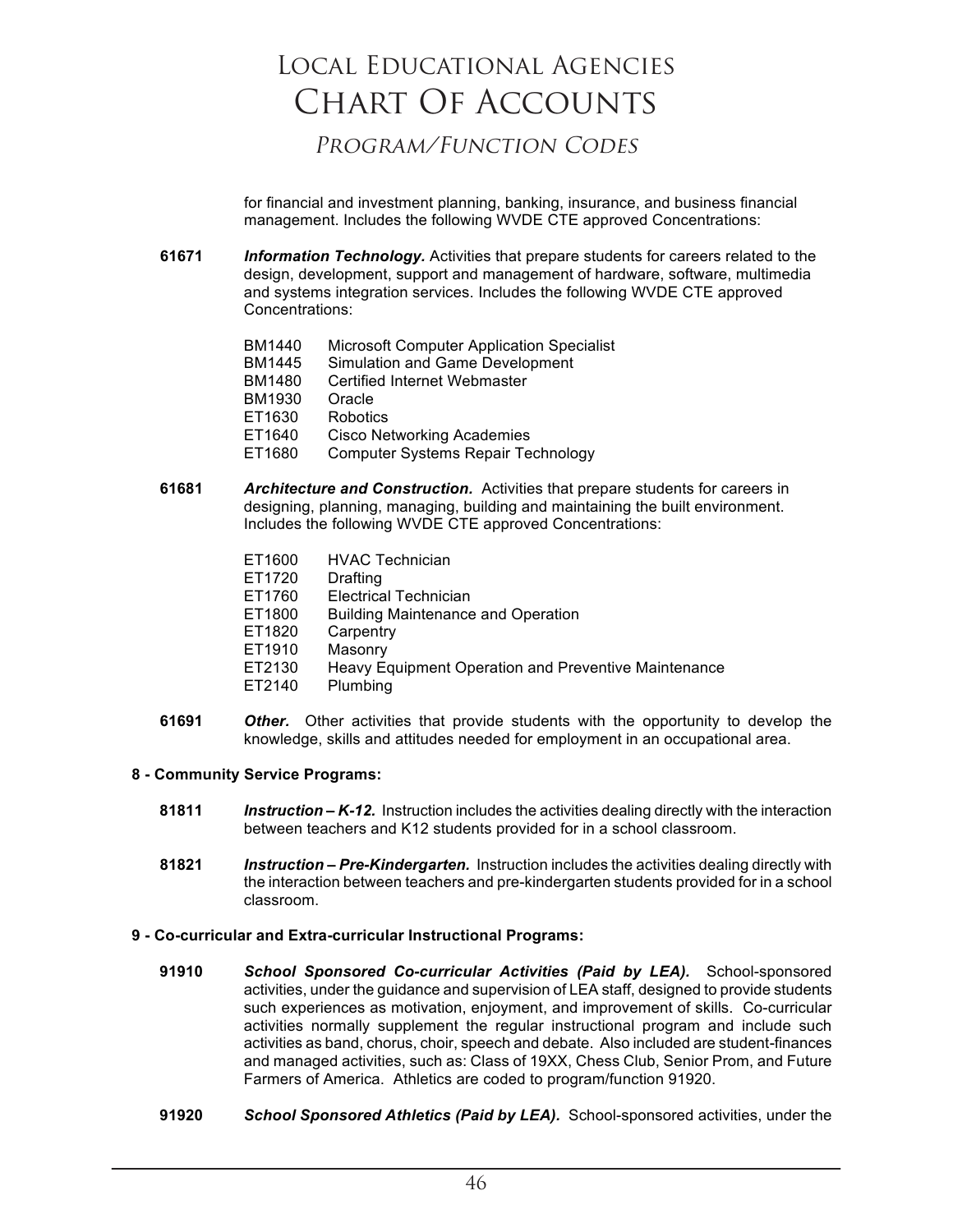### *PROGRAM/FUNCTION CODES* Program/Function Codes

guidance and supervision of LEA staff, that provide opportunities for students to pursue various aspects of physical education. Athletics normally involve competition between schools and frequently involve offsetting gate receipts or fees.

- **91980** *School Sponsored Activities (Paid by school).* School sponsored activities, paid by the school from school activity funds. School sponsored activities normally supplement the regular instruction program and includes all activities of the school, co-curricular as well as extra-curricular or athletics. To be used to record the expenditures of the schools into the LEA=s financial statements at the end of the reporting period.
- **91990** *Other (Paid by LEA).* Activities that provide students with learning experiences not included in the other program/function 91XXX codes.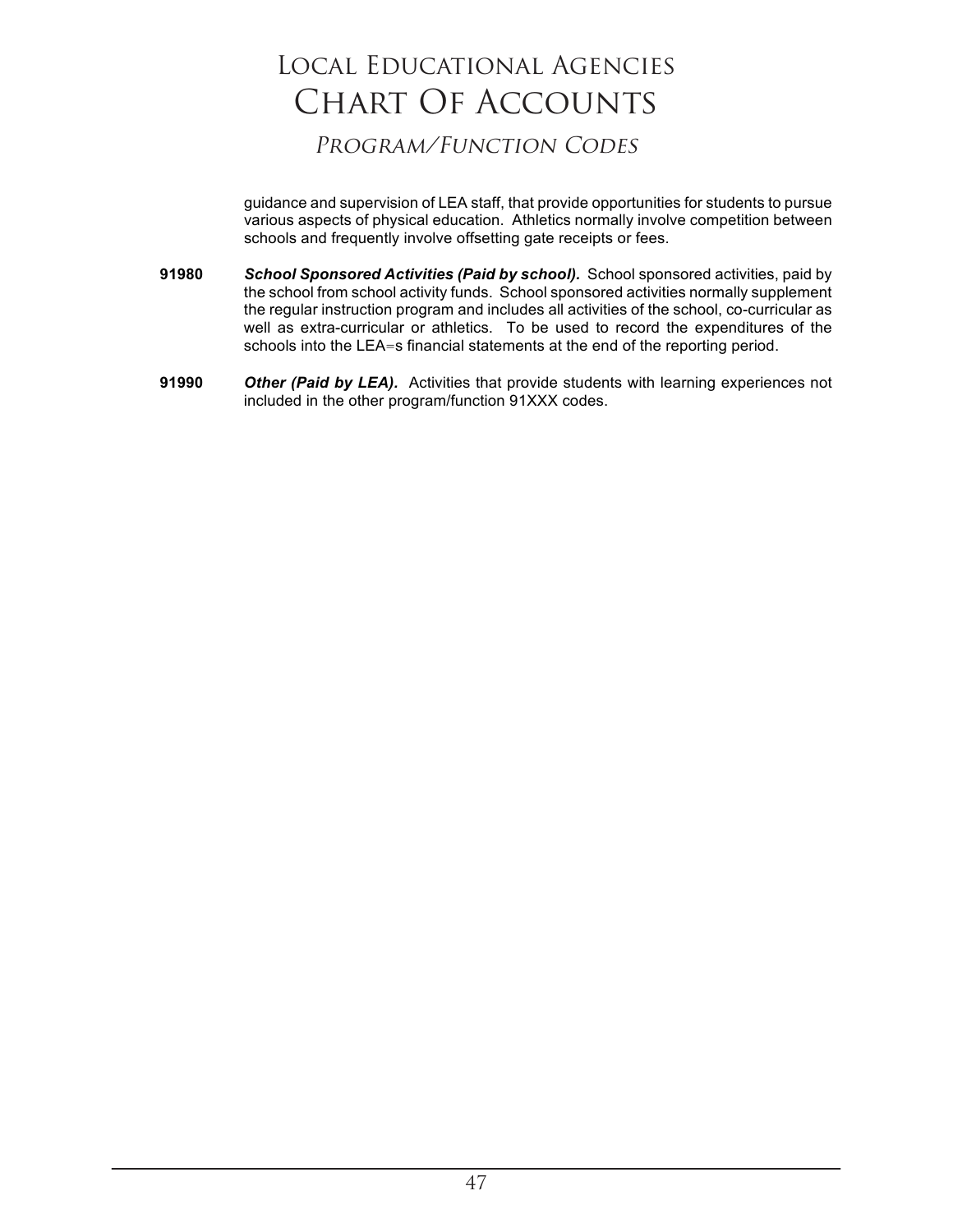*PROGRAM/FUNCTION CODES* Program/Function Codes

**VALID FUNCTION AND ACTIVITY CODES FOR THE SUPPORT SERVICES FUNCTION CODES - Since the activity codes for the support service function codes are interchangeable with all programs, the function and activity codes are listed with an "X" in the program field:+**

- **X21 Support Services – Student.** Activities designed to assess and improve the well-being of students and to supplement the teaching process:
	- **X2110** *Attendance and Social Work Services - General***.** Activities designed to improve student attendance at school and which attempt to prevent or solve student problems involving the home, the school, and the community. *(Recommended, instead of using X2111-X2112)*
		- **X2111** *Attendance Service*. Activities such as promptly identifying nonattendance patterns, promoting improved attitudes toward attendance, analyzing causes of nonattendance, acting early on nonattendance problems, and enforcing compulsory attendance levels.
		- **X2112** *Social Work Service.* Activities such as investigating and diagnosing student problems arising out of the home, school, or community; casework and group work services for the child, parent, or both; interpreting the problems of students for other staff members; and promoting modification of the circumstances surrounding the individual student which are related to his or her problem.
	- **X2120** *Guidance – General.* Activities involving counseling with students and parents; consulting with other staff members on learning problems; evaluating the abilities of students; assisting students as they make their own educational and career plans and choices; assisting students in personal and social development; providing referral assistance; and working with other staff members in planning and conducting guidance programs for students. *(Recommended, instead of using X2121-X2129)*
		- **X2121** *Guidance - Supervision*. Activities associated with directing, managing and supervising guidance services.
		- **X2122** *Guidance - Counseling.* Activities concerned with the relationship between one or more counselors and one or more students as counselees, between students and students, and between counselors and other staff members. These activities are to help the student understand his or her educational, personal, and occupational strengths and limitations; relate his or abilities, emotions, and aptitudes to educational and career opportunities; utilize his or her abilities in formulating realistic plans; and achieve satisfying personal and social development.
		- **X2123** *Guidance - Appraisal*. Activities that assess student characteristics, are used in administration, instruction, and guidance, and assist the student in assessing his or her purposes and progress in career and personality development.
		- **X2124** *Guidance - Information Services*. Activities for disseminating educational, occupational, and personal social information to help acquaint students with the curriculum and with educational and vocational opportunities and requirements. Such information might be provided directly to students through activities such as group or individual guidance, or it might be provided indirectly to students, through staff members or parents.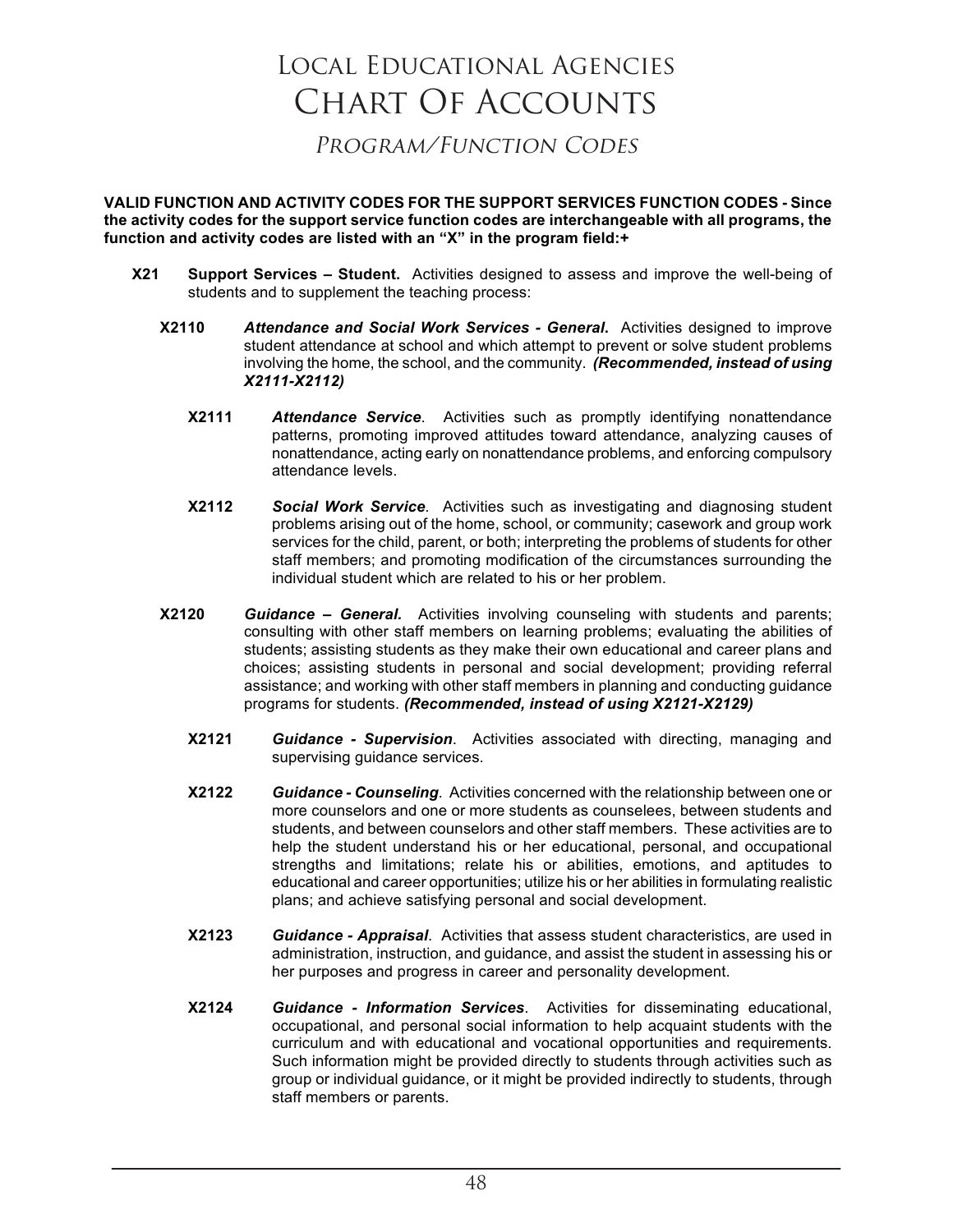*PROGRAM/FUNCTION CODES* Program/Function Codes

- **X2125** *Guidance - Record Maintenance*. Activities for compiling, maintaining, and interpreting cumulative records of individual students, including systematic consideration of such factors as: home and family background, physical and medical status, standardized test results, personal and social development and school performance.
- **X2126** *Guidance - Placement*. Activities that help place students in appropriate situations while they are in school. These could be educational situations, part-time employment while they are in school, and appropriate educational and occupational situations after they leave school. These activities also help ease the student's transition from one educational experience to another. The transition may require, for example, admissions counseling, referral services, assistance with records, and follow-up communications with employers.
- **X2129** *Guidance - Other.* Guidance services which cannot be classified above.
- **X2130** *Health - General.*Physical and mental health services which are not direct instruction. Included are the activities that provide students with appropriate medical, dental, and nursing services.
	- **X2131** *Health - Supervision*. Activities associated with directing and managing health services.
	- **X2132** *Health - Medical*. Activities concerned with the physical and mental health of students, such as health appraisal, including screening for vision, communicable diseases, and hearing deficiencies; screening for psychiatric services, periodic health examinations; emergency injury and illness care; and communications with parents and medical officials.
	- **X2133** *Health -Dental*. Activities associated with dental screening, dental care, and orthodontic activities.
	- **X2134** *Health - Nursing*. Activities associated with nursing, such as health inspection, treatment of minor injuries, and referrals for other health services.
	- **X2135** *Health – Needs Assessment and Treatment Planning***.** Activities associated with developing a treatment plan to meet the needs of a student with a disability or multiple disabilities. The treatment plan is a product of collaboration between a parent or adult student and educators who, through full and equal participation, identify the unique needs of a student with a disability and plan the special education and health related services to meet those needs. It sets forth in writing a commitment of resources necessary to enable the student to receive needed special education and health related services. The treatment plan is a management tool that is used to ensure that each eligible student is provided special education and health related services appropriate to the student's special needs. It serves as an evaluation device for use in determining the extent of the student's progress toward meeting the projected outcomes. **(Should only be used for services provided by vendors or for materials and supplies. Do not use for employee labor and related fixed costs.)**
	- **X2136** *Health – Care Coordination* **–** Activities associated with assisting students with a disability or multiple disabilities in gaining access to special education and health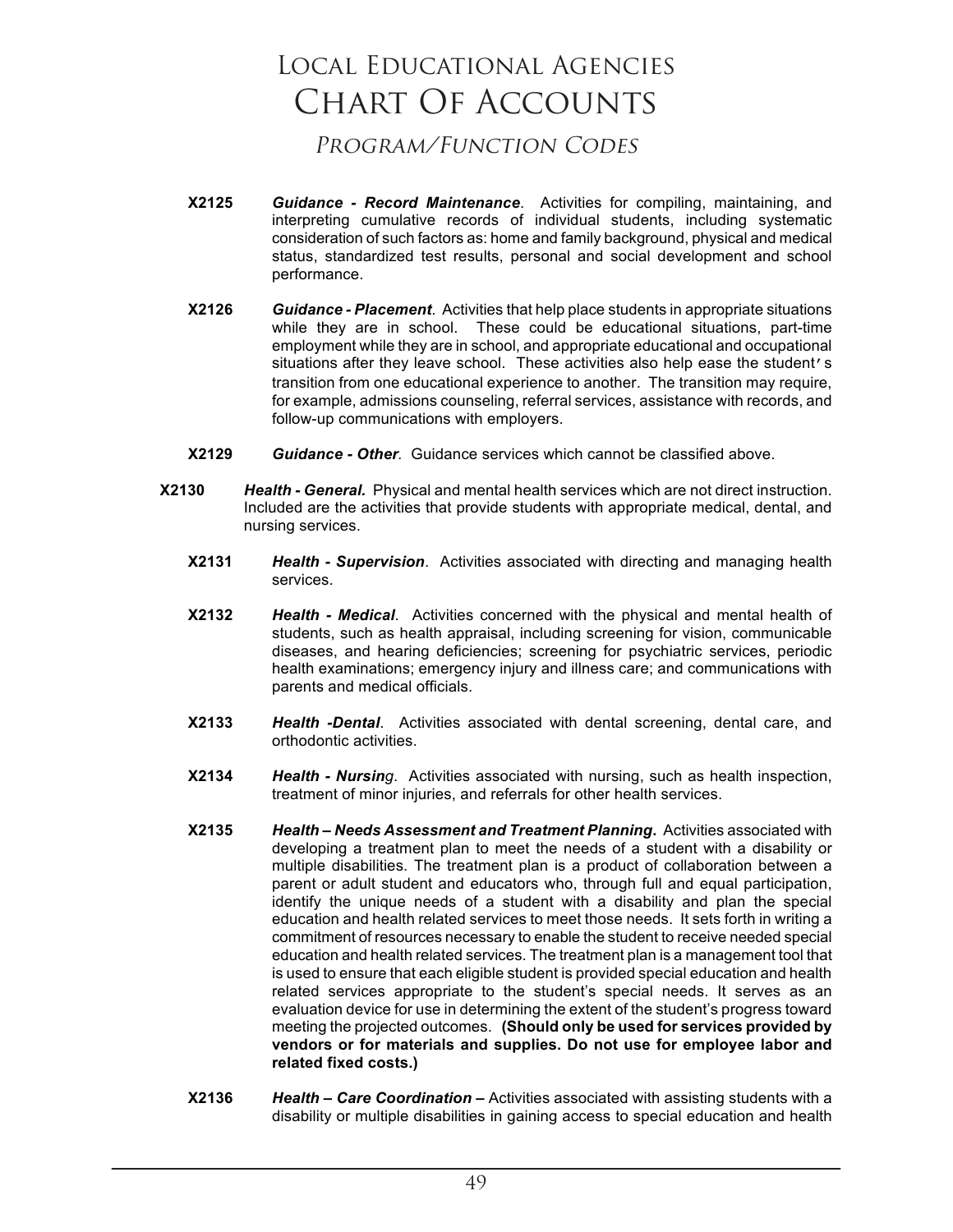*PROGRAM/FUNCTION CODES* Program/Function Codes

related services and to coordinate delivery of special education and health related services. Care Coordination includes monitoring service/treatment needs and progress, providing specific case management/procedural accountability duties and interacting with students with disabilities, providers of services, and parents/guardians**. (Should only be used for services provided by vendors or for materials and supplies. Do not use for employee labor and related fixed costs.)**

- **X2137** *Health – Personal Care* **–** Direct 1:1 staff:student services provided on a continuous basis to a student with a disability or multiple disabilities. The services are related to the student's physical and behavioral health requirements, including assistance with eating, dressing, personal hygiene, communication, activities of daily living, bladder and bowel requirements, use of adaptive equipment, ambulation, exercise and safety, behavior modification, and/or other remedial services necessary to promote a student's ability to participate in the educational setting. These support services are not to provide initial or original instruction, but may provide reinforcement and practice of previously taught skills or content.
- **X2139** *Health - Other*. Health services not classified above.
- **X2140** *Psychology - General***.** Activities concerned with administering psychological tests and interpreting the results; gathering and interpreting information about student behavior; working with other staff members in planning school programs to meet the special needs of students as indicated by psychological tests and behavioral evaluation; and planning and managing a program of psychological services, including psychological counseling for students, staff and parents. *(Recommended, instead of using X2141-X2149)*
	- **X2141** *Psychology - Supervision*. Directing, managing and supervising the activities associated with psychological services.
	- **X2142** *Psychology - Testing*. Activities concerned with administering psychological tests, standardized tests, and inventory assessments. These tests measure ability, aptitude, achievement, interests and personality. Activities also include the interpretation of these tests for students, school personnel and parents.
	- **X2143** *Psychology - Counseling*. Activities that take place between a school psychologist or other qualified person as counselor and one or more students as counselees in which the students are helped to perceive, clarify, and solve problems of adjustment and interpersonal relationships.
	- **X2144** *Psychology - Therapy*. Activities that provide a therapeutic relationship between a qualified mental health professional and one or more students, in which the students are helped to perceive, clarify, and solve emotional problems.
	- **X2149** *Psychology - Other*. Other activities associated with psychological services not classified above.
- **X2150** *Speech Pathology and Audiology - General***.** Activities which identify, assess, and treat children with speech, hearing, and language impairments.
	- **X2151** *Speech Pathology and Audio logy - Supervision*. Activities associated with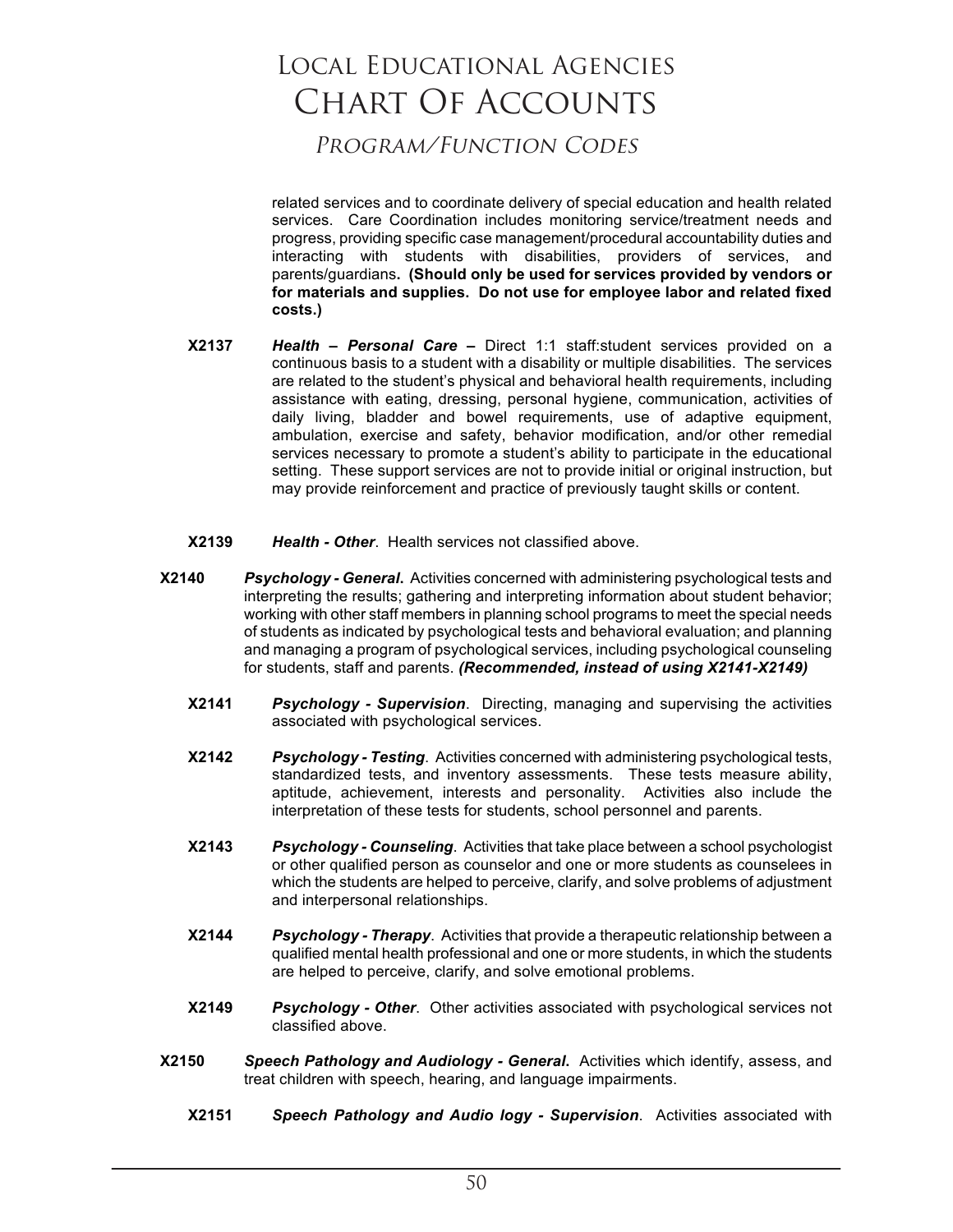### *PROGRAM/FUNCTION CODES* Program/Function Codes

directing, managing and supervising speech pathology and audio logy services.

- **X2152** *Speech Pathology and Audio logy - Testing***.** Activities which assess children with speech, hearing and language impairments.
- **X2153** *Speech Pathology and Audio logy - Counseling*. Activities which take place between a school psychologist or other qualified person as counselor and one or more students as counselees in which the students are helped to clarify and solve problems relating to adjustment with speech, hearing or language impairments.
- **X2159** *Speech Pathology and Audio logy - Other*. Other activities associated with speech pathology and audio logy service not classified above.
- **X2160** *Occupational and Physical Therapy – General*. Activities that assess, diagnose, or treat students for all conditions requiring the services of an occupational or physical therapist.
	- **X2161** *Occupational therapy – Related Services*: Activities that assess, diagnose, or treat students for all conditions requiring the services of an occupational therapist.
	- **X2162** *Physical Therapy – Related Services*: Activities that assess, diagnose, or treat students for all conditions requiring the services of a physical therapist.
- **X2170** *Parent/Family Involvement*. Activities designed to develop meaningful, sustained relationships between the students' parents/family members and the school for the purpose of improving student achievement and success. Typical activities include workshops, training sessions, and meetings with parents and family members, printing/promotional items, hospitality, and stipends and fees for parent/family members attending local/state/national workshops and conferences.
- **X2190** *Other*. Other support services to students not classified elsewhere in the X21XX series.
- **X22 Support Service - Instructional Staff.** Support services provide administrative, technical (such as guidance and health), and logistical support to facilitate and enhance instruction. These services exist as adjuncts for fulfilling the objectives of instruction and community services, rather than as entities within themselves:
	- **X221** *Improvement of Instruction Services.*Activities primarily for assisting instructional staff in planning, developing, and evaluating the process of providing learning experiences for students. These activities include curriculum development, techniques of instruction, child development and understanding, staff training, etc.
		- **X2211** *Supervision of Improvement of Instruction Services***.** Activities associated with directing, managing and supervising the improvement of instruction services. Include the costs associated with the employment of federal and State program directors at both the central office and school locations.
		- **X2212** *Instruction and Curriculum Development Services***.** Activities that aid teachers in developing the curriculum, preparing and utilizing special curriculum materials, and understanding and appreciating the various techniques which stimulate and motivate students.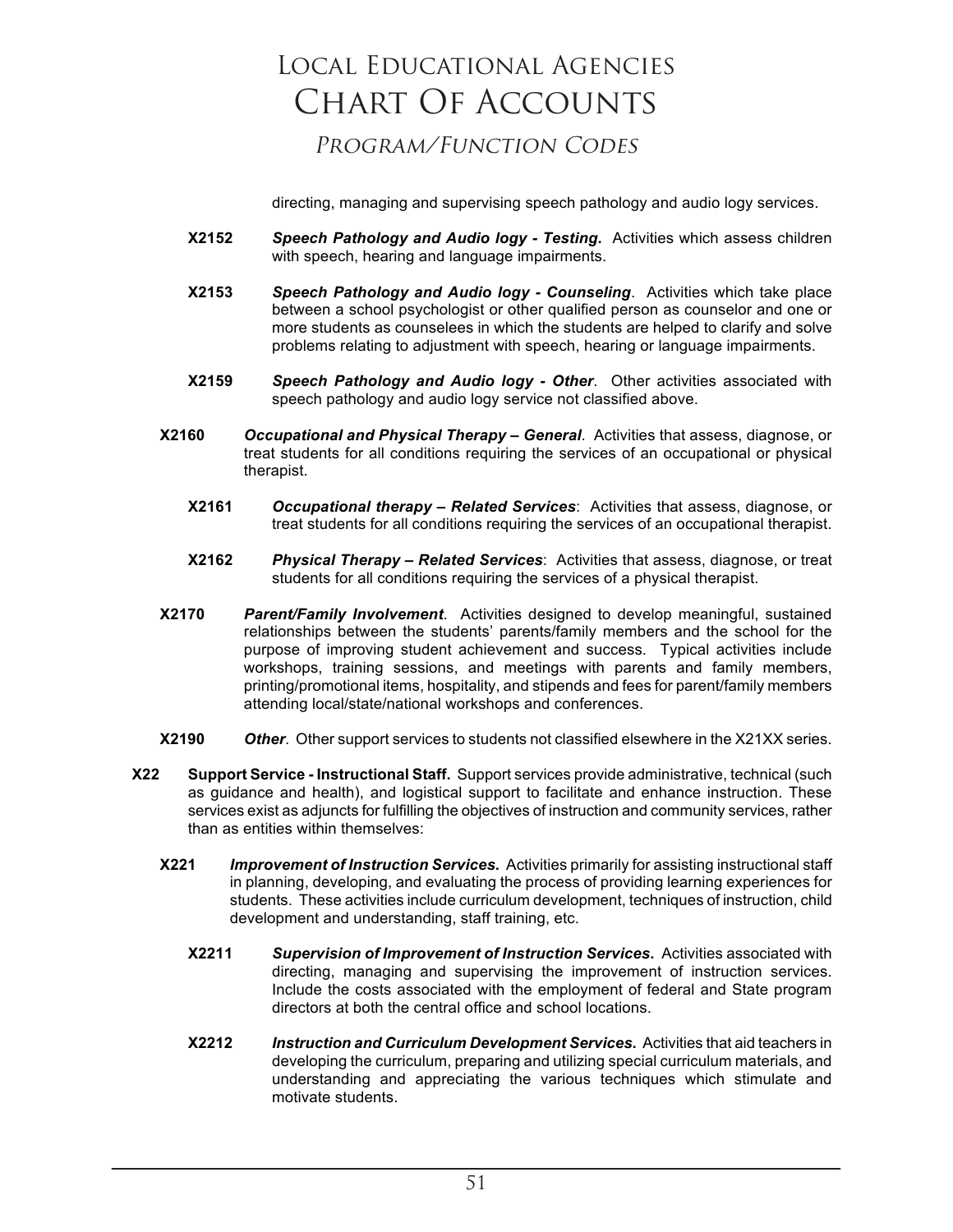*PROGRAM/FUNCTION CODES* Program/Function Codes

- **X2213** *Professional Personnel Staff Development***.** Activities that contribute to the professional or occupational growth and competence of members of the professional staff during the time of their service to the school system or school. Among these activities are workshops, demonstrations, school visits, college courses, and sabbatical leaves.
- **X2219** *Other Improvement of Instructional Services***.** Activities for improving instruction other than those classified above.
- **X222** *Media.* Activities concerned with directing, managing, and supervising educational media services as well as such activities as selecting, acquiring, preparing, cataloging, and circulating books and other printed materials; planning the use of the library by students, teachers, and other members of the instructional staff; and guiding individuals in their use of library books and materials, whether maintained separately or as a part of an instructional materials center.
	- **X2220** *Media – General.* Activities concerned with media, in general. (**(Recommended, instead of using X2221-X2229)**
	- **X2221** *Media - Supervision.* Activities concerned with directing, managing and supervising educational media services.
	- **X2222** *Media - Library Service*. Activities such as selecting, acquiring, preparing, cataloging, and circulating books and other printed materials; planning the use of the library by students, teachers, and other members of the instructional staff; and guiding individuals in their use of library books and materials, whether maintained separately or as a part of an instructional materials center. Textbooks will not be charged to this function but rather to the instruction function.
	- **X2223** *Media - Audiovisual***.** Activities such as selecting, preparing, caring for, and making available to members of the instructional staff the equipment, films, filmstrips, transparencies, tapes, TV programs, and similar materials, whether maintained separately or as a part of an instructional materials center. Included are activities in the audiovisual center, TV studio, and related work-study areas, and the services provided by audiovisual personnel.
	- **X2224** *Media - Educational Television.* Activities concerned with planning, programming, writing, and presenting educational programs or segments of programs by closed circuit or broadcast television.
	- **X2225** *Media - Computer.* Activities concerned with planning, programming, writing, and presenting educational projects which have been especially programmed for a computer to be used as the principal medium of instruction.
	- **X2229** *Media - Other*. Educational media services other than those classified above.
- **X223** *Instruction-Related Technology***.** Encompasses all technology activities and services for the purpose of supporting instruction. These activities include expenditures for internal technology support as well as support provided by external vendors using operating funds. These activities include costs associated with the administration and supervision of technology personnel, systems planning and analysis, systems application development, systems operations, network support services, hardware maintenance and support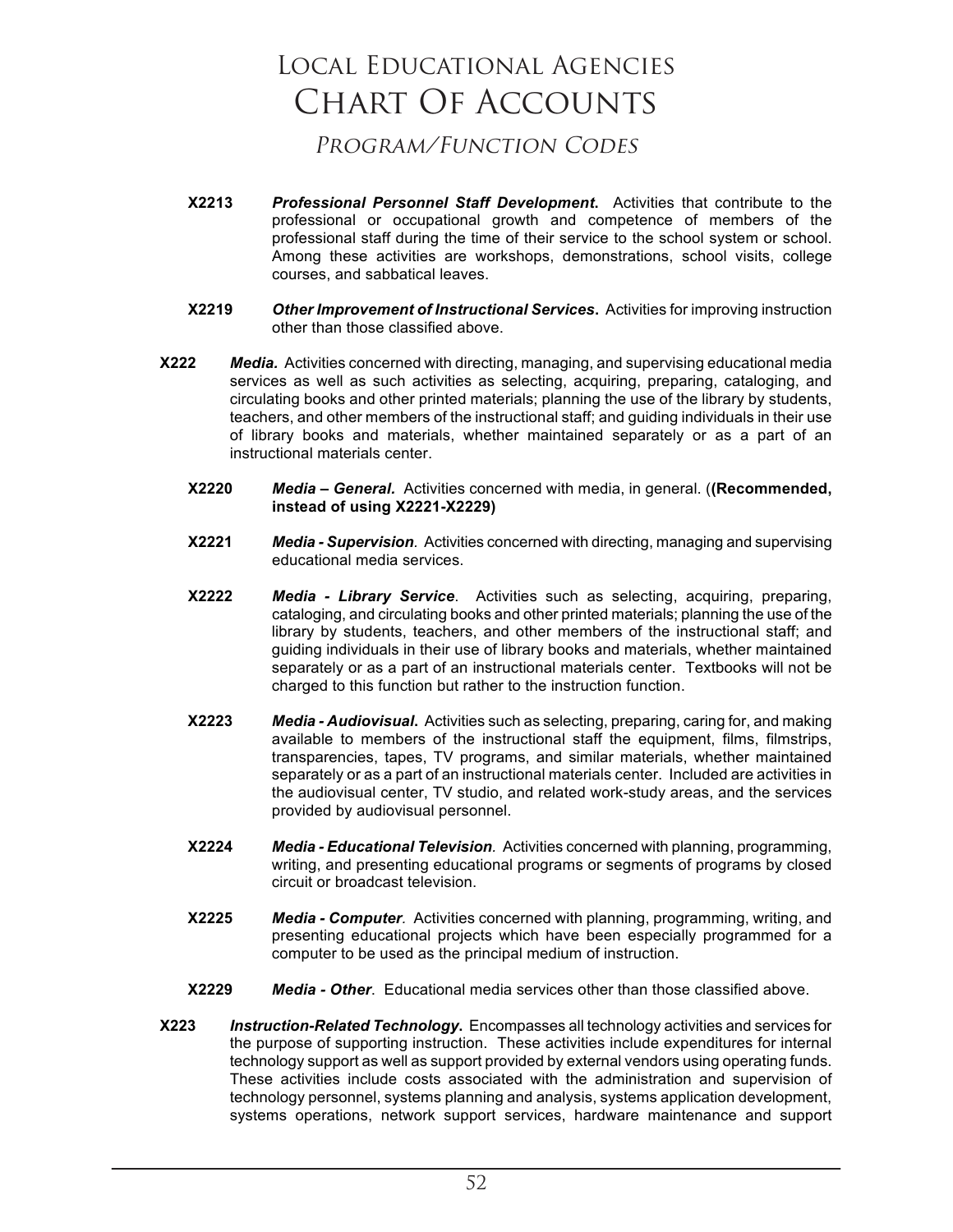### *PROGRAM/FUNCTION CODES* Program/Function Codes

services, and other technology-related costs that relate to the support of instructional activities. Specifically, costs associated with the operation and support of computer learning labs, media center computer labs, instructional technology centers, instructional networks, and similar operations.

- **X2231** *Student Learning Centers***.** Activities concerned with supporting and maintaining labs and centers (outside the classroom) that are established to support the instructional environment. These labs and centers may be located in the library or in other locations but are NOT primarily dedicated to student-teacher learning. *(Labs or learning centers that are primarily dedicated to instruction should be coded to Instruction.)*
- **X2232** *Technology Service Supervision and Administration*. Activities concerned with directing, managing, and supervising data-processing services.
- **X2233** *Systems Analysis and Planning***.** Activities concerned with searching for and evaluating alternatives for achieving defined objectives, based on judgment and, wherever possible, on quantitative methods. Where applicable, these activities pertain to the development of data processing procedures or application to electronic data-processing equipment.
- **X2234** *Systems Application Development***.** Activities concerned with the preparation of a logical sequence of operations to be performed, either manually or electronically, in solving problems or processing data. These activities also involve preparing coded instructions and data for such sequences.
- **X2235** *Systems Operations***.** Activities concerned with scheduling, maintaining, and producing data. These activities include operating business machines, data preparation devices, and data-processing machines.
- **X2236** *Network Support***.** Services that support the networks used for instruction-related activities, including the monthly service charges and fees associated with data transmission lines (bandwidth).
- **X2237** *Hardware Maintenance and Support***.** Services that support the hardware used for instruction-related activities, including maintaining hardware.
- **X2238** *Professional Development for Instruction-Focused Technology Personnel***.** Costs that are incurred as a result of acquiring knowledge and skills to support instructional technologies. Technology training for professional employees other than Technology personnel should be reported in X2213 (Professional Personnel Staff Development).
- **X2239 Instructional Related Technology – Other.** Services supporting the instructional related technology not properly classified elsewhere in the X223X series.
- **X2240** *Academic Student Assessment.* This function is inclusive of those services rendered for the academic assessment of the student.
- **X2291** *Other.* Services supporting the instructional staff not properly classified elsewhere in the X22XX series.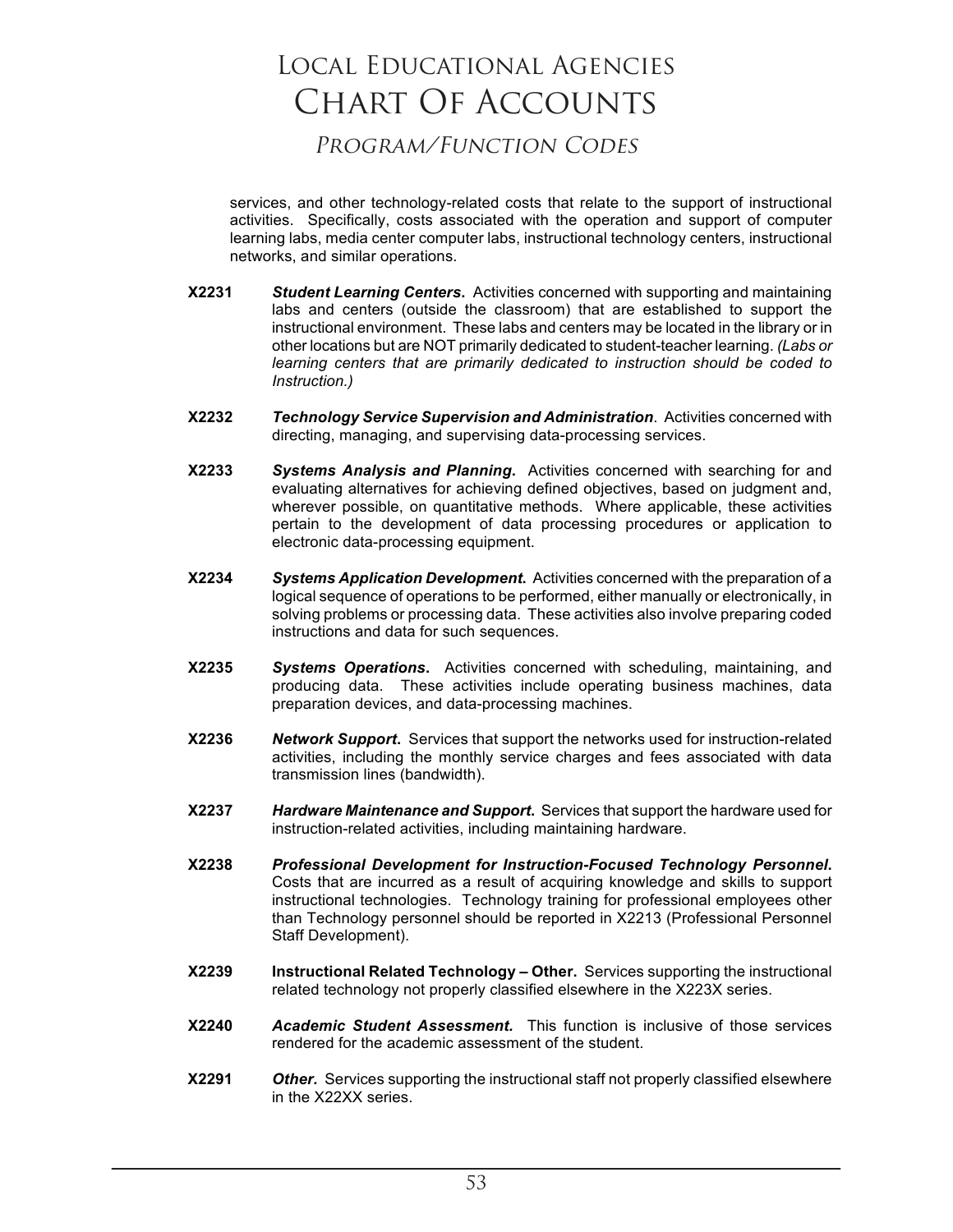*PROGRAM/FUNCTION CODES* Program/Function Codes

- **X23 Support Service - Central Administration.** Activities concerned with establishing and administering policy for operating the LEA. Do not include the Chief School Business Official here, but in program/function X25XX.
	- **X231** *Board of Education.* Activities of the elected body which has been created according to State law and vested with responsibilities for educational activities in a given administrative unit.
		- **X2311** *Board of Education - Supervision***.** Activities concerned with directing and managing the general operation of the Board of Education. These include the activities of the members of the Board of Education, but it does not include any special activities defined in the other areas of responsibility described below. They also include any activities of the district performed in support of the school district meeting.
		- **X2314** *Board of Education - Election.* Services rendered in connection with any school system election, including elections of officers and bond elections.
		- **X2315** *Tax Assessment and Collection Services***.** Services rendered in connection with tax assessment and collection.
		- **X2316** *Board of Education - Staff Relations***.** Activities concerned with staff relations system-wide and the responsibilities for contractual negotiations with both instructional and non-instructional personnel.
		- **X2317** *Audit Services.* Activities concerned with external audit services.
		- **X2318** *Legal Services.* Activities concerned with legal services.
		- **X2319** *Board of Education - Other.* Board of Education services which cannot be classified under the preceding areas of responsibility.
	- **X232** *Executive Administration. Activities associated with the overall general administration of or executive responsibility of the entire LEA.* 
		- **X2321** *Executive Administration - Superintendent's Office***.** Activities performed by the superintendent in generally directing and managing all affairs of the LEA. These include all personnel and materials in the office of the chief executive officer. Activities of the offices of associate, assistant or deputy superintendents should be charged to Program Function Code X2324, unless the activities can be placed properly into a service area. In that case, they would be charged to service area direction in that service area.
		- **X2322** *Executive Administration - Community Relations.* Activities and programs developed and operated system-wide for bettering school/community relations.
		- **X2323** *Executive Administration - State/Federal Relations***.** Activities associated with developing and maintaining good relationships with State and Federal officials. The activities associated with grant procurement are included.
		- **X2324** *Executive Administration – Assistant Superintendent's Office***.** Activities performed by any associate, assistant or deputy superintendent in generally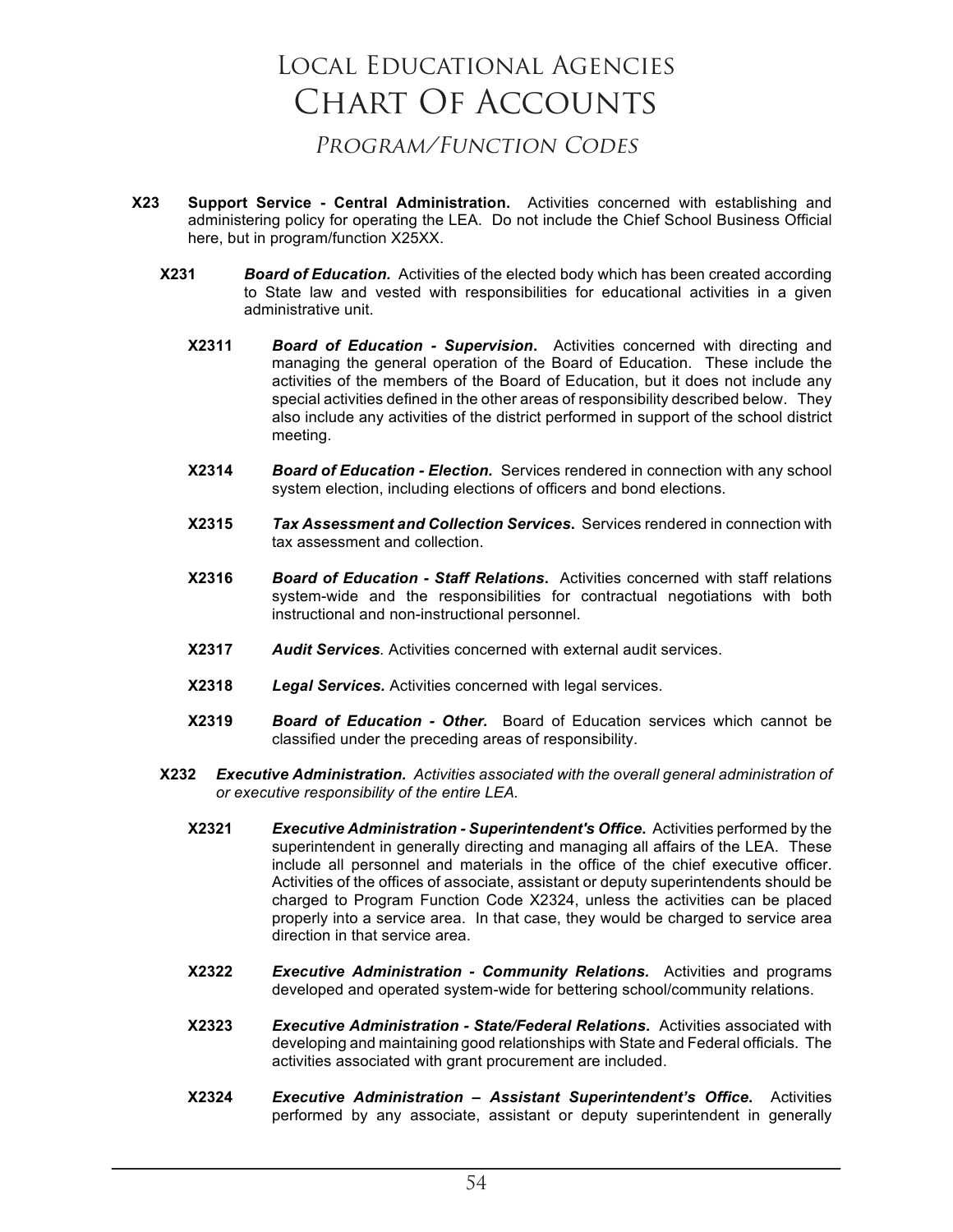### *PROGRAM/FUNCTION CODES* Program/Function Codes

directing and managing the affairs of the LEA, unless the activities can be placed properly into a service area. In that case, they would be charged to service area direction in that service area. The activities to be coded here include all personnel and materials in the offices of any associate, assistant or deputy superintendent.

- **X2329** *Executive Administration - Other.* Other general administrative services which cannot be recorded under the preceding program/functions.
- **X2331** *Special Area Administration.* Activities associated with the administration of special areas which cannot be recorded under the preceding program/functions.
- **X24 Support Service - School Administration.** Activities concerned with overall administrative responsibility for a school. **(Use only for programs 1-4)**
	- **X2411** *Principal's Office***.** Activities concerned with directing and managing the operation of a particular school. They include the activities performed by the principal, assistant principals, and other assistants while they supervise all operations of the school, evaluate the staff members of the school, assign duties to staff members, supervise and maintain the records of the school, and coordinate school instructional activities with those of the LEA. These activities also include the work of clerical staff in support of the teaching and administrative duties.
	- **X2491** *Other Services***.** Other school administration services. This function includes graduation expenses and full-time department chairpersons.
- **X25 Support Service Central Services.** Activities concerned with paying, transporting, exchanging, and maintaining goods and services for the LEA. Included are the fiscal and internal services necessary for operating the LEA. Include the Chief School Business Official and his or her activities here.
	- **X2510** *Fiscal Services-General***.** Activities concerned with the fiscal operations of the LEA. This function includes budgeting, receiving and disbursing, financial and property accounting, payroll, inventory control, internal auditing and managing funds. (Recommended, instead of using X2511-X2519)
	- **X2511** *Supervision***.** Activities concerned with directing, managing and supervising the fiscal services area.
	- **X2512** *Budgeting.* Activities concerned with supervising budget planning, formulation, control and analysis.
	- **X2513** *Receiving/Disbursing Funds*. Activities concerned with taking in money and paying it out. They include the current audit of receipts; the preaudit of requisitions or purchase orders to determine whether the amounts are within the budgetary allowances and to determine that such disbursements are lawful expenditures of the school or an LEA; and the management of school funds.
	- **X2514** *Payroll Service.* Activities concerned with periodically paying individuals entitled to remuneration for services rendered. Payments are also made for such payrollassociated costs as Federal income tax withholding, retirement, and social security.
	- **X2515** *Financial Accounting***.** Activities concerned with maintaining records of the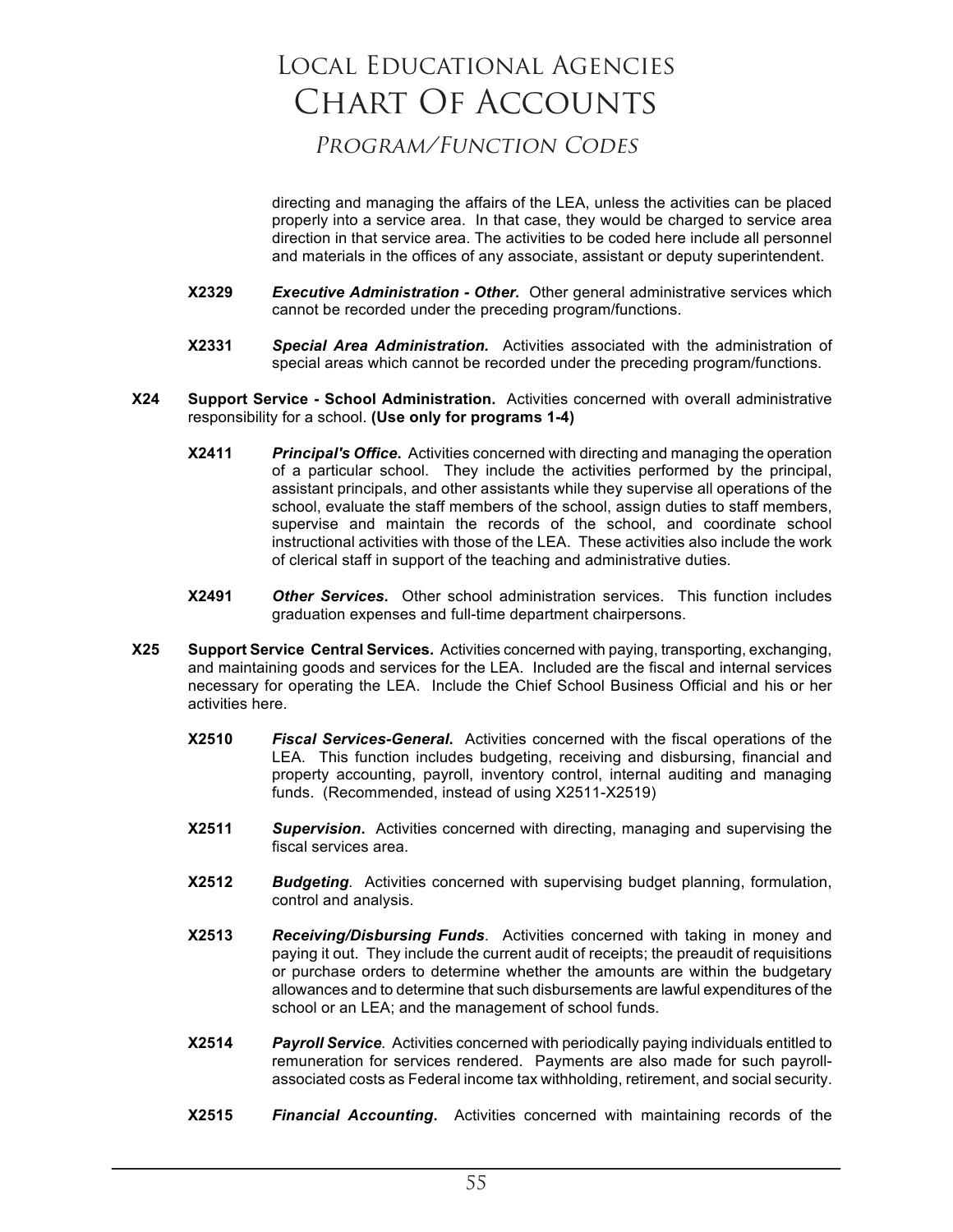### *PROGRAM/FUNCTION CODES* Program/Function Codes

financial operations and transactions of the school system. They include such activities as accounting and interpreting financial transactions and account records.

- **X2516** *Internal Audit.* Activities concerned with verifying the account records, which includes evaluating the adequacy of the internal control system, verifying and safeguarding assets, reviewing the reliability of the accounting and reporting systems, and ascertaining compliance with established policies and procedures.
- **X2517** *Property Accounting*. Activities concerned with preparing and maintaining current inventory records of land, buildings, and equipment. These records are used in equipment control and facilities planning.
- **X2519** *Other Financial Service*. Fiscal services which cannot be classified under the preceding functions.
- **X2520** *Purchasing, Warehousing, and Distributing Services – General.* **Activities concerned with purchasing, receiving, storing, and distributing supplies, furniture, equipment, and materials used in schools or school system operations. (Recommended, instead of using X2521-X2522)**
	- **X2521** *Purchasing.* Activities concerned with purchasing supplies, furniture, equipment, and materials used in schools or school system operations.
	- **X2522** *Warehouse/Distribution*. The activities of receiving, storing, and distributing supplies, furniture, equipment, materials and mail. They include picking up and transporting cash from school facilities to the central administration office or bank for control, deposit, or both.
	- **X2531** *Print/Publishing/Duplication*. The activities of printing and publishing administrative publications such as annual reports, school directories, and manuals. Activities here also include centralized services for duplicating school materials and instruments such as school bulletins, newsletters, and notices.
- **X254** *Planning, Research, Development, and Evaluation Services. Activities associated with conducting and managing system wide programs of planning, research, development, and evaluation for a school system.* 
	- **X2541** *Planning services***.** Activities concerned with selecting or identifying the overall, long-range goals and priorities of the organization or program. They also involve formulating various courses of action needed to achieve these goals by identifying needs and the relative costs and benefits of each course of action.
	- **X2542** *Research services***.** Activities concerned with the systematic study and investigation of the various aspects of education, undertaken to establish facts and principles.
	- **X2543** *Development services***.** Activities in the deliberate, evolving process of improving educational programs.
	- **X2544** *Evaluation services***.** Activities concerned with ascertaining or judging the value or amount of an action or an outcome. This is done through careful appraisal of previously specified data in light of the particular situation and the goals previously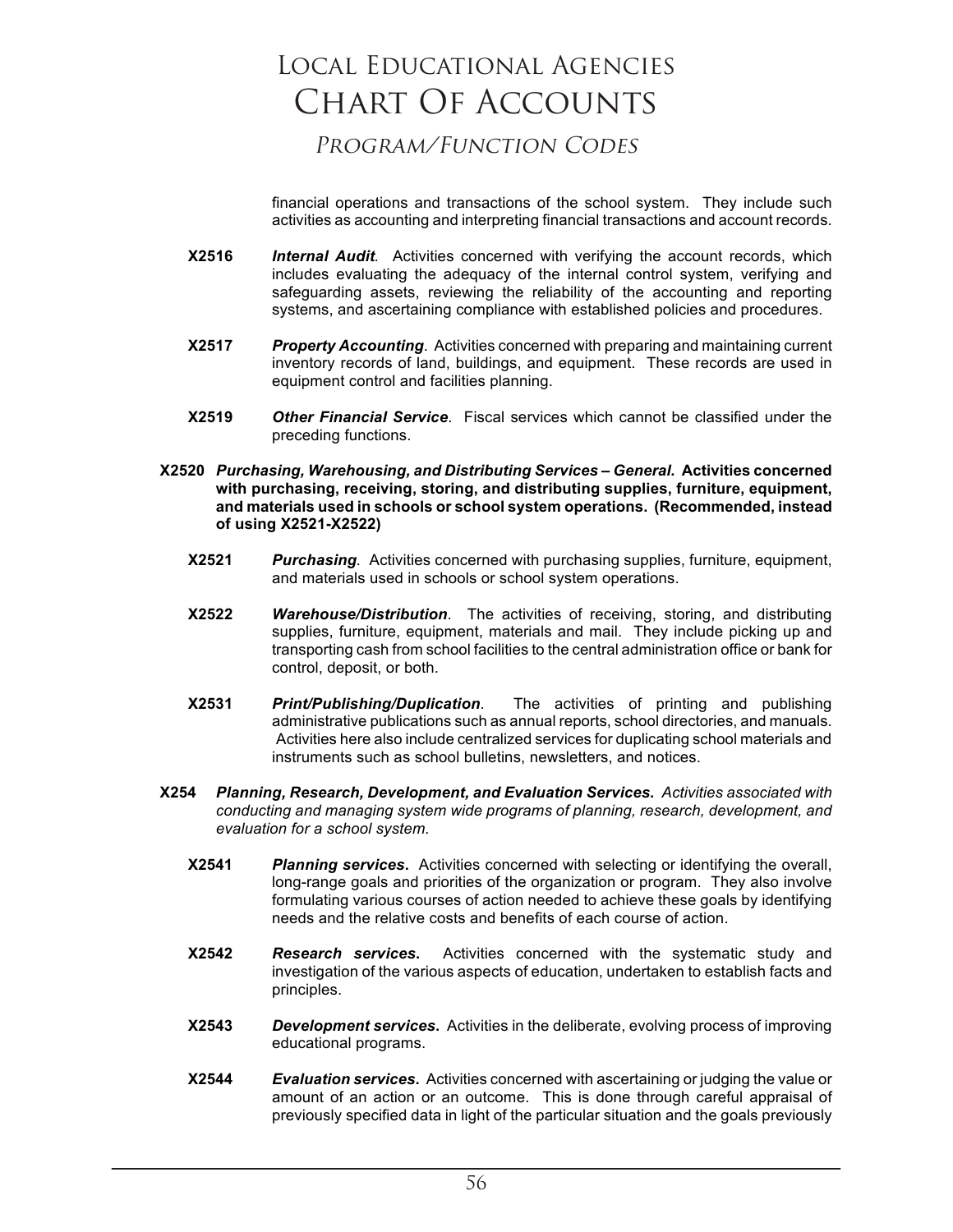*PROGRAM/FUNCTION CODES* Program/Function Codes

established.

- **X2560** *Public Information Services***.** Activities concerned with writing, editing, and other preparation necessary to disseminate educational and administrative information to students, staff, managers, and the general public through direct mailing, the various news media, e-mail, the Internet and web sites, and personal contact. The information services function code includes related supervision and internal and public information services.
- **X2570** *Personnel Services – General.*Activities concerned with maintaining an efficient staff for the school system. It includes such activities as recruiting and placement, staff transfers, inservice training, health services, and staff accounting. (This code may be used in place of the detailed codes below except Service Personnel Staff Training which MUST be coded to X2574.)
	- **X2571** *Personnel - Supervision***.** The activities of directing, managing and supervising staff services.
	- **X2572** *Personnel - Recruitment/Placement***.** Activities concerned with employing and assigning personnel for the LEA.
	- **X2574** *Service Personnel Staff Training***.** Activities associated with the professional development and training of service personnel. These include such activities as inservice training, seminars and conferences, continuing professional education, courses for college credit (tuition reimbursement), and other activities related to the ongoing growth and development of non-instructional personnel. The incremental costs associated with providing temporary employees to perform job duties while regular employees attend training should be captured in this function code. All costs should be charged to this code regardless of whether training services are provided internally or purchased from external vendors.
	- **X2575** *Staff Service - Health.* Activities concerned with medical, dental and nursing services provided for school district employees. Included are physical examinations, referrals, and emergency care.
	- **X2576** *Staff Service - Other Service***.** Staff services which cannot be classified under the preceding program/functions.
- **X258** *Administrative Technology Services.* Activities concerned with supporting the school district's information technology systems, including supporting administrative networks, maintaining administrative information systems, and processing data for administrative and managerial purposes. These activities include expenditures for internal technology support, as well as support provided by external vendors using operating funds. These activities include costs associated with the administration and supervision of technology personnel, systems planning and analysis, systems application development, systems operations, network support services, hardware maintenance and support services, and other technology-related administrative costs.
	- **X2581** *Technology Service Supervision and Administration***.** Activities concerned with directing, managing and supervising data processing services.
	- **X2582** *System Analysis and Planning***.** Activities concerned with searching for and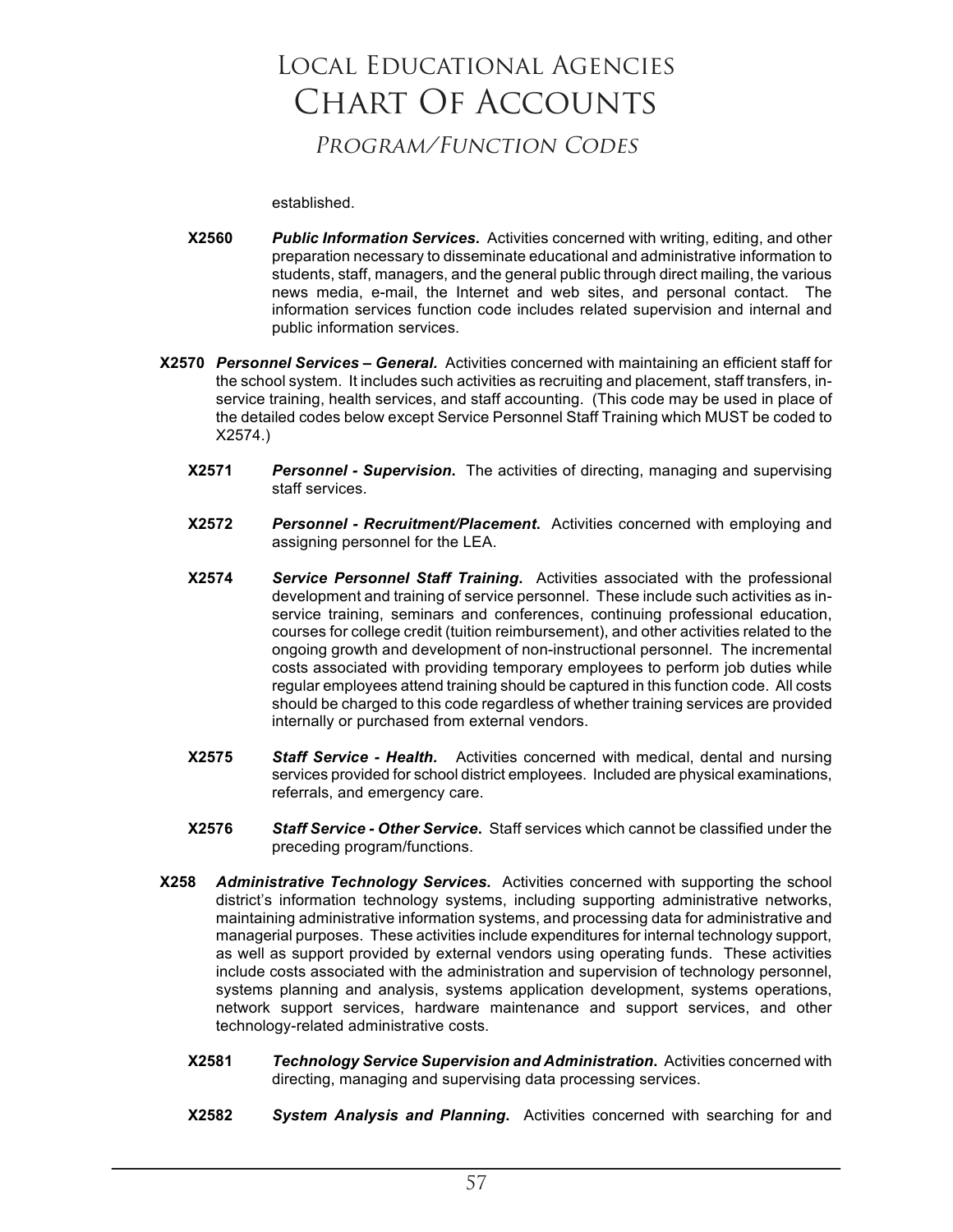### *PROGRAM/FUNCTION CODES* Program/Function Codes

evaluating alternatives for achieving defined objectives, based on judgment and, wherever possible, on quantitative methods. Where applicable, these activities pertain to the development of data processing procedures or application to electronic data processing equipment.

- **X2583** *Systems Application Development.* Activities concerned with the preparation of a logical sequence of operations to be performed, either manually or electronically, in solving problems or processing data. These activities also involve preparing coded instructions and data for such sequences.
- **X2584** *Systems Operations.* Activities concerned with scheduling, maintaining, and producing data. These activities include operating business machines, data preparation devices, and data processing machines.
- **X2585** *Network Support.* Services that support the networks used for administrationrelated activities.
- **X2586** *Hardware Maintenance and Support.* Services that support the hardware used for administration-related activities, including maintaining hardware.
- **X2587** *Professional Development Costs for Administratively Focused Technology*  **Personnel.** Costs that are incurred as a result of acquiring knowledge and skills to support administratively focused technologies.
- **X2589** *Other Technology Services.* Activities concerned with data processing not described above.
- **X26 Support Service O&M Plant.** Activities concerned with keeping the physical plant open, comfortable, and safe for use, and keeping the grounds, buildings, and equipment in effective working condition and state of repair. These include the activities of maintaining safety in buildings, on the grounds, and in the vicinity of schools.
	- **X2611** *Operation of Buildings***.** Activities concerned with keeping the physical plant clean and ready for daily use. They include operating lighting, HVAC systems, and doing minor repairs. Also included are the costs of building rental and property insurance.
	- **X2621** *Maintenance of Buildings.* Activities associated with keeping buildings at an acceptable level of efficiency through repairs and preventative maintenance.
	- **X2631** *Care and Upkeep of Grounds.* Activities involved in maintaining and improving the land (but not the buildings). These include snow removal, landscaping, grounds maintenance and the like.
	- **X2641** *Care and Upkeep of Equipment***.** Activities involved in maintaining equipment owned or used by the LEA. They include such activities as servicing and repairing furniture, machines, and movable equipment.
	- **X2651** *Vehicle Operation and Maintenance.* Activities involved in maintaining general purpose vehicles such as trucks, tractors, graders, and staff vehicles. These include such activities as repairing vehicles, replacing vehicle parts, cleaning, painting, greasing, fueling, and inspecting vehicles for safety, i.e. preventive maintenance.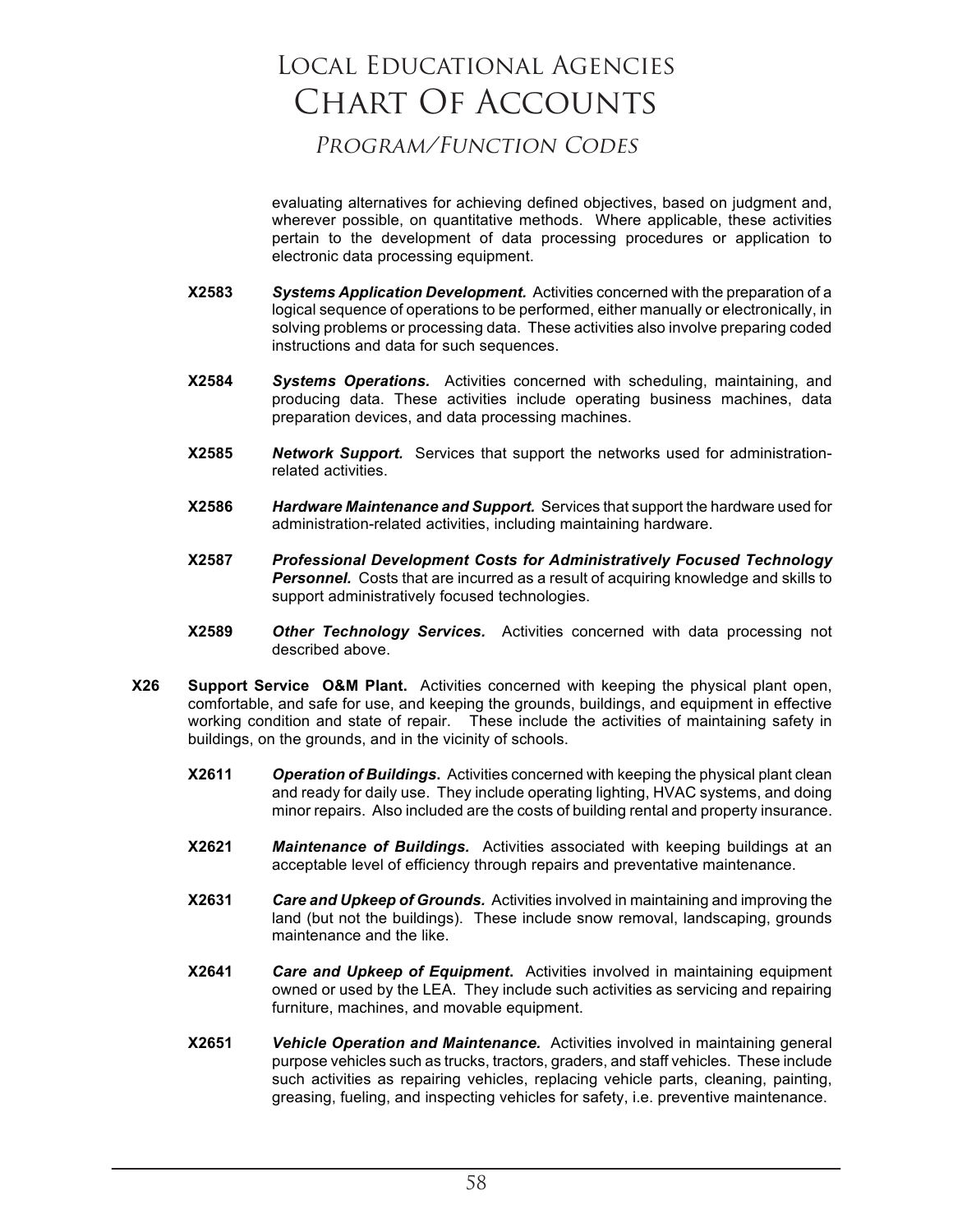*PROGRAM/FUNCTION CODES* Program/Function Codes

- **X2661** *Security.*Activities concerned with maintaining a secure environment for students and staff, whether they are in transit to or from school, on a campus or administrative facility, or participating in school-sponsored events. These include costs associated with security plan development and implementation, installation of security monitoring devices (e.g. cameras, metal detectors), security personnel (e.g., campus police, security guards), purchase of security vehicles and communication equipment, and related costs. Costs associated with in-service training related to school safety, drug and violence prevention training, and alternative schools should not be accounted for under this function.
- **X2671** *Safety.* Activities concerned with maintaining a safe environment for students and staff, whether they are in transit to or from school, on a campus or administrative facility, or participating in school-sponsored events. These include costs associated with installing and monitoring school fire alarm systems and providing school crossing guards, as well as other costs incurred in an effort to ensure the basic safety of students and staff. Costs associated with in-service training related to school safety, drug and violence prevention training, and alternative schools should not be accounted for under this function code.
- **X2691** *Other.* Operations and maintenance of plant services which cannot be classified elsewhere in the X26XX series.
- **X27 Support Service Student Transportation.** Activities concerned with conveying students to and from school, as provided by State and Federal law. This includes trips between home and school, and trips to school activities.
	- **X2711** *Vehicle Operation***.** Activities involved in operating board-owned vehicles for student transportation, from the time the vehicles leave the point of storage until they return to the point of storage. These include driving buses or other student transportation vehicles.
	- **X2721** *Monitoring.* Activities concerned with supervising students in the process of being transported between home and school, and between school and school activities. Such supervision can occur while students are in transit, while they are being loaded and unloaded, and in directing traffic at the loading stations.
	- **X2731** *Vehicle Service/Maintenance***.** Activities involved in maintaining student transportation vehicles. It includes repairing vehicle parts, replacing vehicle parts, cleaning, painting, fueling, and inspecting vehicles for safety.
	- **X2781** *Contracted/Charter Buses.* Activities involved in transporting students using contracted or chartered buses owned by an entity other than the school district.
	- **X2791** *Other.* Student transportation services which cannot be classified elsewhere in the X27XX series.
- **X29 Other Support Services.** All other support services, not classified elsewhere in the X2XXX series. (Used with all programs 1-9).
	- **X2911** *Other Support Services.*Other support services, not classified elsewhere in the X2XXX series.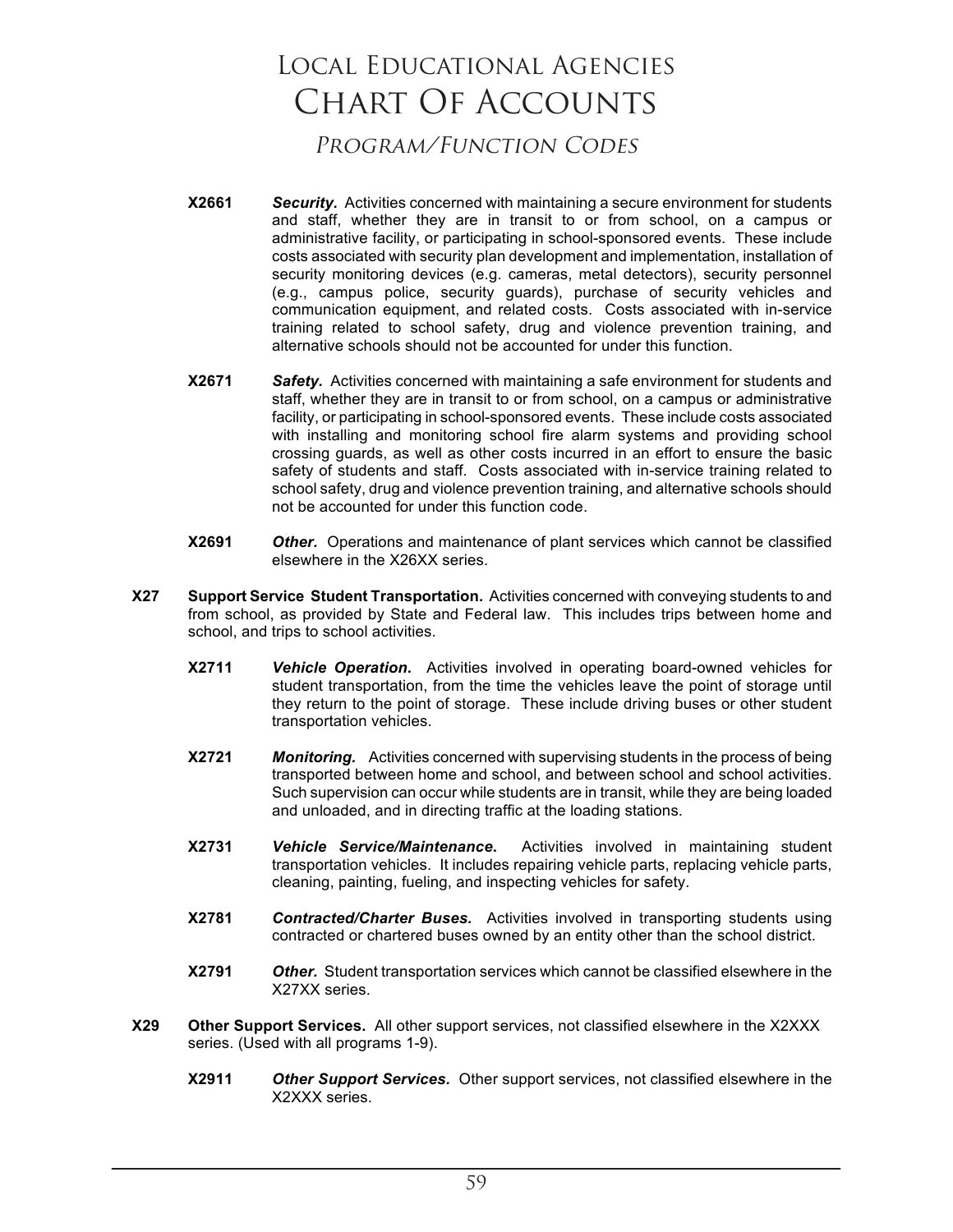*PROGRAM/FUNCTION CODES* Program/Function Codes

- **X31 Food Service Operations.** Activities concerned with providing food to students and staff in a school or LEA. This service area includes preparing and serving regular and incidental meals, lunches, or snacks in connection with school activities and food delivery.
	- **X3111** *Supervision*. Activities concerned with directing, managing and supervising food service operations.
	- **X3121** *Food Preparation/Dispensing***.** Activities concerned with the preparation and/or delivery of food.
	- **X3131** *Food Delivery***.** Activities concerned with the delivery of food to satellite locations.
	- **X3191** *Other.* Other activities concerned with providing food to students and staff in a school or LEA which cannot be classified above.
- **X33 Community Services Programs**. Activities that are not directly related to the provision of educational services in a school district. These include such services as community recreation programs, civic activities, public libraries, programs of custody and care of children, and community welfare activities provided by the LEA for the community as a whole or for some segment of the community. **(Used only for program 8).**
	- **X3311** *Education*. Activities concerned with providing educational programs for the community as a whole when these educational programs are not part of the instructional programs of the LEA.
	- **X3321** *Community Recreation.* Activities concerned with providing recreation for the community as a whole, or for some segment of the community. Included are such staff activities as organizing and supervising playgrounds, swimming pools, and similar programs.
	- **X3331** *Civic Services.* Activities concerned with providing services to civic affairs or organizations. This program area includes services to parent-teacher association meetings, public forums, lectures, and civil defense planning.
	- **X3332** *4-H Service.* Activities pertaining to the provisions of 4-H programs*.*
	- **X3341** *Public Library*. Activities pertaining to the operation of public libraries by an LEA, or the provision of library services to the general public through the school library. Included are such activities as budgeting, planning and augmenting the library=s collection in relation to the community, and informing the community of public library resources and services.
	- **X3351** *Custody and Child Care Services.* Activities pertaining to the provision of programs for the custodial care of children in residential day schools, or child-care centers which are not part of, or directly related to, the instructional program, and where the attendance of the children is not included in the attendance figures for the LEA.
	- **X3361** *Student Assistance*. Activities pertaining to the provision of programs for student assistance.
	- **X3371** *Non - Public Schools*. Activities pertaining to the provision of programs for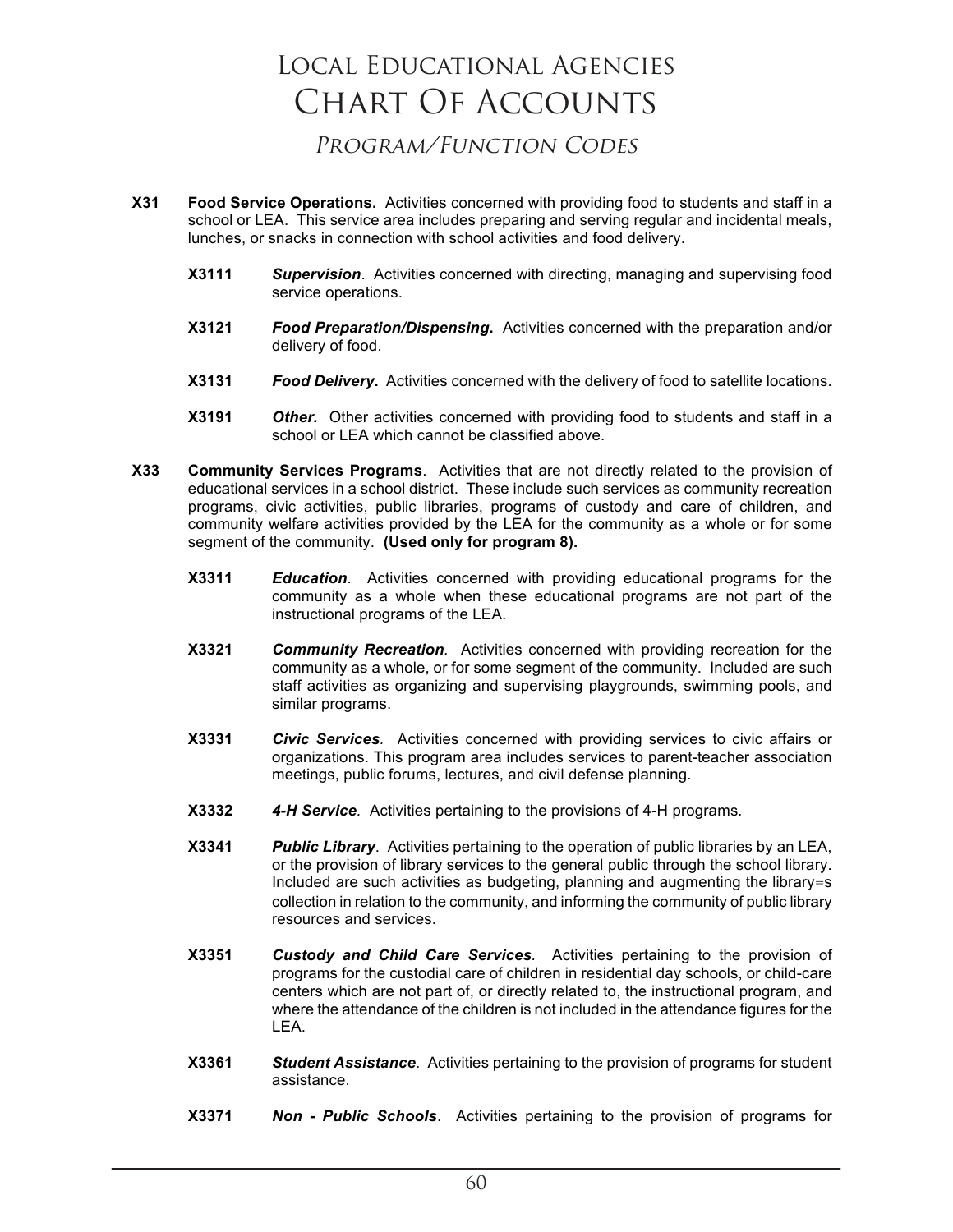### *PROGRAM/FUNCTION CODES* Program/Function Codes

students of non-public schools.

- **X3381** *Welfare Activities.* Activities pertaining to the provision of personal needs of individuals who have been designated as needy by an appropriate governmental entity. These needs include stipends for school attendance; salaries paid to students for work performed (whether for the school district or for an outside concern); and funds for clothing, food, or other personal needs.
- **X3391** *Other Community Services.* Activities provided to the community which cannot be classified above.
- **X40 Facilities Acquisition and Construction.** Activities concerned with acquiring land and buildings; remodeling buildings; constructing buildings and additions to buildings; initially installing or extending service systems and other built-in equipment; and improving sites.

#### **X41 Land Acquisition.**

**X4111** *Land Acquisition*. Activities concerned with initially acquiring and improving land.

#### **X42 Land Improvement**

**X4211** *Land Improvement***.** Activities concerned with making permanent improvements to land, such as grading, fill, and environmental remediation.

#### **X43 Architecture and Engineering.**

**X4311** *Architecture and Engineering.* The activities of architects and engineers related to acquiring and improving sites and improving buildings. Charges are made to this function only for those preliminary activities that may or may not result in additions to the school district's property. Otherwise, charge these services to X4100, X4200, X4500, X4600, or X4700 as appropriate.

#### **X44 Educational Specifications Development.**

**X4411** *Educational Specifications Development.* Activities concerned with preparing and interpreting descriptions of specific space requirements to be accommodated in a building. These specifications are interpreted to the architects and engineers in the early stages of blueprint development.

#### **X45 Building Acquisition and Construction.**

**X4511** *Building Acquisition and Construction.* Activities concerned with buying or constructing buildings.

#### **X46 Site Improvement**

**X4611** *Site Improvement***.** Activities concerned with making nonpermanent improvements or enhancements to building sites. These improvements include fencing, walkways, tunnels, paving, and temporary landscaping.

#### **X47 Building Improvements**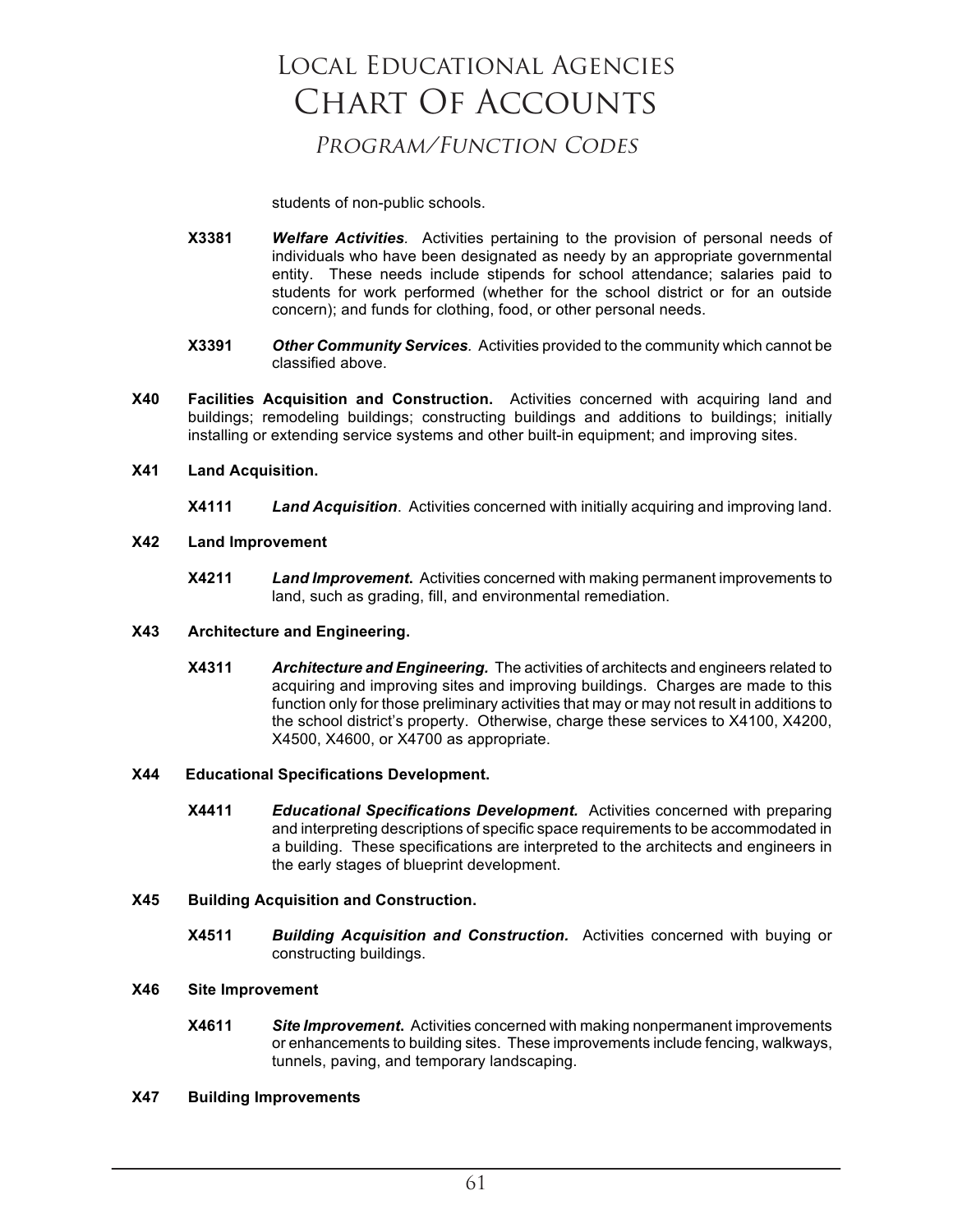*PROGRAM/FUNCTION CODES* Program/Function Codes

**X4711** *Building Improvements***.** Activities concerned with building additions and with installing or extending service systems and other built-in equipment.

### **X49 Other Facilities Acquisition and Construction.**

- **X4911** *Other Facilities Acquisition and Construction***.** Facilities acquisition and construction activities that cannot be classified above.
- **X51 Debt Service.** Servicing the debt of the LEA, including payments of both principal and interest. Normally, only long-term debt service (obligations exceeding one year) is recorded here. Interest on current loans (repayable within one year of receiving the obligation) is charged to program/function X2513. The receipt and payment of principal on those loans is handled as an adjustment to the balance sheet account 0045X.
	- **X5111** *Bond Redemption***.** Activities concerned with the payment of the principal on bonds.
	- **X5121** *Interest/Bank Fee.* Activities concerned with the payment of interest and bank charges on bonds.
	- **X5131** *Payment to Refunded Debt Escrow Agent***.** Activities concerned with payment to the refunded debt escrow agent to pay the principal and interest on refunded bonds.
	- **X5141** *Capital Lease***.** Activities concerned with principal and interest payments on capital lease arrangements.
- **761 Interfund Transfers.** Transfers which withdraw money from one fund and place it in another fund without recourse. Unless State law prohibits, revenues should be receipted to the appropriate funds when received, rather than accepted in the general fund and later transferred. **(To be reflected as a transfer for financial statement reporting purposes and used only with Program 7).**
	- **76111** *To Current Expense***.** Transfer which withdraws money from one fund and places it in the general current expense fund without recourse.
	- **76121** *To Debt Service.* Transfer which withdraws money from one fund and places it in the debt service fund without recourse.
	- **76131** *To Bond Construction***.** Transfer which withdraws money from one fund and places it in the bond construction fund without recourse.
	- **76141** *To Permanent Improvement***.** Transfer which withdraws money from one fund and places it in the permanent improvement fund without recourse.
	- **76151** *To Capital Projects.* Transfer which withdraws money from one fund and places it in the capital projects fund without recourse.
	- **76161** *To Special Revenue***.** Transfer which withdraws money from one fund and places it in the special revenue fund without recourse.
	- **76191** *Indirect Cost Charges***.** To be used to appropriately restate and transfer expenses from one fund to another fund that is being reimbursed for administrative overhead.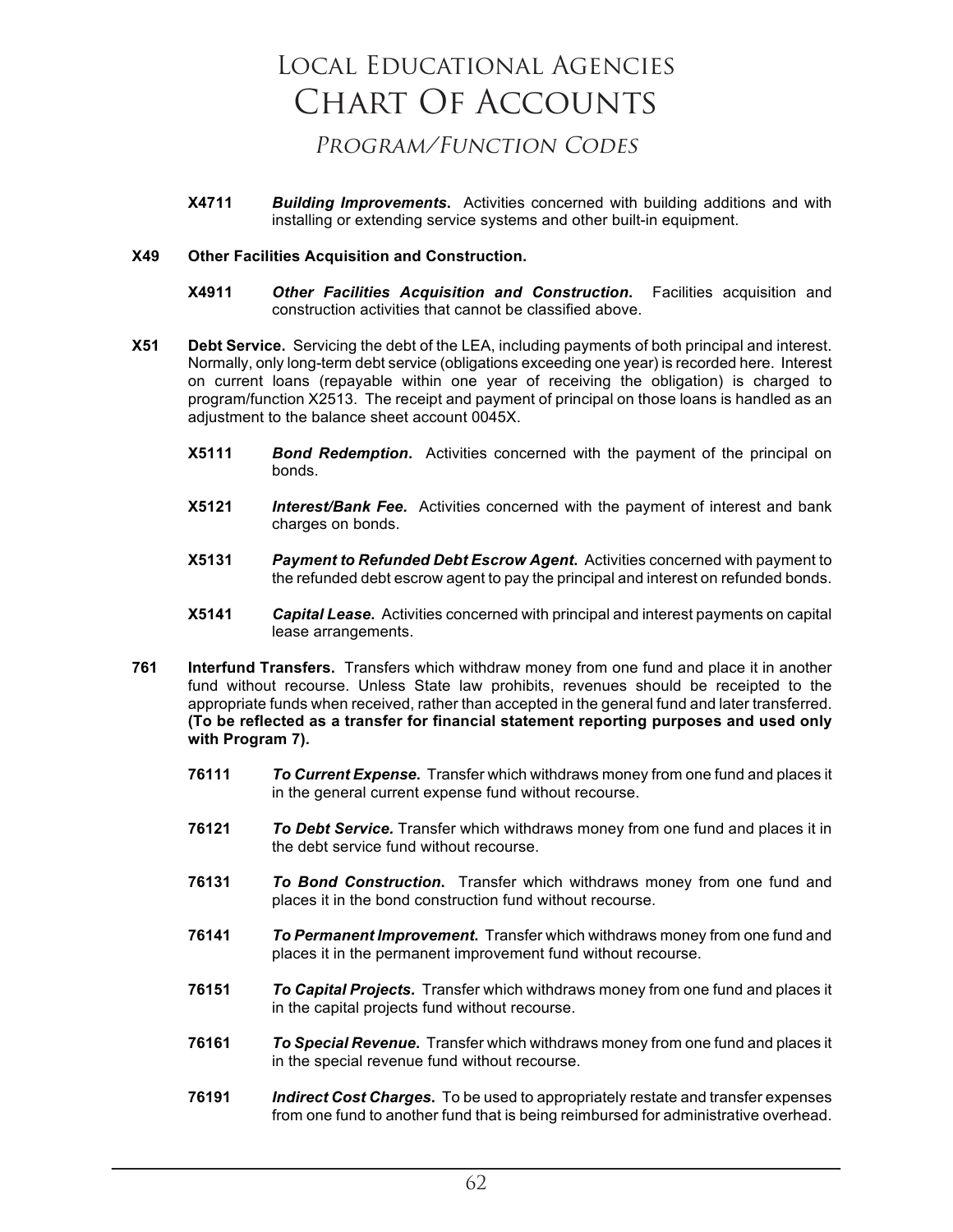## *PROGRAM/FUNCTION CODES* Program/Function Codes

- **762 Other Transfers. (To be reflected as a transfer for financial statement reporting and used only in program 7).**
	- **76271** *Intrafund Transfers Out***.** Transfer of funds from one project to another within the same fund for expenditure.
- **763 Reserved. (To be used for budgeting purposes and used only in program 7).**
	- **76321** *For Contingencies***.** Budgeted amounts reserved for contingencies.
	- **76331** *For Step 7.* Budgeted amounts reserved for Step 7 expenditures.
	- **76341** *For Staff Development Councils***.** Budgeted amounts reserved for expenditure by staff development councils.
	- **76351** *For Faculty Senates***.** Budgeted amounts reserved for expenditure by faculty senates.
	- **76361** *For Arbitrage Bond.* Budgeted amounts reserved for arbitrage payments made for bond issues.
	- **76371** *For Special Projects.* Budgeted amounts reserved for expenditure in projects which are restricted either legally or by the grantor.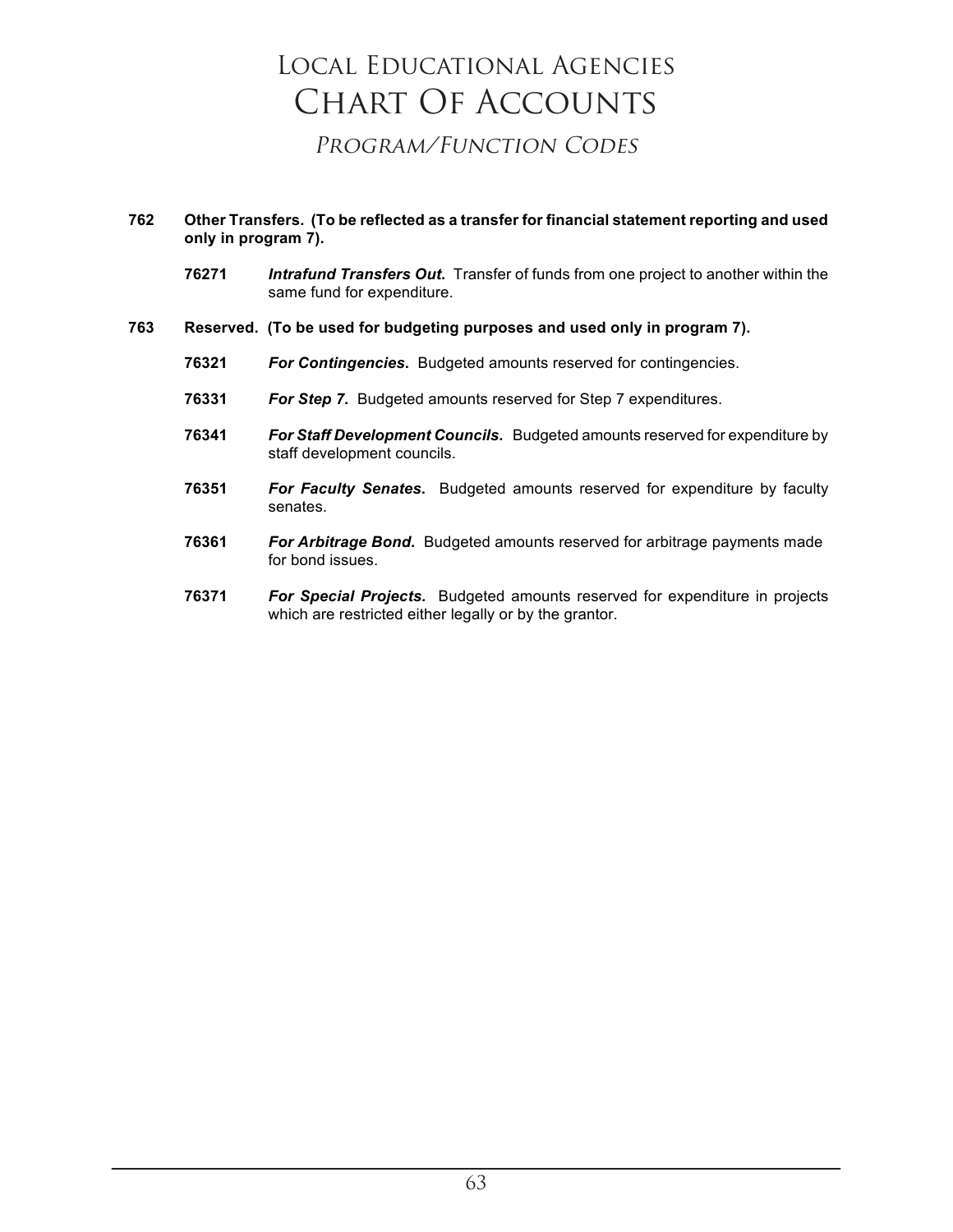## Local Educational Agencies CHART OF ACCOUNTS

## **BALANCE SHEET ACCOUNT CODES**

The balance sheet account code dimension is a five-digit field located in the third element of the account code structure that identifies different balance sheet accounts used by county boards of education. Balance sheet accounts can be distinguished from revenue and program/function accounts by the fact that the first two digits of balance sheet accounts are zeroes. The third digit identifies the type of balance sheet account: 1 - current assets; 2 - fixed assets; 3 - budgeted revenue accounts; 4 - current liabilities; 5 - long-term liabilities; and 7 - fund equity.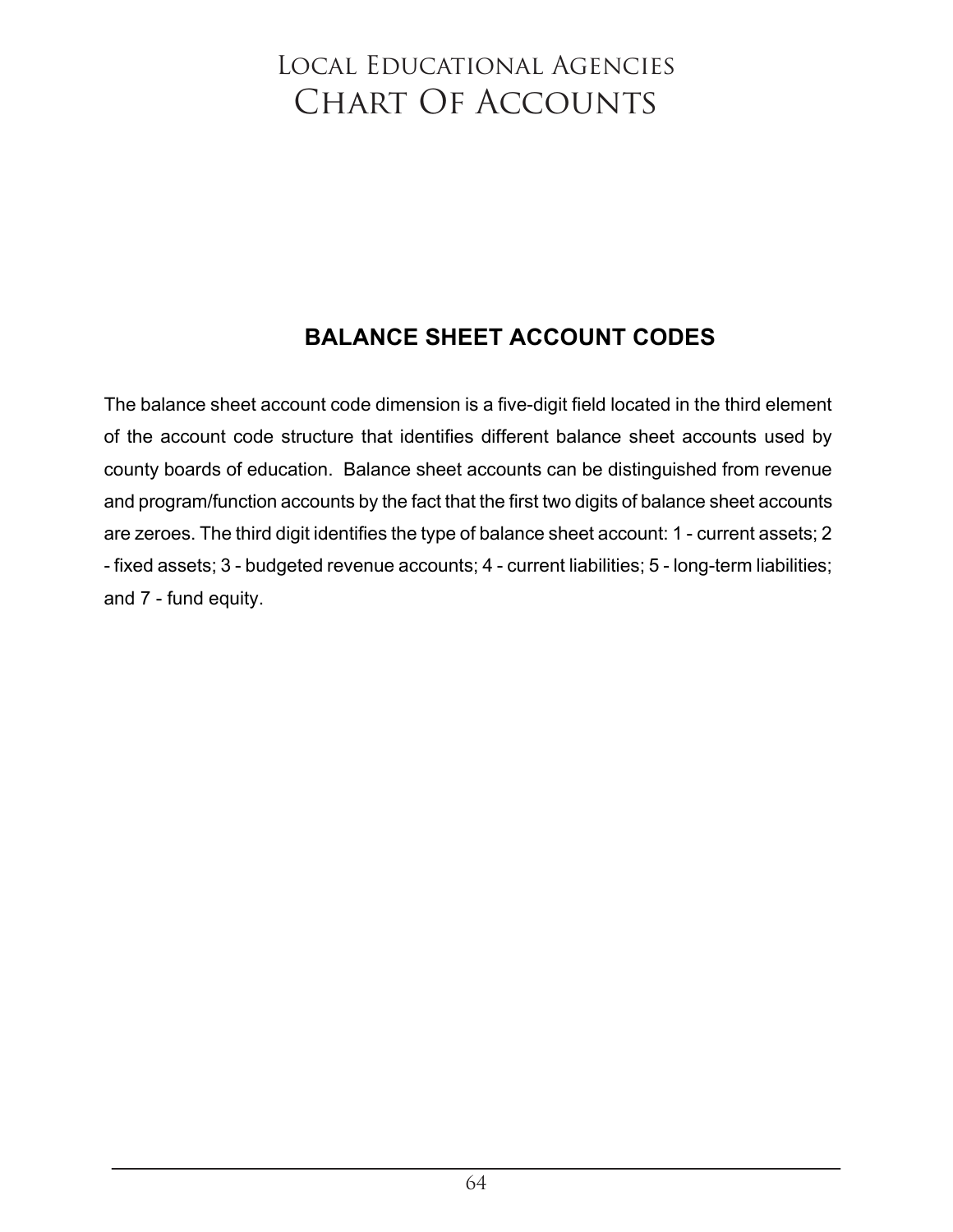*BALANCE SHEET ACCOUNTS* Balance Sheet Accounts

### **001 Current Assets**

#### **0010 Cash.**

00101 *Cash in Bank.* All funds on deposit with a bank or savings and loan institution, normally in non-interest-bearing accounts. Interest-bearing accounts are recorded in investments.

### **0011 Investments.**

- 00111 *Investments.* Securities and real estate held for producing income in the form of interest, dividends, rentals, or lease payments. Investments should be presented at fair value as of the reporting date. Gains and losses from changes in the fair value of investments are recorded
- 00112 *Unamortized Premiums on Investments.* The excess of the amount paid for securities over the face value that has not yet been amortized. Use of this account is restricted to shortterm money market investments.
- 00113 *Unamortized Discounts on Investments (Credit).* The excess of the face value of securities over the amount paid for them that has not yet been written off. Use of this account is restricted to short-term investments.
- 00114 *Deposit with Municipal Bond Commission*. Monies belonging to the LEA that are held at the Municipal Bond Commission.
- 00115 *Interest Receivable*. The amount of interest receivable on investments, excluding interest purchased. Interest purchased should be shown in a separate account.

#### **0012 Taxes Receivable.**

- 00121 *Taxes Receivable.* The uncollected portion of taxes that a school district or government unit has levied and that has become due, including any interest or penalties that may be accrued. Separate accounts may be maintained on the basis of tax roll year, current and delinquent taxes, or both.
- 00122 *Allowance for Uncollectible Taxes (Credit).* The portion of taxes receivable estimated not to be collected. The account is shown on the balance sheet as a deduction from the Taxes Receivable account to arrive at the net taxes receivable. Separate accounts may be maintained on the basis of tax roll year, delinquent taxes, or both.

### **0013 Due From Other Funds.**

00131 *Due From Other Funds.* Amounts that are owed to a particular fund by another fund in the government reporting entity and that are due within one year.

### **0014 Intergovernmental Receivables.**

00141 *Intergovernmental Receivables.* Amounts due the reporting government from another government. These amounts may represent intergovernmental grants, entitlements or shared revenues or may represent taxes collected for the reporting government by an intermediary collecting government, loans and charges for goods or services rendered by the reporting government for another government.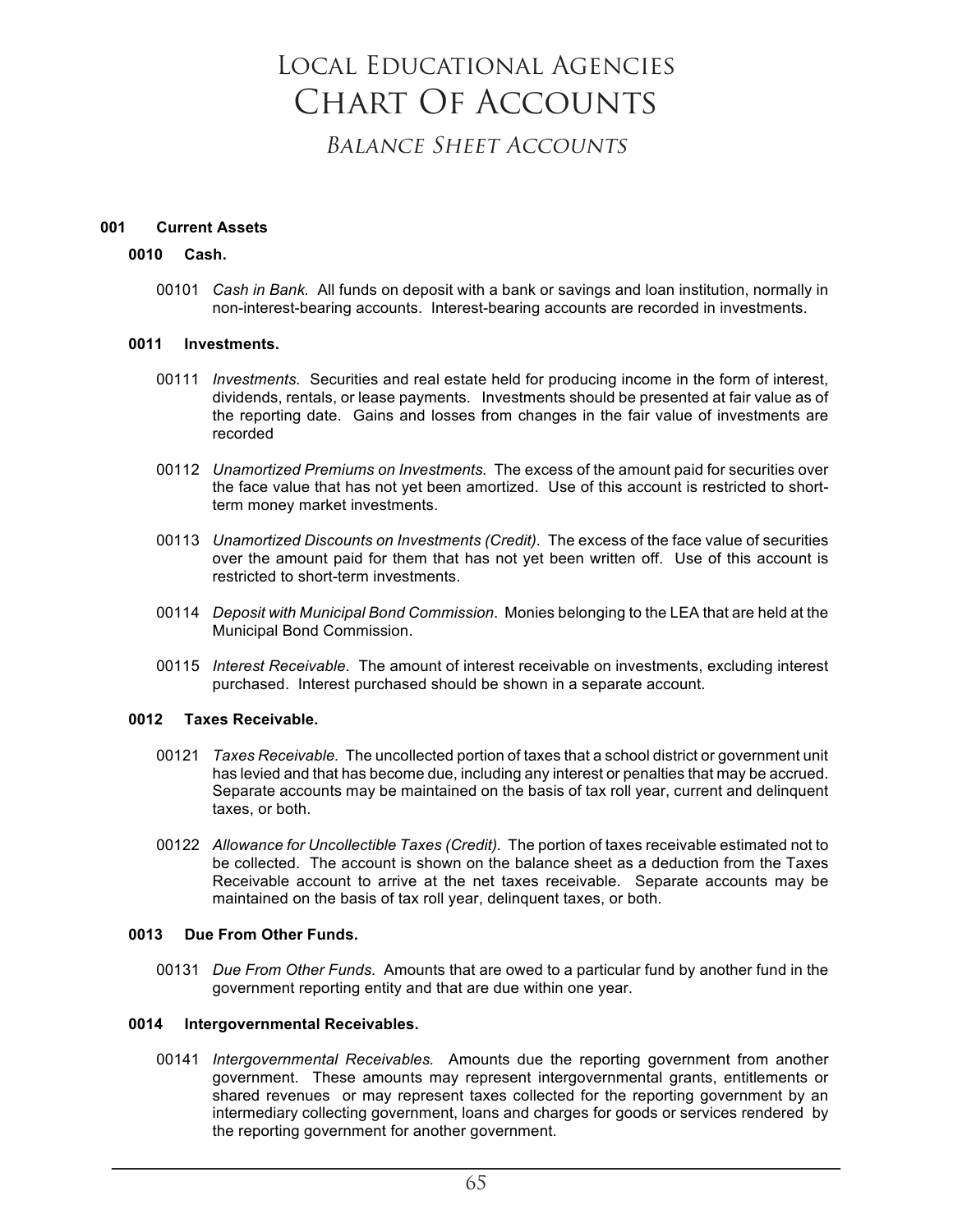*BALANCE SHEET ACCOUNTS* Balance Sheet Accounts

- 00142 *State Aid Receivables.* State aid distributed by the State for the period then ended but not received by the Board until after the period ended.
- 00143 *PEIA Receivable.* Allocation due to the Board for the period then ended but not received. The year end receivable consists of the July and August allocation from the State of the succeeding year.

### **0015 Other Receivables.**

- 00153 *Other Accounts Receivable.* Amounts owed the LEA on open accounts from private persons, firms, or corporations for goods and services furnished by a school district (but not including amounts due from other funds or from other governmental units).
- 00154 *Estimated Uncollectible Account Receivable.* Contra account that is used to account for the estimated amount of uncollectible accounts.

#### **0017 Inventories.**

- 00171 *Inventories for Consumption.* The cost of supplies and equipment on hand not yet distributed to requisitioning units.
- 00175 *Textbook Inventory.* The cost of textbooks on hand not yet distributed to requisitioning units.

### **0018 Prepaid Expenses.**

- 00181 *Prepaid PEIA Premiums*. Charges entered in the accounts for benefits not yet received.
- 00182 *Prepaid BRIM Premiums*. Insurance premiums paid to the Board of Risk and Insurance Management for which coverage has not taken place.
- 00183 Prepaid Workers' Compensation Premiums. Amounts for workers' compensation premiums paid in advance for which coverage has not yet taken place.
- 00189 *Other Prepaid Expenses*. Other amounts paid in advance of receiving the services other than those specifically listed above.

#### **0019 Other Current Assets.**

- 00192 *Deposits – General*. Deposits not included in the categories below.
- 00193 *Deposit – PEIA.* Amount on deposit with PEIA that has not been expended.
- 00194 *Deposit - Workers= Compensation.* Amount on deposit with the Workers= Compensation Commission.
- 00195 *Deposit - Consolidated Retirement Board.* Amount on deposit with the Consolidated Retirement Board that has not been expended.
- 00196 *Deposit - Consolidated Public Retirement Board Forfeitures.* Amount on deposit with the Consolidated Public Retirement Board which resulted from forfeitures of terminated employees.
- 00197 *Capitalized Bond and Other Debt Issuance Costs*. Represents certain bond and other debt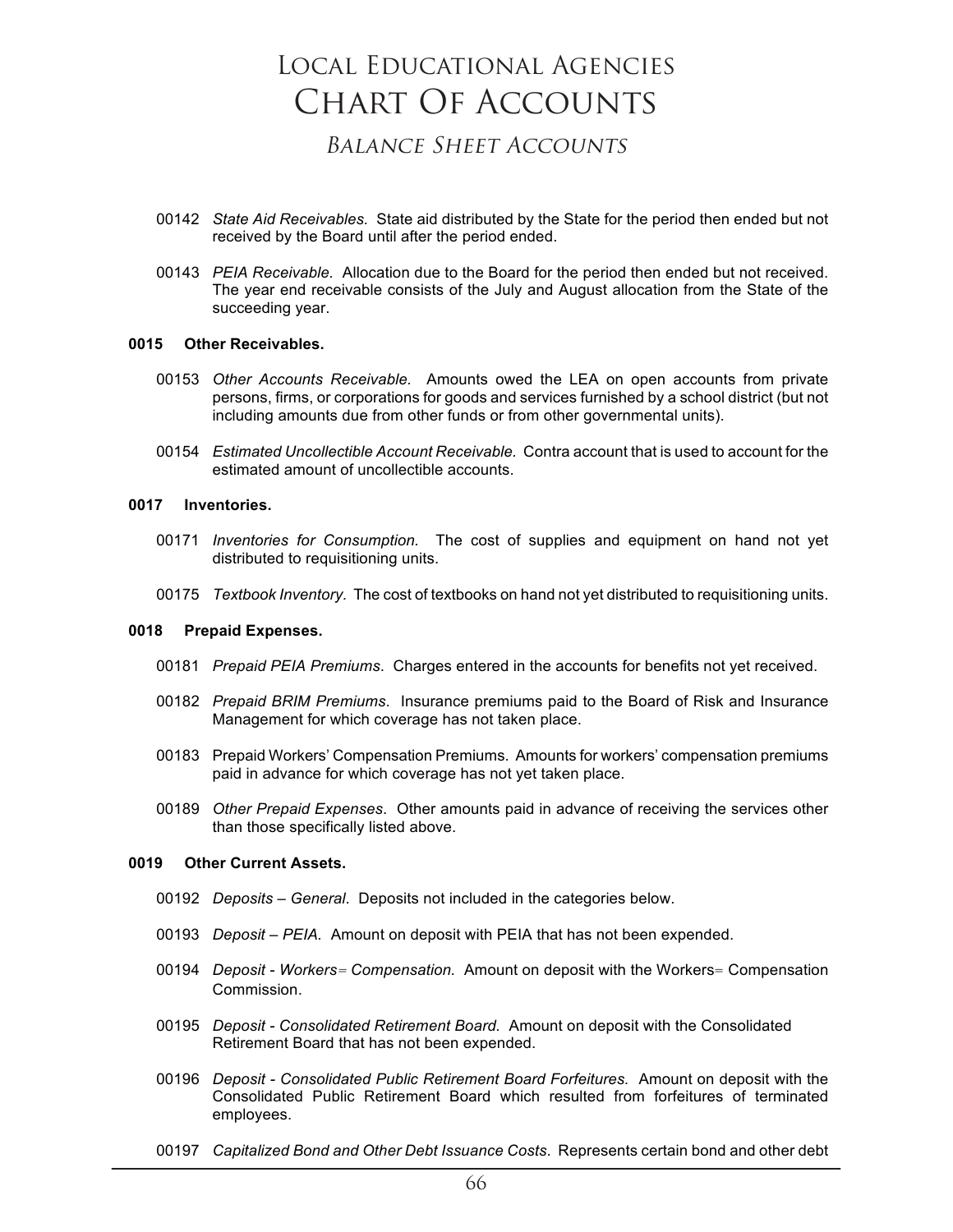## *BALANCE SHEET ACCOUNTS*  Balance Sheet Accounts

issuance costs, including lease-purchase debt issuance costs, that are capitalized for the purpose of accounting for the cost/valuation basis of capital assets.

- 00198 *Premium and Discount on Issuance of Bonds*. Represents amounts to be amortized as debt premium/discount in connection with the issuance of bonds.
- 00199 *Other Current Assets.* Current assets not provided for elsewhere.

### **004 Current Liabilities.**

#### **0040 Due to Other Funds.**

- 00401 *Due to Other Funds*. Amounts that are **owed by** a particular fund to another fund in the government reporting entity, and that are due within one year.
- **0041 Intergovernmental Payables.** Amounts owed by the government reporting entity to another government.
	- 00411 *Interfund Entry.* Amount owed by one fund to another fund where one bank account is maintained for two or more funds. (This entry is made automatically by WVEIS in situations where the accounting entry made involves more than one fund.)
	- 00412 *Payments to Others.* Amounts owed to other governmental agencies.

### **0042 Other Payables.**

- 00421 *Accounts Payable.* Liabilities on open accounts owing to private persons, firms, or corporations for goods and services received by a school district (but not including amounts due to other funds of the same school district or to other governmental units).
- 00422 *Judgments Payable.* Amounts due to be paid by a school district as the result of court decisions, including condemnation awards paid for private property taken for public use.

### **0043 Contracts Payable.**

- 00431 *Contracts Payable.* Amounts due on contracts for goods or services furnished to a government.
- 00432 *Construction Contracts Payable - Retained Percentage.* Liabilities on account of construction contracts for that portion of work that has been completed but on which part of the liability has not been paid pending final inspection, or the lapse of a specified time period, or both. The unpaid amount is usually a stated percentage of the contract price.
- 00433 *Construction Contracts Payable.* Amounts due by a school district on contracts for constructing buildings, other structures, and other improvements.

### **0044 Bonds Payable.**

- 00441 *Matured Bonds Payable.* Unpaid bonds that have reached or passed their maturity date.
- 00442 *Bonds Payable-Current.* The face value of bonds due within one year.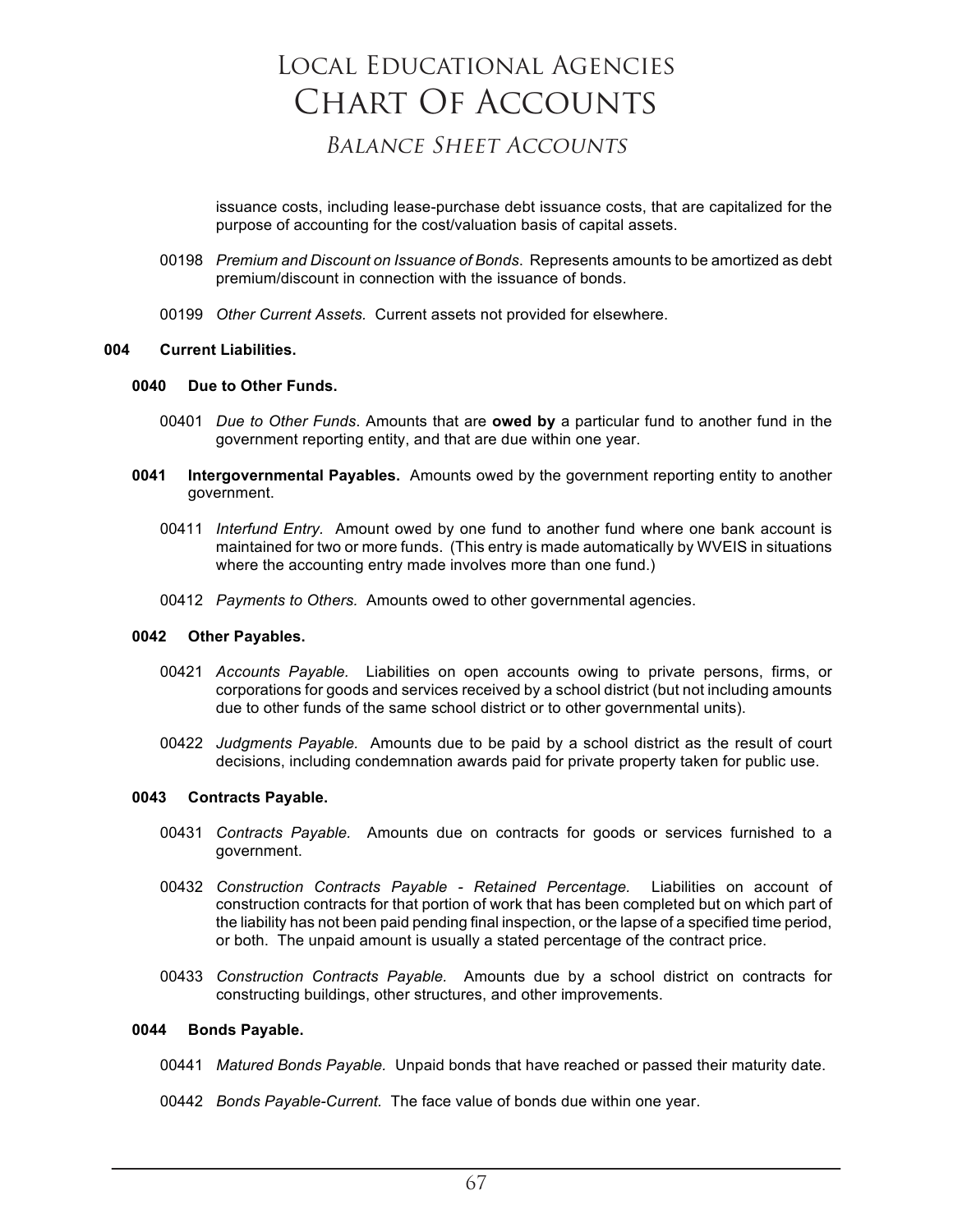## *BALANCE SHEET ACCOUNTS*  Balance Sheet Accounts

- 00443 *Unamortized Premiums on Bonds Sold.* An account that represents that portion of the excess of bond proceeds over par value and that remains to be amortized over the remaining life of such bonds.
- 00448 *Arbitrage Rebate Payable.* The liability to the Federal Government for excess earnings resulting from the difference between the lower interest rate on tax-free debt and the higher interest rate obtained when the proceeds are invested.

## **0045 Loans and Interest Payable.**

- 00451 *Loans Payable.* Short-term obligations representing amounts borrowed for short periods of time, usually evidenced by notes payable or warrants payable.
- 00452 *Lease Obligations - Current.* Capital lease obligations that are due within one year.
- 00455 *Interest Payable.* The interest due on a loan payable within one year.

## **0046 Accrued Expenses Payable.**

- 00461 *Accrued Salaries and Benefits Payable.* Salaries and benefits related thereto which were earned by year end but not paid until after year end.
- 00462 *Accrued Annual Required Contribution for Other Post Employment Benefits (OPEB).* A liability arising from payments not made to the West Virginia Retiree Health Benefit Trust Fund (RHBT). This amount represents any difference between the actuarially determined annual required contribution (ARC) and actual payments made to the RHBT.
- **0047 Payroll Deductions and Withholdings Payable.** Amounts related to the earned salaries that are withheld and/or deducted from the employee=s check which is not remitted by the period then ended. Amount may include employer and employee share.
	- 00471 *Federal Withholdings.* Amounts withheld from the employee=s pay for federal income tax which is not remitted by the period then ended.
	- 00472 *State Withholdings.* Amounts withheld from the employee=s pay for state income tax which is not remitted by the period then ended.
	- 00473 *Retirement.* Amounts withheld from the employee=s pay for retirement contributions which are not remitted by the period then ended.
	- 00474 *FICA.* Amounts withheld from the employee=s pay for FICA payments which are not remitted by the period then ended.
	- 00475 *Insurance Premiums.* Amounts withheld from the employee=s pay for insurance premiums which are not remitted by the period then ended.
	- 00476 *Tax Sheltered Annuities.* Amounts withheld from the employee=s pay for tax sheltered annuity contributions which are not remitted by the period then ended.
	- 00477 *Workers Compensation Premiums.* Amounts withheld from the employee=s pay for workers= compensation premiums which are not remitted by the period then ended.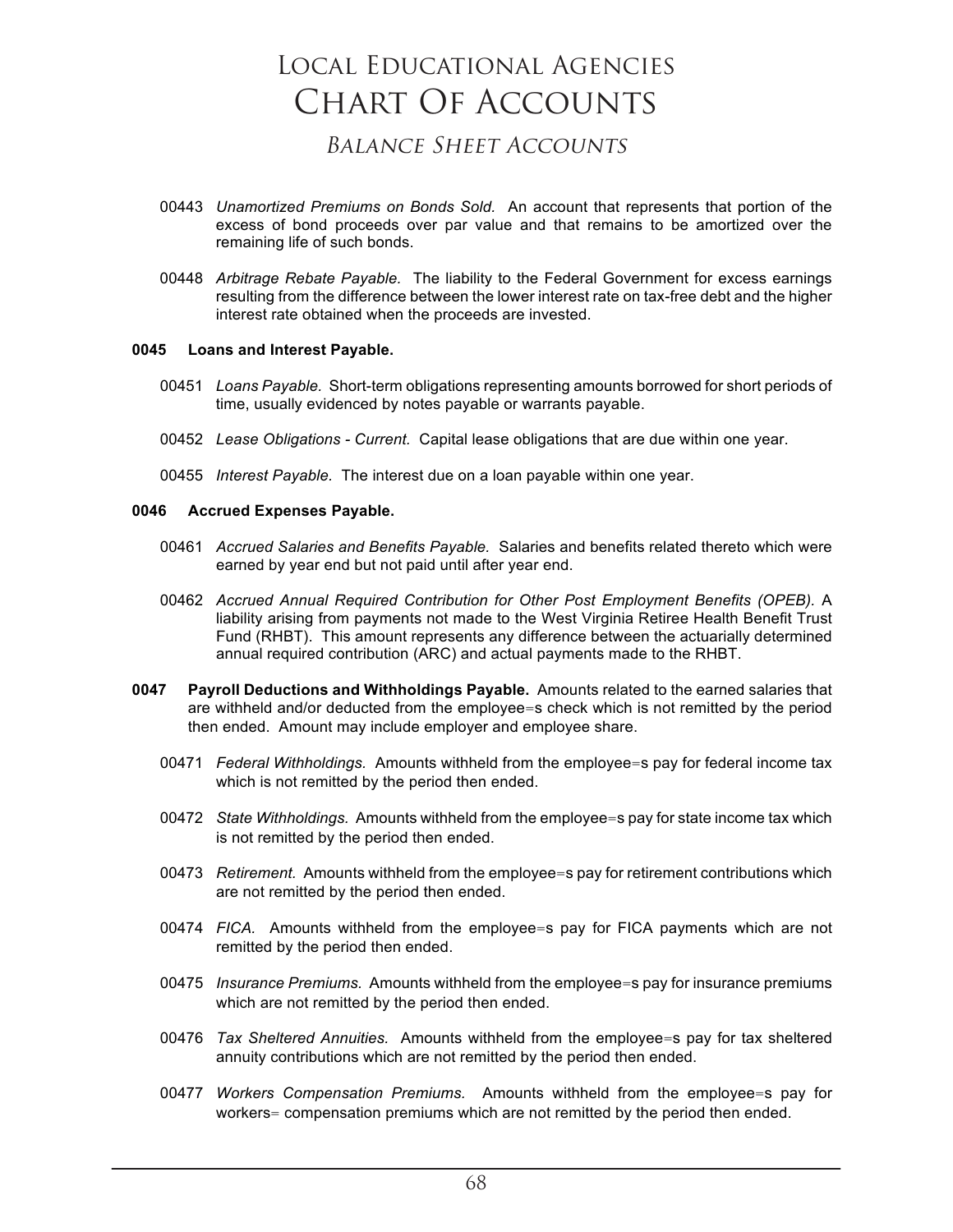## *BALANCE SHEET ACCOUNTS*  Balance Sheet Accounts

- *Voluntary Deductions.* Amounts withheld from the employee=s pay for other voluntary deductions which are not remitted by the period then ended.
- Other *Deductions.* Amounts withheld from the employee=s pay for other deductions which cannot be properly classified above.

### **Deferred Revenues.**

 *Deferred Revenues.* A liability account that represents revenues collected before they become due.

#### **Other Current Liabilities.**

- *Deposits Payable.* Liability for deposits received as a prerequisite to providing or receiving services, goods, or both.
- *Due to Fiscal Agents*. Amounts due to a fiscal agent.
- *Insurance Premiums Paid By Individuals.* Premiums paid to the LEA directly by an individual to be remitted by the LEA on behalf of the individual.
- *Tuition Paid By Individuals.* Tuition paid to the LEA by an individual to be remitted by the LEA on behalf of the individual.
- *Other Post Employment Benefit (OPEB) Premiums Payable.* Amount of OPEB premiums billed to the LEA but not yet paid.
- *Other Current Liabilities.* Other current liabilities not provided for elsewhere.

#### **Long Term Liabilities.**

### **Bonds Payable.**

 *Bonds Payable.* Bonds that have not reached or passed their maturity date and that are not due within one year.

### **Loans Payable.**

 *Loans Payable.* An unconditional written promise signed by the maker to pay a certain sum of money one year or more after the issuance date.

#### **Lease Obligations.**

*Capital Lease Obligations.* Amounts remaining to be paid on capital lease agreements.

#### **Unfunded Pension Liabilities.**

*Unfunded Pension Liabilities.* Amount owed to adequately fund the pension obligation.

#### **Fund Balances**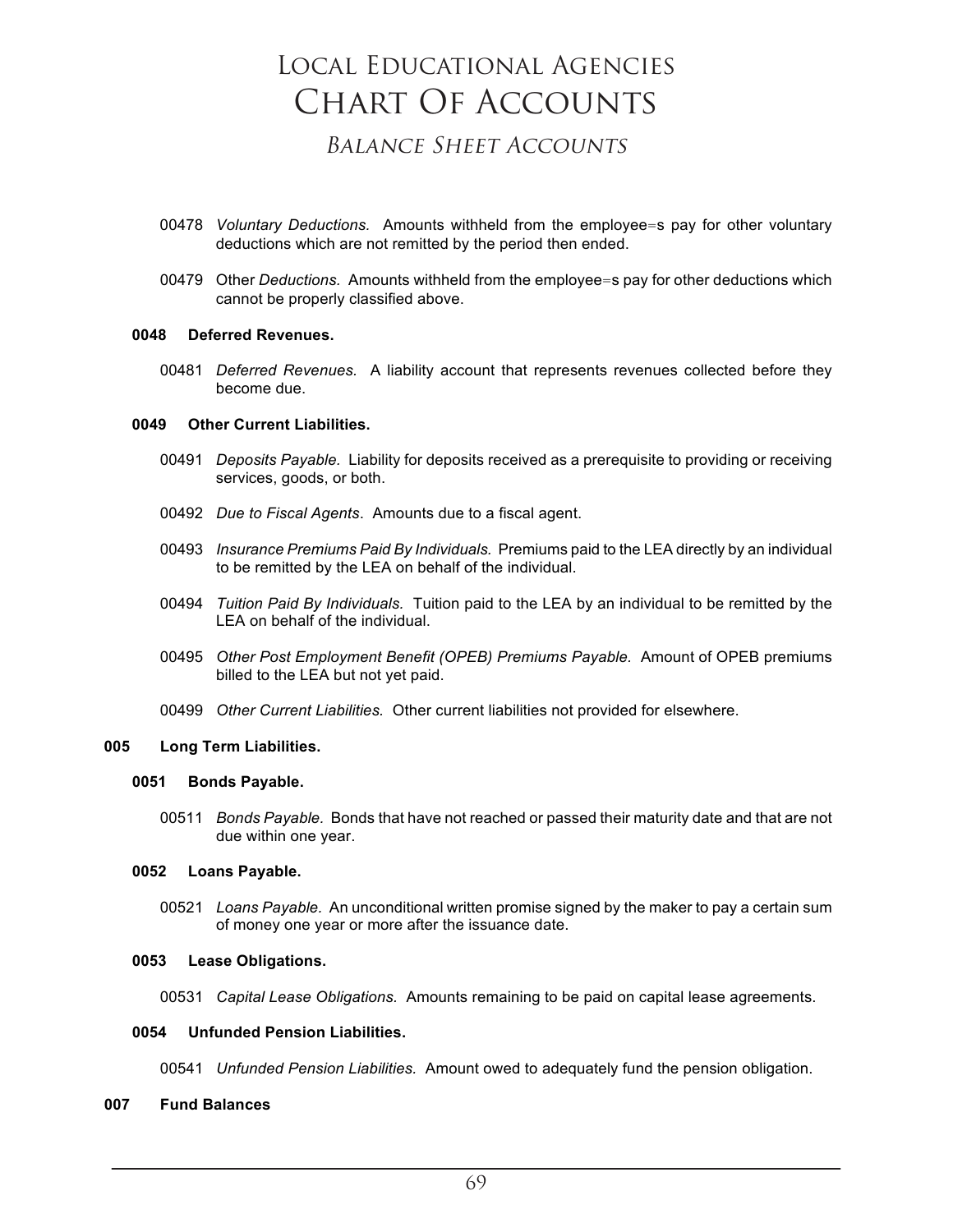*BALANCE SHEET ACCOUNTS*  Balance Sheet Accounts

- 00751 *Nonspendable Fund Balance.* That portion of fund balance reserved for prepaids, inventories and other nonspendable balances.
- 00752 *Restricted Fund Balance.* That portion of fund balance which is restricted by grantors or governing regulations.
- 00753 *Assigned Fund Balance.* That portion of fund balance which is assigned to a specific purpose by the governing board or by management under delegated authority of the governing board.
- 00771 *Committed Fund Balance.* That portion of fund balance which is committed to specific purposes by formal action of the governing board by the end of the fiscal year.
- 00772 *Unassigned Fund Balance.* That portion of fund balance remaining after nonspendable, restricted, committed, and assigned portions have been deducted.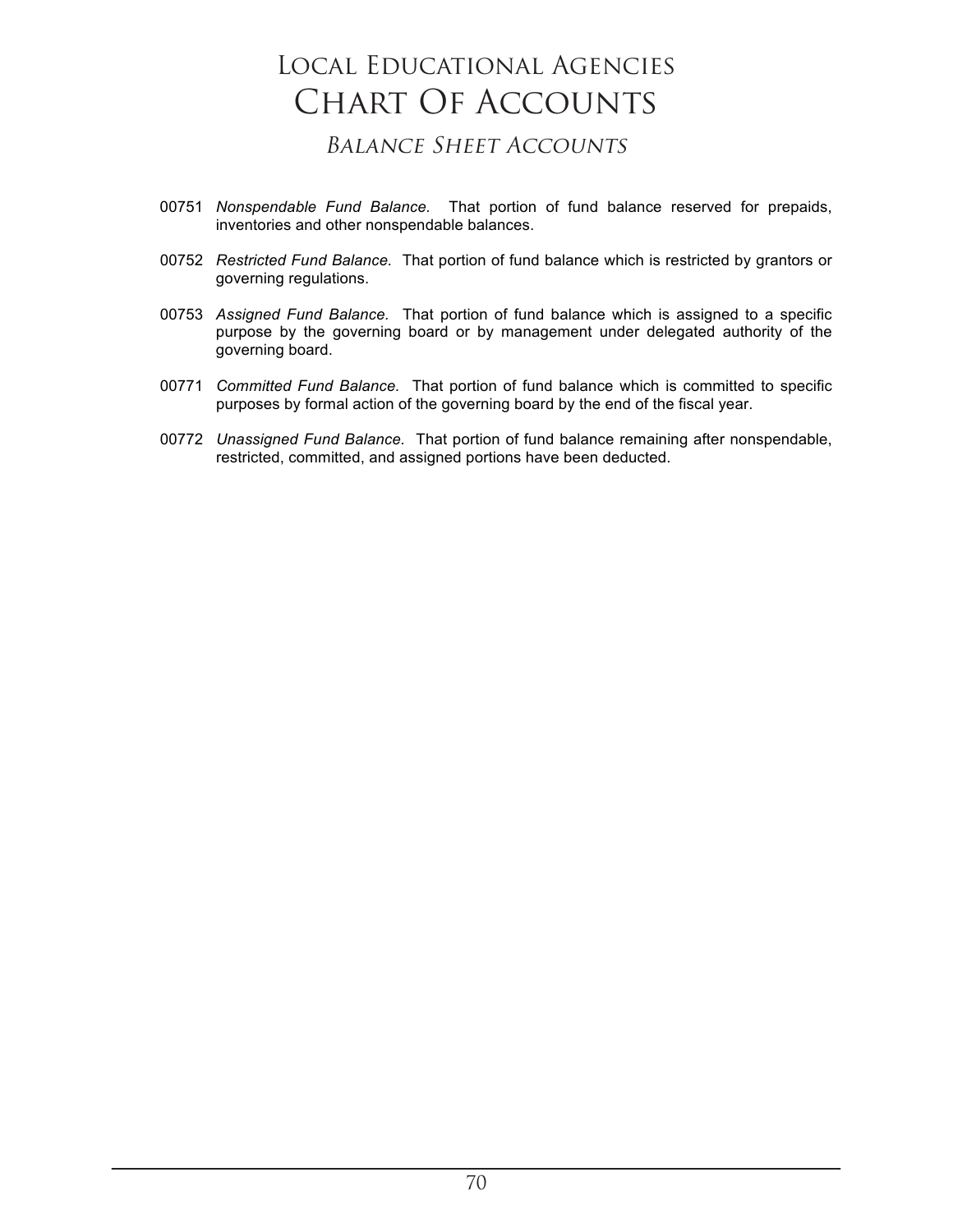## Local Educational Agencies CHART OF ACCOUNTS

## **OBJECT CODES**

The object dimension is a three-digit field that is used to identify the type of account or the service or commodity obtained as the result of a specific expenditure.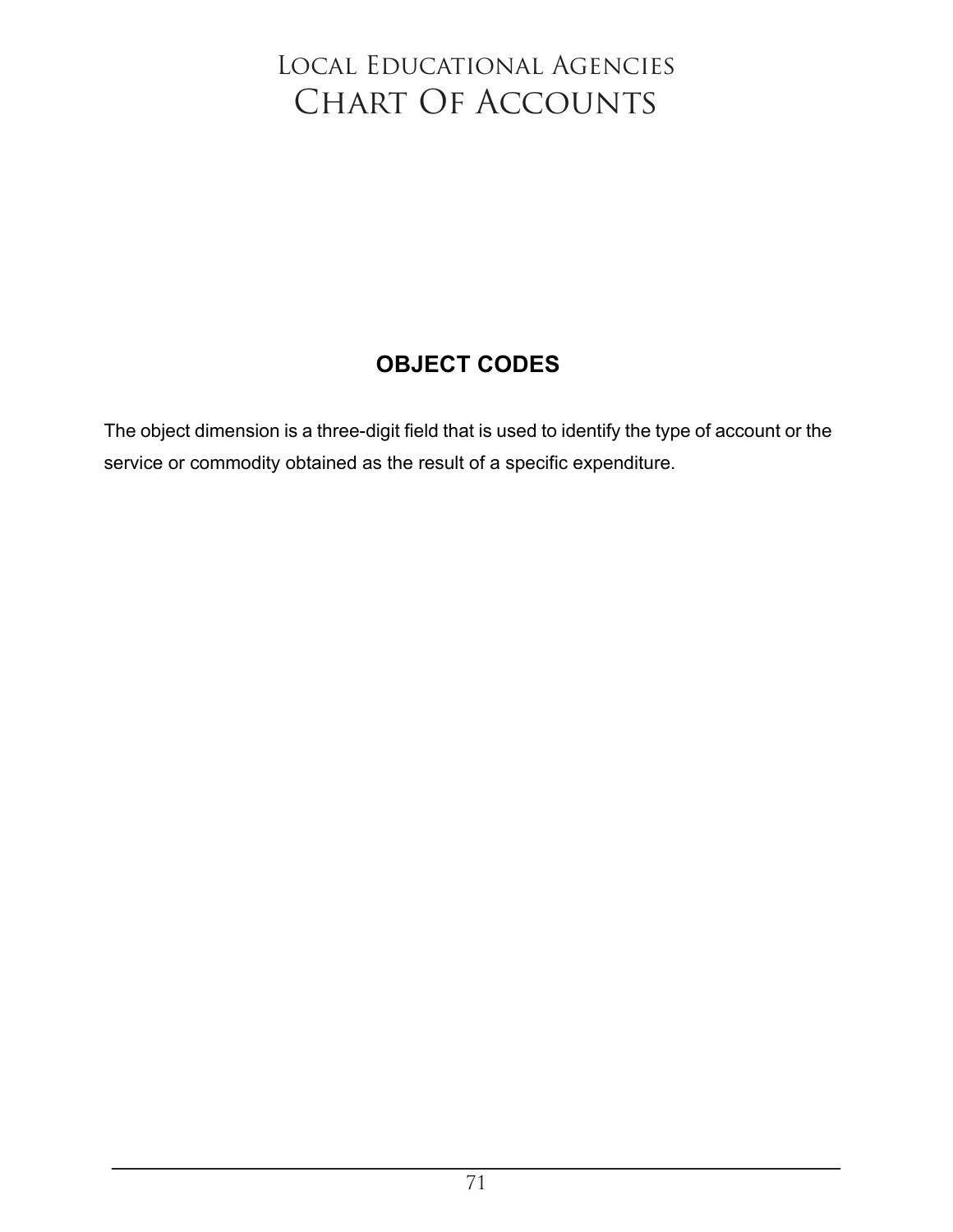## **00 Type of Account.**

- 001 *Current Assets*. Object code suffix to be used with balance sheet codes 001XX.
- 002 *Capital Assets.* Object code suffix to be used with balance sheet codes 002XX.
- 004 *Current Liabilities.* Object code suffix to be used with balance sheet codes 004XX.
- 005 *Long-Term Liabilities.* Object code suffix to be used with balance sheet codes 005XX.
- 007 *Fund Equity.* Object code suffix to be used with balance sheet codes 007XX.
- 008 *Other*. Object code suffix to be used with other types of accounts not specifically identified.
- 009 *Revenues.* Object code suffix to be used with revenue source codes.
- 100 *Expenditures*. Object code suffix to be used with program/function codes according to <br>900 the following descriptors. the following descriptors.
- **100 Personal Services - Salaries.** Amounts paid to both permanent and temporary LEA employees, including personnel substituting for those in permanent positions. This includes gross salary for personal services rendered while on the payroll of the LEA.

## **11 Professional Personnel.**

- 111 *Regular.* Compensation paid to professional personnel of the LEA who have regular positions throughout the employment term for the performance of their normal duties.
- 112 *Supplemental*. Additional compensation paid to professional personnel of the LEA who have regular positions throughout the employment term for the performance of duties other than those for which they are being compensated above. Normally these additional duties are performed under a supplemental contract over a period of time. Include here the supplemental amounts paid to coaches, department chairs, team and club sponsors, etc.
- 114 *Stipends*. Additional compensation paid to professional personnel of the LEA who have regular positions throughout the employment term for the performance of miscellaneous tasks from time to time. Include here payments for serving on committees or attending staff development activities during periods other than the employee=s normal work day.
- 115 *Extra-Student Pay*. Additional compensation paid to professional personnel of the LEA who have regular positions throughout the employment term and who have more than 20 students assigned in a kindergarten class or more than 25 students assigned in grades 4 through 6.
- 117 *Sick Leave Bonus*. Amounts paid to professional personnel of the LEA as a bonus for unused sick leave.
- 119 *Other Compensation*. Additional compensation paid to professional personnel of the LEA not specified above.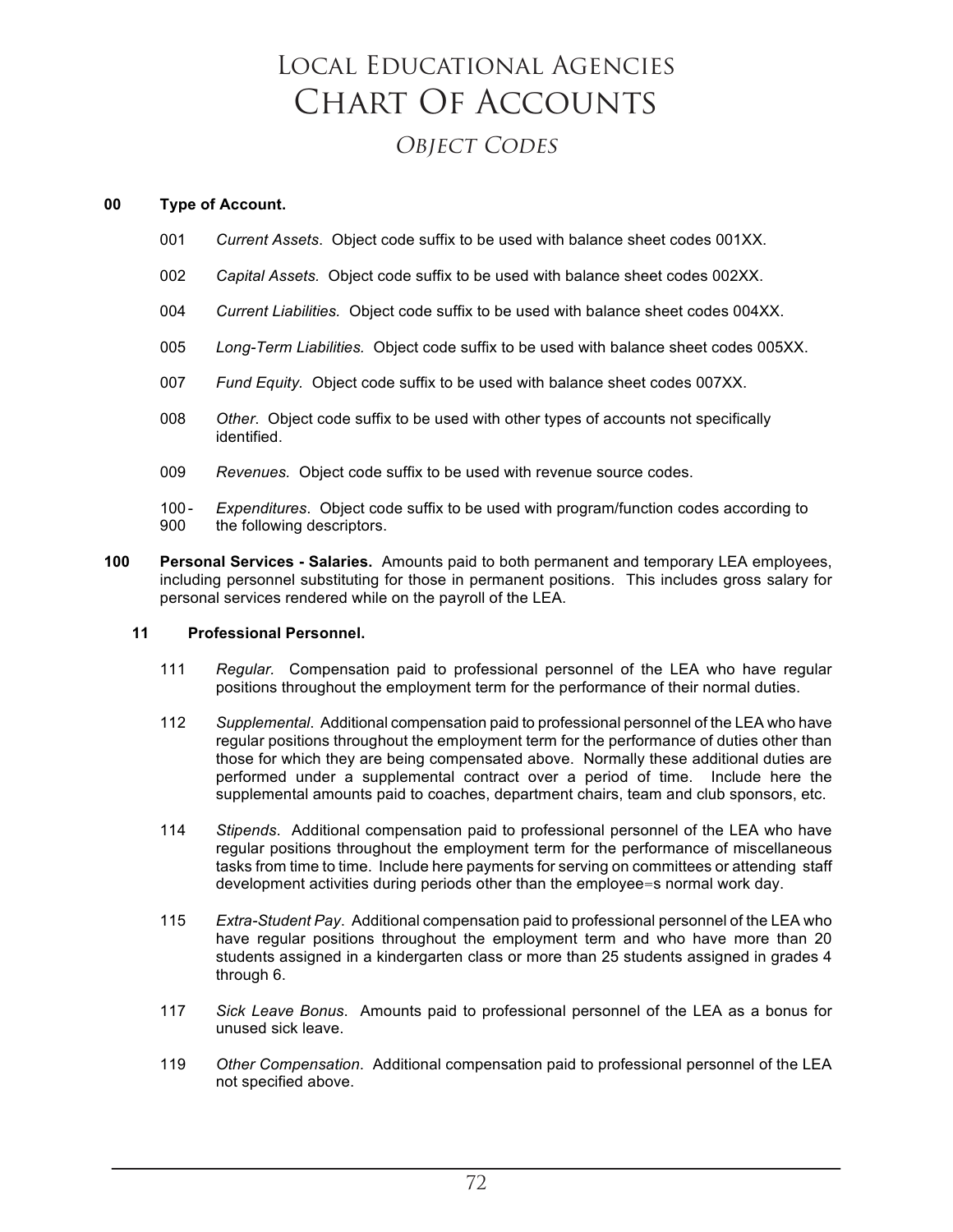## **12 Service Personnel.**

- 121 *Regular.* Compensation paid to service personnel of the LEA who have regular positions throughout the employment term for the performance of their normal duties.
- 122 *Supplemental.* Additional compensation paid to service personnel of the LEA who have regular positions throughout the employment term for the performance of duties other than those for which they are being compensated above. Normally these additional duties are performed under a supplemental contract over a period of time.
- 123 *Overtime.* Compensation paid to service personnel of the LEA who have regular positions throughout the employment term for the performance of work in excess of the normal work period for which the employee is compensated under regular salaries above. The terms of such payment for overtime are a matter of State and Federal regulations and local interpretation.
- 124 *Stipends.* Additional compensation paid to service personnel of the LEA who have regular positions throughout the employment term for the performance of miscellaneous tasks from time to time. Include here payments for serving on committees or attending staff development activities during periods other than the employee=s normal work day.
- 127 *Sick Leave Bonus*. Amounts paid to service personnel as a bonus for unused sick leave.
- 129 *Other Compensation*. Additional amounts paid to service personnel not specified above.

## **13 Professional Personnel - Substitutes.**

- 131 *Regular*. Compensation paid to professional personnel who are working as substitutes in the place of regular employees of the LEA for the performance of their normal duties.
- 132 *Supplemental*. Additional compensation paid to professional personnel who are working as substitutes in the place of regular employees of the LEA for the performance of duties other than those for which they are being compensated above. Normally these additional duties are performed under a supplemental contract over a period of time.
- 133 *Extra-Student Pay*. Additional compensation paid to professional personnel who are working as substitutes in the place of regular teachers of the LEA who have more than 20 students assigned in a kindergarten class or more than 25 students assigned in grades 4 through 6.
- 134 *Personal Leave - Sick*. Compensation paid to professional personnel who are working as substitutes in the place of regular employees of the LEA while on sick leave.
- 135 *Personal Leave - Other/Vacation.* Compensation paid to professional personnel who are working as substitutes in the place of regular employees of the LEA while on personal leave other than sick leave or on vacation.
- 136 *Staff Development.* Compensation paid to professional personnel who are working as substitutes in the place of regular employees of the LEA while attending staff development activities.
- 137 *Jury/Witness*. Compensation paid to professional personnel who are working as substitutes in the place of regular employees of the LEA while on jury/witness duty.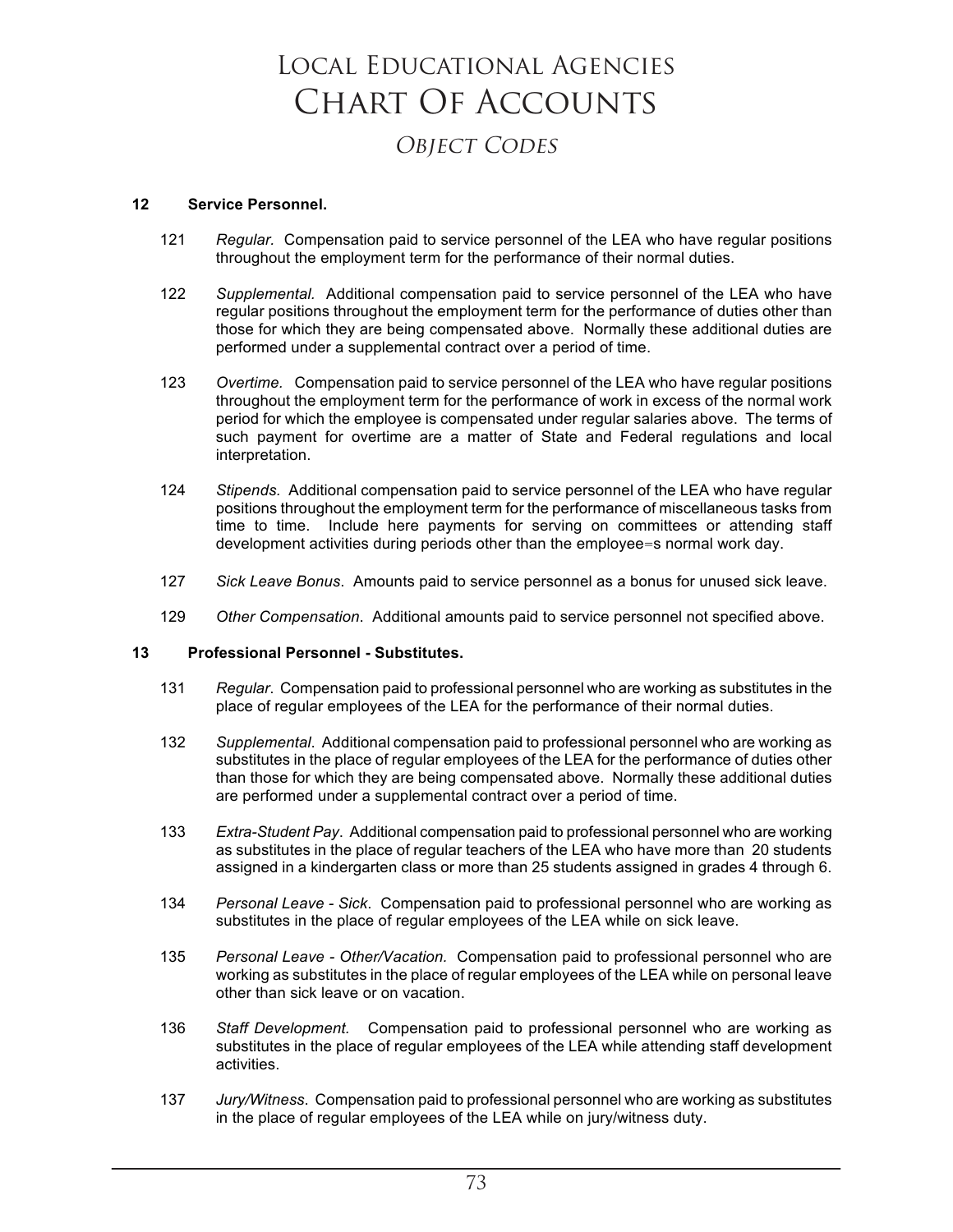- 138 *Release Time.* Compensation paid to professional personnel who are working as substitutes in the place of regular employees of the LEA while on a leave of absence without pay.
- 139 *Other.* Compensation paid to professional personnel who are working as substitutes in the place of regular employees of the LEA for absences which cannot be classified above.

## **14 Service Personnel -Substitutes.**

- 141 *Regular*. Compensation paid to service personnel who are working as substitutes in the place of regular employees of the LEA for the performance of their normal duties.
- 142 *Supplemental*. Additional compensation paid to service personnel who are working as substitutes in the place of regular employees of the LEA for the performance of duties other than those for which they are being compensated above. Normally these additional duties are performed under a supplemental contract over a period of time.
- 143 *Overtime.* Compensation paid to service personnel who are working as substitutes in the place of regular employees of the LEA for the performance of work in excess of the normal work period for which the employee is compensated under regular salaries above. The terms of such payment for overtime is a matter of State and Federal regulations and local interpretation.
- 144 *Personal Leave - Sick*. Compensation paid to service personnel who are working as substitutes in the place of regular employees of the LEA while on sick leave.
- 145 *Personal Leave - Other/Vacation*. Compensation paid to service personnel who are working as substitutes in the place of regular employees of the LEA while on personal leave other than sick leave or on vacation.
- 146 *Staff Development.* Compensation paid to service personnel who are working as substitutes in the place of regular employees of the LEA while attending staff development activities.
- 147 *Jury/Witness*. Compensation paid to service personnel who are working as substitutes in the place of regular employees of the LEA while on jury/witness duty.
- 148 *Release Time.* Compensation paid to service personnel who are working as substitutes in the place of regular employees of the LEA while on a leave of absence without pay.
- 149 *Other.* Compensation paid to service personnel who are working as substitutes in the place of regular employees of the LEA for absences which cannot be classified above.

### **15 Temporary/Part-time Professional Personnel.**

151 *Temporary/Part-time*. Compensation paid to professional personnel who are not regular employees of the LEA but work on a temporary or part-time basis.

## **16 Temporary/Part-time Service.**

161 *Temporary/Part-time*. Compensation paid to service personnel who are not regular employees of the LEA but work on a temporary or part-time basis.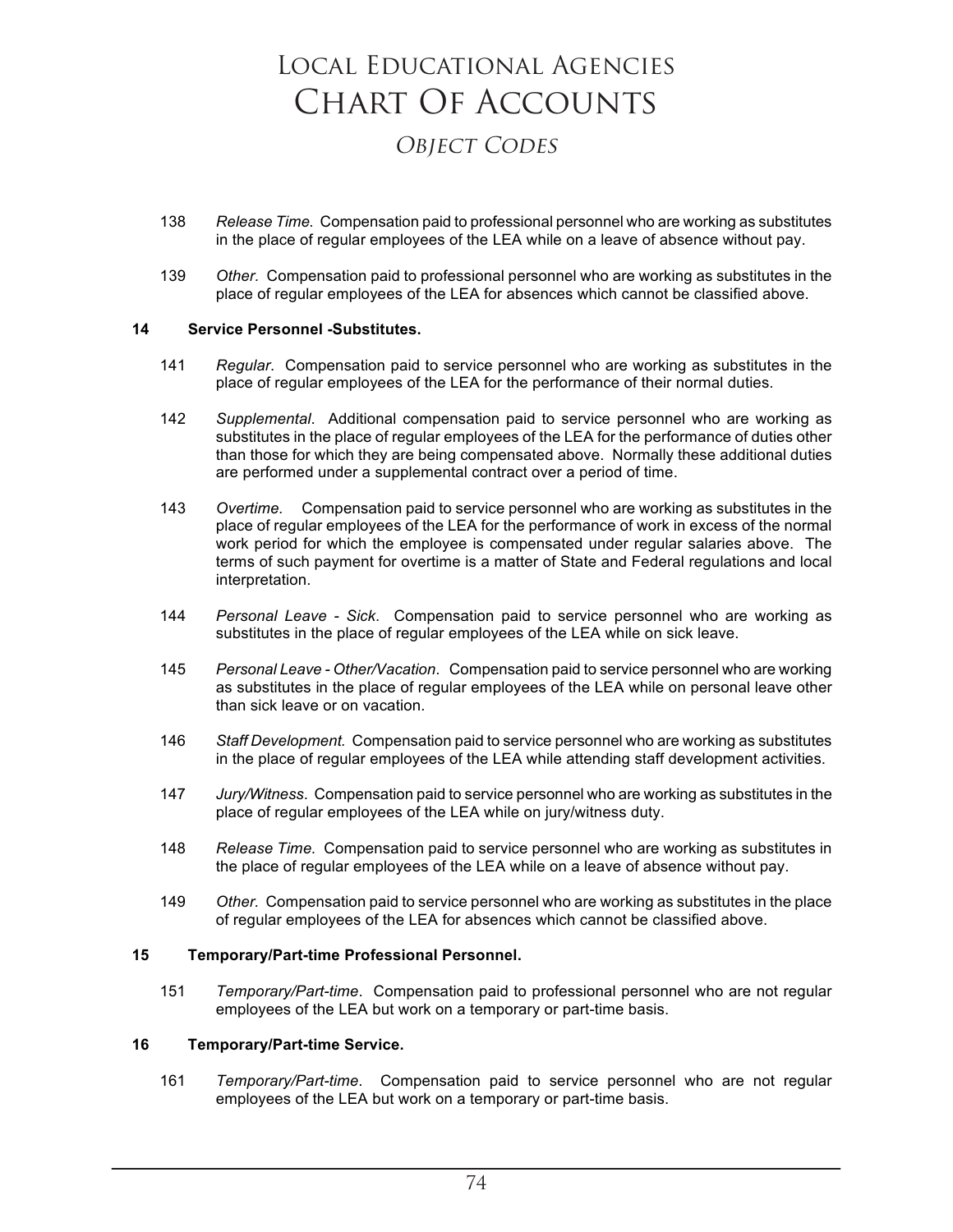## **17 Board Members.**

171 *Board Members*. Amounts paid to the members of the board of education for attending meetings.

### **18 Students.**

- 181 *Students*. Compensation paid to students of the LEA for work performed.
- **200 Fixed Charges - Employee Benefits.** Benefits normally paid by the employer as a direct cost of employment. Includes social security matching, workers= compensation, unemployment compensation, pension and retirement contributions, and public employees= insurance matching.
	- **21 Group Insurance.** Employers= share of any insurance plan.
		- 211 *Health/Accident/Life*. Premiums paid to the Public Employees= Insurance Agency (PEIA) for public employees' and retirees' health and basic life insurance.
		- 212 *Dental*. Amounts paid for employees' dental insurance coverage.
		- 213 *Optical.* Amounts paid for employees' optical insurance coverage.
		- 214 *Income Protection*. Amounts paid for employees' income protection insurance coverage.
		- 215 *Retiree Premiums*. Amounts paid for retirees' health and basic life insurance. (This code may be used to separate retiree premiums from active employee premiums, if desired. Otherwise use object 211 for both.)
		- 217 *Other Post Employment Benefits (OPEB) Accrued*. The employer's share of the annual required contribution (ARC) for employees' post employment health benefits beyond the payas-you-go portion.
		- 218 *Other Post Employment Benefits (OPEB) Paid*. The employer's share of the total contributions paid to the West Virginia Retiree Health Benefit Trust Fund (RHBT) for employees' post employment health benefits, including the "pay as you go" retiree subsidy premiums.

## **22 Social Security Contributions.**

- 221 *Social Security Contributions*. The employer's share of social security paid by the LEA.
- **23 Retirement Contributions.** The employer's share of retirement contributions paid to the Consolidated Public Retirement System or to other retirement and/or annuity plans.
	- 231 *Defined Benefit Plan (Ia)*. Employer contributions to the Teachers' Retirement System (TRS) for employees who became members of TRS prior to July 1, 2005, equal to 15% of each employee's gross wages.
	- 232 *Defined Contribution Plan (II).* Employer contributions to the Teachers' Defined Contribution Retirement System, equal to 7.5% of each employee's gross wages.
	- 233 *Defined Benefit Plan (Ib*). Employer contributions to the Teachers' Retirement System (TRS)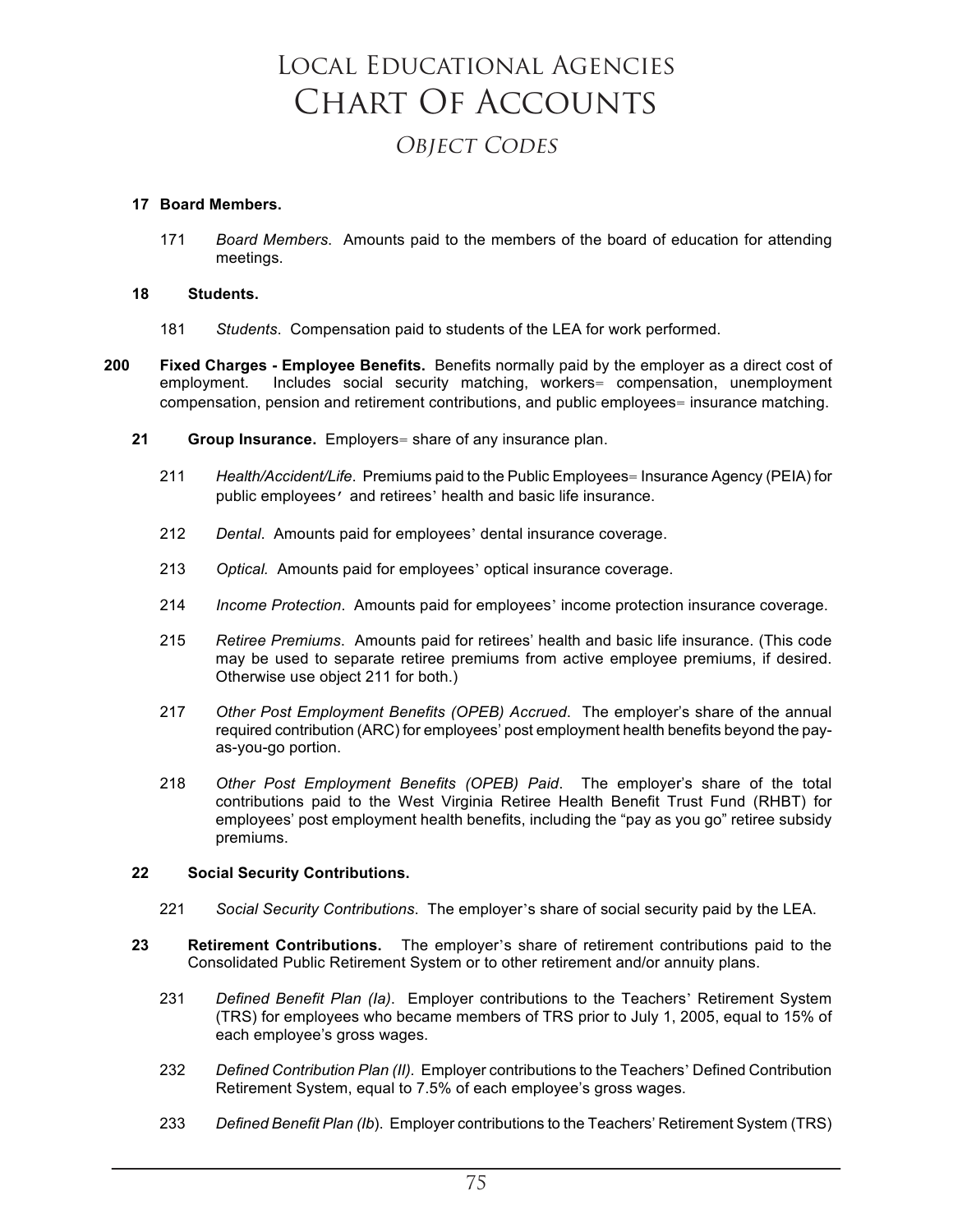## *OBJECT CODES* Object Codes

for employees who became members for the first time on or after July 1, 2005 or who become members as a result of the merger of the two systems, equal to 7.5% of each employee's gross wages.

- 234 *Board Members' Premiums (PERS*). Employer contributions to the Public Employees' Retirement System for board member premiums,
- 235 *Unfunded Liability.* Employer contributions to the Teachers Retirement System (TRS) for the unfunded liability of the Teachers Retirement System.
- 239 *Supplemental Plan Premium.* Employer contributions to a retirement plan or annuity plan not described above.

## **24 Tuition Reimbursement.**

241 *Tuition Reimbursement.* Amounts reimbursed by the LEA to any employee qualifying for tuition reimbursement based upon LEA policy.

## **25 Unemployment Compensation.**

251 *Unemployment Compensation*. Amounts paid by the LEA to provide unemployment compensation for its employees.

### **26 Workers Compensation.**

- 261 *Workers Compensation.* Amounts paid by the LEA to provide worker=s compensation insurance for its employees. (*Note: Instead of using this one object code and grouping all classification codes into this one object code, the school district may utilize the following object codes to detail workers compensation expenditures by the following class codes identified by the National Council on Compensation Insurance (NCCI))*
- 262 *Workers Compensation – Class Code 8868.* Amounts paid by the LEA to provide worker=s compensation insurance for employees classified in Class Code 8868 as defined by the National Council on Compensation Insurance (NCCI). These include: all professional personnel; all aides, paraprofessionals, autism mentors, Braille and sign language specialists, secretaries; the clerical personnel who spend 100% of their work time in a "sterile" office environment; and the directors/coordinators of supportive services, supervisors of maintenance, supervisors of transportation, and food service supervisors who are considered management personnel and therefore considered exempt personnel for the purposes of the Fair Labor Standards Act (FLSA).
- 263 *Workers Compensation – Class Code 7380*. Amounts paid by the LEA to provide worker=s compensation insurance for employees classified in Class Code 7380 as defined by the National Council on Compensation Insurance (NCCI). These include: all bus operators and bus mechanics.
- 264 *Workers Compensation – Class Code 9101.* Amounts paid by the LEA to provide worker=s compensation insurance for employees classified in Class Code 9101 as defined by the National Council on Compensation Insurance (NCCI). These include: All other service personnel not included in the class codes listed above, including personnel employed in clerical positions who might cross the "physical barrier" and operate a forklift, lift heavy boxes, repair equipment, etc; and directors/coordinators of supportive services, supervisors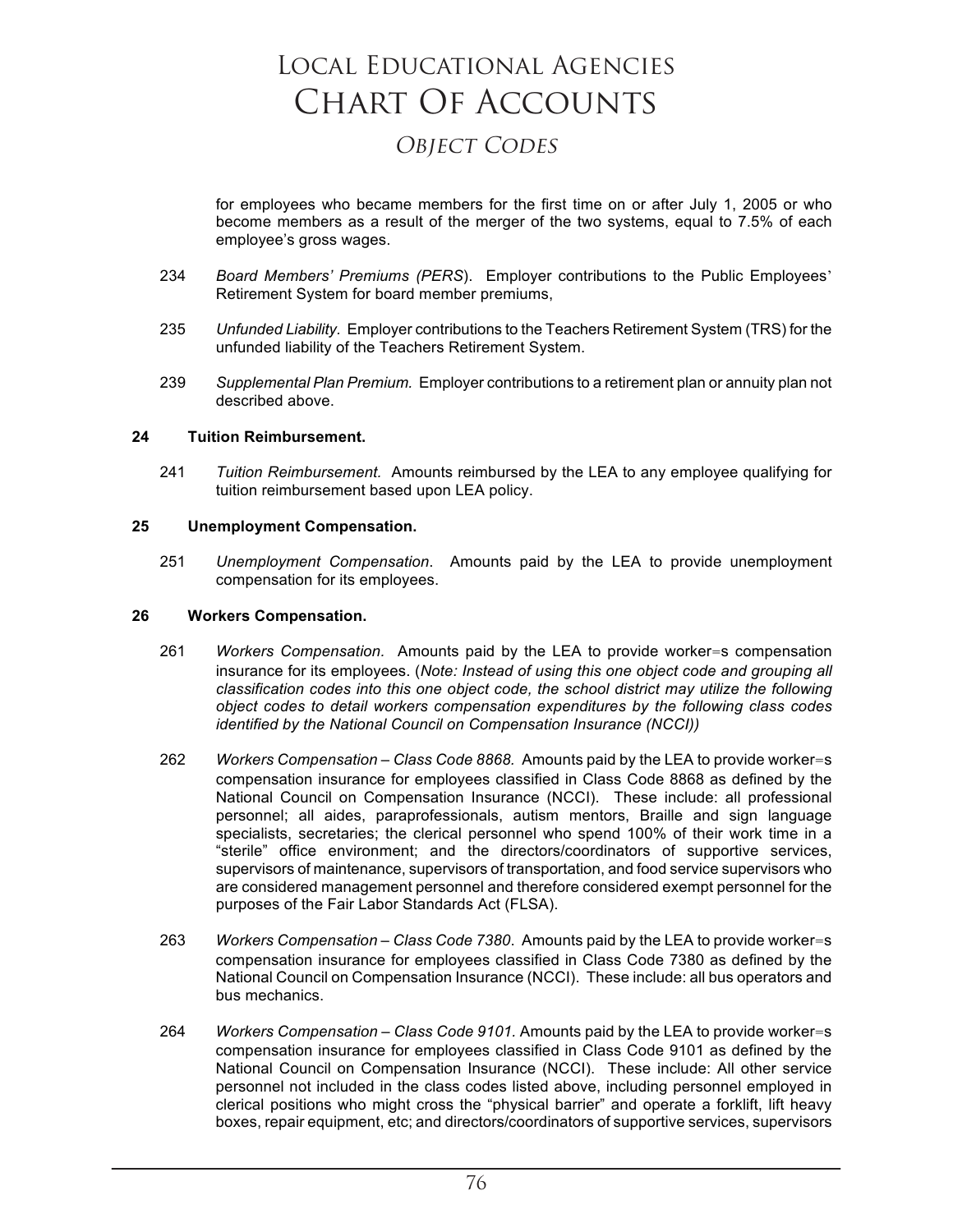## *OBJECT CODES* Object Codes

of maintenance, supervisors of transportation, and food service supervisors who are not considered management personnel and are therefore considered non-exempt personnel for the purposes of the Fair Labor Standards Act (FLSA).

## **29 Other Employee Benefits.**

- 291 *Other Employee Benefits*. Employee benefits other than those classified above. LEA=s may establish sub-codes locally for various accrued amounts, such as Aunused sick leave.@ Such amounts may be distributed to the functions according to the employee=s assignment or charged to function 2310.
- 292 *Pension Benefits*. Pension benefits paid from retirement plans sponsored by the LEA.

## **300 Purchased Professional and Technical Services.**

### **31 Official/Administrative Services.**

311 *Official/Administrative Services.* Services in support of the various policy-making and managerial activities of the LEA. Included would be management consulting activities oriented to general governance or business and financial management of the LEA; school management support activities, election and tax assessing and collecting services.

## **32 Professional Educator Services.**

321 *Professional Educator Services*. Services supporting the instructional program and its administration. Included would be curriculum improvement services, counseling and guidance services, library and media support and contracted instructional services.

## **33 Employee Training and Development Services.**

331 *Employee Training and Development Services*. Services supporting development of school district personnel, including instructional, administrative, and service employees. Included are course registration fees (that are not tuition reimbursement), charges from external vendors to conduct training courses (at either school district facilities or off-site), and other expenditures associated with training or development by third-party vendors.

### **34 Other Professional Services.**

- 341 *Other Professional Services.* Professional services other than educational services that support the operation of the LEA. Included are medical doctors, lawyers, architects, auditors, accountants, therapists, audiologists, dieticians, editors, negotiations specialists, systems analysts, planners, and the like.
- 342 *Drug Testing*. Expenditures incurred for drug tests conducted of LEA employees.
- 343 *Background Investigations*. Expenditures for background investigations conducted of individuals being considered for employment by the LEA.
- 345 *Drug Testing*. Expenditures incurred for drug tests conducted of students.

## **35 Technical Services.**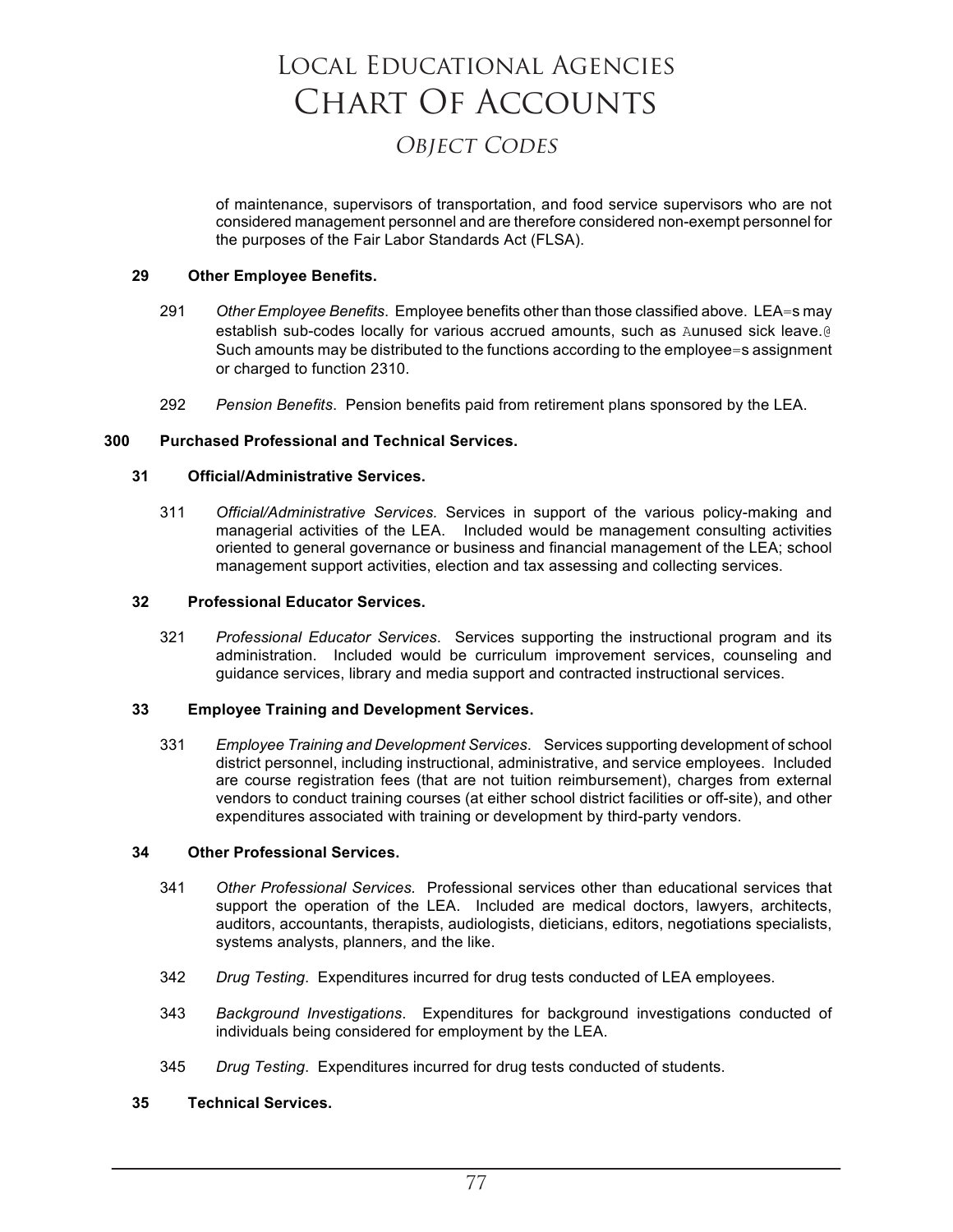- 351 *Data Processing and Coding Services*. Data entry, formatting, and processing services other than programming.
- 352 *Other Technical Services*. Technical services other than data processing and related services.

## **400 Purchased Property Services.**

- **41 Utility Services.** Expenditures for utility services, other than energy services, supplied by public or private organizations.
	- 411 *Water/Sewage.* Expenditures for water/sewage utility services from a private or public utility company.
- **42 Cleaning Services.** Services purchased to clean buildings (apart from services provided by school district employees), including, but not limited to, disposal services, snow plowing, custodial services, and lawn care services.
	- 421 *Disposal Service*. Expenditures for garbage pickup and handling not provided by LEA personnel.
	- 422 *Snow Removal Service.* Expenditures for snow removal not provided by LEA personnel.
	- 423 *Custodial Service*. Expenditures to an outside contractor for custodial services.
	- 424 *Lawn Care Service.* Expenditures for lawn and grounds upkeep, minor landscaping, nursery services and the like not provided by LEA personnel.
	- 429 *Other*. Expenditures for cleaning services which cannot be classified above.
- **43 Repair/Maintenance Services.** Expenditures for repairs and maintenance services not provided directly by school district personnel.
	- 431 *Non-Technology-Related Repairs and Maintenance*. Expenditures for repairs and maintenance services for the upkeep of buildings and non-technology equipment that are not provided directly by school district personnel. Included here are maintenance contracts and agreements. Costs for renovating and remodeling are not included here but are classified under object 450.
	- 432 *Technology-Related Repairs and Maintenance*. Expenditures for repairs and maintenance services for technology equipment that are not directly provided by school district personnel. This includes ongoing service agreements for technology hardware (e.g., personal computers and servers).
- **44 Rentals.** Costs for renting or leasing land, buildings, equipment and vehicles.
	- 441 *Renting Land and Buildings.* Expenditures for leasing or renting land and buildings for both temporary and long-range use by the school district. This includes bus and other vehicle rentals when operated by a local school district, lease purchase arrangements, and similar rental agreements.
	- 442 *Rental of Equipment and Vehicles.* Expenditures for leasing or renting equipment or vehicles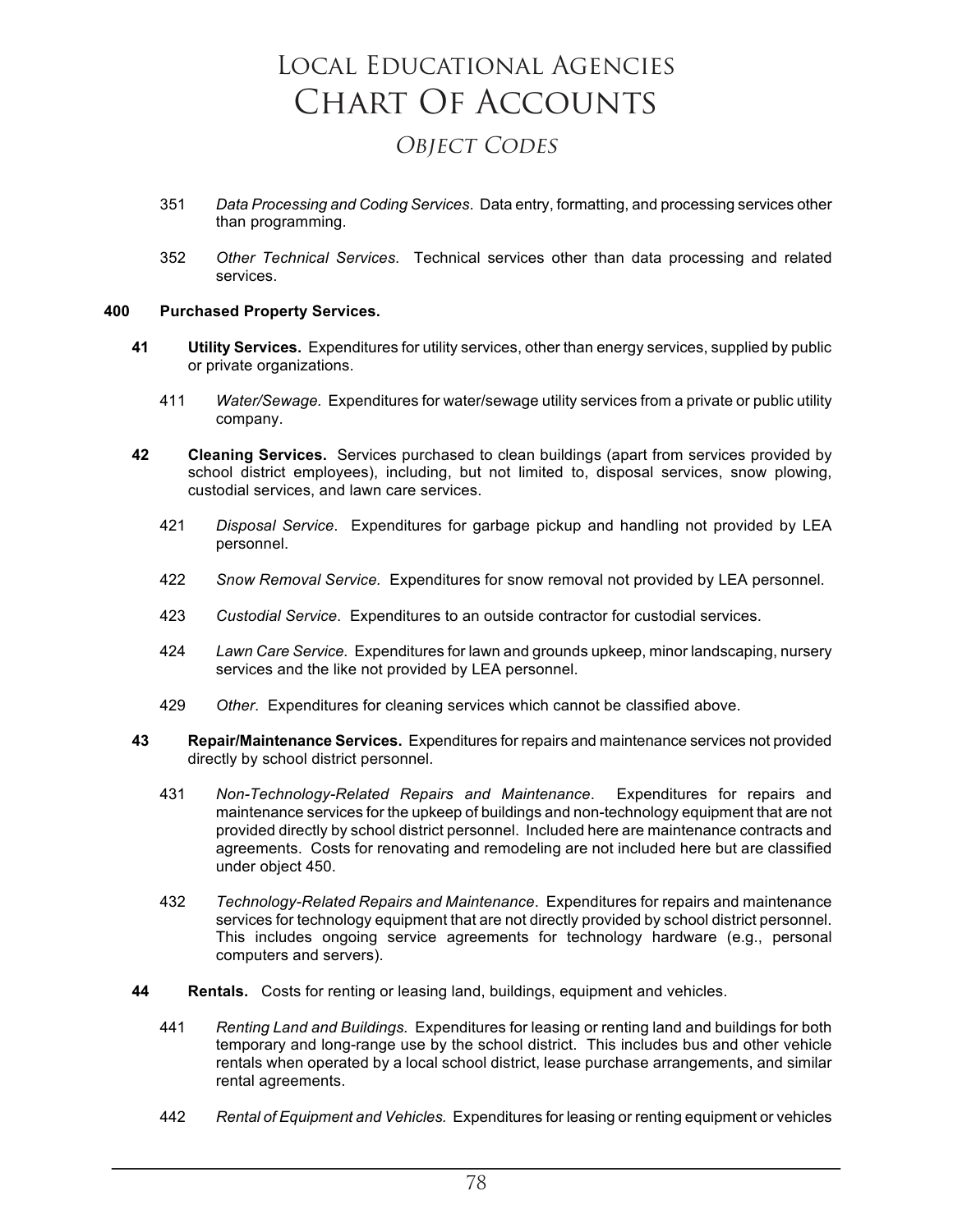for both temporary and long-range use by the school district. This includes bus and other vehicle rental when operated by a local school district, lease-purchase arrangements, and similar rental agreements. This code excludes costs associated with the rental of computers or other technology-related equipment.

- 443 *Rentals of Computers and Related Equipment*. Expenditures for leasing or renting computers and related equipment for both temporary and long-range use.
- 449 *Other*. Other rental expenditures which cannot be classified above.
- **45 Construction Service.** Includes amounts for constructing, renovating, and remodeling buildings or infrastructure assets paid to contractors. This account should also be used to account for the costs of non-permanent site improvements such as fencing, walkways, and roads that are related to buildings and building sites.
	- 451 *Paid to Contractors*. Includes amounts for constructing, renovating and remodeling paid to contractors.
- **500 Other Purchased Services.** Amounts paid for services rendered by organizations or personnel not on the payroll of the LEA (separate from Professional and Technical Services or Property Services). While a product may or may not result from the transaction, the primary reason for the purchase is the service provided.

## **51 Regular Student Transportation Services.**

- 511 *Student Transportation Purchased from Another LEA Within the State.* Amounts paid to other LEA=s within the State for transporting students to and from school and school-related events. Expenditures for the rental of buses which are operated by personnel on the LEA payroll are recorded not here but under object 442.
- 512 *Student Transportation Purchased from Another LEA Outside the State.* Amounts paid to other LEA=s outside the State for transporting students to and from school and schoolrelated events.
- 513 *Contract buses.* Payments to companies with privately owned school buses for transporting students to and from school and school-related events.
- 514 *Payment in Lieu of Transportation*. Payments to individuals who transport themselves or their own children to and from school and school-related events.
- 515 *Public Carriers Payments.* Payments to public carriers for transporting children to and from school and school-related events.
- 519 *Other*. Payments for transporting students to school and school-related events which cannot be classified above.
- **52 Insurance.** Expenditures for all types of insurance coverage, including property, liability, and fidelity. Insurance for group health is not charged here but is recorded under object 21X.
	- 521 *Property*. Expenditures for insurance coverage on real or personal property owned by the LEA.
	- 522 *Vehicle*. Expenditures for insurance coverage on vehicles owned by the LEA.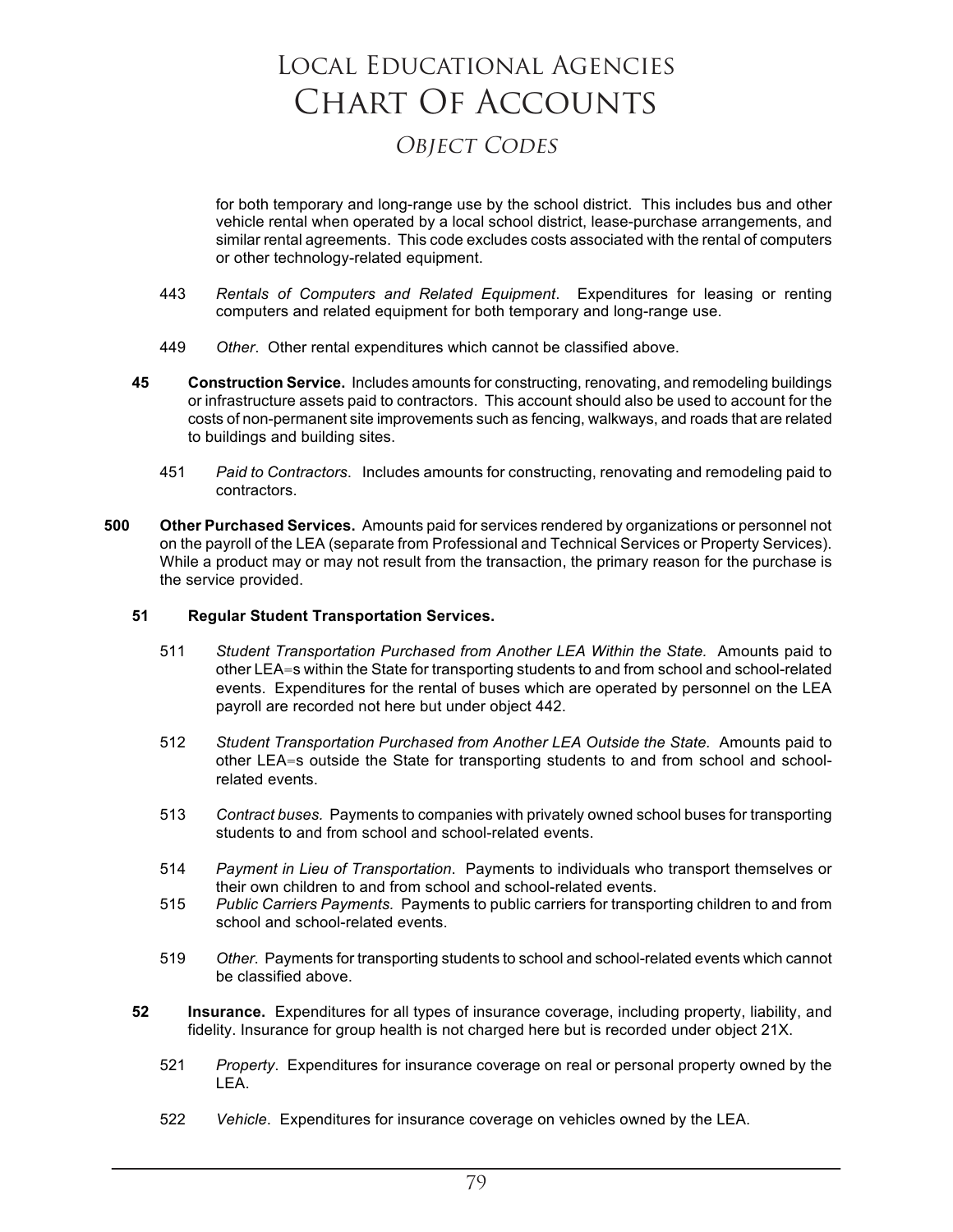- 523 *Liability.* Expenditures for liability insurance coverage for the LEA.
- 524 *Fidelity Bonds*. Expenditures for fidelity bond coverage for employees of the LEA.
- 525 *Students.* Expenditures for insurance coverage for students of the LEA.
- 526 *Flood Insurance.* Expenditures for flood insurance coverage for the LEA.
- 528 *Deductibles.* Expenditures for the deductible portion of insurance coverage.
- **53 Communications.** Services provided by persons or businesses to assist in transmitting and receiving messages or information. This category includes telephone and voice communication services, telephone, and voicemail; data communication services to establish or maintain computer-based communications, networking, and Internet services; video communications services to establish or maintain one-way or two-way video communications via satellite, cable, or other devices; postal communications services to establish or maintain postage machine rentals, postage, express delivery services, or couriers.
	- 531 *Postal Communication Services.* Expenditures for postage costs including establishing or maintaining postage machine rentals, postage, express delivery services, or couriers.
	- 532 *Telephone and Voice Communications Services*. Expenditures for telephone and voice communication services.
	- 533 *Data Communication Services*. Expenditures for data communication service activities for the LEA including establishing or maintaining computer-based communications, networking, internet services, and the monthly service charges and fees associated with data transmission lines (bandwidth).
	- 534 *Video Communication Services*. Expenditures for video communication services for the LEA including services to establish or maintain one-way or two-way video communications via satellite, cable, or other devices.
- **54 Advertising.** Expenditures for announcements in professional publications, newspapers or broadcasts over radio and television. These expenditures include advertising for such purposes as personnel recruitment, legal ads, new and used equipment, and sale of property.
	- 541 *Legal*. Expenditures for legal advertisements appearing in newspapers or other media.
	- 542 *Other.* Expenditures for other advertising costs not classified as legal advertisements.

## **55 Printing/Binding.**

- 551 *Printing/Binding.* Expenditures for job printing and binding, usually according to specifications for the LEA. This includes designing and printing forms and posters as well as printing and binding LEA publications. Preprinted standard forms are not charged here but are recorded under object 611.
- **56 Tuition.** Expenditures to reimburse other educational agencies for instructional services to students residing within the legal boundaries described for the paying school district.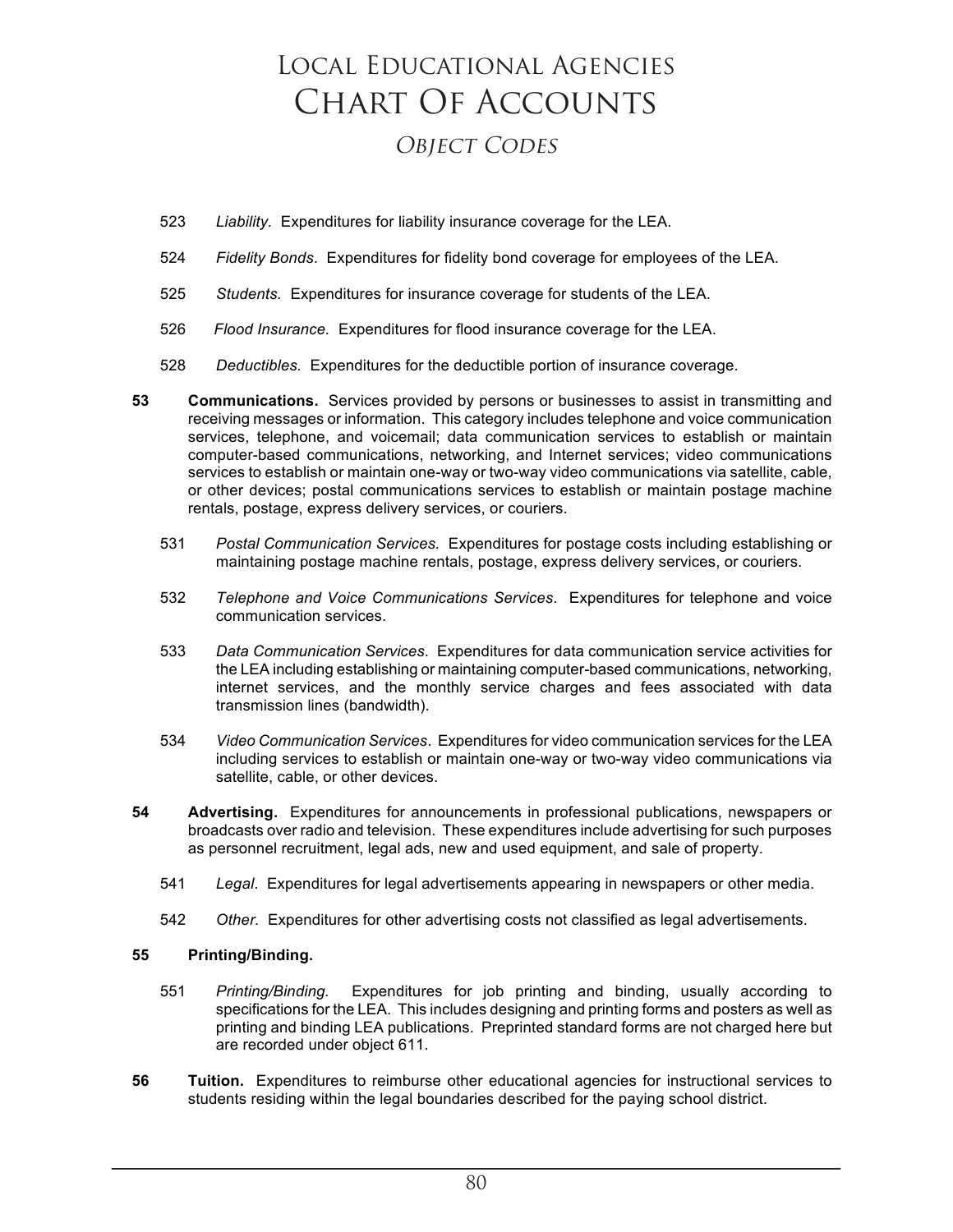- 561 *Tuition to other LEA within State.* Tuition paid to other LEA=s within West Virginia.
- 562 *Tuition to other LEA outside of State.* Tuition paid to other LEA=s outside West Virginia.
- 563 *Tuition to Private Schools*. Tuition paid to private schools.
- 564 *Tuition to Educational Service Agencies within State.* Tuition paid to regional educational service agencies located within West Virginia.
- 565 *Tuition to Educational Service Agencies outside State*. Tuition paid to educational service agencies located outside West Virginia.
- 566 *Tuition to Innovations Zone Schools or Charter Schools.* Tuition paid to Innovation Zone or Charter Schools for services provided in accordance with the established agreement or charter for that school.
- 567 *Tuition to School Districts for Voucher Payments.* Tuition to school districts for voucher payments to students.
- 568 *Tuition for Other Instructional Activities.* Tuition paid to other governmental entities or private sources for student camps, conferences, workshops, or other similar student activities.
- 569 *Tuition to Others*. Tuition paid to the state and other governmental organizations as reimbursement for providing specialized instructional services to students residing within the boundaries of the paying LEA.

### **57 Food Service Management.**

- 571 *Contracted Food Service.* Expenditures for the operations of a local food service facility by other than employees of the LEA. Included are contracted services, such as food preparation, associated with the food service operation. Direct expenditures by the LEA for food, supplies, labor and equipment would be charged to the appropriate object codes.
- **58 Travel.** Expenditures for transportation, meals, hotel, and other expenses associated with travel for the LEA. Payments for per diem in lieu of reimbursements for subsistence (room and board) also are charged here.
	- 580 *Staff Travel – General.* Expenditures for transportation, meals hotel and other expenses associated with staff travel for the LEA, regardless of where the travel occurs. (can be used instead of 581-583)
	- 581 *Staff Travel In County*. Expenditures for transportation, meals, hotel and other expenses associated with staff travel for the LEA within the county boundaries of the paying LEA.
	- 582 *Staff Travel Out of County*. Expenditures for transportation, meals, hotel and other expenses associated with staff travel for the LEA outside the county boundaries of the paying LEA.
	- 583 *Staff Travel Out of State*. Expenditures for transportation, meals, hotel and other expenses associated with staff travel for the LEA outside the state boundaries of the paying LEA.
	- 586 *Student Travel.* Expenditures for the reimbursement of mileage, meals, hotel and other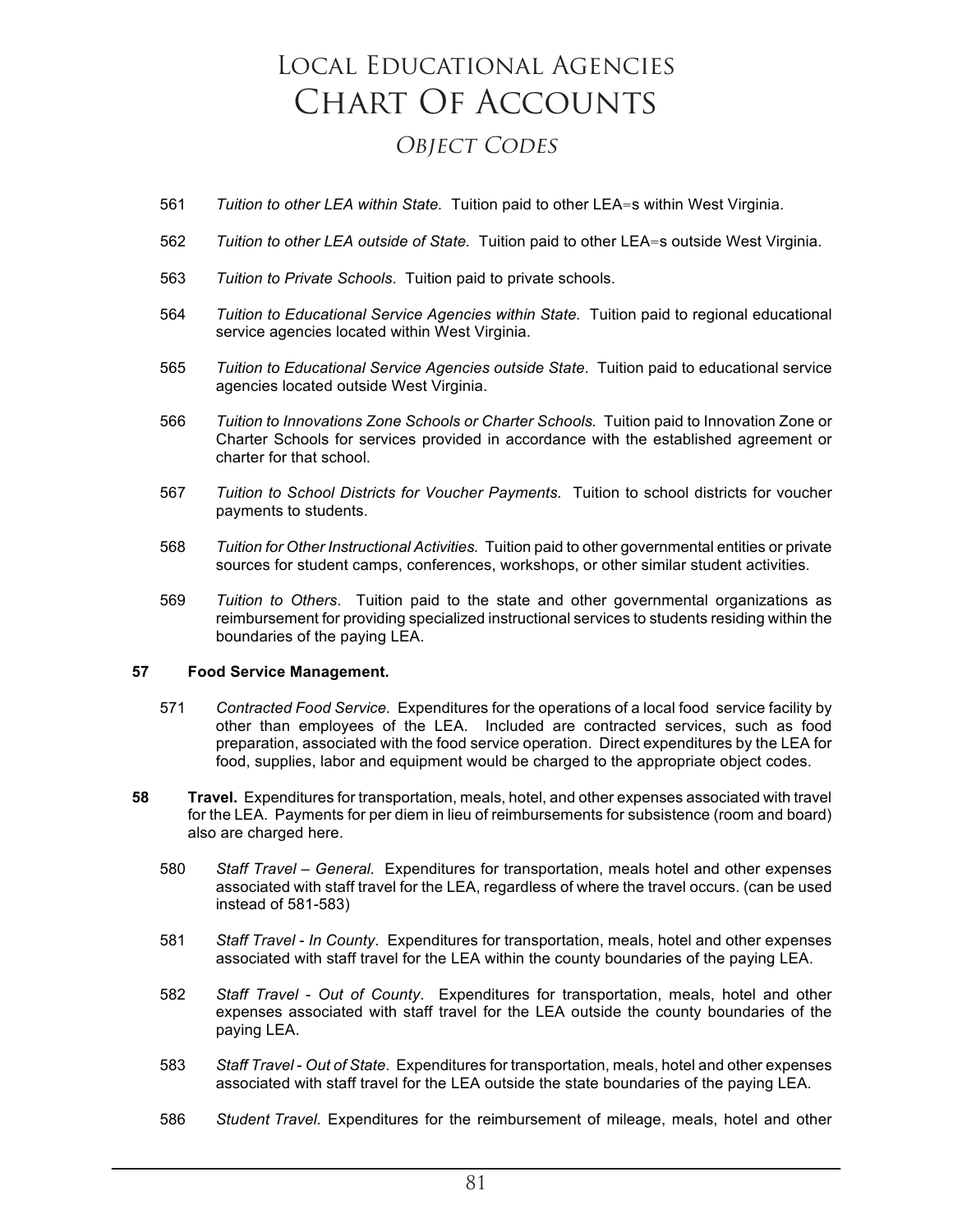expenses paid by the school district for student travel to participate in school sponsored or authorized co-curricular or extra-curricular activities, such as math, science, or vocational program competitions, debate or other school team competitions, spelling bees, State, regional or national award ceremonies, such as Golden Horseshoe, or other travel where students are representatives of their schools. Do not use this code for coding expenditures paid directly by the school district or the individual schools for the transportation of students to and from school and school related activities, including payments made in lieu of transportation; use, instead, Object Code 51X for student transportation expenditures paid directly by the school district or the schools in the district.

- **59 Intereducational, Interagency Purchased Services.** Purchased services other than those described above. Any interdistrict payments other than tuition or transportation should be classified here. This code identifies other payments for services made between a school district and other governmental entities. If a question arises between this code and object 3XX, this code should be used so that all interdistrict payments can be eliminated when consolidating reports from multiple school districts at state and federal levels.
	- 591 *Services Purchased From Another School District or Educational Services Agency Within the State.* Payments to another school district within the state for services rendered, other than tuition and transportation fees. Examples of such services are data processing, purchasing, nursing, and guidance.
	- 592 *Services Purchased From Another School District or Educational Service Agency Outside the State.* Payments to another school district outside the state for services rendered, other than tuition and transportation fees. Examples of such services are data processing, purchasing, nursing, and guidance.
	- 594 *From other governmental agencies*. Payments to another governmental agency for services rendered, other than tuition and transportation fees, such as payments made to multi-county vocational centers from the participating counties.
	- 599 *Other*. Payments for purchased services which cannot be classified above.
- **600 Supplies.** Amounts paid for items that are consumed, are worn out, or have deteriorated through use or items that lose their identity through fabrication or incorporation into different or more complex units or substances.
	- **61 Supplies - General.** Expenditures for all supplies (other than those listed below) for the operation of an LEA, including freight and cartage.A more thorough classification of supply expenditures is achieved by identifying the object with the function-for example, audiovisual supplies or classroom teaching supplies. Used with all functions except 5XXXX.
		- 611 *Supplies.* Expenditures for general supplies.
		- 612 *Custodial Supplies.* Expenditures for supplies used in custodial activities.
		- 613 *Maintenance Supplies.* Expenditures for supplies used in maintenance activities.
		- 615 *Freight.* Expenditures for the freight charges associated with the purchase of equipment or supplies.
		- 619 *Other*. Expenditures for other general supplies which cannot be classified above.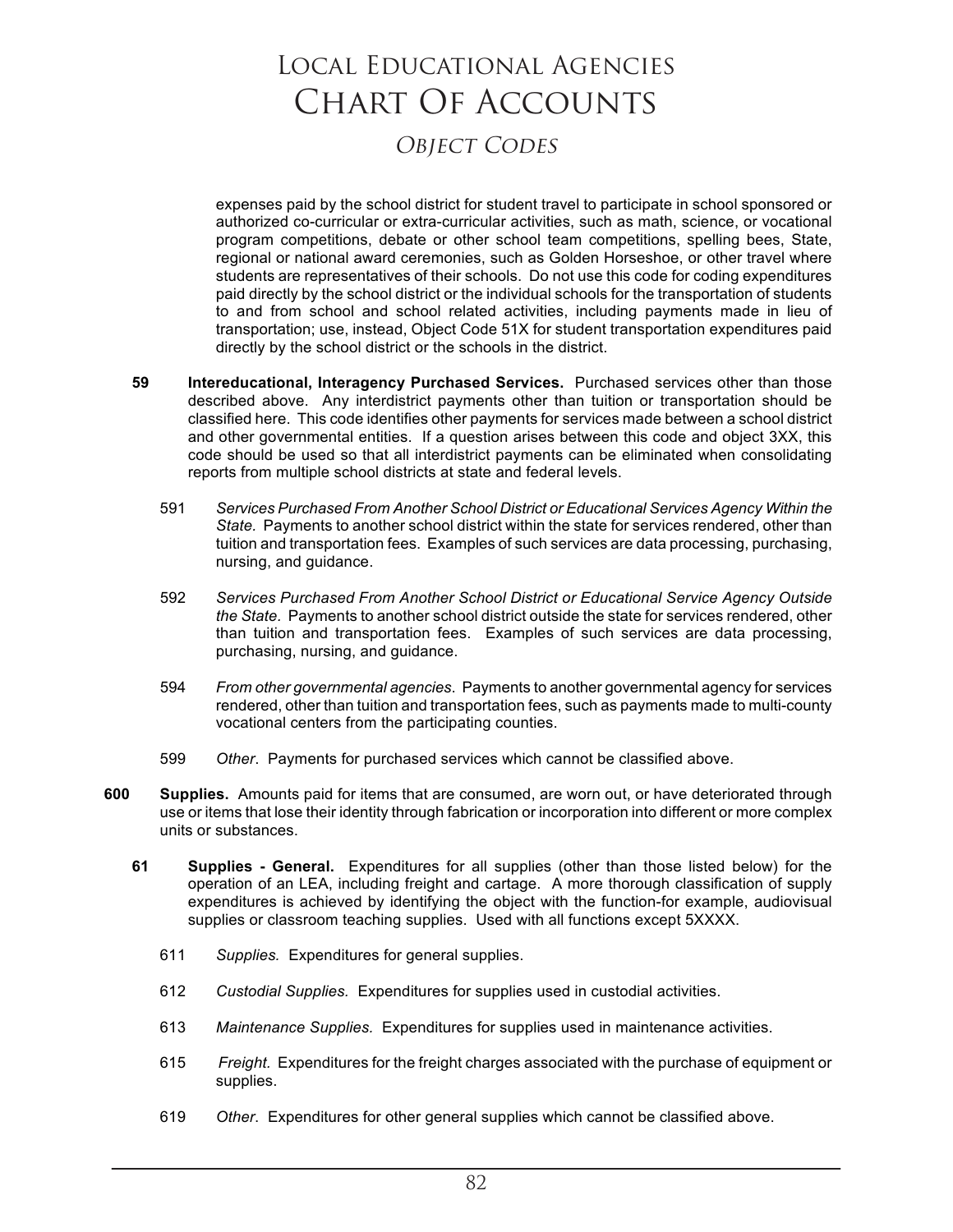- **Energy.** Expenditures for energy, including gas, oil, coal, and gasoline, and for services received from public or private utility companies.
	- *Natural Gas*. Expenditures for gas utility services from a private or public utility company.
	- *Electricity.* Expenditures for electric utility services from a private or public utility company.
	- *Bottled Gas*. Expenditures for bottled gas, such as propane gas received in tanks.
	- *Oil.* Expenditures for bulk oil normally used for heating.
	- *Coal*. Expenditures for raw coal normally used for heating.
	- *Other.* Expenditures for energy that cannot be classified in one of the foregoing categories.
- **Food.** Expenditures for food used in the school food service program. Food used in instructional programs is charged under object 611.
	- *Milk.* Expenditures for milk used in the school food service program.
	- *Food Expenditures*. For food used in the school food service program. Food used in instructional programs is charged under object 611.
	- *Non-Food*. Expenditures for non-food supplies used in the school food service program.
- **Books and Periodicals.** Expenditures for books, textbooks and periodicals prescribed and available for general use, including reference books. This category includes the cost of workbooks, textbook binding or repairs, and textbooks that are purchased to be resold or rented. Also recorded here are the costs of binding or other repairs to school library books.
	- *Textbooks and Rebinding.* Expenditures for textbooks and rebinding used in the instructional programs.
	- *Books.* Expenditures for books used in the instructional programs.
	- *Supplemental*. Expenditures for supplemental books used in the instructional programs.
	- *Workbooks.* Expenditures for workbooks used in the instructional programs.
	- *Movies, Film Strips, Video Tapes*. Expenditures for movies, film strips, and video tapes used in instructional programs.
	- *Newspapers*. Expenditures for newspapers used in the instructional programs.
	- *Periodicals*. Expenditures for periodicals used in instructional programs.
	- *Electronic Textbooks.* Expenditures for interactive instructional materials in electronic format.
- **Supplies – Technology-related.**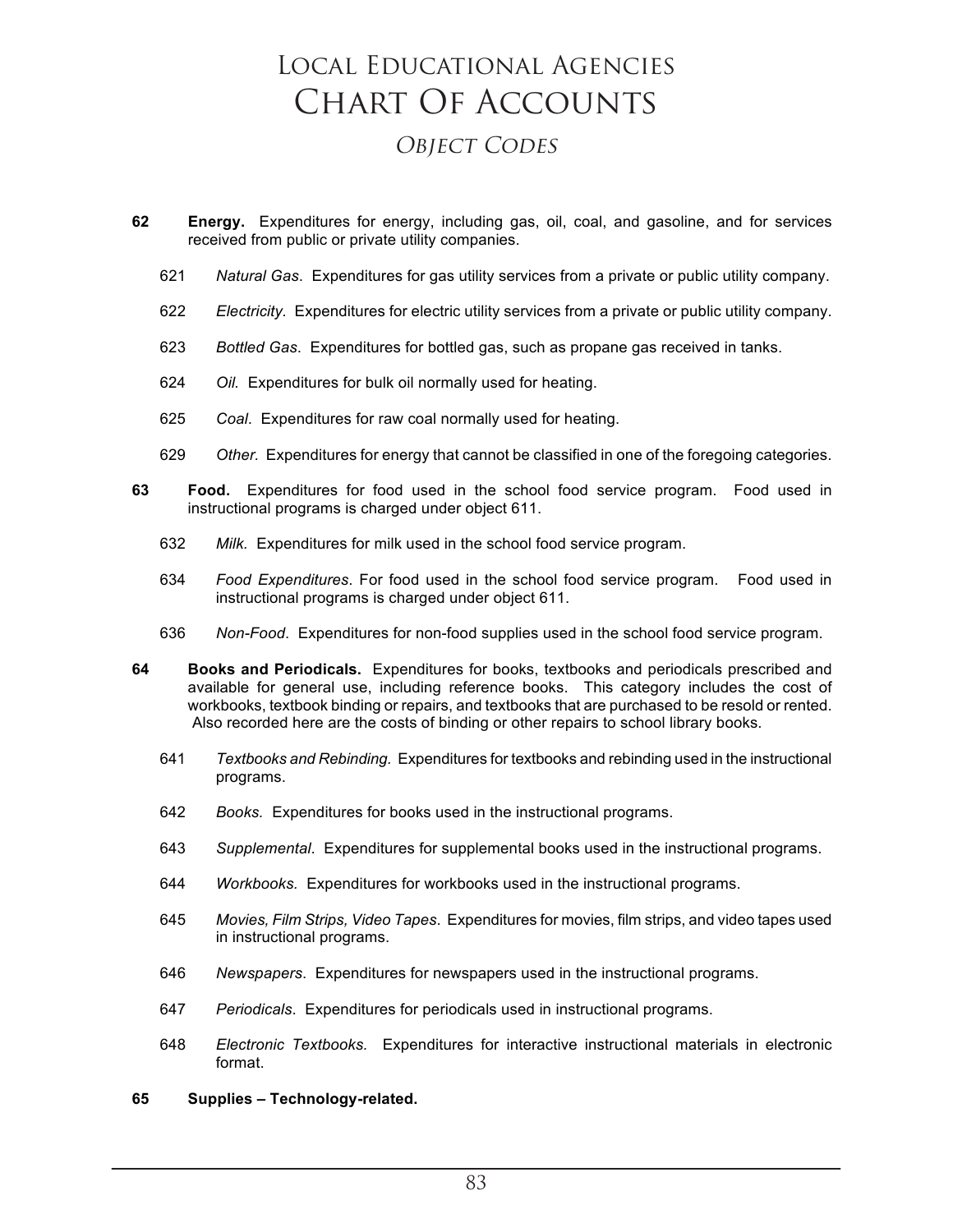- 651 *General Technology Supplies*. Technology-related supplies include supplies that are typically used in conjunction with technology-related hardware or software. Some examples are diskettes, parallel cables, monitor stands, and toner cartridges.
- 652 *Supplies-Hardware - Students*. Expenditures for technology-related equipment and technology infrastructure for *students* whose original cost is below both the school district's control level (if any) and the capitalization threshold of \$5,000.
- 653 *Supplies-Software - Students*. Expenditures for purchased software used for educational or administrative purposes by *students* whose original cost is below both the school district's control level (if any) and the capitalization threshold of \$5,000.
- 656 *Supplies-Hardware - Staff*. Expenditures for technology-related equipment and technology infrastructure for *staff members* whose original cost is below both the school district's control level (if any) and the capitalization threshold of \$5,000.
- 657 *Supplies–Software - Staff*. Expenditures for purchased software used for educational or administrative purposes by *staff members* whose original cost is below both the school district's control level (if any) and the capitalization threshold of \$5,000.

### **66 Vehicle Supplies.**

- 661 *Fuel - Diesel.* Expenditures for diesel gasoline purchased in bulk or periodically at a service station.
- 662 *Fuel - Gasoline.* Expenditures for regular gasoline purchased in bulk or periodically at a service station.
- 663 *Fuel - Propane.* Expenditures for propane fuel purchased in bulk or periodically at a service station.
- 664 *Fuel – Biodiesel*. Expenditures for biodiesel fuel purchased in bulk or periodically at a service station.
- 665 *Oils/Lubricants.* Expenditures for oils and other lubricants used in the repair and maintenance of vehicles owned by the LEA.
- 666 *Tires/Tubes.* Expenditures for tires and tubes used in the repair and maintenance of vehicles owned by the LEA.
- 667 *Parts.* Expenditures for vehicle parts used in repair and maintenance of vehicles owned by the LEA.
- 669 *Other.* Expenditures for other vehicle supplies which cannot be classified above.
- **69 Control Level Equipment.** Expenditures for equipment whose original cost is above the school district's control level but below the capitalization threshold of \$5,000.
	- 691 *Control Level Machinery*. Expenditures for equipment usually composed of a complex combination of parts (excluding vehicles) whose original cost is above the school district's control level but below the capitalization threshold of \$5,000.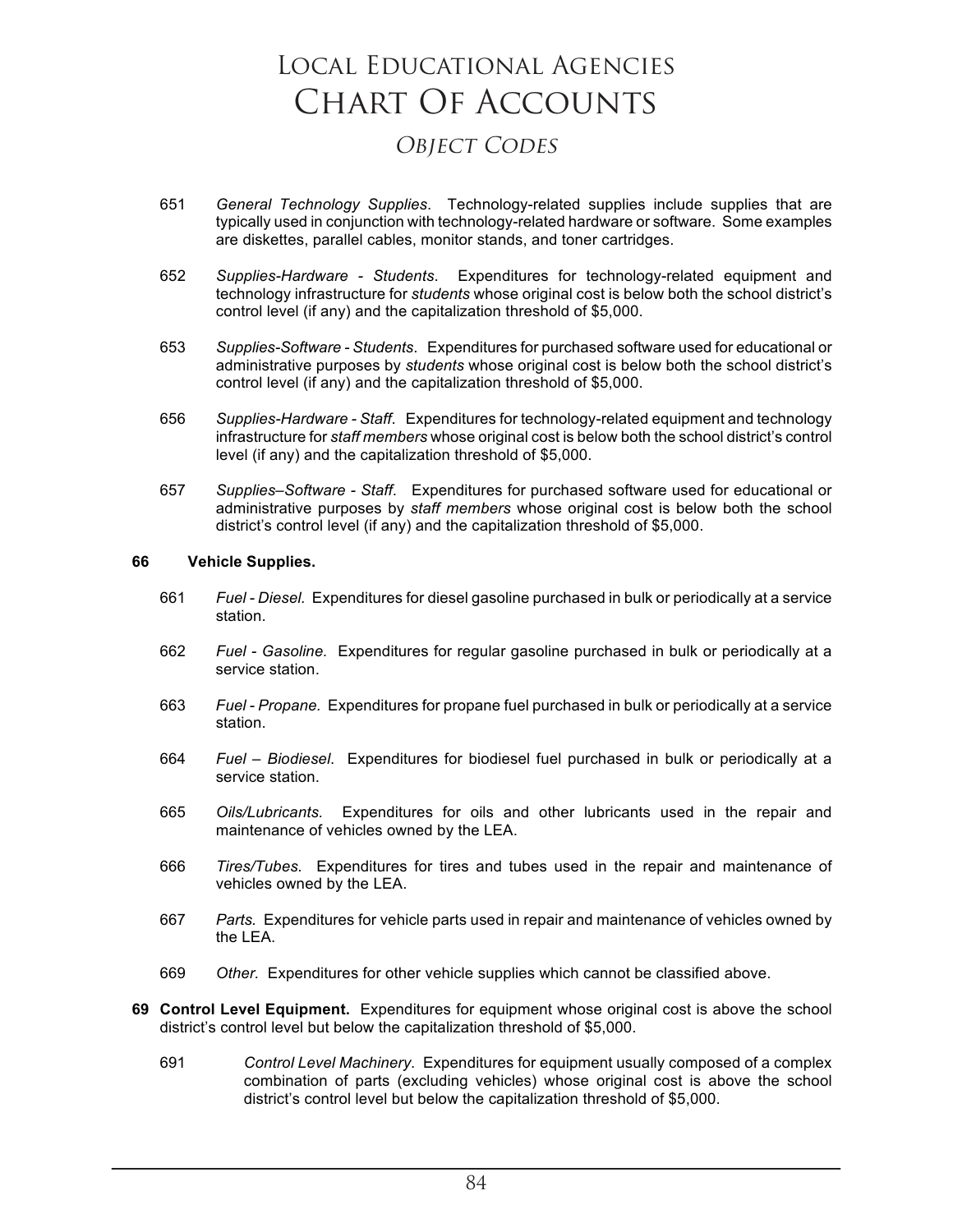## *OBJECT CODES* Object Codes

- 692 *Control Level Vehicles*. Expenditures for equipment used to transport persons or objects whose original cost is above the school district's control level but below the capitalization threshold of \$5,000.
- 693 *Control Level Furniture, Fixtures and Other Equipment*. Expenditures for furniture, fixtures and other equipment which cannot be classified into one of the other equipment object codes in section 69X and whose original cost is above the school district's control level but below the capitalization threshold of \$5,000.
- 694 *Control Level Technology-Related Hardware - Students*. Expenditures for technologyrelated equipment and technology infrastructure for *students* whose original cost is above the school district's control level but below the capitalization threshold of \$5,000.
- 695 *Control Level Technology Software - Students*. Expenditures for purchased software used for educational or administrative purposes by *students* whose original cost is above the school district's control level but below the capitalization threshold of \$5,000.
- 696 *Control Level Technology-Related Hardware - Staff*. Expenditures for technologyrelated equipment and technology infrastructure for *staff members* whose original cost is above the school district's control level but below the capitalization threshold of \$5,000.
- 697 *Control Level Technology Software - Staff*. Expenditures for purchased software used for educational or administrative purposes by *staff members* whose original cost is above the school district's control level but below the capitalization threshold of \$5,000.
- **700 Property.** Expenditures for acquiring fixed assets, including land, existing buildings, improvements of grounds, initial equipment, additional equipment, and replacement of equipment.

## **71 Land & Improvements.**

711 *Land & Improvements*. Expenditures for the purchase of land and the improvements thereon. Purchases of air rights, mineral rights and the like are included here. Also included are special assessments against the LEA for capital improvements such as streets, curbs and drains. Not included here, but generally charged to objects 45X or 34X as appropriate, are expenditures for improving sites and adjacent ways after acquisition by the LEA.

## **72 Buildings.**

- 721 *Buildings.* Expenditures for acquiring existing buildings. Included are expenditures for installment or lease payments (except interest) which have a terminal date and result in the acquisition of buildings, except payments to public schoolhousing authorities or similar agencies. Expenditures for the contracted construction of buildings, for major permanent structural alterations, and the initial or additional installation of heating and ventilating systems, fire protection systems, and other service systems in existing buildings are recorded under object 45X. Buildings built and alterations performed by the LEA=s own staff are charged to objects 1XX, 2XX, 61X and 73X, as appropriate.
- **73 Equipment.** Expenditures for the initial, additional, and replacement items of equipment, such as machinery, furniture and fixtures, and vehicles, other than school buses, whose original cost equals or exceeds the capitalization threshold of \$5,000.
	- 731 *Machinery.* Expenditures for equipment usually composed of a complex combination of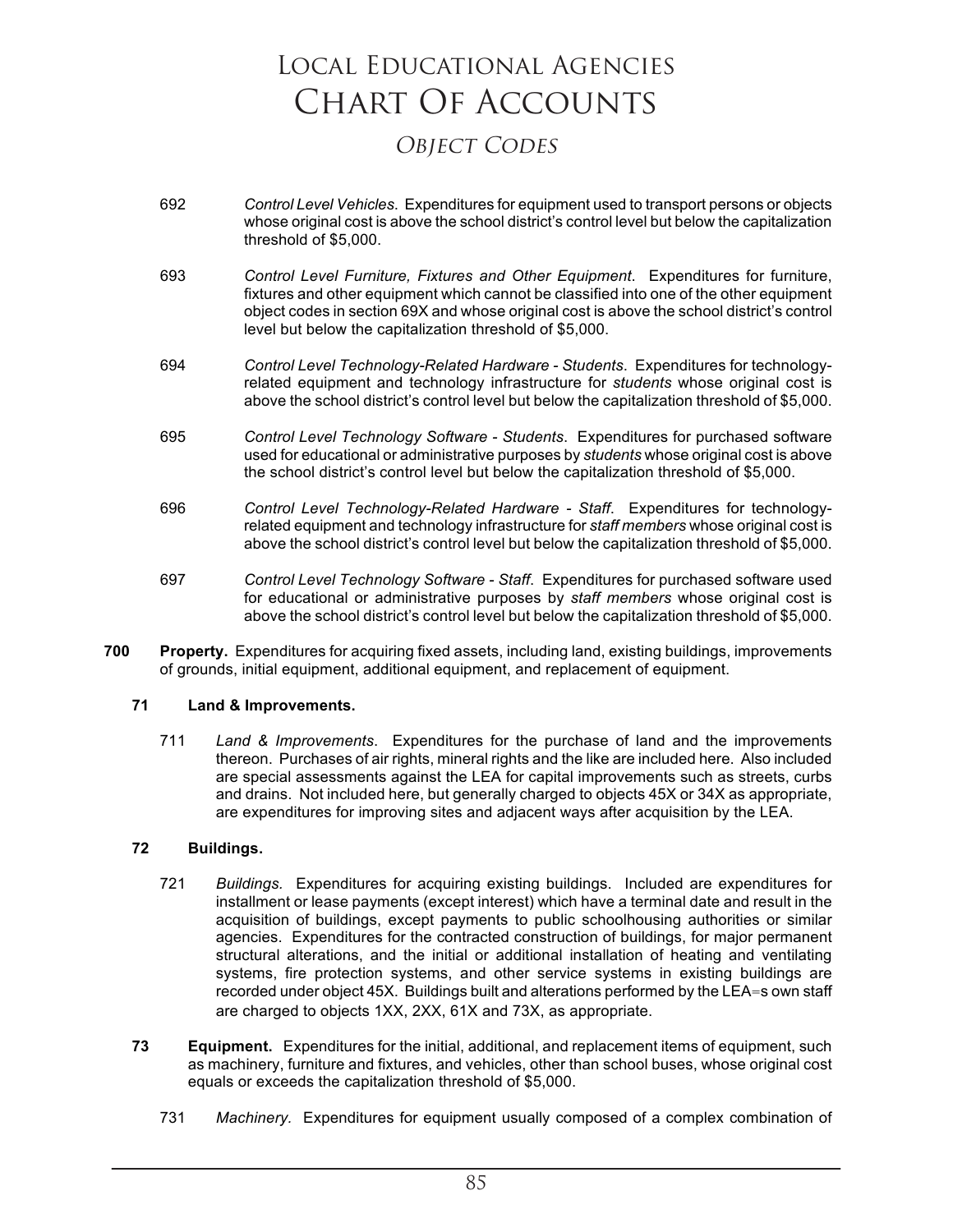parts (excluding vehicles). Examples are lathes, drill press, and printing presses.

- 732 *Vehicles* . Expenditures for equipment used to transport persons or objects. Examples are automobiles, trucks, station wagons, and vans. Total expenditures for the purchase of school buses must be coded to 741.
- 733 *Furniture, Fixtures and Other Equipment*. Expenditures for furniture, fixtures and other equipment which cannot be classified into one of the other equipment object codes in section 73X.
- 734 *Technology-Related Hardware*. Expenditures for technology-related equipment and technology infrastructure used for educational or administrative purposes whose original cost equals or exceeds the capitalization threshold of \$5,000. These costs include those associated with the purchase of network equipment, servers, PCs, printers, other peripherals, and devices.
- 735 *Technology Software*. Expenditures for purchased software used for educational or administrative purposes that exceed the capitalization threshold of \$5000.

## **74 Bus Replacement.**

- 741 *Bus Replacement*. Amounts paid for the purchase of a school bus used for the transportation of students.
- **800 Other Objects**. Amounts paid for goods and services not otherwise classified above.
	- **81 Dues and Fees.** Expenditures or assessments for membership in professional or other organizations or payments to a paying agent for services rendered.
		- 811 *School Boards Association Dues*. Dues paid to the School Boards Association.
		- 812 *Fire Service Fees.* Expenditures to municipalities and volunteer fire departments for fire protection.
		- 815 *North Central Association Dues.* Dues paid to the North Central Association.
		- 816 *Commercial Driver License Fees.* Expenditures to obtain commercial drivers= licenses (CDL) for LEA employees.
		- 817 *Fuel Tank Inspection Fees.* Expenditures for fuel tank inspections of LEA property.
		- 819 *Other Fees and Dues.* Expenditures for fees and dues which cannot be classified above.
	- **82 Judgments.** Expenditures from current funds for all judgments (except as indicated below) against the LEA that are not covered by liability insurance, but are of a type that might have been covered by insurance. Only amounts paid as the result of court decisions are recorded here. Judgments against the LEA resulting from failure to pay bills or debt service are recorded under the appropriate expenditure accounts as though the bills or debt service had been paid when due.
		- 821 *Liability*. Expenditures from current funds for liability as a result of a judgment not covered by liability insurance.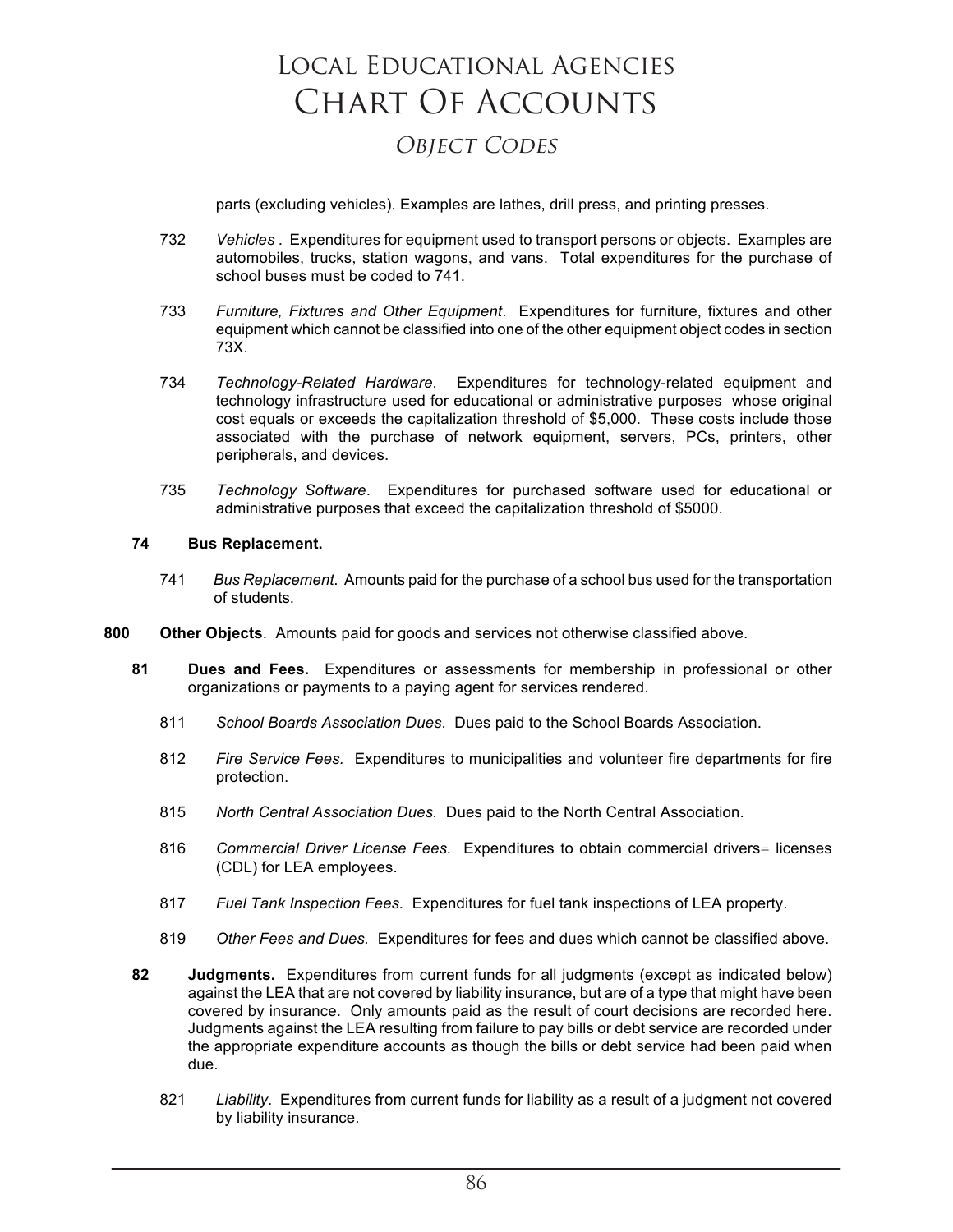## *OBJECT CODES* Object Codes

- 822 *Back Pay*. Expenditures from current funds for back pay as a result of a judgment not covered by liability insurance.
- 823 *Back Benefits.* Expenditures from current funds for back benefits as a result of a judgment not covered by liability insurance.
- 829 *Other.* Expenditures from current funds as a result of a judgment not covered by liability insurance which cannot be classified above.

## **83 Debt-Related Expenditures/Expenses.**

- 831 *Redemption of Principal*. Expenditures to retire bonds and long-term loans.
- 832 *Interest Expense*. Expenditures for interest on bonds or notes.
- 833 *Debt Service Fees/Commissions*. Outlays from current funds to pay service fees and commissions assessed by an agency for handling bond issues.
- **84 Reserved** (To be used for budget purposes only).
	- 842 *For Contingencies*. Segregation of a portion of the fund balance for contingencies.
	- 843 *For Step 7 Projects*. Segregation of a portion of fund balance to indicate that funds received under Step 7 of the Public School Support Program do not represent unrestricted available financial resources.
	- 844 *For Staff Development Councils*. Segregation of a portion of fund balance to indicate that funds set aside for staff development councils do not represent unrestricted available financial resources.
	- 845 *For Faculty Senates*. Segregation of a portion of fund balance to indicate that funds received under Step 6 of the Public School Support Program for faculty senates do not represent unrestricted available financial resources.
	- 846 *For Arbitrage Bond.* Segregation of a portion of fund balance to indicate that funds set aside for arbitrage payments on bond sales do not represent unrestricted available financial resources.
	- 847 *For Special Projects*. Segregation of a portion of fund balance to indicate that funds received through projects restricted either legally or by the grantor do not represent unrestricted available financial resources.

### **87 Taxes.**

871 *Health Care Provider Tax*. Amounts paid as a tax based on the medicaid reimbursement received as a result of health care services provided.

### **88 Student Assistance.**

881 *Stipend for Child Care*. Amounts paid to students enrolled in an educational program for child care expense.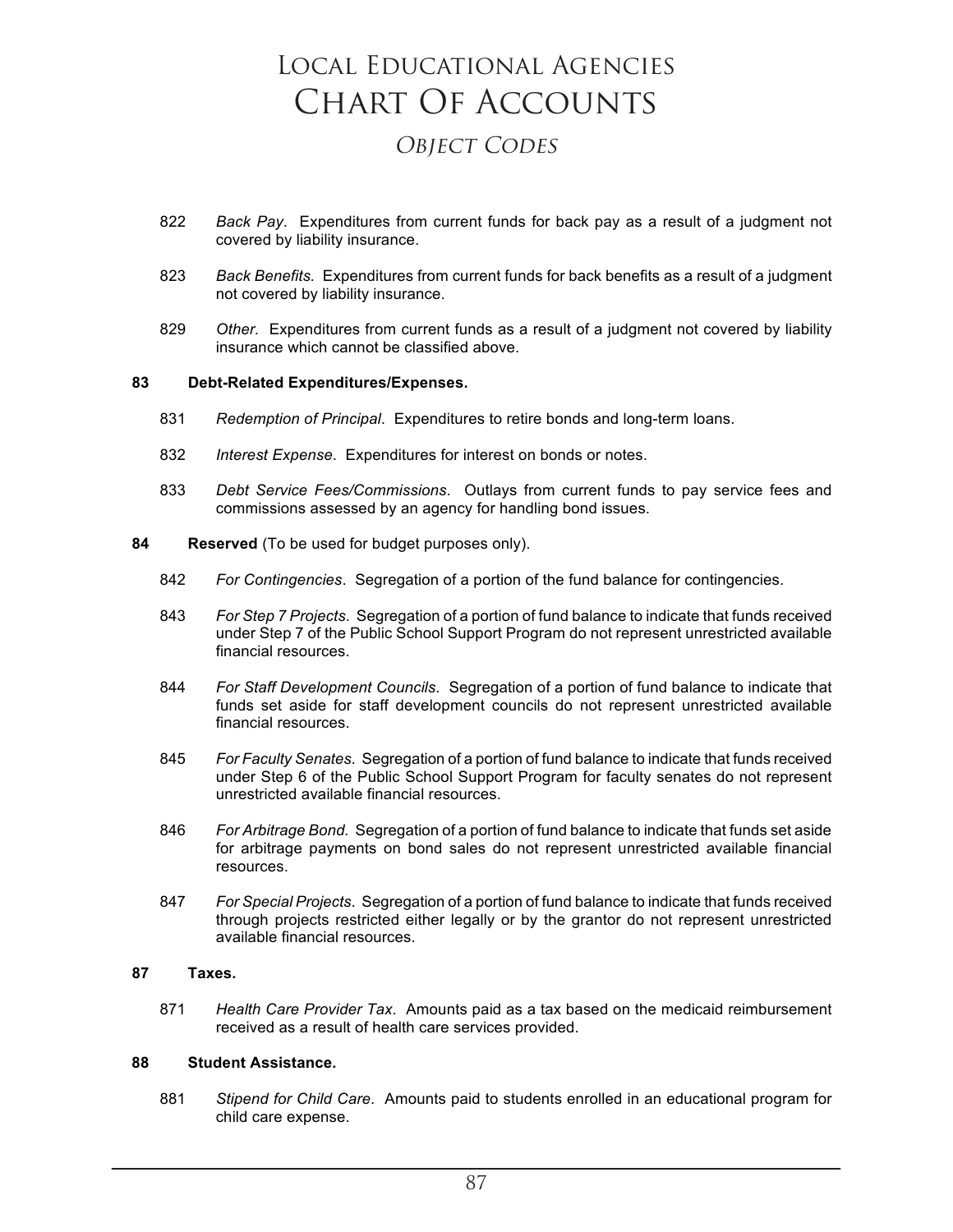- 882 *Stipend for School Attendance.* Amounts paid to students enrolled in an educational program as an incentive to attend school.
- 883 *Stipend for Attendance to Other Activities.* Amounts paid to students as an incentive to attend educational camps, workshops, remedial programs, or other similar activities.
- 885 *Transportation.* Amounts paid to students enrolled in an educational program for transportation expense.
- 889 *Other.* Amounts paid to students enrolled in an educational program which cannot be classified above.

### **89 Miscellaneous Expenditures.**

- 891 *Miscellaneous Expenditures*. Used to classify transactions that are not properly classified in one of the object codes included above.
- **900 Other Items.** Used to classify transactions which are not properly recorded as expenditures/expenses but require control and reporting by the LEA.

## **91 Fund Transfers Out.**

911 *Fund Transfers Out*. Includes all transactions conveying financial resources from one fund to another or from one project to another within the same fund, within the district.

### **92 Payments to Escrow Agents for Defeasance of Debt.**

- 921 *Payment to Refunded Debt Escrow Agent*. Payment made to debt escrow agent to retire the refunded bond issuance.
- 922 *Debt Service Fees/Commissions on Refunded Bond Issues.* Outlays from current funds to pay service fees and commissions assessed by an agency for handling refunded bond issues.

### **96 Extraordinary Items.**

961 *Extraordinary Items*. Used to classify items in accordance with APB Opinion No. 30 that are transactions or events that are both unusual in nature and infrequent in occurrence. This includes significant costs related to a natural disaster caused by fire, flood, tornado, hurricane, or hailstorm or costs related to an environmental disaster.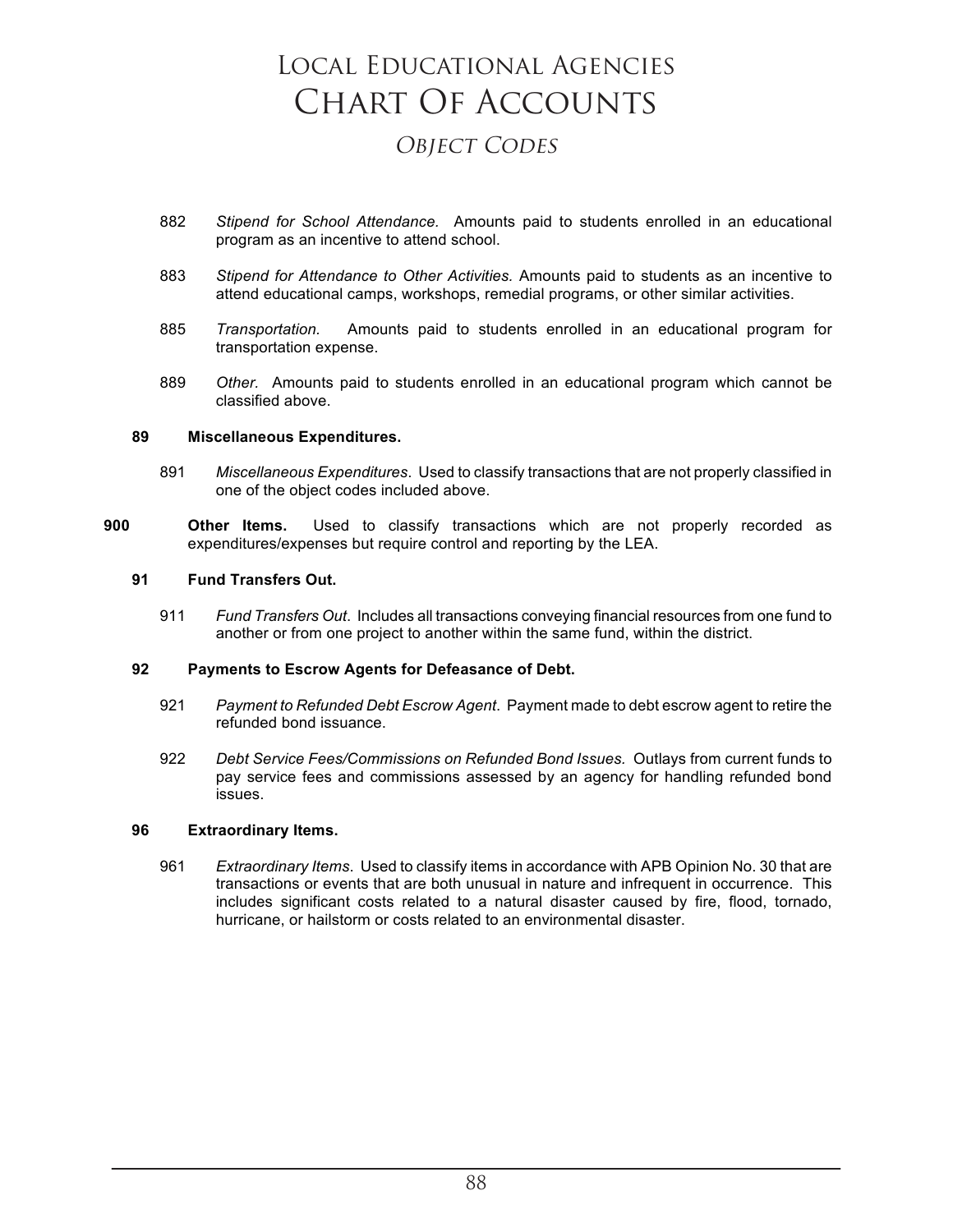## Local Educational Agencies CHART OF ACCOUNTS

## **LOCATION CODES**

The location account code dimension is a three-digit field that identifies the location. The first digit identifies the type of building and the second two digits identify the specific building.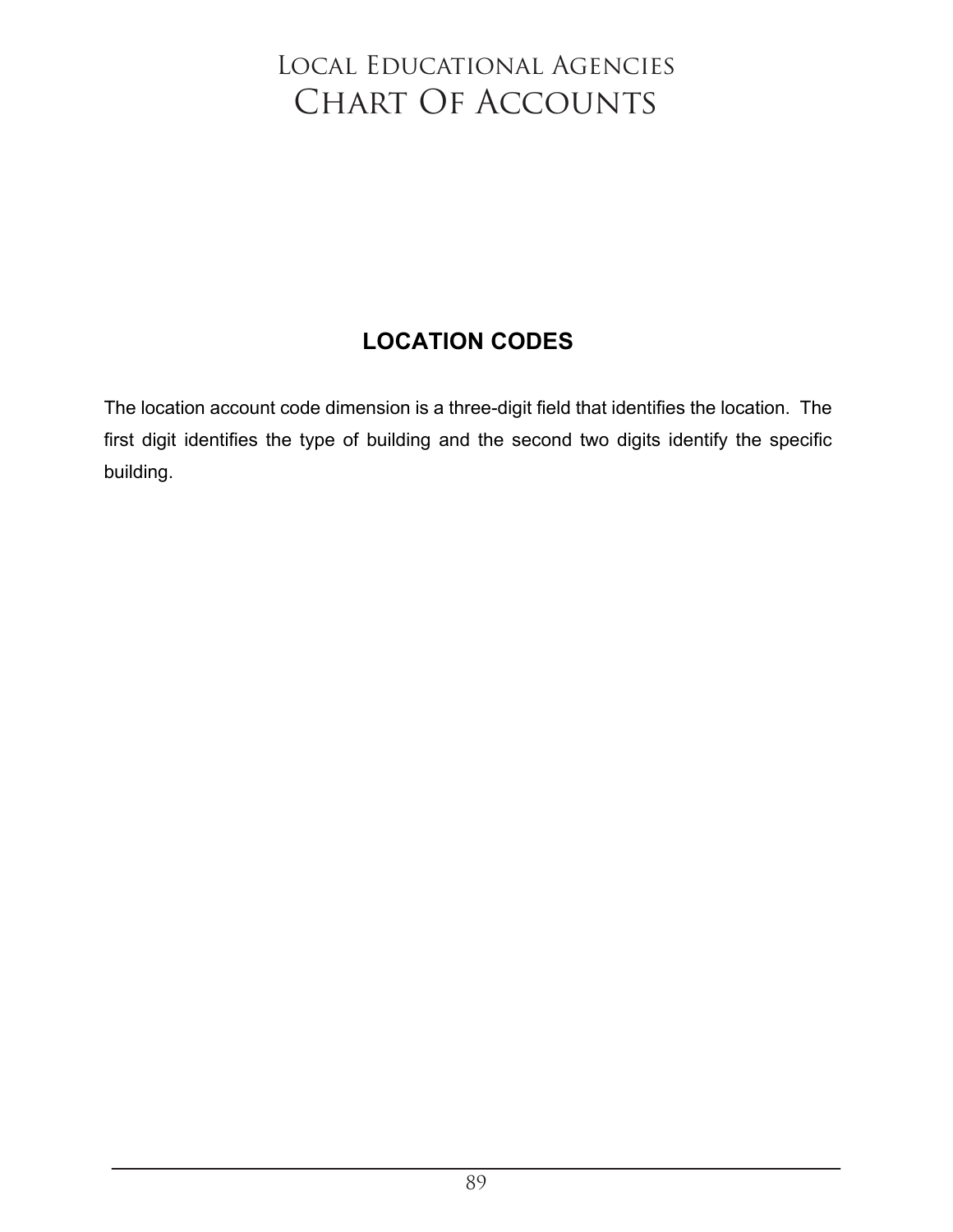## *LOCATION CODES* Location Codes

## **XXX Building:**

| 0XX | Central Office and Non-School Buildings       |
|-----|-----------------------------------------------|
| 1XX | Combined Schools                              |
| 2XX | Elementary Schools (includes kindergarten)    |
| 3XX | Middle Schools                                |
| 4XX | Junior High Schools                           |
| 5XX | Senior High Schools                           |
| 6XX | <b>Special Education Centers</b>              |
| 7XX | <b>Vocational/Technical and Adult Centers</b> |
| 8XX | Private                                       |
|     |                                               |

9XX Parochial